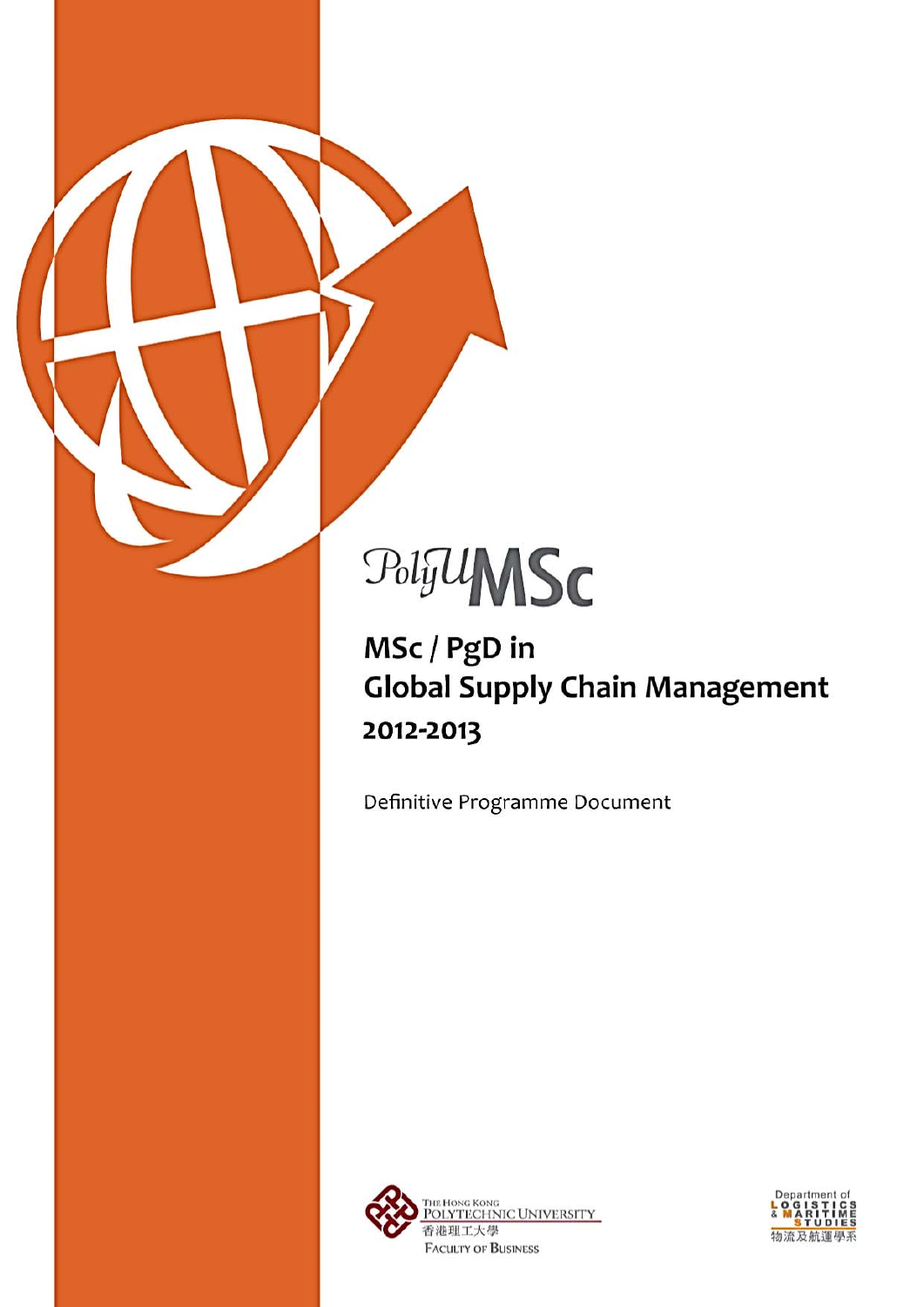# **TABLE OF CONTENTS**

|                                                       | <b>CONTACT LIST</b>                                                      | İ                       |  |  |
|-------------------------------------------------------|--------------------------------------------------------------------------|-------------------------|--|--|
|                                                       | <b>FOREWORD</b><br>ii                                                    |                         |  |  |
|                                                       | ACADEMIC CALENDAR FOR 2012/2013                                          | Ϊij                     |  |  |
|                                                       | <b>Part I: General Information</b>                                       |                         |  |  |
| 1.<br>2.                                              | Programme Overview                                                       | 1<br>1                  |  |  |
| 3.                                                    | Programme Aims and Objectives<br>Programme Outcomes                      | 1                       |  |  |
| 4.                                                    | <b>Entrance Requirements</b>                                             | $\overline{2}$          |  |  |
| 5.                                                    | Programme Structure                                                      |                         |  |  |
|                                                       | 5.1 Programme Information                                                | $\overline{2}$          |  |  |
|                                                       | 5.2 Credit Requirements                                                  | $\overline{2}$          |  |  |
|                                                       | 5.3 Mode and Duration of Study                                           | 3                       |  |  |
|                                                       | 5.4 Subject Offerings                                                    | $\overline{\mathbf{4}}$ |  |  |
|                                                       | 5.5 Programme Curriculum and Assessment Weightings                       | $\,6$                   |  |  |
|                                                       | 5.6 Recommended Progress Pattern                                         | $\overline{7}$          |  |  |
|                                                       | 5.7 Professional Recognitions                                            | $\overline{7}$          |  |  |
| 6.<br>7.                                              | Programme Management and Operation<br><b>Communication with Students</b> | $\overline{7}$<br>8     |  |  |
| 8.                                                    | <b>Subject Registration</b>                                              |                         |  |  |
|                                                       | 8.1 Add/Drop of Subjects                                                 | 8                       |  |  |
|                                                       | 8.2 Withdrawal of Subjects                                               | 8                       |  |  |
| 9.                                                    | <b>Credit Exemption and Transfer</b>                                     | 9                       |  |  |
|                                                       | 10. Retaking of Subjects                                                 |                         |  |  |
|                                                       |                                                                          |                         |  |  |
| 11. Zero Subject Enrollment<br>12. Deferment of Study |                                                                          |                         |  |  |
|                                                       | 13. Withdrawal of Study                                                  |                         |  |  |
|                                                       | 13.1 Official Withdrawal                                                 | 11                      |  |  |
|                                                       | 13.2 Discontinuation of Study                                            | 11                      |  |  |
|                                                       | 13.3 De-registration                                                     | 11                      |  |  |
|                                                       | 14. Assessment Methods                                                   | 12 <sub>2</sub><br>12   |  |  |
|                                                       | 15. Passing a Subject<br>16. Assessment of Project                       |                         |  |  |
|                                                       | 16.1. General Regulations                                                | 12                      |  |  |
|                                                       | 16.2. Procedures for Preparing the Project                               | 13                      |  |  |
|                                                       | 16.3. Assessment of Project                                              | 13                      |  |  |
| 17.                                                   | Grading                                                                  | 13                      |  |  |
| 18.                                                   | Progression and De-registration                                          | 14                      |  |  |
| 19.                                                   | <b>Academic Probation</b>                                                | 14                      |  |  |
|                                                       | 20. Eligibility for Award                                                | 15                      |  |  |
|                                                       | 21. Award Classifications                                                | 15                      |  |  |
|                                                       | 22. Late Assessment                                                      | 15                      |  |  |
| 24.                                                   | 23. Procedures for Appeal                                                | 16<br>17                |  |  |
| 25.                                                   | Sit-In Arrangement<br><b>Dismissal of Class</b>                          | 17                      |  |  |
| 26.                                                   | Plagiarism and Bibliographic Referencing                                 | 17                      |  |  |
| 27.                                                   | <b>Prevention of Bribery Ordinance</b>                                   | 17                      |  |  |
|                                                       |                                                                          |                         |  |  |

# **Part II: Subject Syllabuses 18**

*Version: August 2012* 

**Page No.**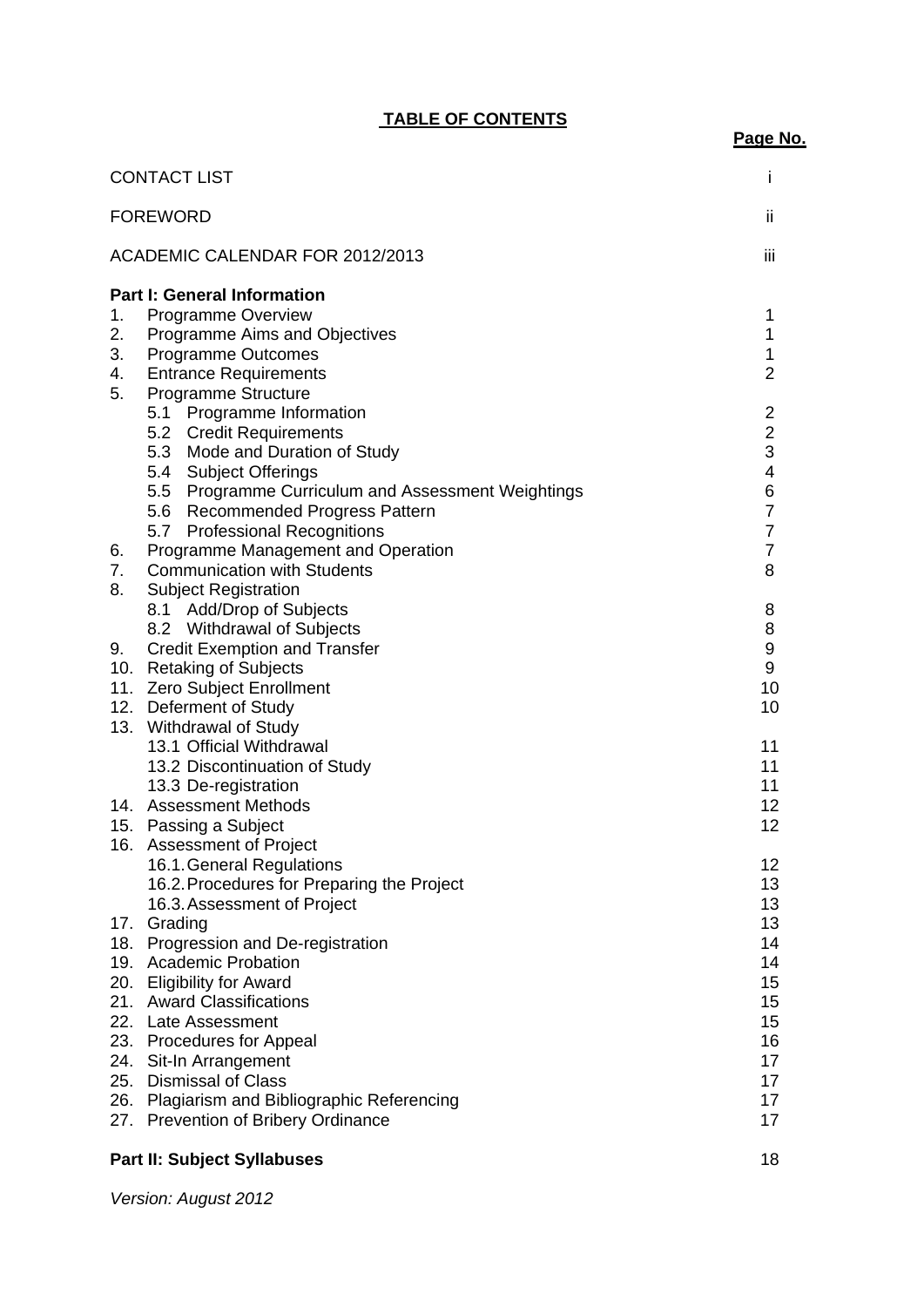# **CONTACT LIST**

#### **For information on programme administration, please contact:**

Tel: 2766 7409 / 2766 5508 Email: mscgscm.lms@polyu.edu.hk

#### **For information on academic matters, please contact:**

Mr Owen Tang, Programme Manager Tel: 2766 4782 Email: owen.tang@polyu.edu.hk

Dr Leon Li, Programme Director Tel: 2766 7369 Email: leon.li@polyu.edu.hk

#### **GSCM Programme Web Page**

http://www.polyu.edu.hk/fb/pg/gsm

### **PolyU Student Handbook Web Page**

http://www.polyu.edu.hk/as

#### **Department of Logistics and Maritime Studies (LMS)**

M628, Li Ka Shing Tower The Hong Kong Polytechnic University Hung Hom, Kowloon Hong Kong

Tel: 2766 4607 Fax: 2330 2704 Homepage: http://www.lms.polyu.edu.hk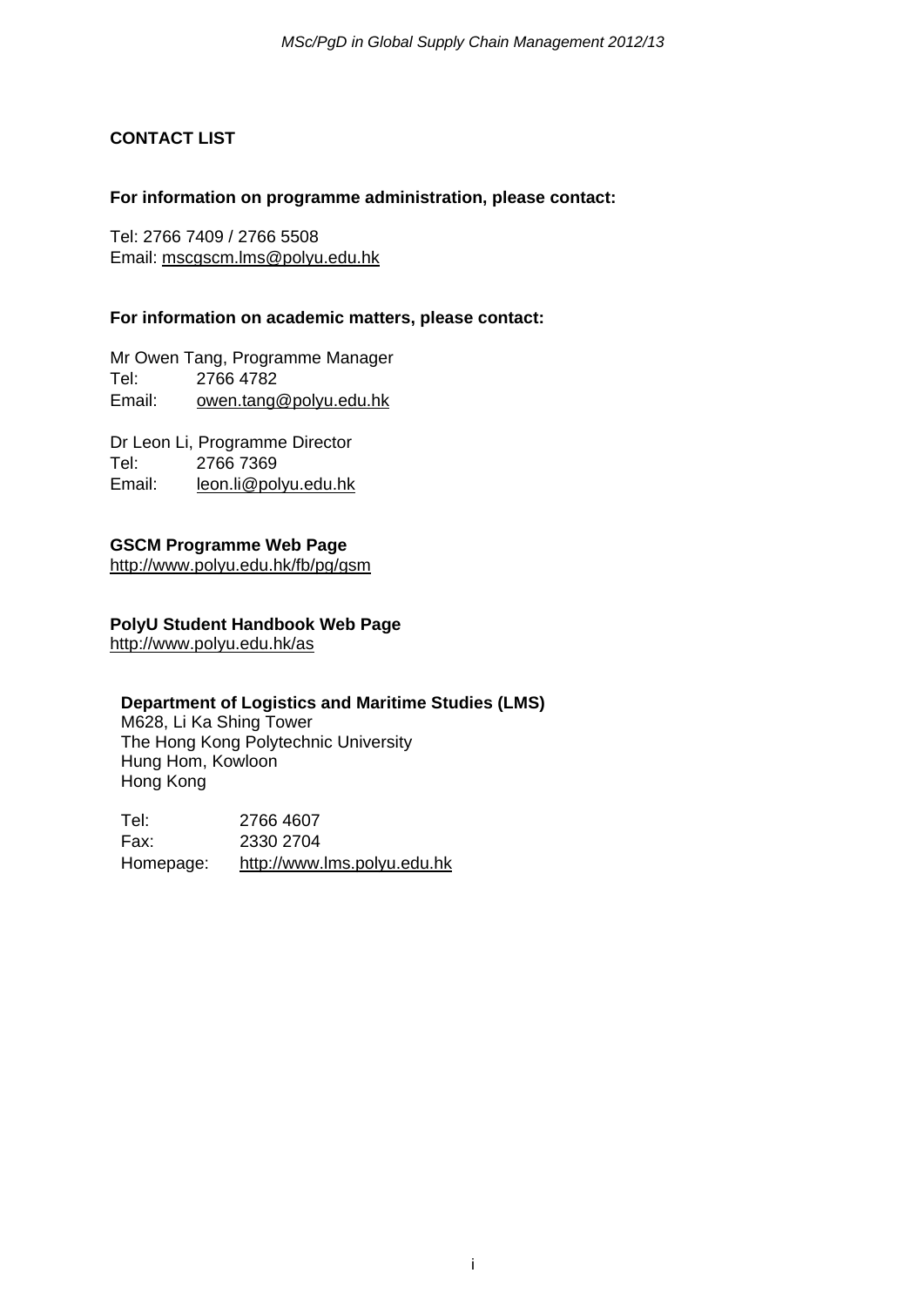#### **FOREWORD**

It is our pleasure to welcome you to the Master of Science/ Postgraduate Diploma in Global Supply Chain Management programme offered by the Department of Logistics and Maritime Studies at The Hong Kong Polytechnic University.

This programme prepares graduates to meet the needs of the supply chain management profession. Successful completion of this unique programme will equip you with knowledge and skills that are useful for business organizations to create value and sustain competitiveness in the supply chain field.

This Programme Document contains important information that is of direct relevance to your studies. You are strongly advised to read it carefully and use it as a guide for working out your study plan.

We wish you an enjoyable and rewarding experience with the University.

With warmest regards

Chapatri

Prof. Chung-Lun Li Head, Department of Logistics and Maritime Studies Chair Professor of Logistics Management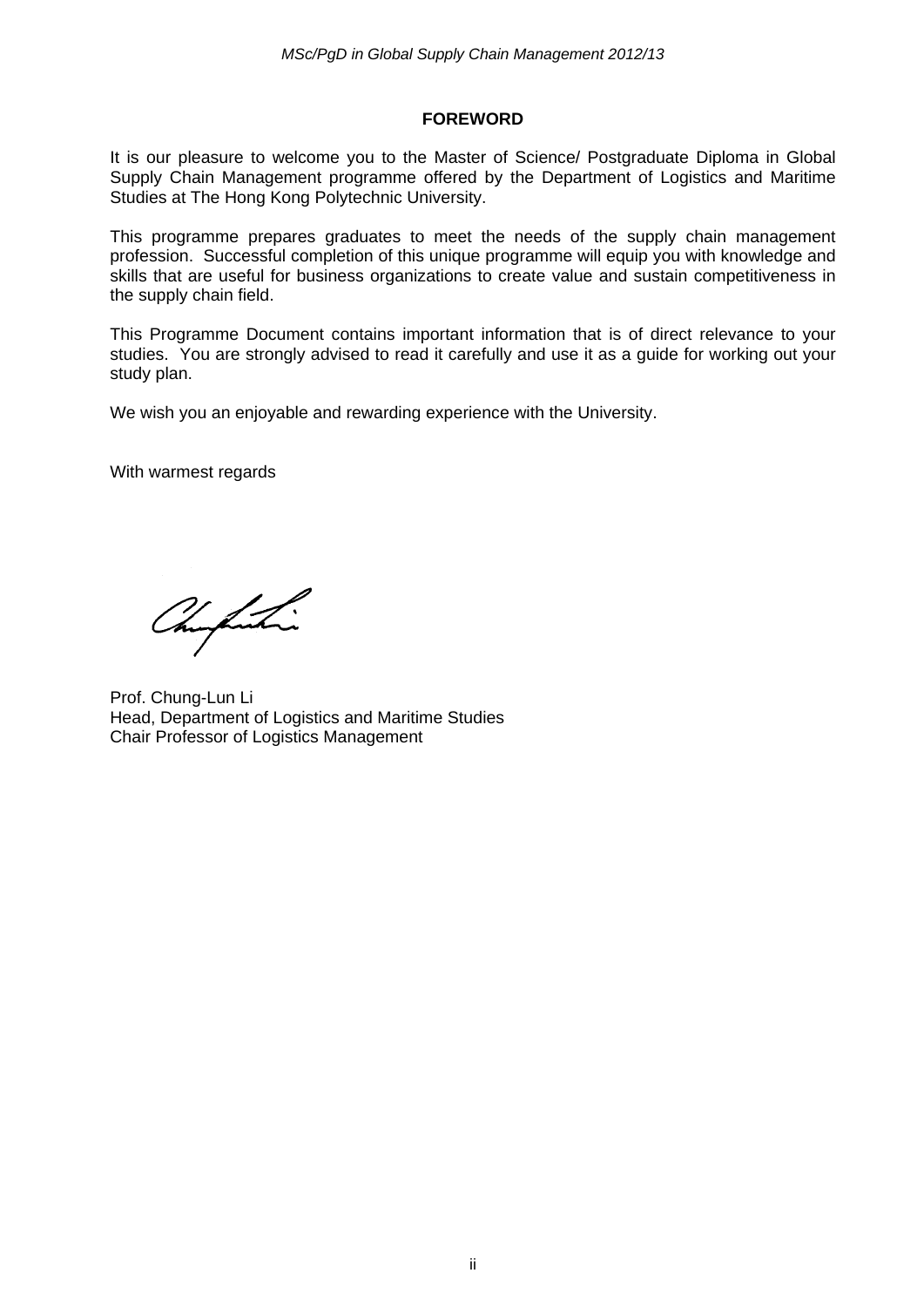# **The Hong Kong Polytechnic University Revised Academic Calendar 2012-13 (by Semester Week)**

| Month    | Week Mon  Tue   Wed  Thu |                |                |                |                | Fri            | Sat          | Sun                     | Sem. Week                    | Notes                                                                                                                                                               |  |  |
|----------|--------------------------|----------------|----------------|----------------|----------------|----------------|--------------|-------------------------|------------------------------|---------------------------------------------------------------------------------------------------------------------------------------------------------------------|--|--|
| Sep 2012 |                          | 3              | 4              | 5              | 6              | $\overline{7}$ | 8            | 9                       |                              | Sep. 3 - 14: Common Orientation Programme                                                                                                                           |  |  |
|          | $\overline{\phantom{a}}$ | 10             | 11             | 12             | 13             | 14             | 15           | 16                      | $\overline{\phantom{a}}$     |                                                                                                                                                                     |  |  |
|          | 1                        | 17             | 18             | 19             | 20             | 21             | 22           | 23                      | $\mathbf{1}$                 | Sep. 17: Sem. 1 commences (14 teaching weeks: 17 Sep - 22 Dec 2012)                                                                                                 |  |  |
|          | 2                        | 24             | 25             | 26             | 27             | 28             | 29           | 30                      | $\overline{c}$               | Sep. 17 - 29: Add/Drop Period for Sem. 1                                                                                                                            |  |  |
| Oct      | 3                        | 1              | $\overline{2}$ | 3              | $\overline{4}$ | 5              | 6            | $\overline{7}$          | 3                            | Oct. 1: The day following Mid-Autumn Festival / Oct. 2: The day following National Day                                                                              |  |  |
|          | 4                        | 8              | 9              | 10             | 11             | 12             | 13           | 14                      | 4                            | Oct. 6: PolyU Education Info Day (all day-time and evening classes suspended)                                                                                       |  |  |
|          | 5                        | 15             | 16             | 17             | 18             | 19             | 20           | 21                      | 5                            |                                                                                                                                                                     |  |  |
|          | 6                        | 22             | 23             | 24             | 25             | 26             | 27           | 28                      | 6                            | Oct. 23: Chung Yeung Festival                                                                                                                                       |  |  |
| Nov      | $\overline{7}$           | 29             | 30             | 31             | $\mathbf{1}$   | $\overline{c}$ | 3            | $\overline{4}$          | $\overline{7}$               | Oct. 27: Eighteenth Congregation (with different conferment sessions up to Saturday, 17 November)                                                                   |  |  |
|          | 8                        | 5              | 6              | $\overline{7}$ | 8              | 9              | 10           | 11                      | 8                            |                                                                                                                                                                     |  |  |
|          | 9                        | 12             | 13             | 14             | 15             | 16             | 17           | 18                      | 9                            |                                                                                                                                                                     |  |  |
|          | 10                       | 19             | 20             | 21             | 22             | 23             | 24           | 25                      | 10                           |                                                                                                                                                                     |  |  |
|          | -11                      | 26             | 27             | 28             | 29             | 30             | $\mathbf{1}$ | $\overline{2}$          | 11                           |                                                                                                                                                                     |  |  |
| Dec      | 12                       | 3              | $\overline{4}$ | 5              | 6              | $\overline{7}$ | 8            | 9                       | 12                           |                                                                                                                                                                     |  |  |
|          |                          |                |                |                | 13             |                |              |                         | 13                           |                                                                                                                                                                     |  |  |
|          | 13                       | 10             | 11             | 12             |                | 14             | 15           | 16                      |                              |                                                                                                                                                                     |  |  |
|          | 14                       | 17             | 18             | 19             | 20             | 21             | 22           | 23                      | 14                           | Dec. 21: Winter Solstice (all evening classes suspended) / Dec. 22: Sem. 1 teaching ends<br>Dec. 25: Christmas Day / Dec. 26: The first weekday after Christmas Day |  |  |
|          | 15                       | 24             | 25             | 26             | 27             | 28             | 29           | 30                      | mas/New Year Br              | Dec. 24 - Jan. 2: Christmas and New Year Break                                                                                                                      |  |  |
| Jan 2013 | 16                       | 31             | $\mathbf{1}$   | 2              | 3              | 4              | 5            | 6                       | Exam.                        | Jan. 1: First day of January / <b>Jan. 3-16: Examination Period for Sem. 1</b>                                                                                      |  |  |
|          | 17                       | $\overline{7}$ | 8              | 9              | 10             | 11             | 12           | 13                      | ) Exam.                      |                                                                                                                                                                     |  |  |
|          | 18                       | 14             | 15             | 16             | 17             | 18             | 19           | 20                      | Exam./<br>Exam. Result       |                                                                                                                                                                     |  |  |
|          | 19                       | 21             | 22             | 23             | 24             | 25             | 26           | 27                      | Processing                   | Jan. 24: All subject assessment results finalised<br>Jan. 28: Sem. 2 commences (14 teaching weeks: 28 Jan - 11 May 2013)                                            |  |  |
| Feb      | 20                       | 28             | 29             | 30             | 31             | -1             | 2            | $\overline{\mathbf{3}}$ | $\mathbf{1}$                 | Jan. 28- Feb. 9: Add/Drop Period for Sem. 2 / Jan. 31: Finalisation of overall assessment results                                                                   |  |  |
|          | 21                       | 4              | 5              | 6              | $\overline{7}$ | 8              | 9            | 10 <sup>2</sup>         | $\overline{c}$               | Feb. 1: Announcement of Sem. 1 overall assessment results                                                                                                           |  |  |
|          | 22                       | 11             | 12             | 13             | 14             | 15             | 16           | 17                      | unar New Year Bre            | Feb. 11 - 13: Lunar New Year Holidays<br>Feb. 14 - 16: Lunar New Year Break (all day-time and evening classes suspended)                                            |  |  |
|          | 23                       | 18             | 19             | 20             | 21             | 22             | 23           | 24                      | 3                            |                                                                                                                                                                     |  |  |
| Mar      | 24                       | 25             | 26             | 27             | 28             | 1              | 2            | $\overline{3}$          | $\overline{4}$               |                                                                                                                                                                     |  |  |
|          | 25                       | 4              | 5              | 6              | $\overline{7}$ | 8              | 9            | 10                      | 5                            |                                                                                                                                                                     |  |  |
|          | 26                       | 11             | 12             | 13             | 14             | 15             | 16           | 17                      | 6                            |                                                                                                                                                                     |  |  |
|          | 27                       | 18             | 19             | 20             | 21             | 22             | 23           | 24                      | $\overline{7}$               |                                                                                                                                                                     |  |  |
|          | 28                       | 25             | 26             | 27             | 28             | 29             | 30           | 31                      | 8                            | Mar. 29 - Apr. 1: Easter Holidays                                                                                                                                   |  |  |
| Apr      | 29                       |                | $\overline{2}$ | 3              | $\overline{4}$ | 5              | 6            | $\overline{7}$          | 9                            | Apr. 4: Ching Ming Festival                                                                                                                                         |  |  |
|          | 30                       | 8              | 9              | 10             | 11             | 12             | 13           | 14                      | 10                           |                                                                                                                                                                     |  |  |
|          | 31                       | 15             | 16             | 17             | 18             | 19             | 20           | 21                      | 11                           |                                                                                                                                                                     |  |  |
|          | 32                       | 22             | 23             | 24             | 25             | 26             | 27           | 28                      | 12                           |                                                                                                                                                                     |  |  |
| May      | 33                       | 29             | 30             | $\mathbf{1}$   | $\overline{2}$ | 3              | 4            | $\sqrt{5}$              | 13                           | May 1: Labour Day                                                                                                                                                   |  |  |
|          | 34                       | 6              | $\overline{7}$ | 8              | 9              | 10             | 11           | 12                      | 14                           | May 11: Sem. 2 teaching ends                                                                                                                                        |  |  |
|          | 35                       | 13             | 14             | 15             | 16             | 17             | 18           | 19                      | Exam.                        | May 13-14: Revision Days for Sem. 2 / May 15 - 29: Examination Period for Sem. 2 / May 17: the Buddha's Birthday                                                    |  |  |
|          | 36                       | 20             | 21             | 22             | 23             | 24             | 25           | 26                      | Exam.                        |                                                                                                                                                                     |  |  |
| Jun      | 37                       | 27             | 28             | 29             | 30             | 31             | $\mathbf{1}$ | $\overline{2}$          | )Exam./                      |                                                                                                                                                                     |  |  |
|          | 38                       | 3              | $\overline{4}$ | 5              | 6              | 7              | 8            | 9                       | Exam. Result<br>) Processing | Jun. 6: All subject assessment results finalised                                                                                                                    |  |  |
|          | 39                       | 10             | 11             | 12             | 13             | 14             | 15           | 16                      | $\mathbf{1}$                 | Jun. 10: Summer Term commences (7 teaching weeks: 10 Jun - 27 Jul 2013)<br>Jun. 10 -15: Add/Drop Period for Summer Term                                             |  |  |
|          | 40                       | 17             | 18             | 19             | 20             | 21             | 22           | 23                      | $\overline{2}$               | Jun. 12: Tuen Ng Festival / Jun. 13: Finalisation of overall assessment results<br>Jun. 14: Announcement of Sem. 2 overall assessment results                       |  |  |
|          | 41                       | 24             | 25             | 26             | 27             | 28             | 29           | 30                      | 3                            |                                                                                                                                                                     |  |  |
| Jul      | 42                       | $\mathbf{1}$   | 2              | 3              | $\overline{4}$ | 5              | 6            | $\overline{7}$          | $\overline{4}$               | Jul. 1: The HKSAR Establishment Day                                                                                                                                 |  |  |
|          | 43                       | 8              | 9              | 10             | 11             | 12             | 13           | 14                      | 5                            |                                                                                                                                                                     |  |  |
|          | 44                       | 15             | 16             | 17             | 18             | 19             | 20           | 21                      | 6                            |                                                                                                                                                                     |  |  |
|          | 45                       | 22             | 23             | 24             | 25             | 26             | 27           | 28                      | $\overline{7}$               | Jul. 27: Summer Term teaching ends                                                                                                                                  |  |  |
| Aug      | 46                       | 29             | 30             | 31             | $\mathbf{1}$   | 2              | 3            | $\overline{4}$          | Exam.                        | Jul. 29 - Aug. 3: Examination Period for Summer Term                                                                                                                |  |  |
|          | 47                       | 5              | 6              | $\overline{7}$ | 8              | 9              | 10           | $\overline{11}$         | Exam.                        |                                                                                                                                                                     |  |  |
|          | 48                       | 12             | 13             | 14             | 15             | 16             | 17           | 18                      | Result<br>Processing         | Aug. 12: All subject assessment results finalised / Aug. 19: Finalisation of overall assessment results                                                             |  |  |
|          | 49                       | 19             | 20             | 21             | 22             | 23             | 24           | 25                      | $\overline{\phantom{a}}$     | Aug. 20: Announcement of Summer Term overall assessment results                                                                                                     |  |  |
| Sep      | 50                       | 26             | 27             | 28             | 29             | 30             | 31           | $\mathbf{1}$            | $\overline{\phantom{a}}$     | Aug. 31: Academic Year 2012-13 ends                                                                                                                                 |  |  |
|          |                          |                |                |                |                |                |              |                         |                              |                                                                                                                                                                     |  |  |



General Holidays (tentative for 2013)

Dates of finalisation of assessment results

Changes are highlighted in NAVY

June 2012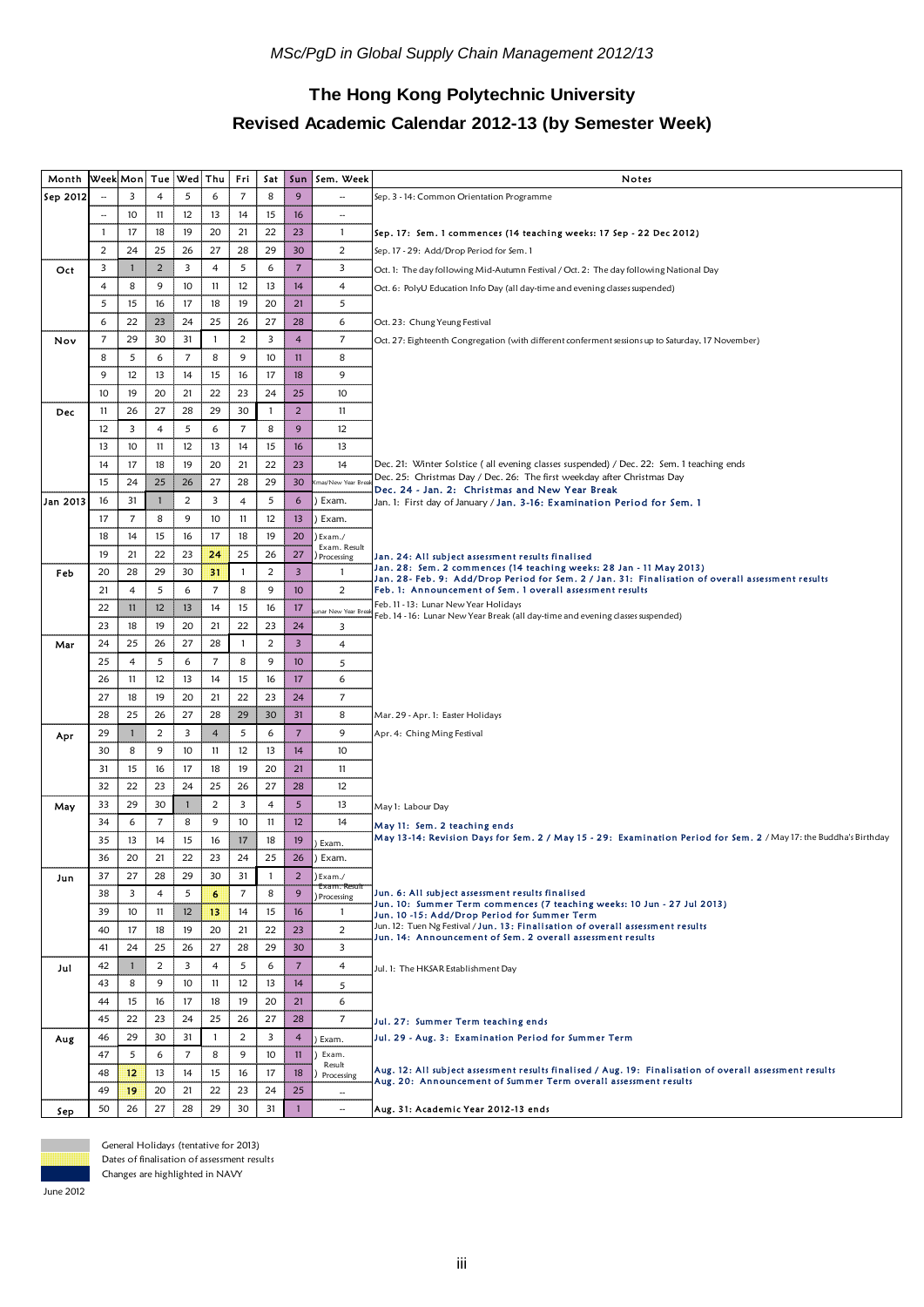#### **PART I: GENERAL INFORMATION**

#### **1. PROGRAMME OVERVIEW**

The MSc/PgD in Global Supply Chain Management is a unique supply chain focused postgraduate programme offered by the Department of Logistics and Maritime Studies in Hong Kong. It is designed for executives in the fields of supply chain management and logistics. The programme embodies both a sound academic theory and professional practice. The combination of Compulsory subjects and a wide range of Electives, including purchasing-related subjects, reflects the multi disciplinary nature of the business that students in the programme can pursue.

#### **2. PROGRAMME AIMS AND OBJECTIVES**

This programme is for executives in the fields of supply chain management and logistics. It is designed to equip them to meet current and future needs in the supply chain management profession by creating and sustaining competitiveness in the supply chain through cost, quality and efficiency.

The objectives of the programme are to:

- (i) equip students with broad knowledge and skills in global supply chain management;
- (ii) provide students with a thorough grounding in subjects that lead to the knowledge and intellectual capability required for the understanding and critical analysis of supply chain management problems;
- (iii) introduce to students, in a coherent and systematic way, the body of knowledge and concepts which constitute the discipline of supply chain management;
- (iv) enhance students' awareness of the global supply chain management environment and the management issues;
- (v) help students to develop key skills to function effectively in global supply chain management.

#### **3. PROGRAMME OUTCOMES**

On completion of the programme, the student is able to:

- (i) recognize and understand the key elements and performance impacts of supply chain management;
- (ii) apply concepts needed to function efficiently in managing operations and logistics:
- (iii) evaluate procurement for global sourcing in international value chains;
- (iv) apply concepts in specialized areas of global supply chain management, as provided in the electives.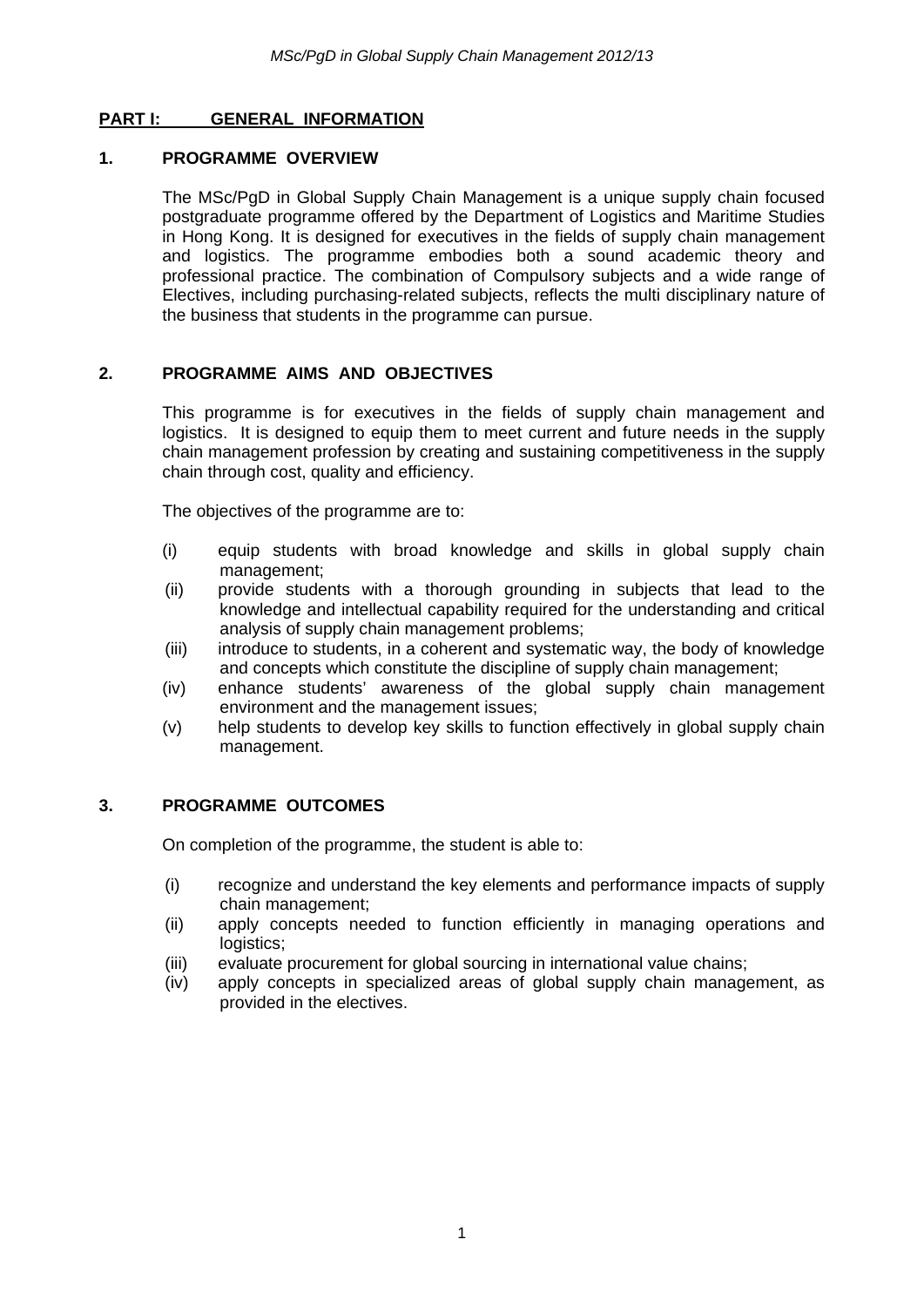#### **4. ENTRANCE REQUIREMENTS**

The minimum entrance requirements for both MSc and PgD awards are:

- (i) An honours Bachelor's degree in business-related discipline or equivalent;
- (ii) For non-business degree holders, 2-year relevant working experience or relevant background knowledge is required;
- (iii) Candidates in senior management positions possessing other academic qualifications may be considered on a case-by-case basis.

Priority will be given to applicants with relevant working experience.

#### **5. PROGRAMME STRUCTURE**

#### 5.1 Programme Information

Programme Code and Title: 26016 Master of Science/Postgraduate Diploma in Global Supply Chain Management

Award:

Master of Science/Postgraduate Diploma in Global Supply Chain Management

Medium of Instruction: English

#### 5.2 Credit Requirements

Students are required to obtain the credit requirements specified below for the relevant award:

| <b>Award</b> | No. of<br><b>Credits</b> | <b>No. of Required Subjects</b>                                 |  |
|--------------|--------------------------|-----------------------------------------------------------------|--|
| MSc          | 30                       | 1 Compulsory Subjects<br>4 Core Subjects<br>5 Elective Subjects |  |
| PgD          | 18                       | 1 Compulsory Subjects<br>4 Core Subjects<br>1 Elective Subject  |  |

The curriculum is designed as a taught postgraduate programme. Students admitted to the Master of Science (MSc)/ Postgraduate Diploma (PgD) programme may apply for transfer to PgD or MSc, subject to meeting the specified requirements.

Students who subsequently decide to graduate with a PgD/MSc must apply to the Department of Logistics and Maritime Studies.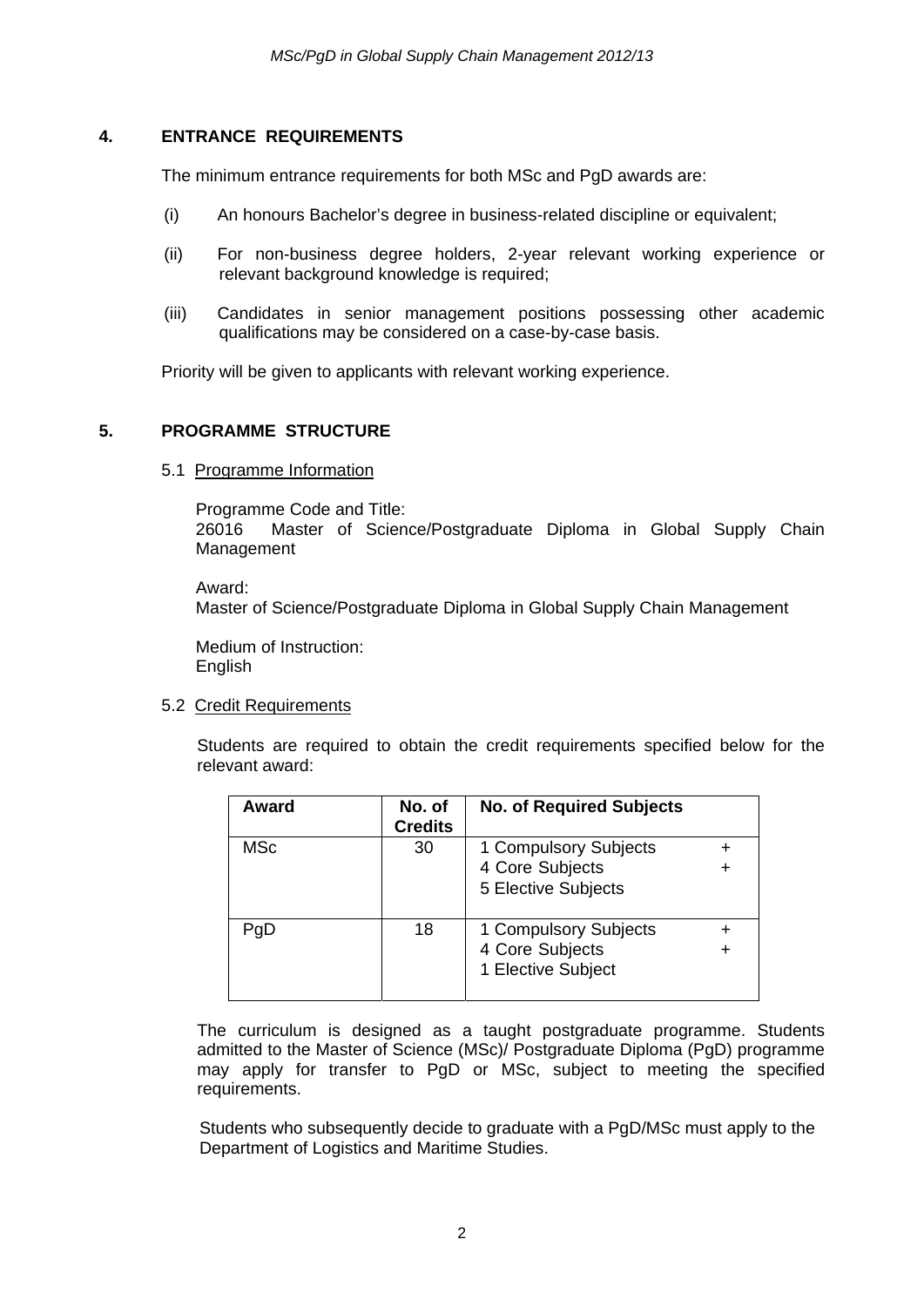#### 5.3 Mode and Duration of Study

The academic year is organized into Semester 1 (14 weeks), Semester 2 (14 weeks) and Summer Term (7 weeks), where appropriate.

Classes will be scheduled on weekday evenings or weekends. Summer Term will be utilized for those who want to spread out more evenly their learning or take advantage of Summer Term to complete the programme in 2 years but it is not mandatory for students.

Actual number of class meetings may vary in light of certain conditions in the offering semester, such as the arrangement of public holidays; or other pedagogical needs of subject lecturers.

Occasionally, some topics may be delivered in BLOCK MODE of *full-day* attendance for a few consecutive days and/or over the weekends. Students will be notified of the arrangement before subject registration. Block mode is usually arranged to make full use of overseas academic visitors or professionals.

The duration of the programme is as follows:

|                         | <b>MSc</b> | PgD       |
|-------------------------|------------|-----------|
| <b>Normal Duration</b>  | 2.5 years  | 1.5 years |
| <b>Maximum Duration</b> | 5 years    | 3 years   |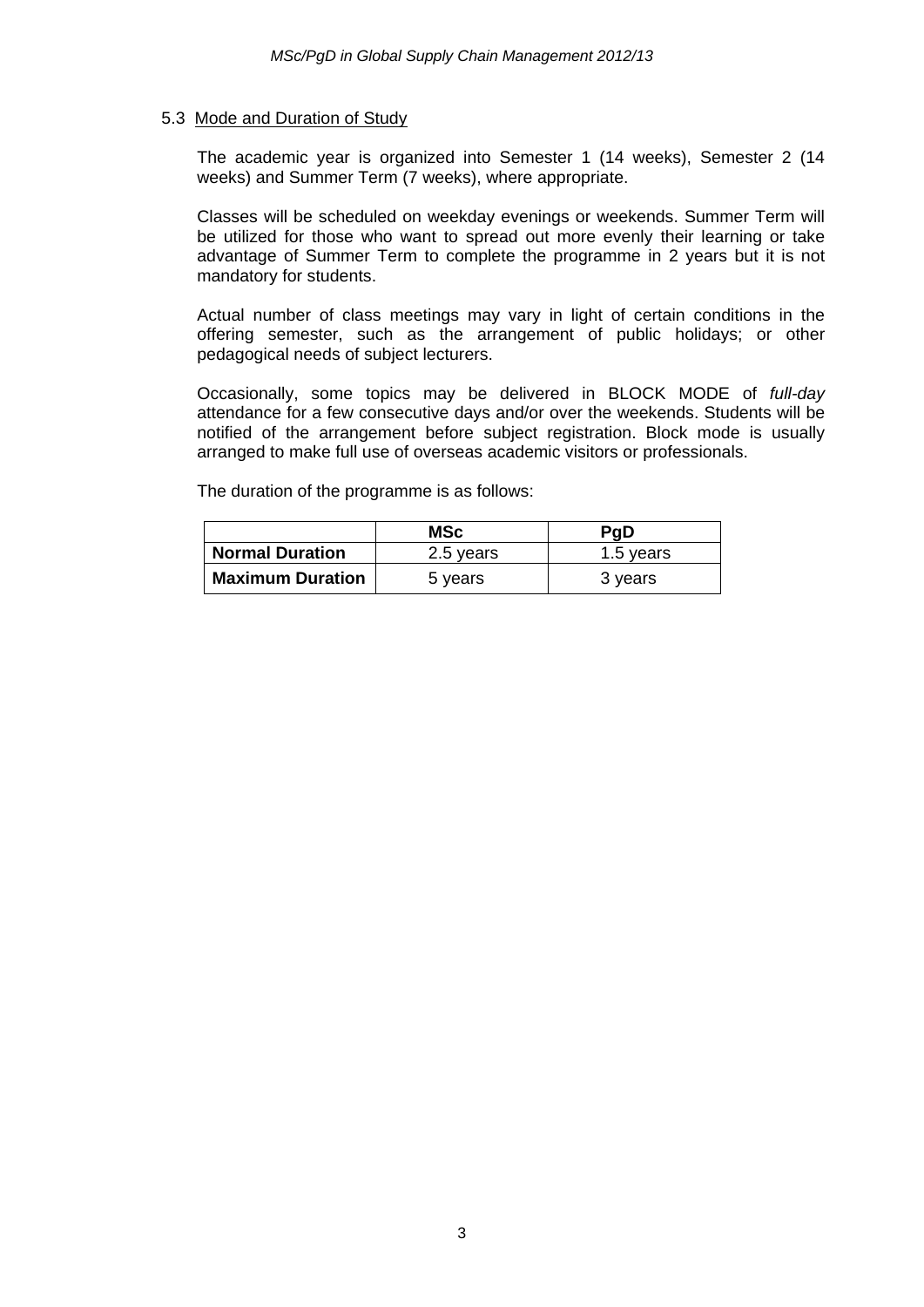#### 5.4 Subject Offerings

|        |                                                                              | <b>MSc</b>                                                                   |                              | PgD                                                                                 |  |  |  |
|--------|------------------------------------------------------------------------------|------------------------------------------------------------------------------|------------------------------|-------------------------------------------------------------------------------------|--|--|--|
|        |                                                                              |                                                                              | <b>Compulsory Subject</b>    |                                                                                     |  |  |  |
|        | $(1 \text{ subject} - 3 \text{ credits})$<br>LGT5015 Supply Chain Management |                                                                              |                              |                                                                                     |  |  |  |
|        | <b>Core Subjects</b>                                                         |                                                                              |                              |                                                                                     |  |  |  |
|        |                                                                              | Choose at least 2 from:                                                      | $(4$ subjects $-12$ credits) |                                                                                     |  |  |  |
|        |                                                                              |                                                                              |                              |                                                                                     |  |  |  |
|        | LGT5061<br>LGT5102                                                           | International Logistics Management<br><b>Models for Decision Making</b>      |                              |                                                                                     |  |  |  |
|        | LGT5105                                                                      | <b>Managing Operations Systems</b>                                           |                              |                                                                                     |  |  |  |
|        |                                                                              | Choose at least 1 from:                                                      |                              |                                                                                     |  |  |  |
|        | LGT5032<br>LGT5034                                                           | <b>Strategic Procurement Management</b><br><b>Global Sourcing and Supply</b> |                              |                                                                                     |  |  |  |
|        |                                                                              | Choose at least 1 from:                                                      |                              |                                                                                     |  |  |  |
|        | LGT5152<br>MM544                                                             | Information Systems for Supply Chain Management<br>E-Commerce                |                              |                                                                                     |  |  |  |
|        |                                                                              |                                                                              |                              | Note: Students may take more core subjects than necessary, and they will be counted |  |  |  |
|        | as electives.                                                                |                                                                              |                              |                                                                                     |  |  |  |
|        |                                                                              | <b>MSc</b>                                                                   |                              | PgD                                                                                 |  |  |  |
|        |                                                                              | <b>Elective Subjects</b><br>(any 5 subjects - 15 credits)                    |                              | <b>Elective Subjects</b><br>(any 1 subject - 3 credits)                             |  |  |  |
| AF5121 |                                                                              | <b>Strategic Value and Cost</b>                                              | AF5121                       | <b>Strategic Value and Cost</b>                                                     |  |  |  |
|        | LGT5001                                                                      | Management                                                                   | LGT5001                      | Management                                                                          |  |  |  |
|        |                                                                              | Organizational Management<br>in Shipping & Logistics                         |                              | Organizational Management in<br>Shipping & Logistics                                |  |  |  |
|        | LGT5013                                                                      | Transport Logistics in China                                                 | LGT5013                      | Transport Logistics in China                                                        |  |  |  |
|        | LGT5014                                                                      | Air Transport Logistics and                                                  | LGT5014                      | Air Transport Logistics and                                                         |  |  |  |
|        |                                                                              | Management                                                                   |                              | Management                                                                          |  |  |  |
|        | LGT5017<br>LGT5033                                                           | <b>Maritime Logistics</b><br>Lean Thinking and Practice                      | LGT5017<br>LGT5033           | <b>Maritime Logistics</b><br>Lean Thinking and Practice                             |  |  |  |
|        | LGT5037                                                                      | Project Management                                                           | LGT5037                      | Project Management                                                                  |  |  |  |
|        | LGT5040                                                                      | <b>Supplier Development</b>                                                  | LGT5040                      | <b>Supplier Development</b>                                                         |  |  |  |
|        | LGT5046                                                                      | <b>Contract Management</b>                                                   | LGT5046                      | <b>Contract Management</b>                                                          |  |  |  |
|        | LGT5073                                                                      | Risk Management in                                                           | LGT5073                      | <b>Risk Management in Operations</b>                                                |  |  |  |
|        |                                                                              | Operations                                                                   | LGT5101                      | <b>Statistics for Management</b>                                                    |  |  |  |
|        | LGT5101                                                                      | <b>Statistics for Management</b>                                             | LGT5107                      | <b>Total Quality Management</b>                                                     |  |  |  |
|        | LGT5107                                                                      | <b>Total Quality Management</b>                                              | LGT5108                      | <b>Service Operations</b>                                                           |  |  |  |
|        | LGT5108                                                                      | <b>Service Operations</b>                                                    |                              | Management                                                                          |  |  |  |
|        | LGT5113                                                                      | Management<br><b>Enterprise Resource</b>                                     | LGT5113<br>LGT5122           | <b>Enterprise Resource Planning</b><br>Applications of Decision                     |  |  |  |
|        | LGT5122                                                                      | Planning<br>Applications of Decision                                         | LGT5131                      | <b>Making Models</b><br><b>Warehousing and Materials</b>                            |  |  |  |
|        | LGT5131                                                                      | <b>Making Models</b>                                                         | LGT5215                      | Management                                                                          |  |  |  |
|        |                                                                              | <b>Warehousing and Materials</b><br>Management                               |                              | Practice of Global Supply Chain<br>Management                                       |  |  |  |
|        | LGT5211                                                                      | <b>GSCM Project</b>                                                          |                              |                                                                                     |  |  |  |
|        | LGT5215                                                                      | Practice of Global Supply<br>Chain Management                                |                              |                                                                                     |  |  |  |

Subject to university's minimum enrollment requirement, not all subjects will be offered each year. And, registration is subject to the availability of quota.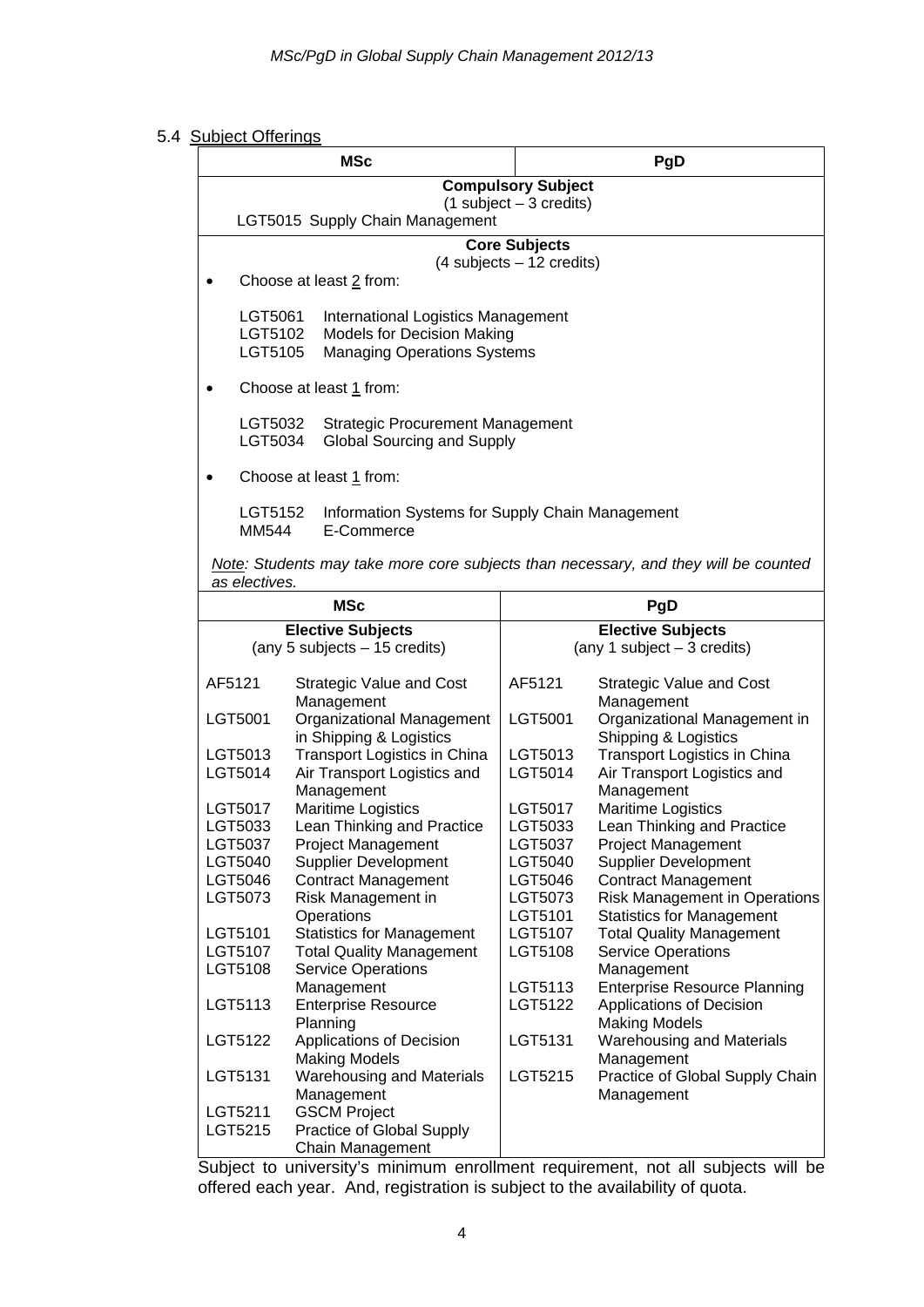Starting from 2006/07, students at MSc level are allowed to choose **at most 1 elective**, equivalent to 3 credits, from the Common Pool to fulfill the elective requirements of the programme. Please visit the website http://www.polyu.edu.hk/fb/pg/commonpool for subject lists and subject syllabuses. **Students should strictly comply with the prescriptions of the programme curriculum when performing subject registration. Those who fail to meet the programme requirements will NOT be allowed to graduate.** Credit transfer/exemption will not be granted for subjects chosen from the Common Pool, unless the elective subject concerned falls within the programme curriculum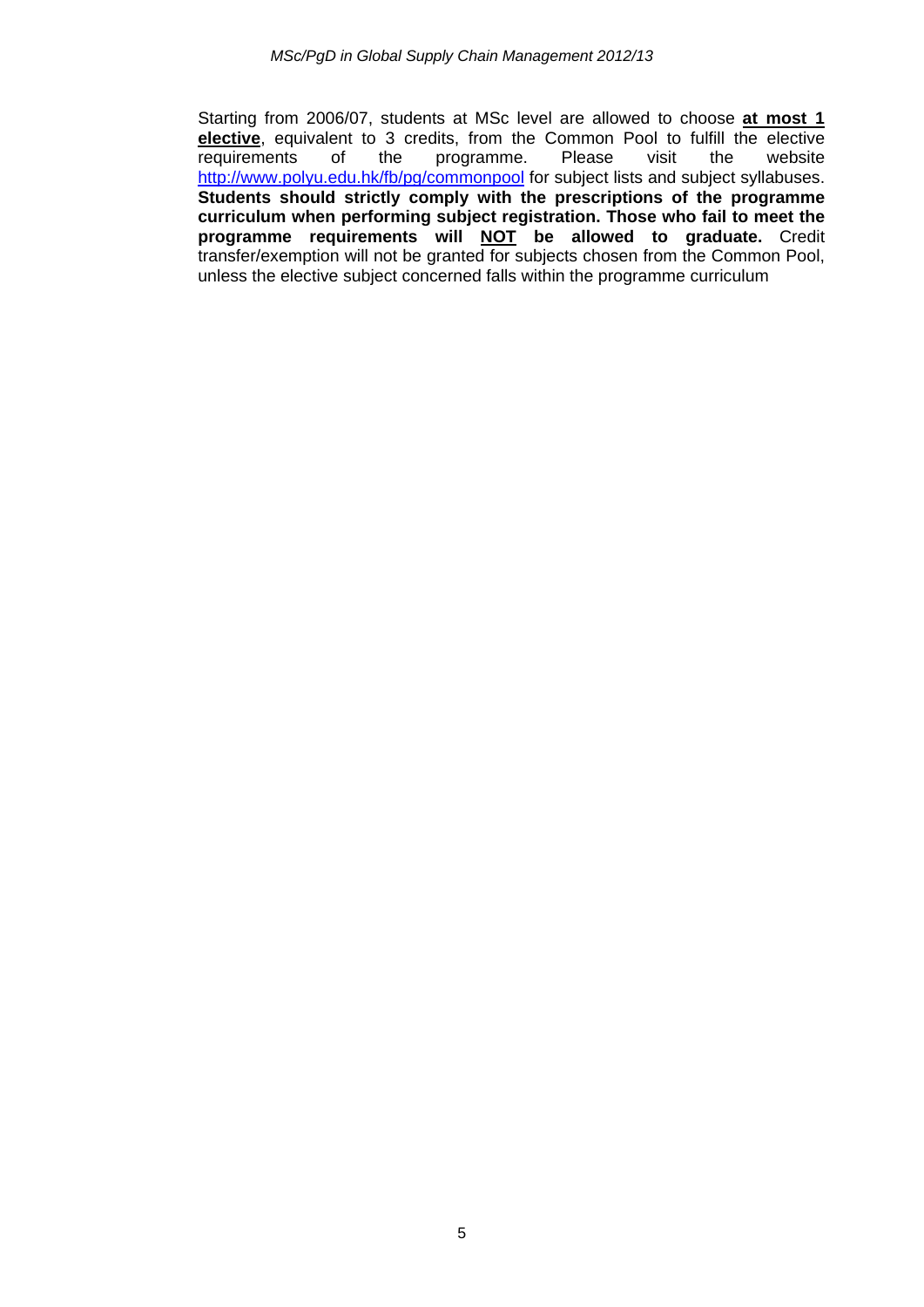# 5.5 Programme Curriculum and Assessment Weightings

|                          | <b>Compulsory Subject</b><br>Assessment             |                |                                                                                                      |                      |              |               |  |
|--------------------------|-----------------------------------------------------|----------------|------------------------------------------------------------------------------------------------------|----------------------|--------------|---------------|--|
| Subject code             | <b>Subject Title</b>                                | Credits        | Pre-requisite                                                                                        | <b>Contact Hours</b> | Coursework % | Examination % |  |
| LGT5015                  | Supply Chain Management                             | 3              | Nil                                                                                                  | 42                   | 60           | 40            |  |
| <b>Core Subjects</b>     |                                                     |                |                                                                                                      |                      | Assessment   |               |  |
| Subject code             | <b>Subiect Title</b>                                | Credits        | Pre-requisite                                                                                        | <b>Contact Hours</b> | Coursework % | Examination % |  |
| LGT5032                  | <b>Strategic Procurement Management</b>             | 3              | Nil                                                                                                  | 42                   | 50           | 50            |  |
| LGT5034                  | Global Sourcing and Supply                          | 3              | Nil                                                                                                  | 42                   | 50           | 50            |  |
| LGT5061                  | International Logistics Management                  | 3              | Nil                                                                                                  | 42                   | 50           | 50            |  |
| LGT5102                  | Models for Decision Making                          | 3              | Nil                                                                                                  | 42                   | 50           | 50            |  |
| LGT5105                  | <b>Managing Operations Systems</b>                  | 3              | Nil                                                                                                  | 42                   | 50           | 50            |  |
| LGT5152                  | Information Systems for Supply Chain Management     | $\mathbf{3}$   | Nil                                                                                                  | 42                   | 50           | 50            |  |
| MM544                    | E-Commerce                                          | 3              | Nil                                                                                                  | 42                   | 50           | 50            |  |
| <b>Elective Subjects</b> |                                                     |                |                                                                                                      |                      | Assessment   |               |  |
| Subject code             | Subject Title                                       | Credits        | Pre-requisite                                                                                        | <b>Contact Hours</b> | Coursework % | Examination % |  |
| AF5121                   | <b>Strategic Value and Cost Management</b>          | 3              | Nil                                                                                                  | 42                   | 50           | 50            |  |
| LGT5001                  | Organizational Management in Shipping and Logistics | $\overline{3}$ | Nil                                                                                                  | 42                   | 50           | 50            |  |
| LGT5013                  | Transport Logistics in China                        | 3              | <b>Understand Putonghua</b><br>& read simplified<br>Chinese Characters                               | 42                   | 50           | 50            |  |
| LGT5014                  | Air Transport Logistics and Management              | 3              | Nil                                                                                                  | 42                   | 50           | 50            |  |
| LGT5017                  | <b>Maritime Logistics</b>                           | 3              | Nil                                                                                                  | 42                   | 50           | 50            |  |
| LGT5033                  | Lean Thinking and Practice                          | $\overline{3}$ | Nil                                                                                                  | 42                   | 50           | 50            |  |
| LGT5037                  | <b>Project Management</b>                           | $\overline{3}$ | Nil                                                                                                  | 42                   | 50           | 50            |  |
| LGT5040                  | <b>Supplier Development</b>                         | $\overline{3}$ | Nil                                                                                                  | 42                   | 50           | 50            |  |
| LGT5046                  | <b>Contract Management</b>                          | 3              | Nil                                                                                                  | 42                   | 50           | 50            |  |
| LGT5073                  | Risk Management in Operations                       | 3              | None, but knowledge of<br>elementary business<br>statistics and probability<br>will be advantageous. | 42                   | 60           | 40            |  |
| LGT5101                  | <b>Statistics for Management</b>                    | 3              | Nil                                                                                                  | 42                   | 50           | 50            |  |
| LGT5107                  | <b>Total Quality Management</b>                     | 3              | Nil                                                                                                  | 42                   | 50           | 50            |  |
| LGT5108                  | <b>Service Operations Management</b>                | 3              | Deterministic operations<br>research knowledge                                                       | 42                   | 100          | $\Omega$      |  |
| LGT5113                  | <b>Enterprise Resource Planning</b>                 | 3              | Nil                                                                                                  | 42                   | 50           | 50            |  |
| LGT5122                  | Applications of Decision Making Models              | 3              | LGT5102<br>(Co-requisite)                                                                            | 42                   | 100          | $\mathbf{0}$  |  |
| LGT5131                  | Warehousing and Materials Management                | 3              | Nil                                                                                                  | 42                   | 50           | 50            |  |
| LGT5211                  | <b>GSCM Project</b>                                 | 6              | LGT5015                                                                                              | 10                   | 100          | $\Omega$      |  |
| LGT5215                  | Practice of Global Supply Chain Management          | 3              | LGT5015                                                                                              | 10                   | 100          | $\mathbf{0}$  |  |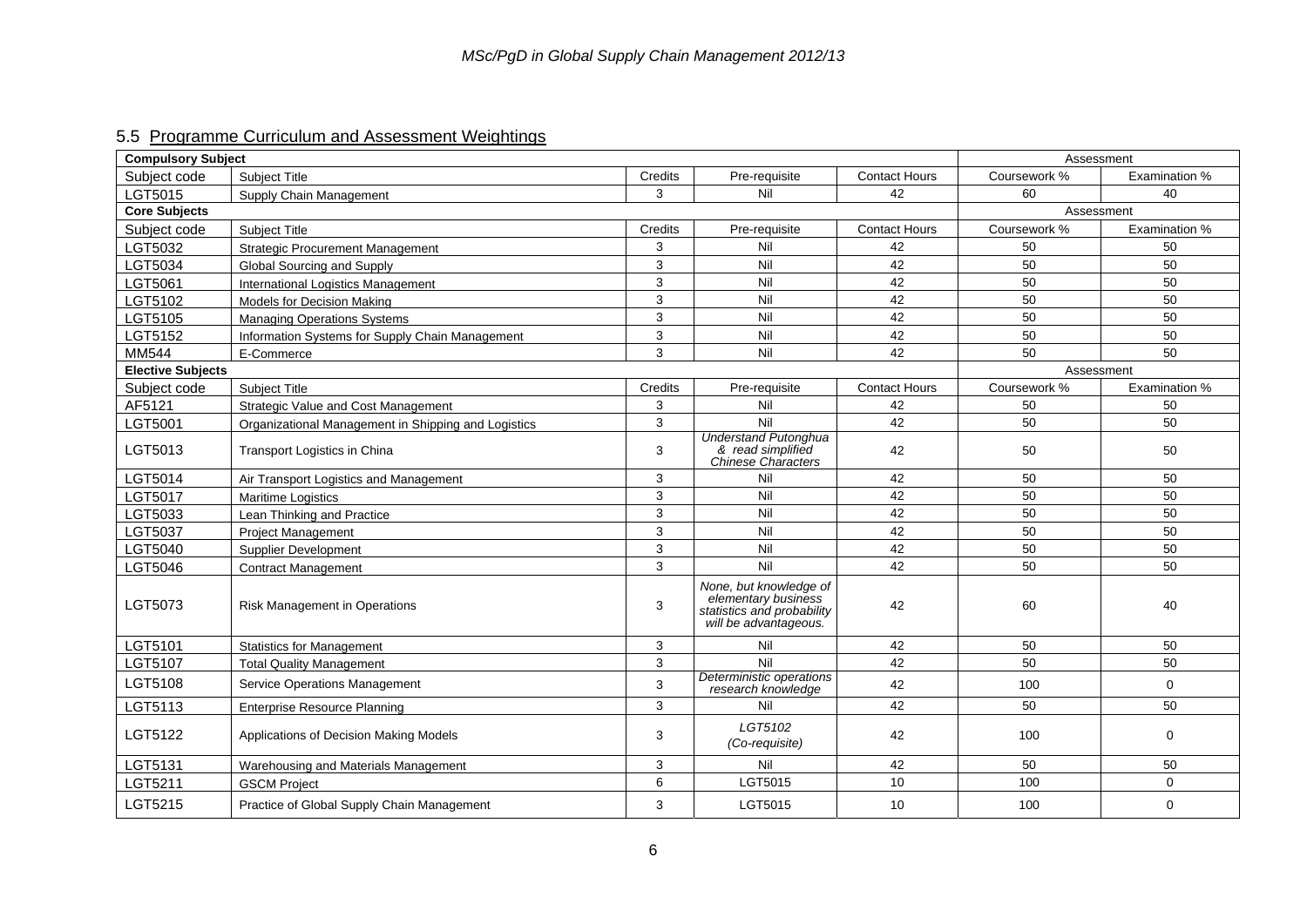#### 5.6 Recommended Progress Pattern

Students are encouraged to follow the recommended progression pattern<sup>1</sup> to benefit from a cohort-based study and to graduate within the normal study period. However, being credit-based, the programme allows you the flexibility to proceed at your own pace according to your time commitment and learning needs, while not exceeding the prescribed maximum study period.

Under the recommended progression pattern, students are advised to take 2 subjects in each regular semester (i.e. Semester 1 & Semester 2) and 1 subject in an optional Summer Term.

#### 5.7 Professional Recognition

Graduates of the MSc in Global Supply Chain Management have been granted full exemption from the Qualifying Examination of The Chartered Institute of Logistics and Transport in Hong Kong.

Graduates of the PgD in Global Supply Chain Management have been granted partial exemption from the Qualifying Examination of The Chartered Institute of Logistics and Transport in Hong Kong.

Graduates of the MSc in Global Supply Chain Management in the academic year 2011/12 have been granted accreditation by The Chartered Institute of Purchasing & Supply (CIPS) and may apply for the full membership. Subjects requirement and renewal of accreditation thereafter are subject to review each year.

#### **6. PROGRAMME MANAGEMENT AND OPERATION**

-

A Programme Committee is formed to exercise the overall academic and operational responsibility for the Programme and its development within policies, procedures and regulations defined by the University. Its composition comprises academics and student representatives.

The Programme Director and/or Deputy Programme Director and/or Programme Manager are responsible for the day-to-day management and operation of the programme, student admissions, teaching and learning matters, quality assurance (QA) and programme development. Their prime role is to ensure the programme is delivered according to the established QA mechanism.

 $<sup>1</sup>$  Patterned subjects on offer are subject to change without prior notice. Students can enquire the class</sup> timetable of the semester concerned via http://www.polyu.edu.hk/student upon release of the relevant class timetable.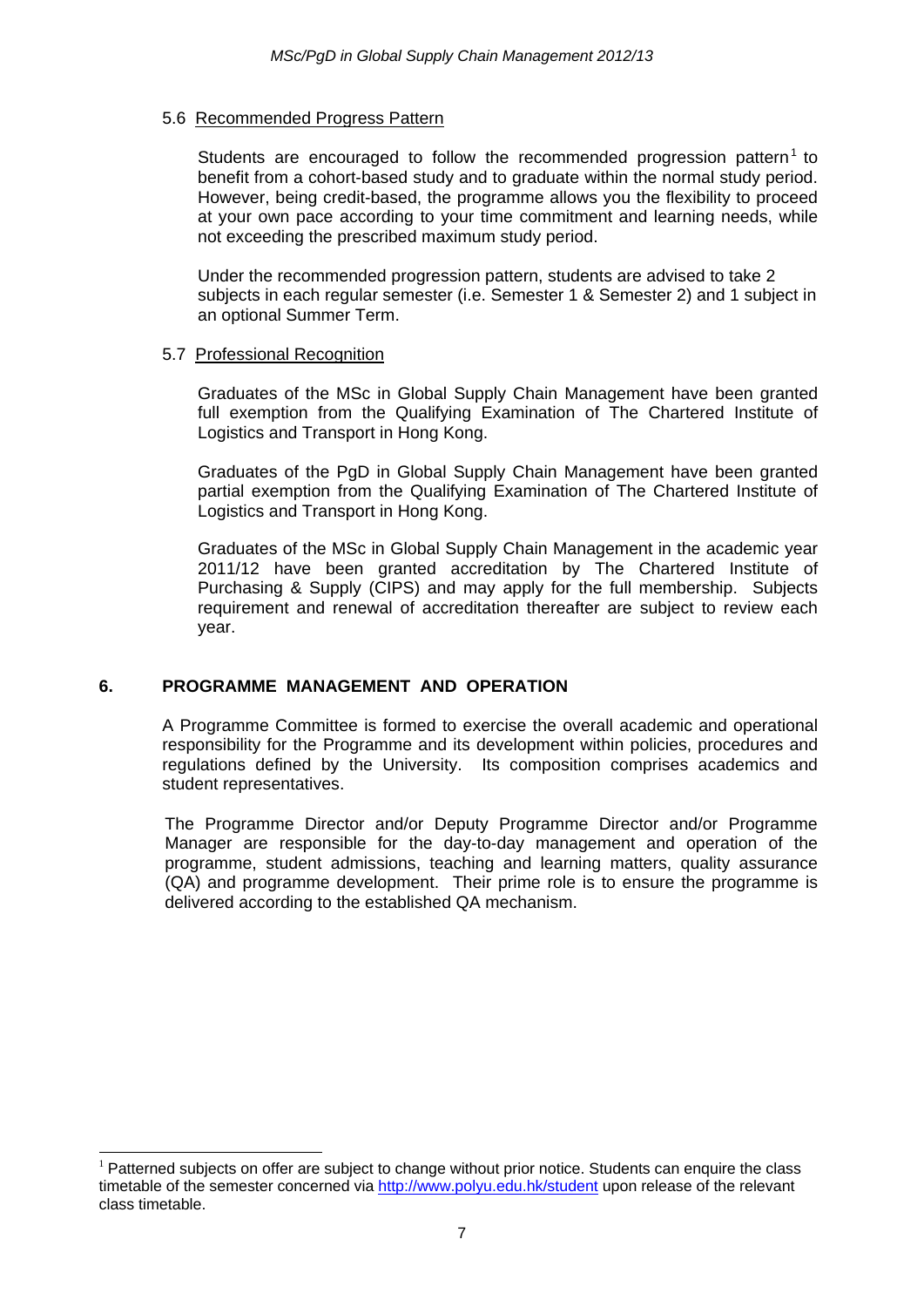#### **7. COMMUNICATIONS WITH STUDENTS**

While we work to communicate clearly and in a timely manner with students according to University regulations and procedures, it is the **responsibility of students** to help maintain the effectiveness of the communication process. **Students should ensure that their up-to-date personal and correspondence details are provided** to the University and the relevant departments (e.g. AS, LMS, subject offering departments, etc); and **check relevant correspondence channels regularly** to obtain the latest information regarding their studies and the status of any related applications (e.g. late assessment, appeal of subject results, add/drop of subjects, deferment, etc) lodged. Failure in doing so will not constitute any grounds for appeals/complaints against consequences/decisions of the relevant matters and applications.

#### **8. SUBJECT REGISTRATION**

#### 8.1 Add/Drop of Subjects

I In addition to programme registration, students need to register for subjects at specified period after the commencement of the semester.

If you wish to change the subjects enrolled, you may do so through the online add/drop system during the 2-week add/drop period (one week for summer term). You are advised not to make any changes to the subjects pre-assigned to you by the Department without consulting your Department/Academic Advisor. In case you wish to drop all subjects for a semester, you must first seek approval from your Department for zero subject enrolment. Otherwise, you may be considered as having decided to withdraw from study on the programme concerned. Dropping of subjects after the add/drop period is not allowed. If you have a genuine need to do so, it will be handled as withdrawal of subject.

If they have taken more credits, they will receive a second debit note on the remaining tuition fee about 5 weeks after the commencement of the semester. If they have taken less credits, a refund will be made.

#### 8.2 Withdrawal of Subjects

If you have a genuine need to withdraw from a subject after the add/drop period, you should submit an application for withdrawal of subject to your programme offering department. Such requests will be considered by both the programme leader and the subject lecturer concerned if there are strong justifications and when the tuition fee of the subject concerned has been settled. Requests for subject withdrawal will not be entertained after the commencement of the examination period for your programme.

For approved cases, a handling fee will be charged. The tuition fees paid for the withdrawn subject will be forfeited. The withdrawn subjects will still be reported in your Examination Result Sheet and Transcript of Studies although they will not be counted in GPA calculation. If the handling fee concerned is outstanding by the payment deadline, the approval given will be declared void and you are required to attend classes of this subject and complete its assessment(s) accordingly. A reinstatement fee of HK\$400 will be charged if you wish to reinstate the approval for the withdrawn subject.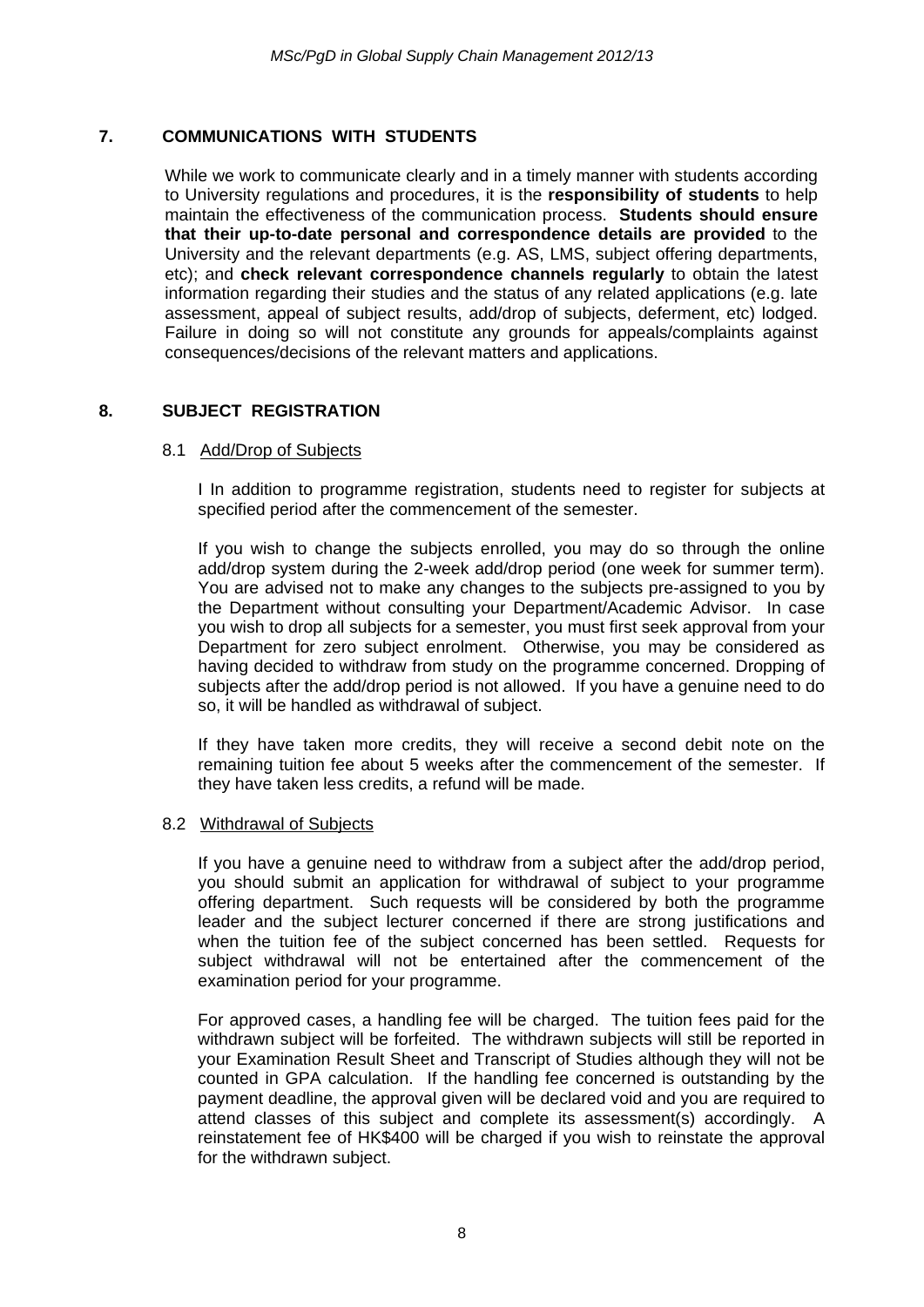#### **9. CREDIT EXEMPTION AND TRANSFER**

Irrespective of the extent of previous study or credits recognized, all students studying in PolyU should complete at least one third of the normal credit requirement in order to be eligible for the PolyU award.

If you consider your previous study relevant to your current programme, you may apply for credit exemption or transfer by using **Form AS41c**.

#### **Credit Exemption**

You may be granted exemption from taking certain subjects if you have successfully completed similar subjects in another programme. The credits associated with the exempted subject will not be counted for satisfying the credit requirements of your programme. You should consult your Department and take another subject in its place. For students whose tuition fees are charged by credits, an exemption fee will be charged.

#### **Credit Transfer**

You should submit an application for credit transfer upon your initial enrolment on the programme or before the end of the add/drop period of the first semester of your first year of study. Late applications may not be considered. For students whose tuition fees are charged by credits, a credit transfer fee will be charged.

The validity period of subject credits earned is eight years from the year of attainment, i.e. the year in which the subject is completed, unless otherwise specified by the department responsible for the content of the subject (e.g. the credit was earned in 1998-99, then the validity period should count from 1999 for eight years). Credits earned from previous studies should remain valid at the time when the student applies for transfer of credits. There is a limit on the maximum number of credits that could be transferred. If the credits attained from previous study are from PolyU, the total credits transferred should not exceed 67% of the required credits for the award. If the credits gained are from other institutions, the total credits transferred should not exceed 50%. In cases where both types of credits are transferred, not more than 50% of the required number of credits for the academic award may be transferred. Grades may or may not be given for the transferred credits.

All credits transferred will be counted for satisfying the award requirements. Transferred credits may be counted for meeting the requirements of more than one award.

#### **10. RETAKING OF SUBJECTS**

After the announcement of overall assessment results in a semester, you should check whether you have failed any subject via the eStudent and arrange for retaking of the subject during subject registration.

In addition to retaking a subject due to failure, you may retake any subject for the purpose of improving your grades. These students will be accorded a lower priority for taking the concerned subjects and can only do so if places are available. Students concerned can register for such subjects during the last 2 days of the add/drop period.

When you retake a subject, only the final subject grade after the retake will be included in the calculation of the Grade Point Average (GPA) and the Grade Point Average for award classification. Although the original grade will not be included in the calculation of GPAs, it will be shown on the transcript of studies. You should refer to this document to ascertain the requirements, in particular for subjects offered in consecutive semesters, for retaking failed subjects or seek advice from the department concerned.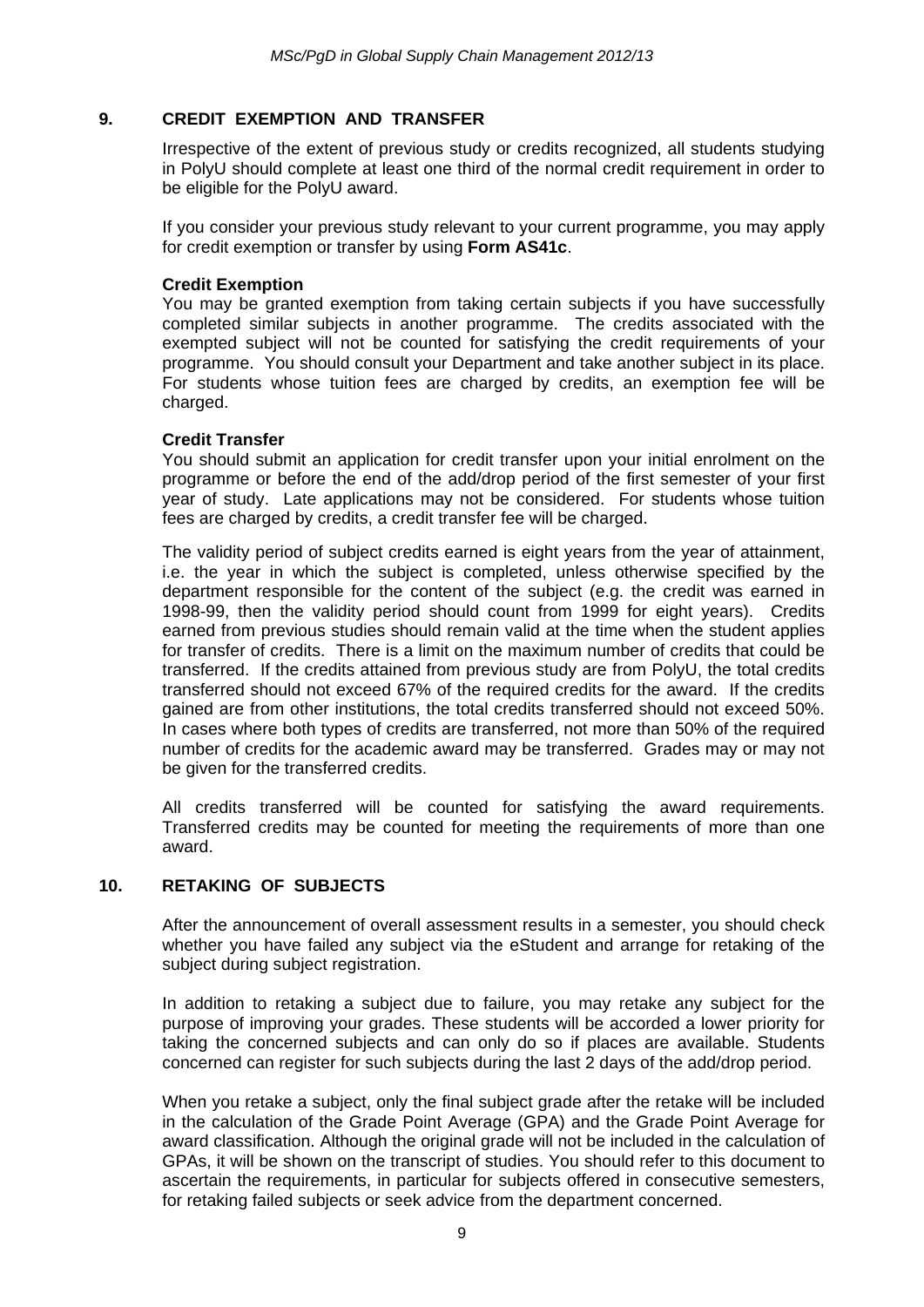Students paying credit fee will be charged for the subjects retaken.

#### **11. ZERO SUBJECT ENROLLMENT**

If you do not wish to take any subject in a semester (including the compulsory summer term specified in this document), you must seek approval from your Department to retain your study place by submitting **Form AS112** before the start of the semester and in any case not later than the end of the add/drop period. Otherwise, your registration and student status with the University will be removed. The semesters during which you are allowed to take zero subject will be counted towards the maximum period of registration for the programme.

You will receive notification from the Department normally within 2 weeks if your application is successful. Students who have been approved for zero subject enrolment are allowed to retain their student status and continue using campus facilities and library facilities. A fee of HK\$2,105 per semester for retention of study place will be charged.

#### **12. DEFERMENT OF STUDY**

You may apply for deferment of study if you have a genuine need to do so, such as illness. The deferment period will not be counted as part of the maximum period of registration.

You are required to submit an application for deferment of study via **Form AS7** to the programme offering department. You will be informed of the result of your application in writing or via e-mail by the Department normally within three weeks from the date of application.

Once you have been approved to defer your study, it is necessary for you to return your student identity card to the relevant office immediately and not later than two weeks after the approval of your application. If you do not return your student identity card by the deadline, the approval on your application will be withdrawn.

It is necessary for you to settle all the outstanding tuition fee and/or other fees in order to have your application for deferment processed if the application is submitted after the start of a semester. However, if you submit the application before the commencement of the relevant semester, the tuition fee paid after deducting a fee of HK\$5,000 will be refunded to you in cash. If the tuition fee paid is equal to or less than the above amount, no refund will be arranged. The deduction of such fee will be waived for current students. Alternatively, you may apply for zero subject enrolment to reserve your study place.

Upon expiry of the approved period of deferred study, you will be advised to settle the tuition fee and complete the subject registration procedures. If you do not receive such notification one week before the commencement of the Semester, you should enquire at the Academic Secretariat.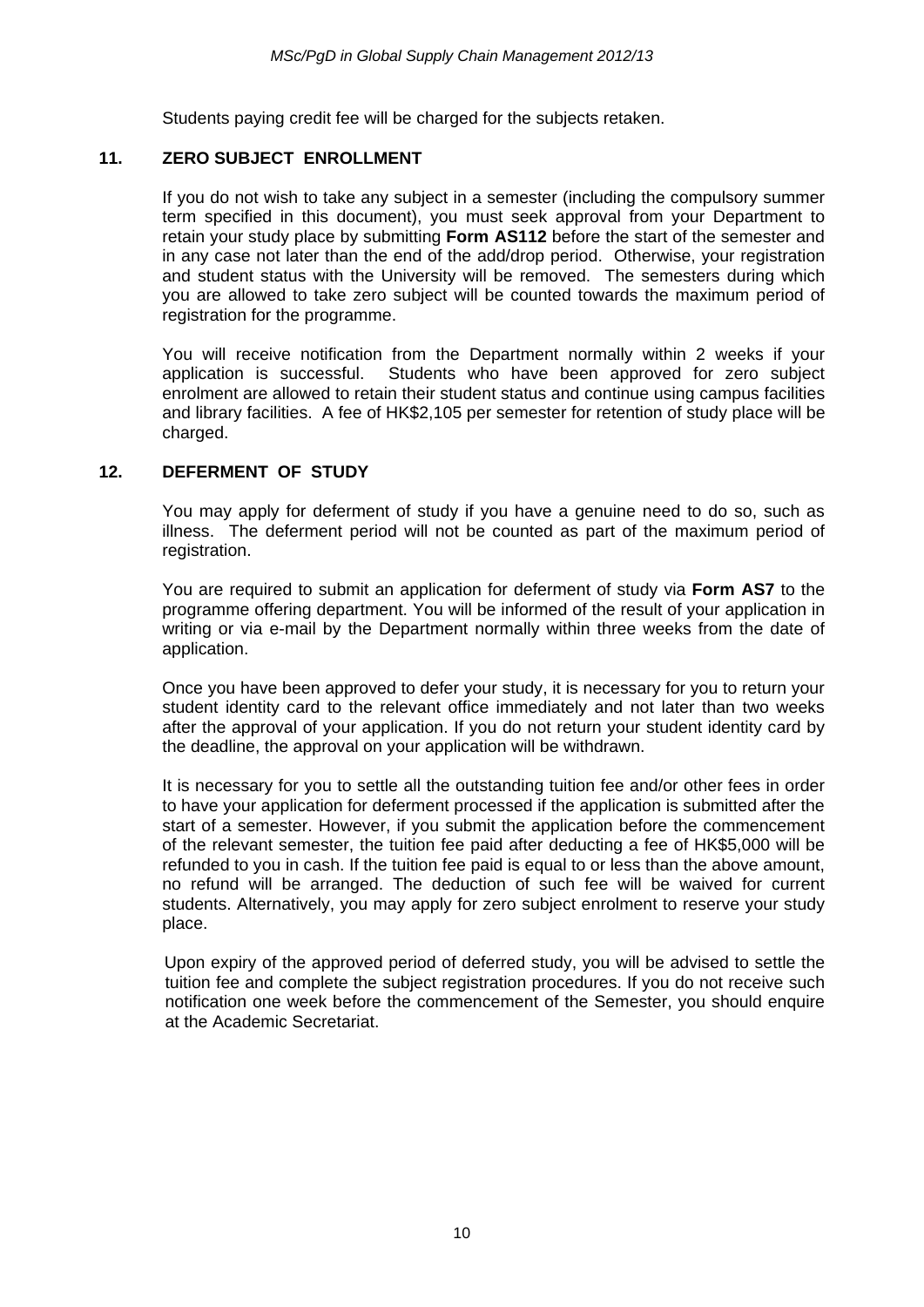#### **13. WITHDRAWAL OF STUDY**

#### 13.1 Official Withdrawal

If you wish to discontinue your study at the University before completing your programme, it is necessary for you to complete the withdrawal procedure via Form **AS6**. Fees paid for the semester which you are studying will not be refunded.

Your application will not be processed if you have not returned your student identity card with the application form or have not cleared outstanding matters with the various departments/offices concerned, such as settling outstanding fees/fines and Library loans and clearing your locker provided by the Student Affairs Office.

The relevant Faculty/School Board Office will inform you in writing or via e-mail of the result of your application, normally within three weeks from the date of application.

Upon confirmation of your official withdrawal, you will be eligible for the refund of the caution money paid if you have no outstanding debts to the University.

However, if you have paid the tuition fee for the semester concerned and your application is submitted before the commencement of that semester, the tuition fee paid after deducting a fee of HK\$5,000 will be refunded to you in cash. If the tuition fee paid is equal to or less than the above amount, no refund will be arranged. The deduction of such fee will be waived for current students.

If you discontinue your study at the University without completing proper withdrawal procedures, you will be regarded as unofficially withdrawn and the caution money paid at first registration will be confiscated.

#### 13.2 Discontinuation of Study

If you discontinue your study without following the proper procedures for official withdrawal, you will be regarded as having given up your study at the University. In such cases, you will not be eligible for the refund of caution money and shall not be considered for re-admission to the same programme-stream in the following academic year.

#### 13.3 De-registration

If you are de-registered on grounds of academic failure, you must return your student identity card to the Academic Secretariat within 3 weeks upon the official release of assessment result. Failure to return the student identity card may render you not eligible for any certification of your study nor for admission in subsequent years. The caution money paid will also be confiscated. Any subsequent request for the refund of caution money by returning the student identity card after the original deadline will not be entertained.

Students who have been de-registered shall not be considered for re-admission to the same programme-stream in the following academic year.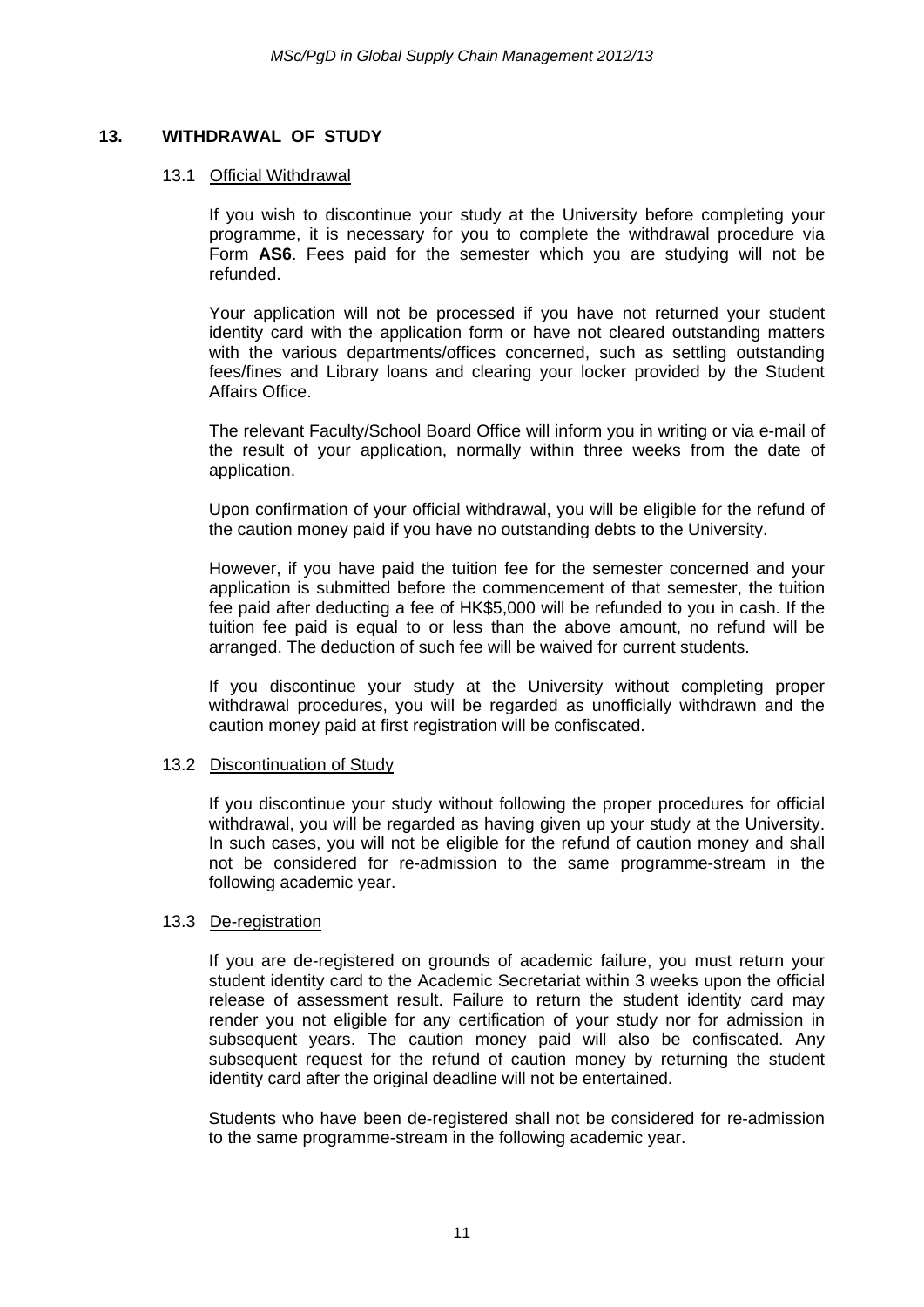#### **14. ASSESSMENT METHODS**

Students' performance in a subject can be assessed by continuous assessment and/or examinations, at the discretion of the individual subject offering Department. Where both continuous assessment and examinations are used, the weighting of each in the overall subject grade shall be clearly stated in this document. Learning outcome should be assessed by continuous assessment and/or examination appropriately, in line with the outcome-based approach.

Continuous assessment may include tests, assignments, projects, laboratory work, field exercises, presentations and other forms of classroom participation. Continuous Assessment assignments which involve group work should nevertheless include some individual components therein. The contribution made by each student in continuous assessment involving a group effort shall be determined and assessed separately, and this can result in different grades being awarded to students in the same group.

#### **15. PASSING A SUBJECT**

In order to pass in a subject offered by the School/Departments in the Faculty of Business (i.e. subjects with prefix of AF/LGT/MM/FB), all students have to obtain Grade D or above in both the continuous assessment and examination components of the subject. If a subject is assessed by only one component (either by continuous assessment or examination), then the passing grade for the subject is D.

#### **16. ASSESSMENT OF PROJECT**

#### 16.1 General Regulations

The project is equivalent to 6 credits; and students must satisfy the appropriate pre-requisites before they can enrol in the project.

The normal period for completion is one academic year (two 14-week semesters and 7-week Summer Term). To ensure that students are suitably equipped before the project is started, a minimum of 12 credits including the compulsory subject LGT5015 Supply Chain Management must have been achieved before registering for the project. Students who are unable to pass the subject within the normal period would be deemed having failed the subject. The normal period for project may be extended, subject to the approval of the Project Coordinator and based on the academic judgement of the likelihood of the student succeeding within the time granted for the extension, for a period of one semester every time. When permission is granted to extend the registration, the student will be required to pay a 3-credit course fee for each additional semester.

Break of study is normally not permitted once a student registers for GSCM Project and students are expected to pursue their project in consecutive semesters. No re-assessment or retake of the failed project is allowed.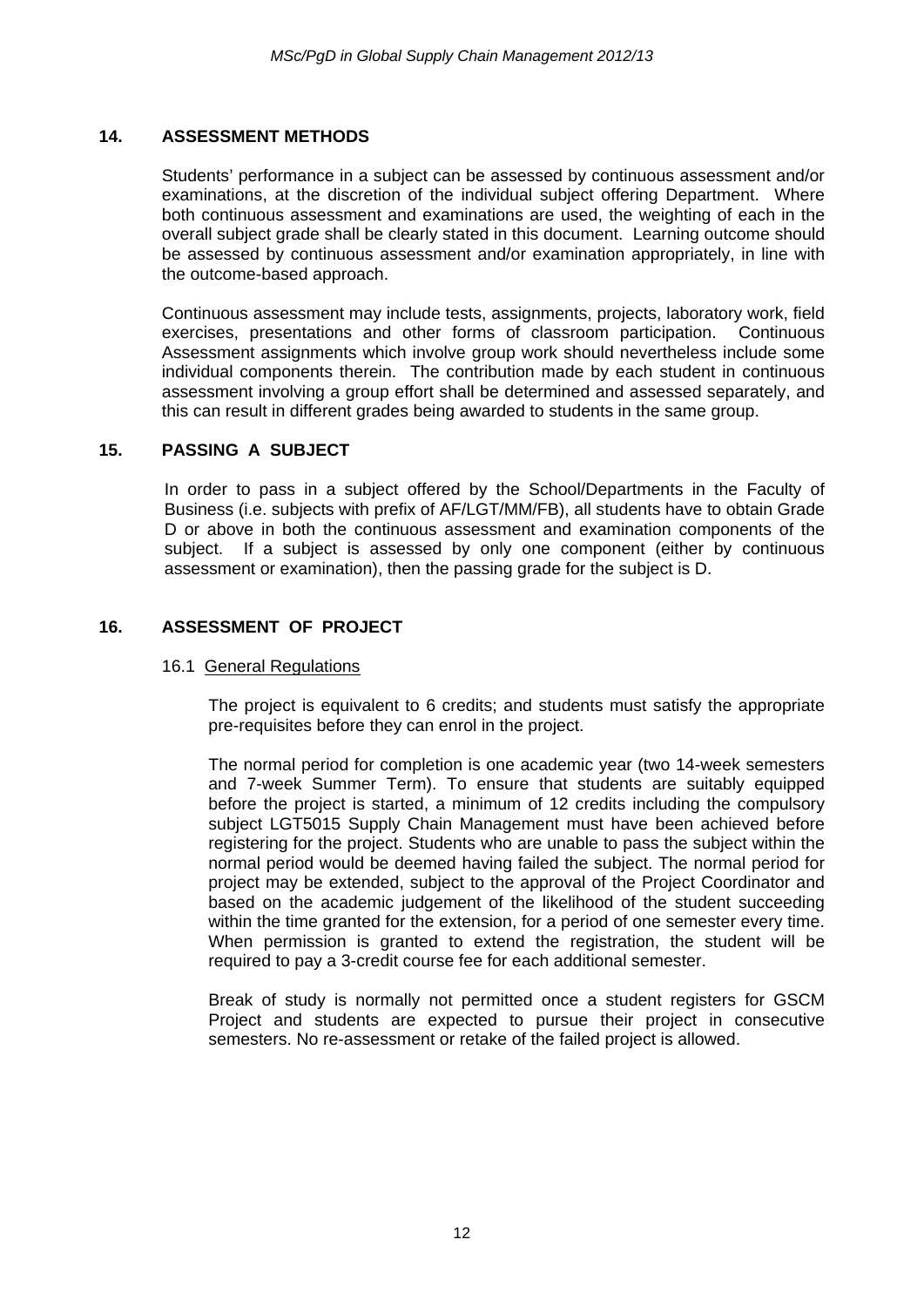#### 16.2 Procedures for Preparing the Project

Preparatory Phase – to identify a research topic area with matching Project Supervisor, and agree on the research goals and methodology, with plans and schedules, through literature search and active dialogue between student and Supervisor. Student will not proceed to the  $2<sup>nd</sup>$  phase if the research proposal is not satisfactory.

Research Phase – this is the period for carrying out the actual research work. The student should meet with the Supervisor regularly for guidance and continuous assessment of the progress. When the Supervisor is satisfied and the research goals have been achieved the student can then proceed to the final phase.

Submission of the project  $-$  this is the writing up of the work according to the standard format.

#### 16.3 Assessment of Project

The final project will be assessed by the Supervisor and a moderator.

#### **17. GRADING**

Assessment grades shall be awarded on a criterion-reference basis. Students' overall performance in a subject shall be graded as follows:

| Grade | Description                      | <b>Numeral Grade Point</b> |
|-------|----------------------------------|----------------------------|
| A+    | <b>Exceptionally Outstanding</b> | 4.5                        |
| A     | Outstanding                      | 4                          |
| B+    | Very Good                        | 3.5                        |
| в     | Good                             | 3                          |
| $C+$  | <b>Wholly Satisfactory</b>       | 2.5                        |
| C     | Satisfactory                     | 2                          |
| D+    | <b>Barely Satisfactory</b>       | 1.5                        |
| D     | <b>Barely Adequate</b>           |                            |
| F     | Inadequate                       |                            |

'F' is a subject failure grade, whilst all others ('D' to 'A+') are subject passing grades. No credit will be earned if a subject is failed.

At the end of each semester/term, a Grade Point Average (GPA) will be computed as follows, and based on the numeral grade point of all the subjects:

$$
GPA = \frac{D}{n}
$$
Subject Grade Point × Subject Credit Value  
or

where  $n =$  number of all subjects (inclusive of failed subjects) taken by the student up to and including the latest semester/term, but for subjects which have been retaken, only the grade obtained in the final attempt will be included in the GPA calculation.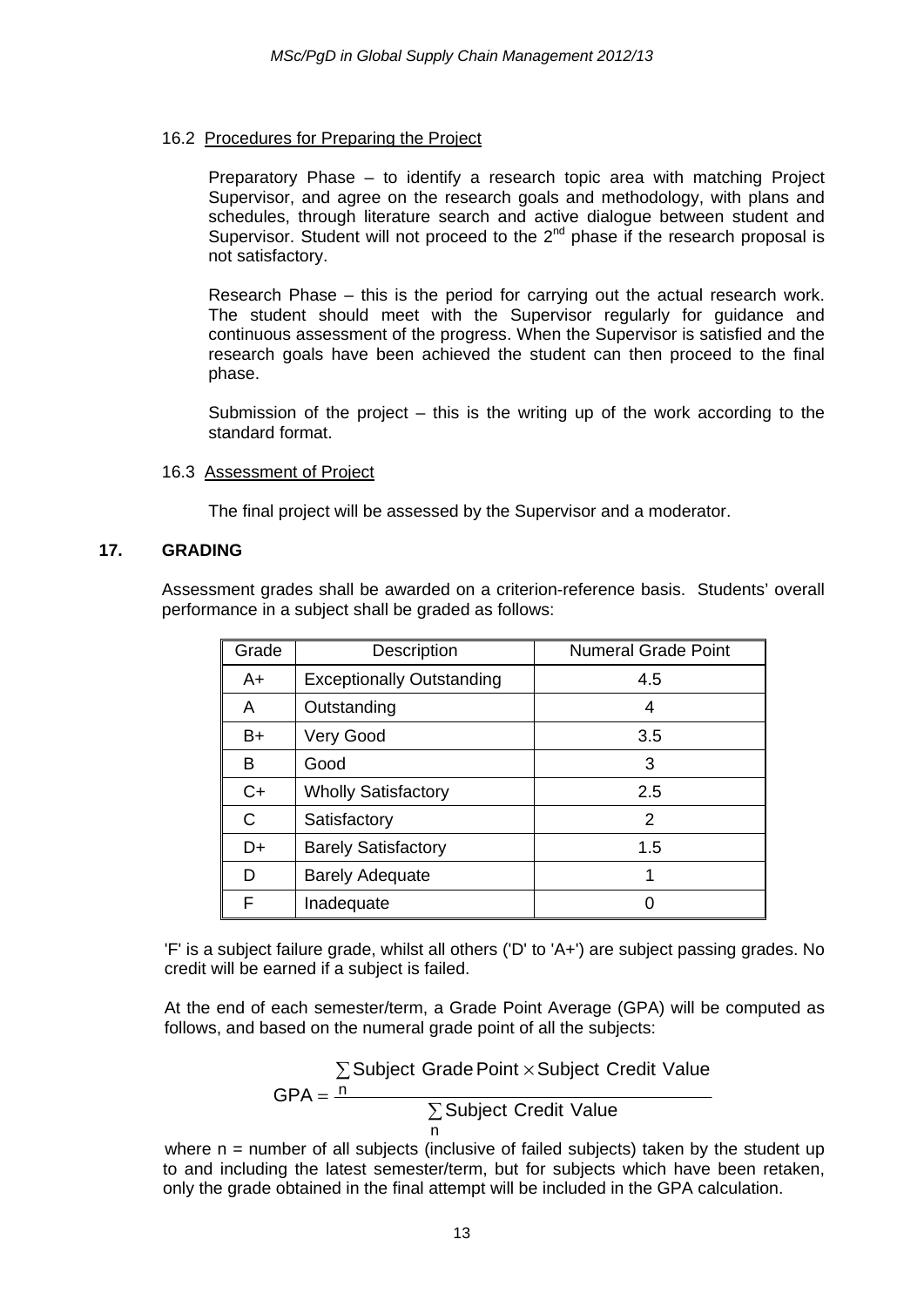In addition, the following subjects will be excluded from the GPA calculation:

- (i) Exempted subjects
- (ii) Ungraded subjects
- (iii) Incomplete subjects
- (iv) Subjects for which credit transfer has been approved without any grade assigned
- (v) Subjects from which a student has been allowed to withdraw

A subject which has been given an "S" subject code, i.e. absent from examination, will be included in the GPA calculation and will be counted as "zero" grade point. GPA is thus the unweighted cumulative average calculated for a student, for all relevant subjects taken from the start of the programme to a particular point of time. GPA is an indicator of overall performance and is capped at 4.0.

Any subject passed after the graduation requirement has been met or subjects taken on top of the prescribed credit requirements for award shall not be taken into account in the grade point calculation for award classification.

#### **18. PROGRESSION AND DE-REGISTRATION**

A student will normally have "progressing" status unless he/she falls within the following categories, any one of which may be regarded as grounds for de-registration from the Programme:

- (i) The student has exceeded the maximum period of registration; or
- (ii) The student's GPA is lower than 2.0 for two consecutive semesters and his/her Semester GPA in the second semester is below 2.0; or
- (iii) The student's GPA is lower than 2.0 for three consecutive semesters.

Notwithstanding the above, the Board of Examiners will have the discretion to deregister students with extremely poor academic performance before the time specified in (ii) and (iii) above. If there are good reasons, the Board of Examiners has the discretion to recommend, for approval by the respective Faculty/School Board, that students who fall into categories (ii) or (iii) be allowed to stay on the programme.

The progression of students to the following academic year will not be affected by the GPA obtained in an optional Summer Term and that the Summer Term study does not constitute a substantial requirement for graduation.

#### **19. ACADEMIC PROBATION**

The academic probation system is implemented to give prior warning to students who need to make improvement in order to fulfil the GPA requirement of the University. If your GPA is below 2.0, you will be put on academic probation in the following semester. If you are able to obtain a GPA of 2.0 or above by the end of the probation semester, the status of "academic probation" will be lifted. The status of "academic probation" will be reflected on the web assessment results. However, this status will not be displayed in the transcript of studies.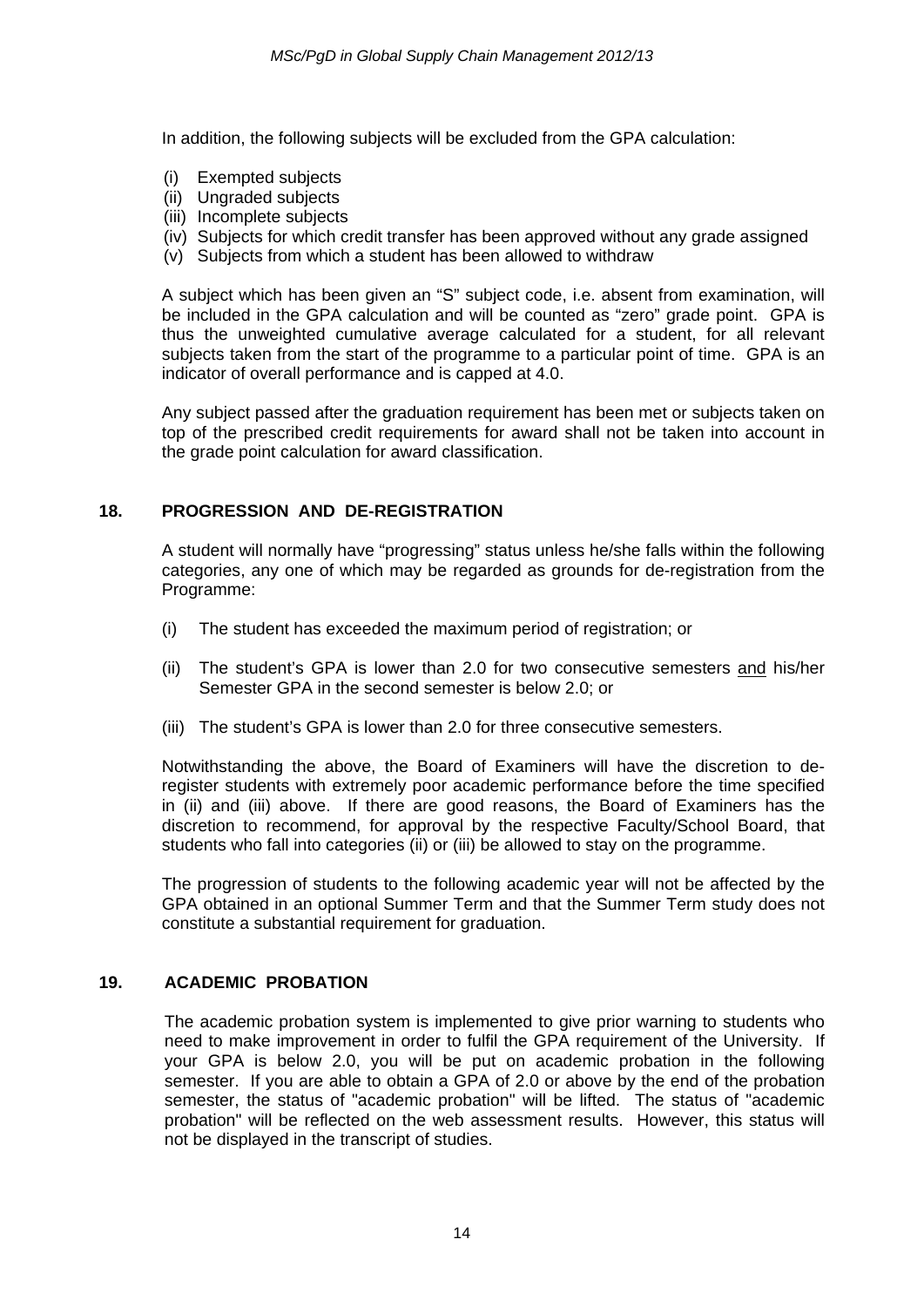#### **20. ELIGIBILITY FOR AWARD**

A student would be eligible for the award of Master of Science in Global Supply Chain Management or Postgraduate Diploma in Global Supply Chain Management on satisfying ALL the conditions listed below:

- (i) Accumulation of the requisite number of credits for the award, as defined in this document.
- (ii) Satisfying all the 'compulsory' and 'elective' requirements defined.
- (iii) Having a GPA of 2.0 or above at the end of the programme.

A student is required to graduate as soon as he satisfies all the conditions stated above. A student may take more credits than he needs to graduate on top of the prescribed credit requirements for his award in or before the semester within which he becomes eligible for award.

#### **21. AWARD CLASSIFICATIONS**

The following award classifications apply to your programme:

| Award Classification | GPA                 |
|----------------------|---------------------|
| Distinction          | $3.7^{\circ} - 4.0$ |
| Credit               | $3.2^{+} - 3.7^{-}$ |
| Pass                 | $2.0 - 3.2^{-}$     |

The above ranges for different classifications are subject to BoE's individual discussion of marginal cases.

Note: "+" sign denotes 'equal to and more than'; "–" sign denotes 'less than'.

#### **22. LATE ASSESSMENT**

If you have been absent from an examination or are unable to complete all assessment components of a subject because of illness, injury or other unforeseeable reasons, you may apply for a late assessment. Application in writing should be made to the Head of Department offering the subject within five working days from the date of the examination together with any supporting documents such as a medical certificate. Approval of applications for late assessment and the means for such late assessments shall be given by the Head of Department offering the subject or the Subject Lecturer concerned.

In case you are permitted to take a late assessment, that examination or other forms of assessment as decided by SARP will be regarded as a first assessment and the actual grade attained will be awarded.

You are required to settle a late assessment fee before taking/completing the late assessment. If you fail to settle the fee, the result of your late assessment would be invalidated.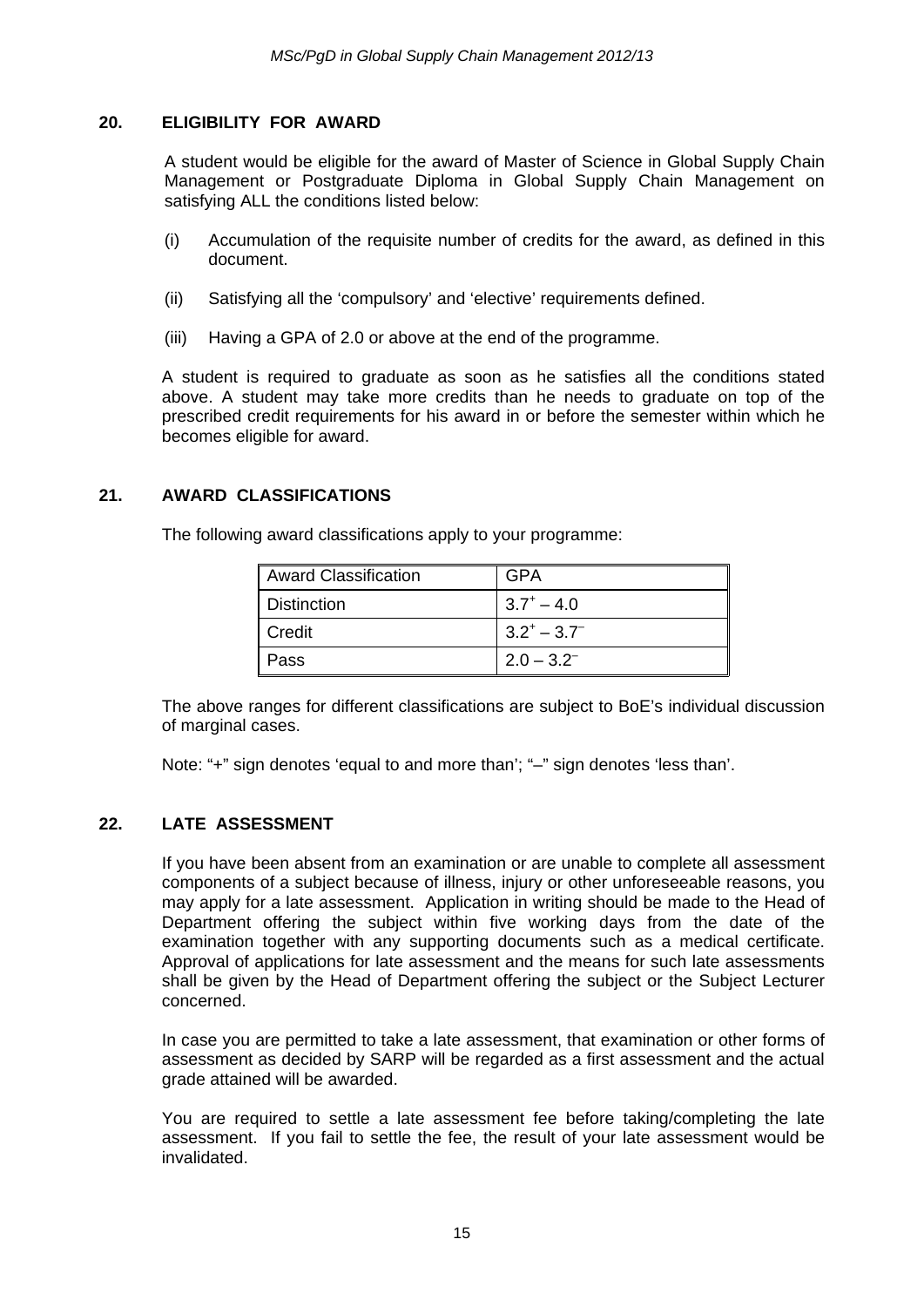#### **23. PROCEDURES FOR APPEAL**

Students appealing against the decision on their assessment results shall pay a fee of HK\$125. Payment forms are obtainable from the Academic Secretariat Service Centre. If more than one examination paper is involved, an extra fee of HK\$125 shall be charged for each additional paper. This fee shall be refunded if the appeal is upheld.

A student should make his/her appeal in writing to his/her Head of Department no later than 7 working days upon the public announcement of his/her overall examination results, i.e. the date when the overall results are announced to students via the web. [For 2012-13, the announcement dates for overall results are 1 February 2013 (Semester 1), 14 June 2013 (Semester 2) and 20 August 2013 (Summer Term).] The Head of Department shall deal with the appeal if the student is studying in a department-based programme/scheme. If the student is studying in other types of programmes/schemes, the Head of Department shall refer the appeal to the Scheme Committee Chairman for Postgraduate Schemes.

The appeal should be accompanied by a copy of the fee receipt, for inspection by the Department concerned. The student should give a complete account of the grounds for the appeal in the letter, and provide any supporting evidence.

Departments should inform the student concerned of the appeal result within 7 working days after either the announcement of the student's overall examination result or receipt of the letter of appeal, whichever is later.

If the appellant is dissatisfied with the decision, he/she may then appeal in writing to the Academic Secretary but not later than 7 working days after receipt of the Head of Department's/authorised person's reply. He/She should provide the following information together with other relevant documents in support of the appeal:

- **•** name in English and Chinese;
- student number:
- **•** programme title, year and class of study;
- examination/subject results appealing against; and
- grounds for appeal.

The Academic Secretary shall then refer the case to the Academic Appeals Committee, who shall determine whether there are prima facie grounds for a reconsideration of the Subject Lecturer's/SARP's/BoE's decision.

The decisions of the Academic Appeals Committee shall be final within the University.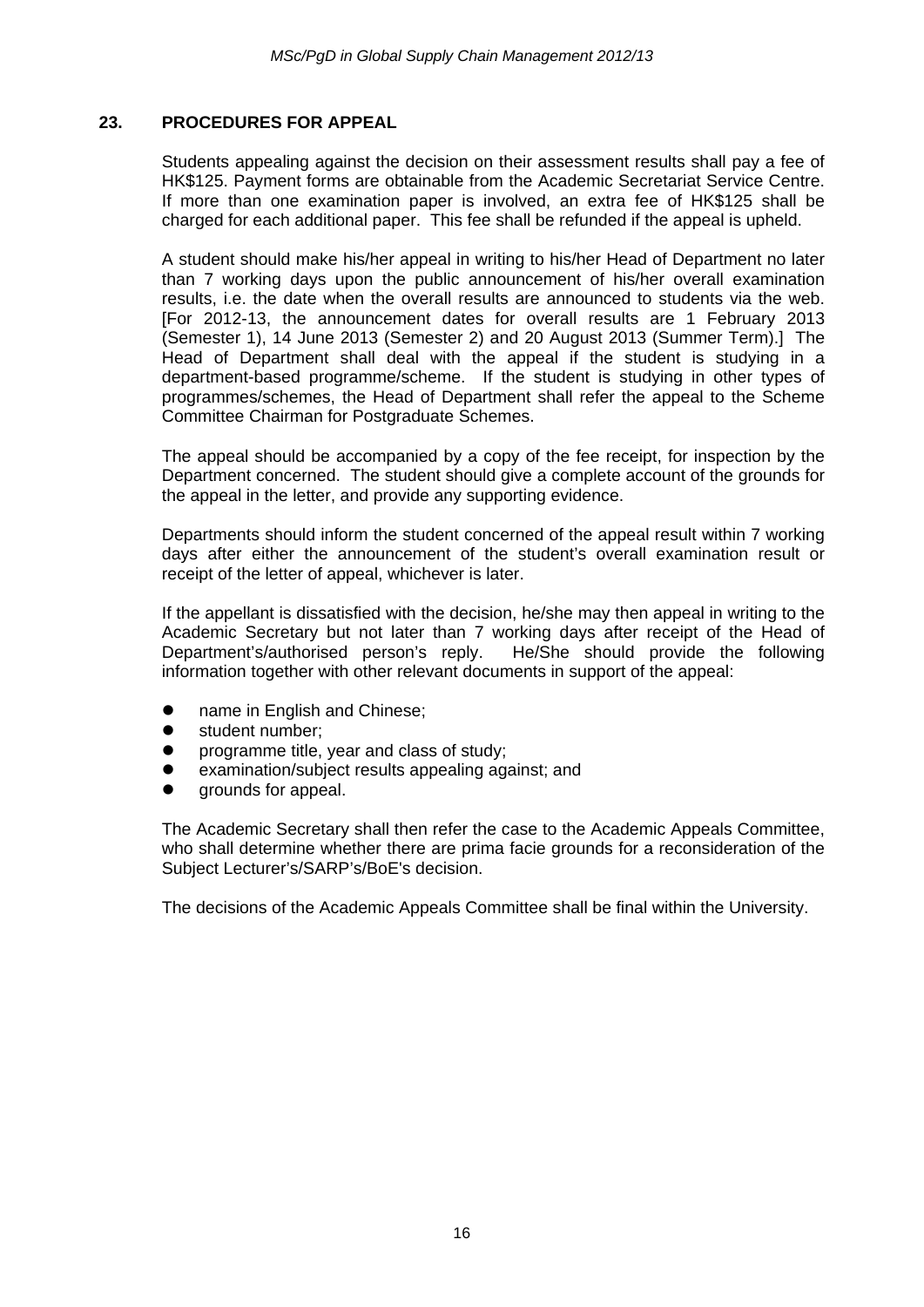#### **24. SIT-IN ARRANGEMENT**

Subject to the following procedures and guidelines, students may be permitted to sit in on only elective subjects:

- (a) **Before commencement of the elective subject, students must obtain** endorsement from the subject lecturer concerned and seek prior approval from the Programme Director;
- (b) Students are required to **comply with all the assessment requirements** as prescribed by the subject lecturer concerned **except the final examination**. The subject result **will NOT be counted towards the overall GPA**; and
- (c) Throughout the programme, students **can sit in on one additional Faculty of Business elective taught subject without paying tuition fee**.

#### **25. DISMISSAL OF CLASS**

If the subject lecturer does not show up after 30 minutes of the scheduled start time, the class is considered cancelled and appropriate follow up arrangements (e.g. rescheduled class, make-up class, etc) will be announced to students in due course.

#### **26. PLAGIARISM AND BIBLIOGRAPHIC REFERENCING**

The University and the LMS view plagiarism and copying of copyright materials, without the licence of the copyright owner, as a serious disciplinary offence. Students should comply with the University's policy on plagiarism in continuous assessment, bibliographic referencing and photocopying of copyright materials.

#### **27. PREVENTION OF BRIBERY ORDINANCE**

PolyU staff members may in no circumstances solicit or accept an advantage. For relevant details, please refer to the Prevention of Bribery Ordinance (Chapter 201) of the Laws of Hong Kong at http://www.legislation.gov.hk.

#### *For details of all the regulations covered in this publication, please refer to the Student Handbook of the relevant year.*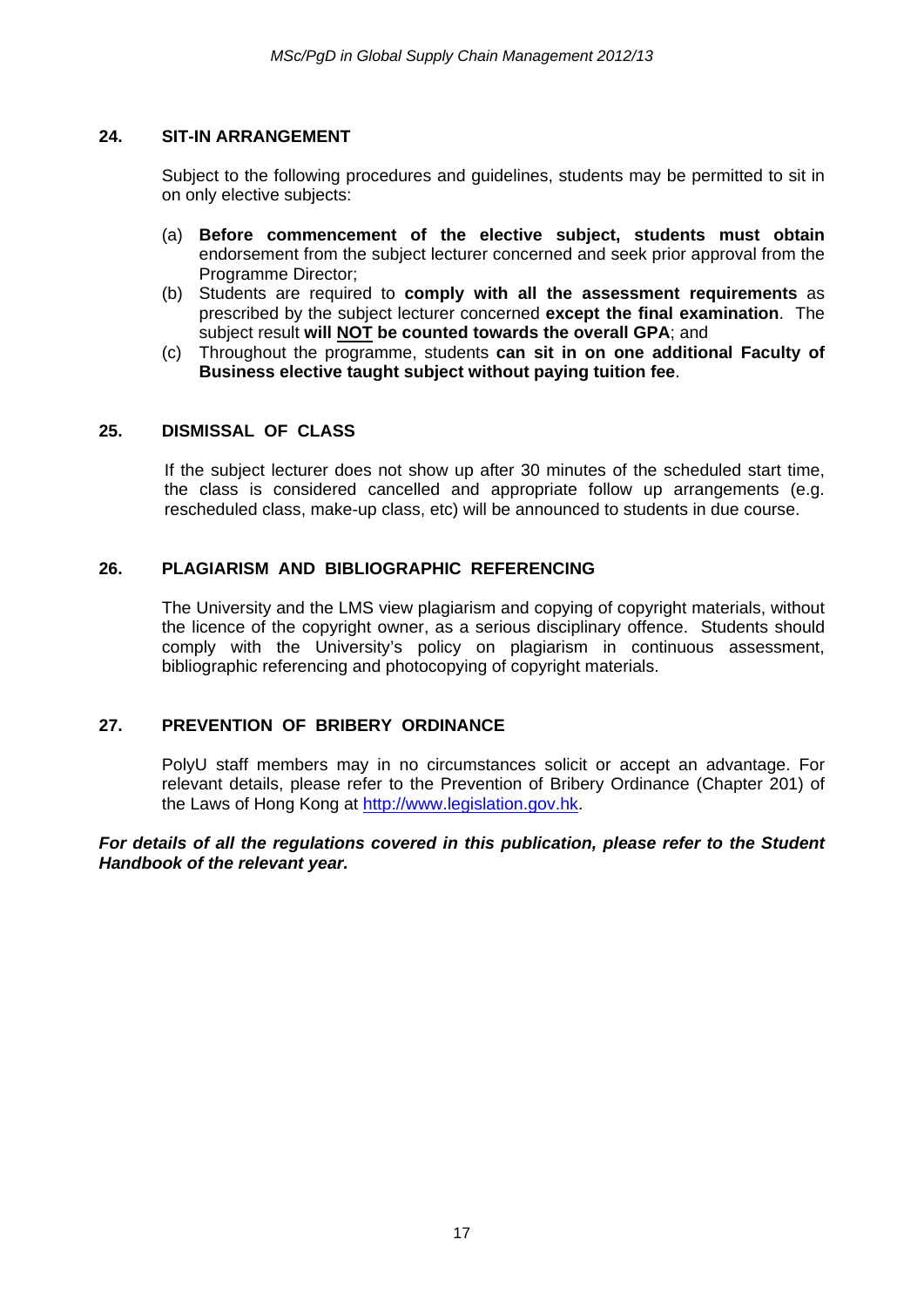# **PART II: SUBJECT SYLLABUSES**

| <b>Subject Code</b>                   | <b>Subject</b>                                      | Page<br>No. |
|---------------------------------------|-----------------------------------------------------|-------------|
| <b>Accounting and Finance</b>         |                                                     |             |
| AF5121                                | <b>Strategic Value and Cost Management</b>          | 19          |
| <b>Logistics and Maritime Studies</b> |                                                     |             |
| LGT5001                               | Organizational Management in Shipping and Logistics | 22          |
| LGT5013                               | Transport Logistics in China                        | 25          |
| LGT5014                               | Air Transport Logistics and Management              | 28          |
| LGT5015                               | Supply Chain Management                             | 31          |
| LGT5017                               | <b>Maritime Logistics</b>                           | 34          |
| LGT5032                               | <b>Strategic Procurement Management</b>             | 38          |
| LGT5033                               | Lean Thinking and Practice                          | 42          |
| LGT5034                               | Global Sourcing and Supply                          | 45          |
| LGT5037                               | <b>Project Management</b>                           | 48          |
| LGT5040                               | <b>Supplier Development</b>                         | 51          |
| LGT5046                               | <b>Contract Management</b>                          | 54          |
| LGT5061                               | <b>International Logistics Management</b>           | 57          |
| LGT5073                               | <b>Risk Management in Operations</b>                | 60          |
| LGT5101                               | <b>Statistics for Management</b>                    | 64          |
| LGT5102                               | <b>Models for Decision Making</b>                   | 67          |
| LGT5105                               | <b>Managing Operations Systems</b>                  | 70          |
| LGT5107                               | <b>Total Quality Management</b>                     | 73          |
| LGT5108                               | <b>Service Operations Management</b>                | 76          |
| LGT5113                               | <b>Enterprise Resource Planning</b>                 | 79          |
| LGT5122                               | Applications of Decision Making Models              | 83          |
| LGT5131                               | Warehousing and Materials Management                | 86          |
| LGT5152                               | Information Systems for Supply Chain Management     | 89          |
| LGT5211                               | <b>GSCM Project</b>                                 | 93          |
| LGT5215                               | Practice of Global Supply Chain Management          | 96          |
| <b>Management &amp; Marketing</b>     |                                                     |             |
| MM544                                 | E-Commerce                                          | 98          |

*Website of Common Pool Electives* 

#### http://www.polyu.edu.hk/fb/pg/commonpool

The subject syllabuses contained in this Definitive Programme Document are subject to review and change from time to time. The Graduate School of Business / subject offering department(s) reserve(s) the right to revise or withdraw the offer of any subject contained in this document. For teaching and learning, students should refer to the updated subject syllabuses distributed to them by the relevant subject lecturers when they take the corresponding subjects.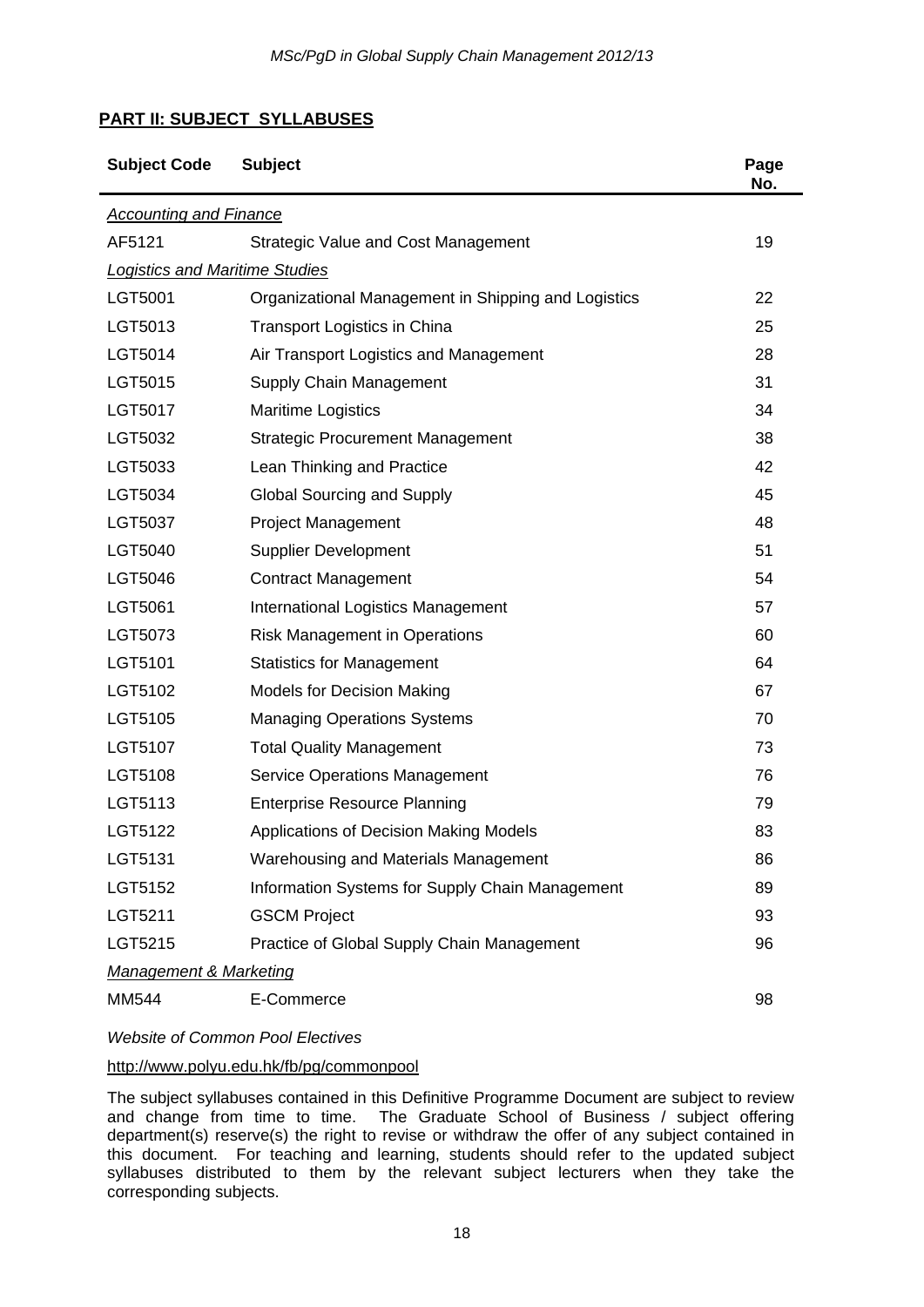| <b>Subject Code</b>      | AF5121                                                                                                                                                                                                                                                                                                                             |  |  |  |  |
|--------------------------|------------------------------------------------------------------------------------------------------------------------------------------------------------------------------------------------------------------------------------------------------------------------------------------------------------------------------------|--|--|--|--|
| <b>Subject Title</b>     | <b>Strategic Value and Cost Management</b>                                                                                                                                                                                                                                                                                         |  |  |  |  |
| <b>Credit Value</b>      | 3                                                                                                                                                                                                                                                                                                                                  |  |  |  |  |
| Level                    | 5                                                                                                                                                                                                                                                                                                                                  |  |  |  |  |
| <b>Normal Duration</b>   | <b>One Semester</b>                                                                                                                                                                                                                                                                                                                |  |  |  |  |
| Pre-requisite /          | Exclusion:                                                                                                                                                                                                                                                                                                                         |  |  |  |  |
| Co-requisite/            | Strategic Value Management (LGT5039) OR                                                                                                                                                                                                                                                                                            |  |  |  |  |
| <b>Exclusion</b>         | Strategic Value and Cost Management (LGT5045)                                                                                                                                                                                                                                                                                      |  |  |  |  |
| <b>Role and Purposes</b> | This subject aims to:                                                                                                                                                                                                                                                                                                              |  |  |  |  |
|                          | Familiarize students with strategic and operational concepts of<br>$\bullet$<br>value and cost that are critical to the understanding and analysis<br>of problems associated with managing operations and resources<br>allocation (GSM Outcomes 2 & 4).                                                                            |  |  |  |  |
|                          | Stimulate critical and creative thinking in the business setting by<br>integrating the internal and external contingent variables relating<br>to the cost of transacting that define the relationships and<br>contracts that will best serve the business (ISS Outcome 1).                                                         |  |  |  |  |
|                          | Equip students with cost and management accounting problem<br>$\bullet$<br>solving skills which help them understand critically how value and<br>cost can be strategically managed to improve efficiency and<br>effectiveness that improve competitive advantage and operational<br>sustainability (ISS Outcome 1; GSM Outcome 4). |  |  |  |  |
| <b>Subject Learning</b>  | Upon completion of the subject, students will be able to:                                                                                                                                                                                                                                                                          |  |  |  |  |
| <b>Outcomes</b>          | Understand and critically apply the appropriate techniques to<br>generate information on costs and other critical success factors to<br>help management in strategic planning and control (GSM<br>Outcome 4).                                                                                                                      |  |  |  |  |
|                          | Suggest alternative solutions to various management decision-<br>making problems based on their understanding of relevant cost<br>information and other management accounting tools (ISS<br>Outcome 1).                                                                                                                            |  |  |  |  |
|                          | Understand and critically apply the concepts and theories of<br>strategic values and costs and their related issues, which are<br>necessary in the efficient management of operations and<br>resources allocation (GSM Outcome 2).                                                                                                 |  |  |  |  |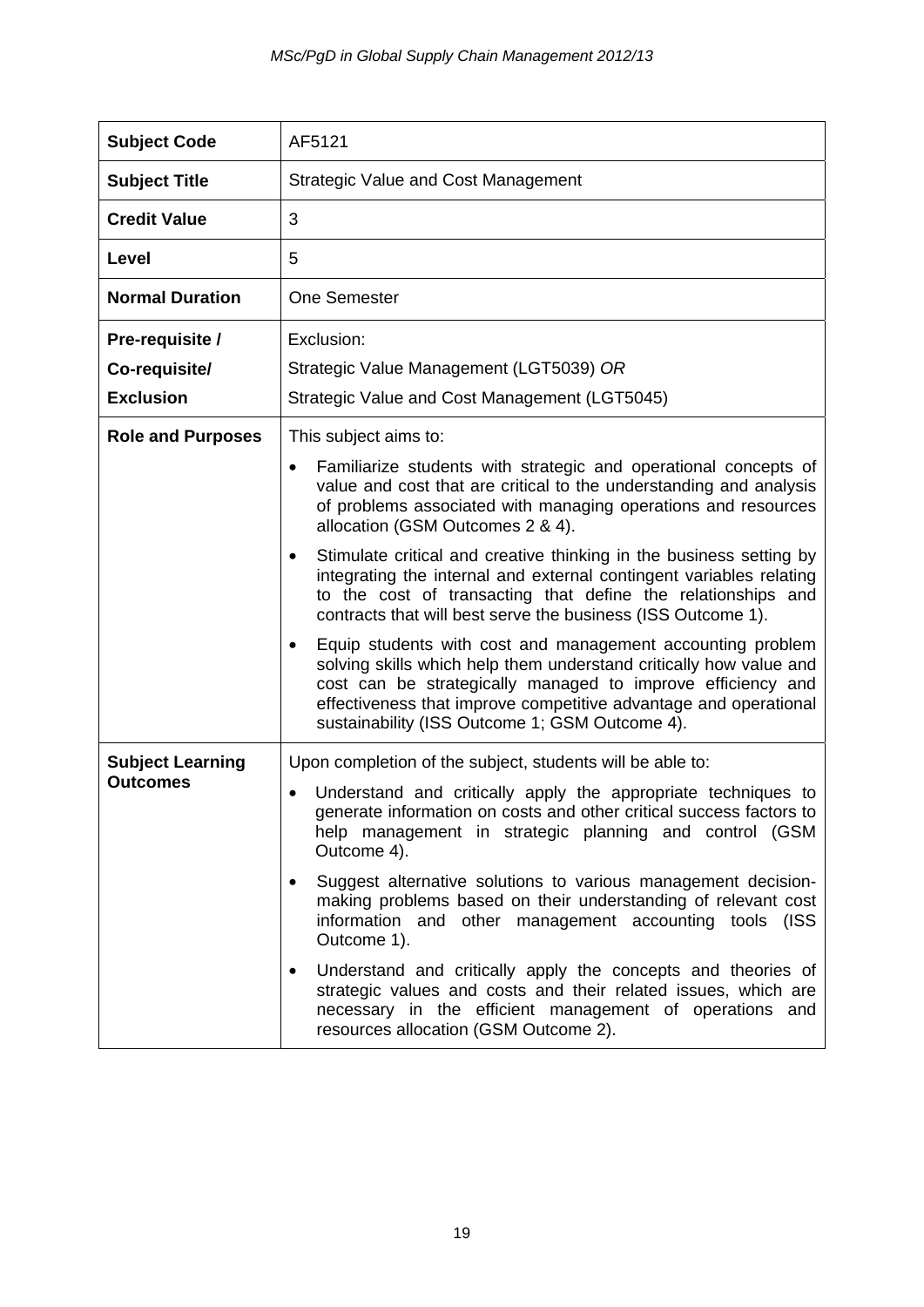| <b>Subject Synopsis/</b><br><b>Indicative Syllabus</b> | <b>Strategic Values and Positioning</b><br>Concepts of strategic values. Value chain analysis and competitive<br>strategy. Link between strategic positioning and cost management.<br>Ethical standards and resolution of ethical conflicts.                                                                                                                                                                                                   |
|--------------------------------------------------------|------------------------------------------------------------------------------------------------------------------------------------------------------------------------------------------------------------------------------------------------------------------------------------------------------------------------------------------------------------------------------------------------------------------------------------------------|
|                                                        | <b>Understanding Costs: Concepts, Classifications and Estimations</b><br>Cost and management accounting terms. Manufacturing cost flows.<br>Cost behaviours and Cost estimation.                                                                                                                                                                                                                                                               |
|                                                        | <b>Variable Costing and Cost-Volume-Profit Analysis</b><br>Difference between absorption costing and variable costing.<br>Breakeven analysis. Relationship between CVP and cost planning.                                                                                                                                                                                                                                                      |
|                                                        | <b>Job Costing and Activity Based Costing</b><br>Description the building block concept of costing systems. Approach<br>to job costing. Cost allocation systems. Understanding cost drivers.<br>Distinctive features of activity based costing.                                                                                                                                                                                                |
|                                                        | <b>Budgeting</b><br>Master budget and its strategic role to organisations. Zero-based<br>budgeting. Incremental<br>budgeting. Fundamental<br>budgetary<br>behaviour.                                                                                                                                                                                                                                                                           |
|                                                        | <b>Decision Making Processes and Pricing Decisions</b><br>Fundamental concepts on decision making. Different decision making<br>scenarios. Strategic issues in using relevant cost information.<br>Strategic pricing. Life-cycle costing. Target costing. Theory of<br>constraints.                                                                                                                                                            |
|                                                        | <b>Performance Measurement</b>                                                                                                                                                                                                                                                                                                                                                                                                                 |
|                                                        | Decentralization and responsibility centers. Segment reporting and<br>profitability. Performance measures. The Balanced Scorecard.<br>Linking performance measures to strategy.                                                                                                                                                                                                                                                                |
|                                                        | <b>Quality Assurance and Strategic Value</b><br>Link between quality and strategic value. Total quality management.<br>Six Sigma approach. Costs of quality reports. Quality cost information<br>and decision making.                                                                                                                                                                                                                          |
| <b>Teaching/Learning</b><br><b>Methodology</b>         | This course is conducted on a three-hour seminar basis, including an<br>approximately two-hour mass lecture each week to initiate students<br>into the ideas, concepts and techniques of the topics in the syllabus,<br>which is then reinforced by a tutorial designed to consolidate and<br>develop students' knowledge through practical problem solving,<br>presentations of cases or discussions of articles relevant for the<br>subject. |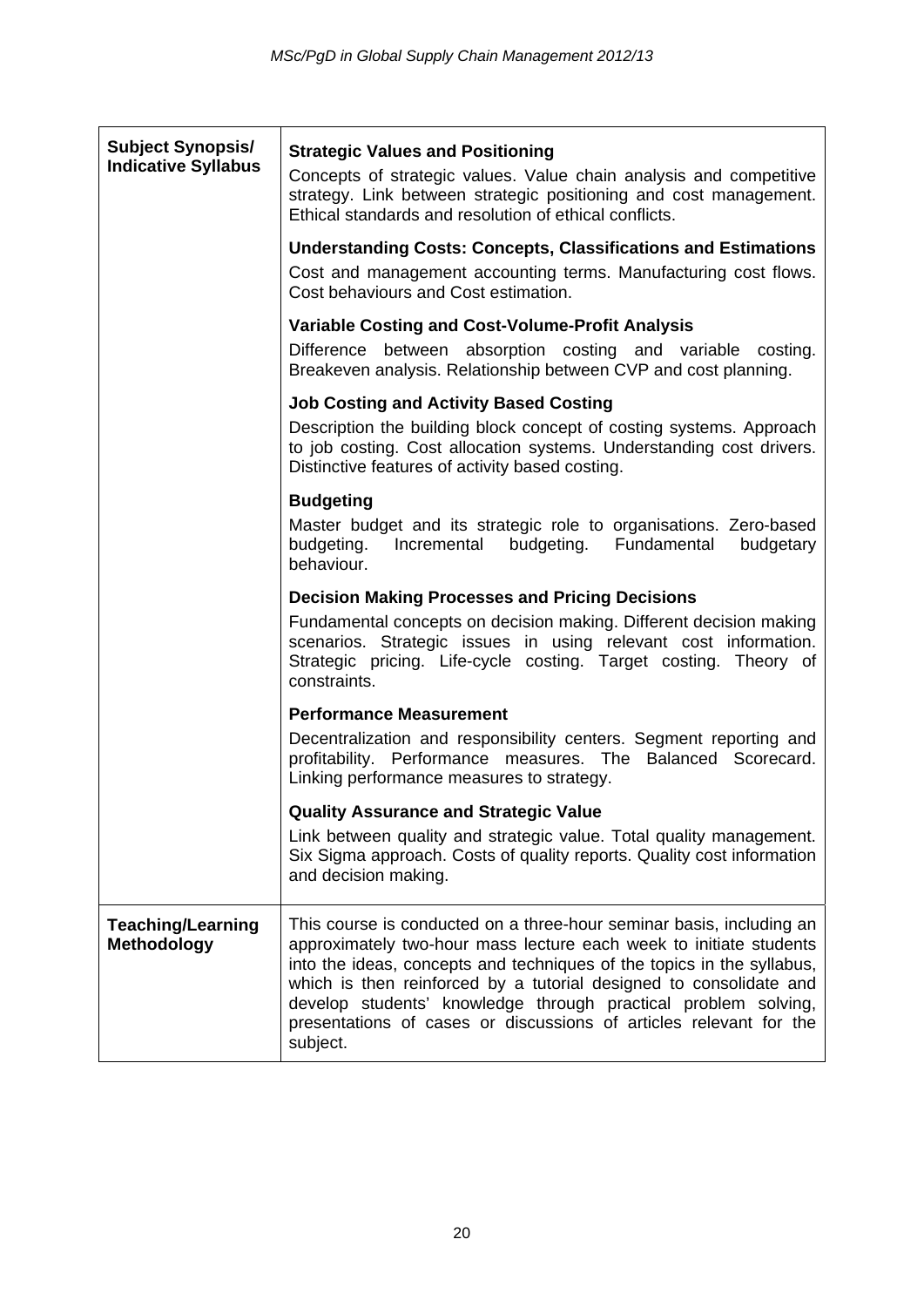| <b>Assessment</b>                                                                                                                                                                                                 |                                                                                                                                                                                                                                                                                                                                                                          |       |              |              |              |  |          |  |  |
|-------------------------------------------------------------------------------------------------------------------------------------------------------------------------------------------------------------------|--------------------------------------------------------------------------------------------------------------------------------------------------------------------------------------------------------------------------------------------------------------------------------------------------------------------------------------------------------------------------|-------|--------------|--------------|--------------|--|----------|--|--|
| <b>Methods in</b><br><b>Alignment with</b><br><b>Intended Learning</b>                                                                                                                                            | %<br>Specific assessment<br>Intended subject learning<br>methods/tasks<br>weighting<br>outcomes to be assessed                                                                                                                                                                                                                                                           |       |              |              |              |  |          |  |  |
| <b>Outcomes</b>                                                                                                                                                                                                   |                                                                                                                                                                                                                                                                                                                                                                          |       | a            | b            | C            |  |          |  |  |
|                                                                                                                                                                                                                   | 1. Case Report and<br>Presentations                                                                                                                                                                                                                                                                                                                                      | 15%   | ✓            | ✓            | $\checkmark$ |  |          |  |  |
|                                                                                                                                                                                                                   | 2. Participation and<br>Attendance                                                                                                                                                                                                                                                                                                                                       | 10%   | ✓            | $\checkmark$ | $\checkmark$ |  |          |  |  |
|                                                                                                                                                                                                                   | 3. Quiz                                                                                                                                                                                                                                                                                                                                                                  | 25%   | $\checkmark$ | ✓            | ✓            |  |          |  |  |
|                                                                                                                                                                                                                   | 4. Final Examination                                                                                                                                                                                                                                                                                                                                                     | 50%   | $\checkmark$ | $\checkmark$ | $\checkmark$ |  |          |  |  |
|                                                                                                                                                                                                                   | Total                                                                                                                                                                                                                                                                                                                                                                    | 100 % |              |              |              |  |          |  |  |
|                                                                                                                                                                                                                   | assessing the intended learning outcomes:<br>Note: To pass this subject, students are required to obtain Grade<br>D or above in BOTH the Continuous Assessment and<br>Examination components. In addition, the specific requirements<br>on individual assessment components discussed above could<br>be adjusted based on the pedagogical needs of subject<br>lecturers. |       |              |              |              |  |          |  |  |
| <b>Student Study</b><br><b>Effort Expected</b>                                                                                                                                                                    | Class contact:                                                                                                                                                                                                                                                                                                                                                           |       |              |              |              |  |          |  |  |
|                                                                                                                                                                                                                   | Seminars<br>٠                                                                                                                                                                                                                                                                                                                                                            |       | 42 Hrs.      |              |              |  |          |  |  |
|                                                                                                                                                                                                                   | Other student study effort:                                                                                                                                                                                                                                                                                                                                              |       |              |              |              |  |          |  |  |
| Depends on their backgrounds, on average<br>students are expected to spend around 2 more<br>hours for each contact hour for reading subject<br>materials/textbook, doing discussion questions<br>and assignments. |                                                                                                                                                                                                                                                                                                                                                                          |       |              |              |              |  | 78 Hrs.  |  |  |
|                                                                                                                                                                                                                   | Total student study effort                                                                                                                                                                                                                                                                                                                                               |       |              |              |              |  | 117 Hrs. |  |  |
| <b>Reading List and</b><br><b>References</b>                                                                                                                                                                      | Blocher/Chen/Cokins/Lin, Cost Management: A Strategic Emphasis,<br>most recent edition, McGraw Hill.                                                                                                                                                                                                                                                                     |       |              |              |              |  |          |  |  |
|                                                                                                                                                                                                                   | Kaplan, R. S. and A. A. Atkinson, most recent edition, Advanced<br>Management Accounting, Prentice Hall.                                                                                                                                                                                                                                                                 |       |              |              |              |  |          |  |  |
|                                                                                                                                                                                                                   | Shank, K. and Govindarajan, V, most recent edition, Strategic cost<br>management, Ashgate.                                                                                                                                                                                                                                                                               |       |              |              |              |  |          |  |  |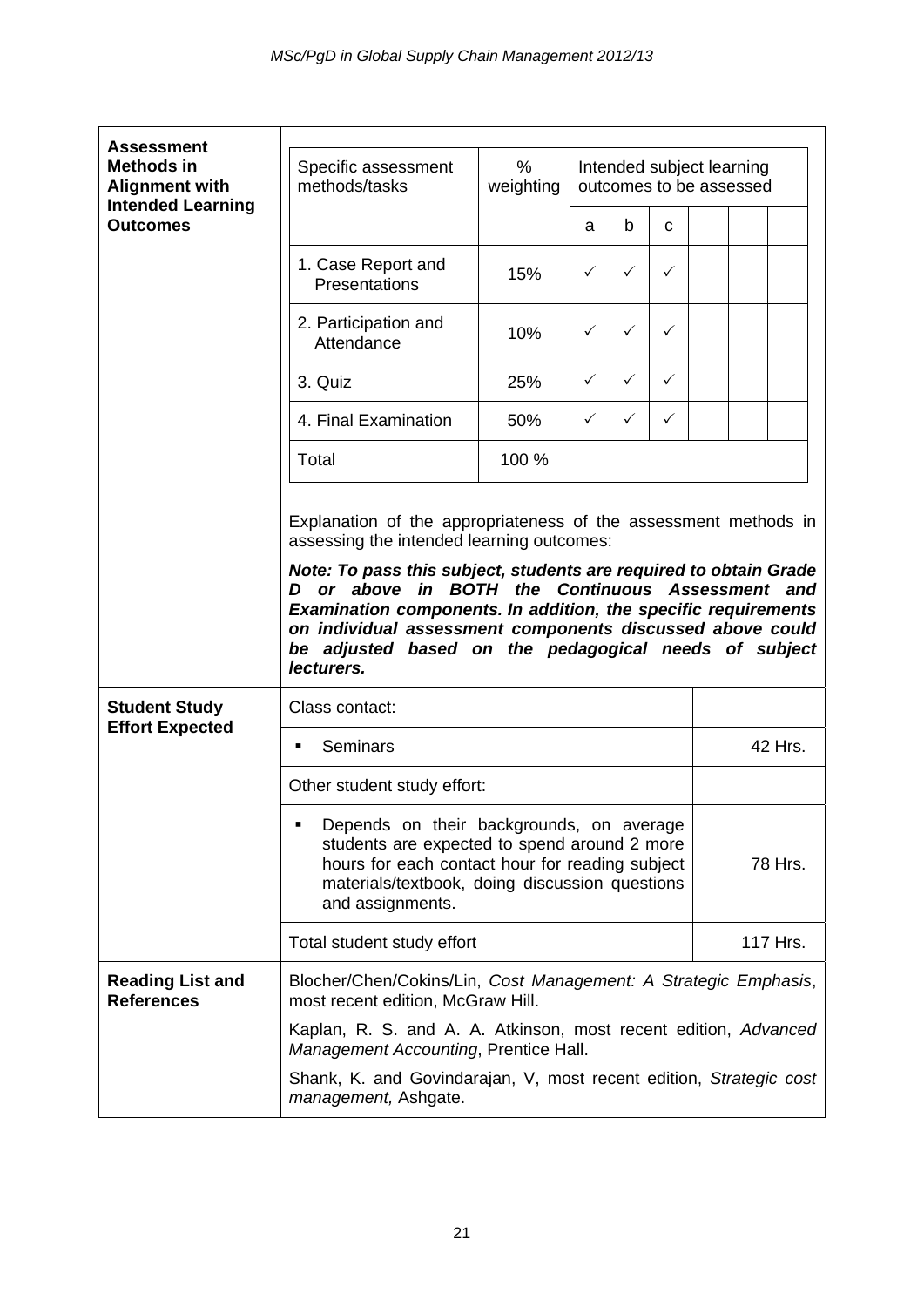| <b>Subject Code</b>                                    | LGT5001                                                                                                                                                                                                                                                                                            |
|--------------------------------------------------------|----------------------------------------------------------------------------------------------------------------------------------------------------------------------------------------------------------------------------------------------------------------------------------------------------|
| <b>Subject Title</b>                                   | Organisational Management in Shipping & Logistics                                                                                                                                                                                                                                                  |
| <b>Credit Value</b>                                    | 3                                                                                                                                                                                                                                                                                                  |
| Level                                                  | 5                                                                                                                                                                                                                                                                                                  |
| <b>Normal Duration</b>                                 | 1-semester                                                                                                                                                                                                                                                                                         |
| Pre-requisite /<br>Co-requisite/<br><b>Exclusion</b>   | Nil                                                                                                                                                                                                                                                                                                |
| <b>Role and Purposes</b>                               | To provide students with a full understanding of the organisational<br>and human resources management in the context of international<br>shipping and logistics.                                                                                                                                   |
| <b>Subject Learning</b>                                | Upon completion of the subject, students will be able to:                                                                                                                                                                                                                                          |
| <b>Outcomes</b>                                        | professional<br>a. Demonstrate<br>relevant<br>knowledge<br>and<br>understanding of maritime and logistics organisations, the<br>external environment in which they operate and how they are<br>managed.                                                                                            |
|                                                        | b. Understand and respond to changes in global business<br>environment with respect to the management issues of<br>globalisation, organisational structure, cultural diversity, ethics<br>and quality management in the context of international<br>shipping and logistics.                        |
|                                                        | c. Analyse the inter-relationships among and the integration of<br>these areas within the overall student learning experience.                                                                                                                                                                     |
| <b>Subject Synopsis/</b><br><b>Indicative Syllabus</b> | Logistics organisation structures; Generic organisational choices for<br>logistics; Development of an optimal logistics organisation;<br>Organisational issues in an international shipping and logistics<br>context.                                                                              |
|                                                        | Developing strategic alliances, shipping alliances and consortia.<br>International joint venture formation and licensing.<br>Managing<br>diversity in organisations; organisation culture; managing multi-<br>cultural organisations in shipping and logistics; Management of global<br>logistics. |
|                                                        | Organisational issues in managing logistics productivity and<br>performance,<br>Logistics quality process, Third-party logistics,<br>Outsourcing.                                                                                                                                                  |
|                                                        | Regulating regimes in international shipping; Effects of OSRA 1998<br>and EU competition policy on international shipping. Management<br>issues in e-commerce in relation to shipping and logistics.                                                                                               |
|                                                        | Human resources management in context, leadership and customer<br>care.                                                                                                                                                                                                                            |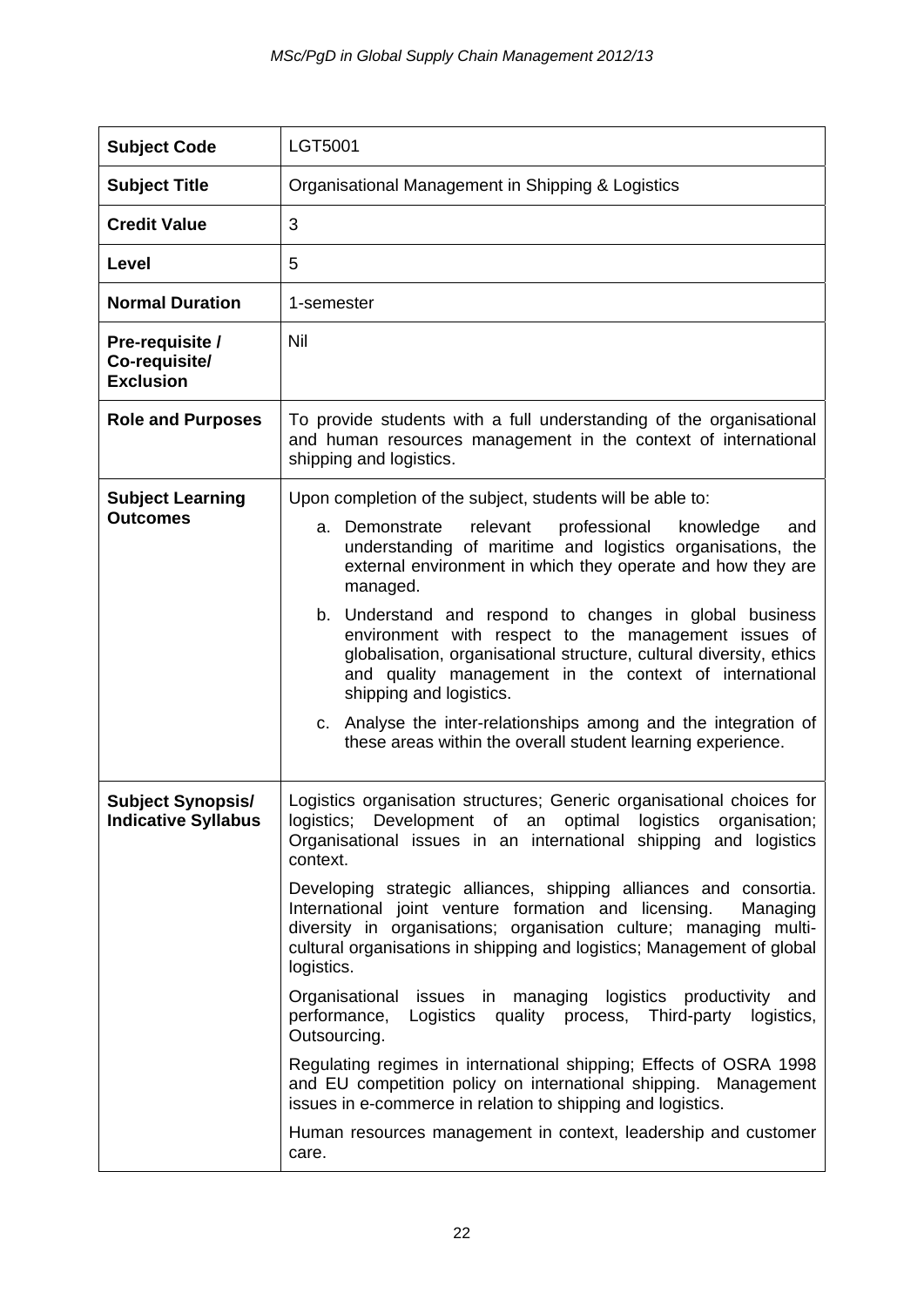| <b>Teaching/Learning</b><br><b>Methodology</b>                                              | Lectures introduce and explain key theoretical risk-related concepts.<br>Lectures are followed by class discussions where concepts are linked<br>to real events in the industry through appropriate examples and their<br>analysis.<br>Seminars are highly interactive and include discussions of current /<br>past events, case studies, and student presentations. Students are<br>expected to actively participate in the classes and to share their                                                                                                                                                                                                                                                                                                                                                                                                                                                                                                                                                                                                                                                                                                                                                                                                                              |       |              |                                                      |              |  |  |
|---------------------------------------------------------------------------------------------|--------------------------------------------------------------------------------------------------------------------------------------------------------------------------------------------------------------------------------------------------------------------------------------------------------------------------------------------------------------------------------------------------------------------------------------------------------------------------------------------------------------------------------------------------------------------------------------------------------------------------------------------------------------------------------------------------------------------------------------------------------------------------------------------------------------------------------------------------------------------------------------------------------------------------------------------------------------------------------------------------------------------------------------------------------------------------------------------------------------------------------------------------------------------------------------------------------------------------------------------------------------------------------------|-------|--------------|------------------------------------------------------|--------------|--|--|
|                                                                                             | experience and learn from each other.                                                                                                                                                                                                                                                                                                                                                                                                                                                                                                                                                                                                                                                                                                                                                                                                                                                                                                                                                                                                                                                                                                                                                                                                                                                |       |              |                                                      |              |  |  |
| <b>Assessment</b><br><b>Methods in</b><br><b>Alignment with</b><br><b>Intended Learning</b> | %<br>Specific assessment<br>methods/tasks<br>weighting                                                                                                                                                                                                                                                                                                                                                                                                                                                                                                                                                                                                                                                                                                                                                                                                                                                                                                                                                                                                                                                                                                                                                                                                                               |       |              | Intended subject learning<br>outcomes to be assessed |              |  |  |
| <b>Outcomes</b>                                                                             |                                                                                                                                                                                                                                                                                                                                                                                                                                                                                                                                                                                                                                                                                                                                                                                                                                                                                                                                                                                                                                                                                                                                                                                                                                                                                      |       | a            | b                                                    | $\mathbf C$  |  |  |
|                                                                                             | 1. Coursework                                                                                                                                                                                                                                                                                                                                                                                                                                                                                                                                                                                                                                                                                                                                                                                                                                                                                                                                                                                                                                                                                                                                                                                                                                                                        | 50%   |              |                                                      |              |  |  |
|                                                                                             | Mini-project                                                                                                                                                                                                                                                                                                                                                                                                                                                                                                                                                                                                                                                                                                                                                                                                                                                                                                                                                                                                                                                                                                                                                                                                                                                                         | 40%   | $\checkmark$ | $\checkmark$                                         | $\checkmark$ |  |  |
|                                                                                             | Presentation                                                                                                                                                                                                                                                                                                                                                                                                                                                                                                                                                                                                                                                                                                                                                                                                                                                                                                                                                                                                                                                                                                                                                                                                                                                                         | 10%   | $\checkmark$ | ✓                                                    | ✓            |  |  |
|                                                                                             | 2. Examination                                                                                                                                                                                                                                                                                                                                                                                                                                                                                                                                                                                                                                                                                                                                                                                                                                                                                                                                                                                                                                                                                                                                                                                                                                                                       | 50%   | $\checkmark$ | $\checkmark$                                         | $\checkmark$ |  |  |
|                                                                                             | Total                                                                                                                                                                                                                                                                                                                                                                                                                                                                                                                                                                                                                                                                                                                                                                                                                                                                                                                                                                                                                                                                                                                                                                                                                                                                                | 100 % |              |                                                      |              |  |  |
|                                                                                             | Explanation of the appropriateness of the assessment methods in<br>assessing the intended learning outcomes:<br>Since the course focuses on the organizational management in<br>shipping and logistics, case analysis and learning from practical,<br>work-based experiences form an important constituent of student<br>assessment. Coursework in the form of mini-project which targets<br>some critical issues in organisational management in context will<br>reinforce theoretical concepts learnt during the lectures and enable<br>their applications in real-life operational situations. Presentation of<br>student projects in the form of seminars will enhance students'<br>communications skills and reinforce their concepts through two-way<br>dialogue and discussions.<br>Final examination is an open-book examination that assesses<br>student's in-depth understanding on the theoretical concepts of the<br>subject and the ability to apply conceptual framework in real business<br>case analysis.<br>Students would be given regular feedback on their performance, by<br>email or as comments on assignments submitted. To pass this<br>subject, students are required to obtain Grade D or above in BOTH<br>the Continuous Assessment and Exam components. |       |              |                                                      |              |  |  |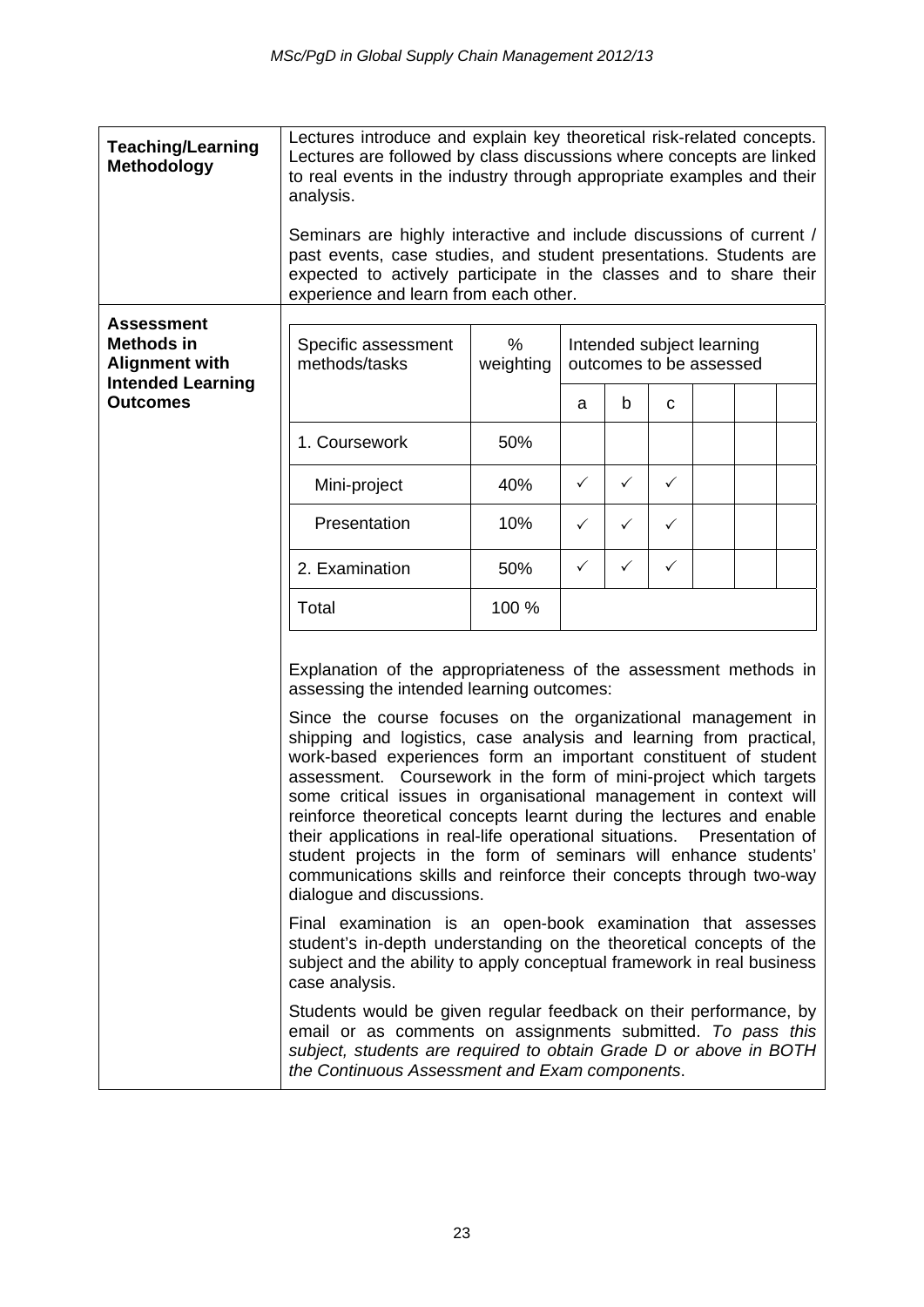| <b>Student Study</b>                         | Class contact:                                                                                                                                                                                                                                             |          |  |  |  |
|----------------------------------------------|------------------------------------------------------------------------------------------------------------------------------------------------------------------------------------------------------------------------------------------------------------|----------|--|--|--|
| <b>Effort Expected</b>                       | Lectures<br>٠                                                                                                                                                                                                                                              | 28 Hrs.  |  |  |  |
|                                              | Seminars<br>٠                                                                                                                                                                                                                                              | 14 Hrs.  |  |  |  |
|                                              | Other student study effort:                                                                                                                                                                                                                                |          |  |  |  |
|                                              | Self study<br>٠                                                                                                                                                                                                                                            | 42 Hrs.  |  |  |  |
|                                              | Coursework<br>٠                                                                                                                                                                                                                                            | 42 Hrs.  |  |  |  |
|                                              | Total student study effort                                                                                                                                                                                                                                 | 126 Hrs. |  |  |  |
| <b>Reading List and</b><br><b>References</b> | Rahim, M. Afzalur, Managing conflict in organizations, Transaction<br>Publishers, 2011, 4 <sup>th</sup> Edition. Managing conflict, Boston, MA:<br>Harvard Business School Press, c2007.<br>Aba-Bulgu, M. and Sardar M.N. Islam, Corporate crisis and risk |          |  |  |  |
|                                              | management: modelling, strategies and SME application. Oxford:<br>Elsevier, 2007.                                                                                                                                                                          |          |  |  |  |
|                                              | McLean, Hamish, Crisis command : strategies for managing<br>corporate crises, ARK Group, 2009.                                                                                                                                                             |          |  |  |  |
|                                              | Richard G. Human Resources, Renckly, Barron's Educational<br>Series, 2011, 3 <sup>rd</sup> Edition.                                                                                                                                                        |          |  |  |  |
|                                              | Deresky, Helen (2008), International management: managing across<br>borders and cultures : text and cases, Upper Saddle River, N.J. :<br>Pearson Prentice Hall (6th edition).                                                                              |          |  |  |  |
|                                              | Morschett, Dirk, Strategic international management text and<br>cases,<br>Springer e-books, Gabler, 2009.                                                                                                                                                  |          |  |  |  |
|                                              | Hogan-Garcia, Mikel (2007), The four skills of cultural diversity<br>competence: a process for understanding and practice, Belmont,<br>CA: Thomson Brooks/Cole. (3rd edition).                                                                             |          |  |  |  |
|                                              | Pozdnakova, Alla (2008), Liner shipping and EU competition law,<br>Wolters Kluwer.                                                                                                                                                                         |          |  |  |  |
|                                              | Joint ventures, mergers and acquisitions, and capital flow, James B.<br>Tobin and Lawrence R. Parker, editors. New York: Nova Science<br>Publishers, 2009.                                                                                                 |          |  |  |  |
|                                              | Journals:                                                                                                                                                                                                                                                  |          |  |  |  |
|                                              | Journal of Business Logistics<br>Human Resources Journal<br>International Journal of Physical distribution & Logistics<br>International Journal of Production Economics<br>Maritime Economics and Logistics<br>Maritime Policy and Management              |          |  |  |  |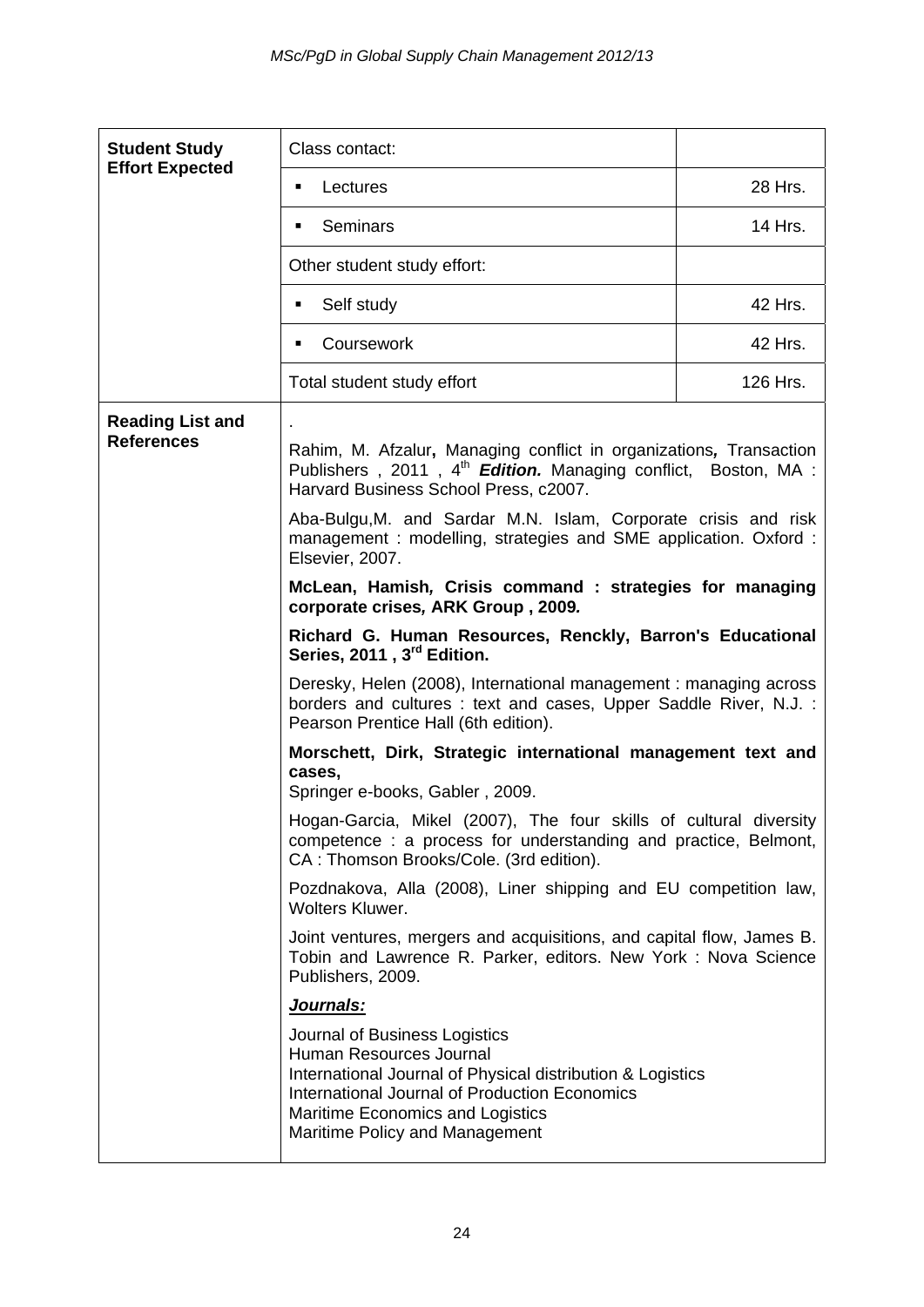| <b>Subject Code</b>                                    | LGT5013                                                                                                                                                                                                                                                                                  |
|--------------------------------------------------------|------------------------------------------------------------------------------------------------------------------------------------------------------------------------------------------------------------------------------------------------------------------------------------------|
| <b>Subject Title</b>                                   | <b>Transport Logistics in China</b>                                                                                                                                                                                                                                                      |
| <b>Credit Value</b>                                    | 3                                                                                                                                                                                                                                                                                        |
| Level                                                  | 5                                                                                                                                                                                                                                                                                        |
| <b>Normal Duration</b>                                 | 1-semester                                                                                                                                                                                                                                                                               |
| <b>Pre-requisite</b>                                   | Students are expected to understand Putonghua and to read<br>simplified Chinese Characters.                                                                                                                                                                                              |
| <b>Role and Purposes</b>                               | To provide within an operational and business environment:                                                                                                                                                                                                                               |
|                                                        | an advanced understanding of the market demand and supply, as<br>well as principles and complexities of the freight industry in China;                                                                                                                                                   |
|                                                        | the advanced skills necessary to implement various mode of freight<br>transport management within a logistics company environment;                                                                                                                                                       |
|                                                        | proactive skills to achieve and sustain advantage in a rapidly<br>changing business/freight operational environment in China.                                                                                                                                                            |
|                                                        |                                                                                                                                                                                                                                                                                          |
| <b>Subject Learning</b>                                | Upon completion of the subject, students will be able to:                                                                                                                                                                                                                                |
| <b>Outcomes</b>                                        | a. Analyse macro economical and industrial situation of transport<br>logistics in China with updated facts and numbers.                                                                                                                                                                  |
|                                                        | b. Describe the modes of logistics operation of road, water, air,<br>and rail in China.                                                                                                                                                                                                  |
|                                                        | c. Gain strategic insight on how to develop logistics business<br>within China, with deep-dive analysis into rapid developing<br>sectors.                                                                                                                                                |
|                                                        | d. Examine the Chinese policy in domestics and international<br>trade and transport and the economic relationship between<br>China and Hong Kong.                                                                                                                                        |
|                                                        | e. Apply the Chinese transport and customs law.                                                                                                                                                                                                                                          |
|                                                        | f.<br>Develop the ability to assess and evaluate the different<br>logistics environments in China and Hong Kong.                                                                                                                                                                         |
| <b>Subject Synopsis/</b><br><b>Indicative Syllabus</b> | Organisational and Principal Characteristics of Transport<br>٠<br>Logistics in China: Logistics operation of Air Transport;<br>Logistics operation of Sea/ Inland waterway Transport;<br>Logistics operation of Rail Transport; Logistics operation of<br>Road Transport;                |
|                                                        | Overview of China Trade and its impact on logistics;<br>٠<br>Commercial Transport Policy; Human Resource Management<br>China;<br>Trading<br>practice and<br>related<br>government<br>in.<br>organisations in China; Hong Kong/China co-operation; Future<br>developments in China Trade. |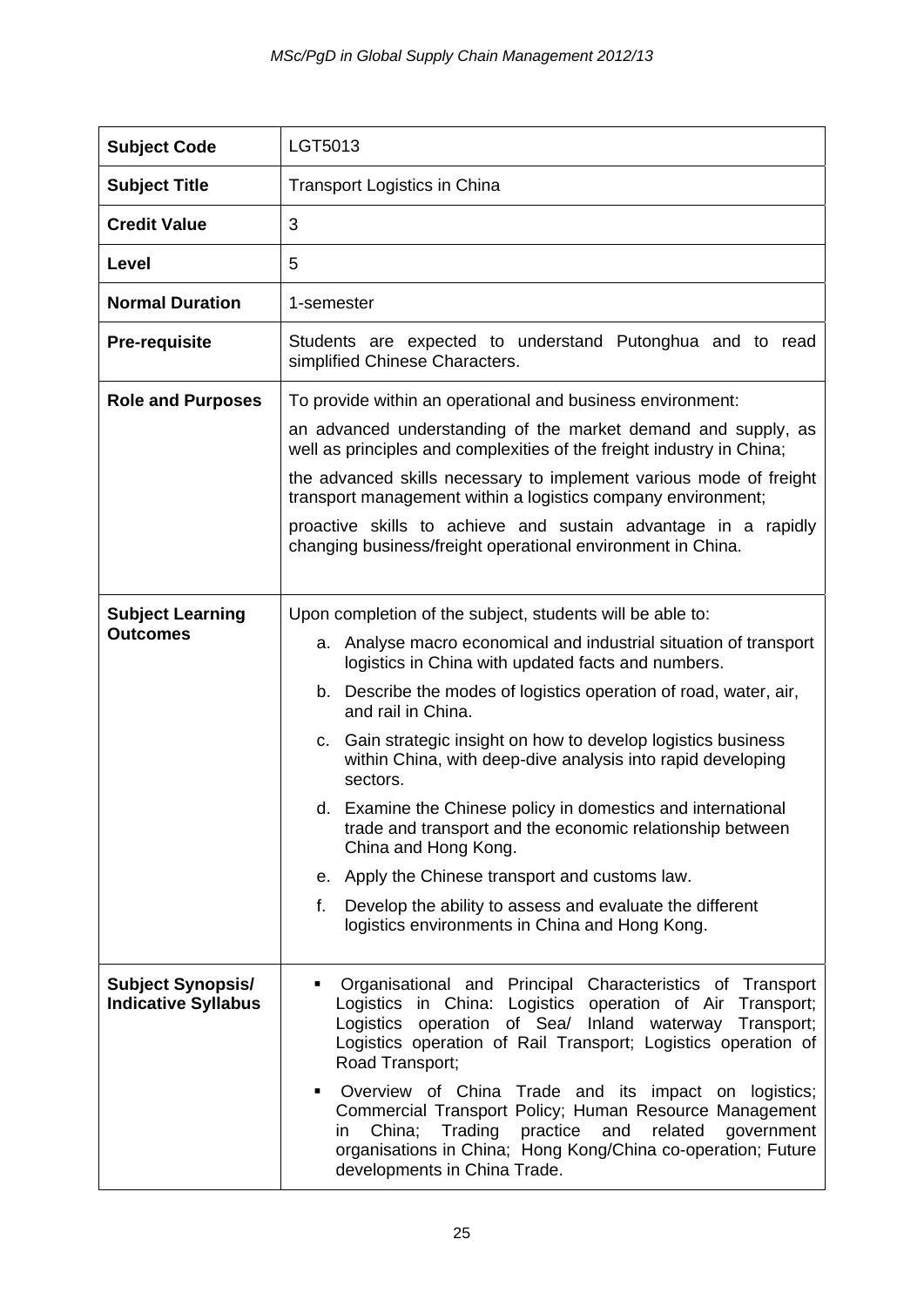|                                                                 | Customs ordinances and trade regulations; Legal framework<br>for transport and logistics in China;<br>Transport Economics. Demand and supply for freight<br>$\blacksquare$<br>transportation services, market structure and organization,<br>government intervention, as well as strategic infrastructure<br>investment in different Chinese transport sectors (air, rail, road,<br>and sea/inland waterway).                                                                                                                                                                                                                                                                                                                                                                                                                                                                                              |                            |                                                      |              |              |              |  |  |
|-----------------------------------------------------------------|------------------------------------------------------------------------------------------------------------------------------------------------------------------------------------------------------------------------------------------------------------------------------------------------------------------------------------------------------------------------------------------------------------------------------------------------------------------------------------------------------------------------------------------------------------------------------------------------------------------------------------------------------------------------------------------------------------------------------------------------------------------------------------------------------------------------------------------------------------------------------------------------------------|----------------------------|------------------------------------------------------|--------------|--------------|--------------|--|--|
| <b>Teaching/Learning</b><br><b>Methodology</b>                  | Lectures introduce and explain key concepts and key sectors with<br>case analysis. Lectures are followed by class discussions where<br>concepts are linked to real events in the industry through appropriate<br>examples and their analysis.<br>Seminars are highly interactive and include discussions of current /<br>past events, case studies, and student presentations. Students are<br>expected to actively participate in the classes and to share their<br>experience and learn from each other.                                                                                                                                                                                                                                                                                                                                                                                                 |                            |                                                      |              |              |              |  |  |
| <b>Assessment</b><br><b>Methods in</b><br><b>Alignment with</b> | Specific<br>assessment                                                                                                                                                                                                                                                                                                                                                                                                                                                                                                                                                                                                                                                                                                                                                                                                                                                                                     | $\frac{0}{0}$<br>weighting | Intended subject learning<br>outcomes to be assessed |              |              |              |  |  |
| <b>Intended Learning</b><br><b>Outcomes</b>                     | methods/tasks                                                                                                                                                                                                                                                                                                                                                                                                                                                                                                                                                                                                                                                                                                                                                                                                                                                                                              |                            | a                                                    | b            | C            | d            |  |  |
|                                                                 | 1.Coursework<br>Assignment/<br>case analysis                                                                                                                                                                                                                                                                                                                                                                                                                                                                                                                                                                                                                                                                                                                                                                                                                                                               | 50%                        | ✓                                                    | $\checkmark$ | $\checkmark$ | $\checkmark$ |  |  |
|                                                                 | 2. Examination                                                                                                                                                                                                                                                                                                                                                                                                                                                                                                                                                                                                                                                                                                                                                                                                                                                                                             | 50%                        | ✓                                                    | $\checkmark$ | $\checkmark$ | ✓            |  |  |
|                                                                 | Total                                                                                                                                                                                                                                                                                                                                                                                                                                                                                                                                                                                                                                                                                                                                                                                                                                                                                                      | 100 %                      |                                                      |              |              |              |  |  |
|                                                                 | Explanation of the appropriateness of the assessment methods in<br>assessing the intended learning outcomes:<br>Since the course focuses on transport logistics in China, case<br>analysis and learning from practical, work-based experiences<br>forms an important constituent of student assessment. Further,<br>assignments and case analysis reinforce theoretical concepts<br>learnt during the lectures and enable their applications in real-life<br>operational situations. Final examination that assesses student's<br>familiarity with theoretical concepts and the ability to apply<br>conceptual framework in case analysis.<br>Students would be given regular feedback on their performance,<br>٠<br>by email or as comments on assignments submitted.<br>To pass this subject, students are required to obtain Grade D or<br>above in BOTH the Continuous Assessment and Exam components. |                            |                                                      |              |              |              |  |  |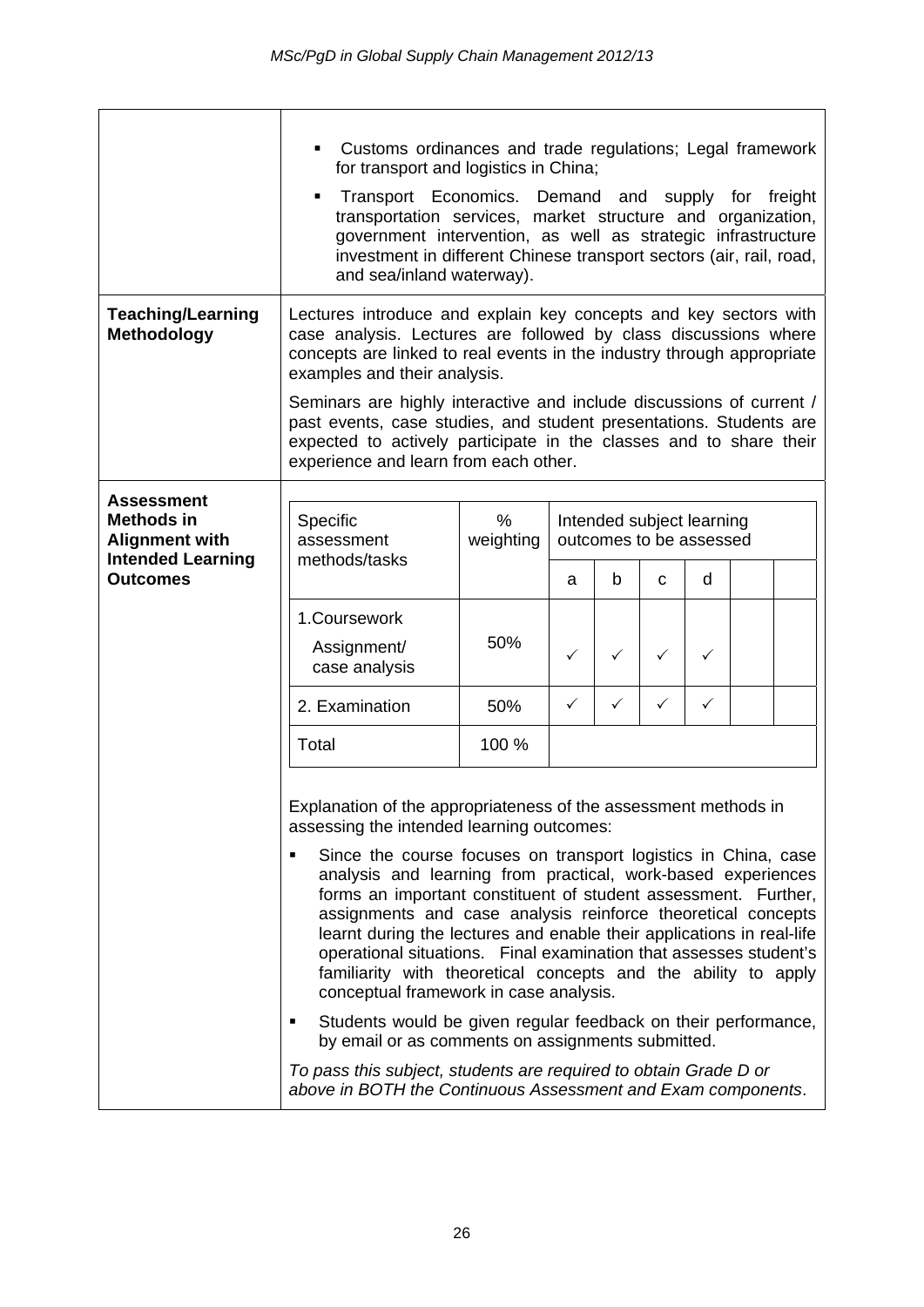| <b>Student Study</b>                         | Class contact:                                                                                                                          |          |  |  |  |  |
|----------------------------------------------|-----------------------------------------------------------------------------------------------------------------------------------------|----------|--|--|--|--|
| <b>Effort Expected</b>                       | Lectures<br>٠                                                                                                                           | 28 Hrs.  |  |  |  |  |
|                                              | <b>Tutorials/seminars</b><br>٠                                                                                                          | 14 Hrs.  |  |  |  |  |
|                                              | Other student study effort:                                                                                                             |          |  |  |  |  |
|                                              | Self study                                                                                                                              | 42 Hrs.  |  |  |  |  |
|                                              | Coursework<br>٠                                                                                                                         | 42 Hrs.  |  |  |  |  |
|                                              | Total student study effort                                                                                                              | 126 Hrs. |  |  |  |  |
| <b>Reading List and</b><br><b>References</b> | Blauwens, Gust; Peter De Baere, Eddy van de Voorde (2006),<br>Transport economics Antwerpen: De Boeck.                                  |          |  |  |  |  |
|                                              | China freight transport report [electronic resource] / Business Monitor<br>International London: Business Monitor International.        |          |  |  |  |  |
|                                              | Anming Zhang et al. (2004), Air cargo in mainland China and Hong<br>Kong / Anming Zhang  [et al.]. Aldershot, England : Ashgate, c2004. |          |  |  |  |  |
|                                              | Hirst, Mike., (2008), The air transport system, Cambridge, England:<br>Woodhead Pub.                                                    |          |  |  |  |  |
|                                              | Ports, cities, and global supply chains, Edited by James Wang et al.,<br>Aldershot, England: Ashgate, 2007.                             |          |  |  |  |  |
|                                              | 中国物流学术前沿报告(2005-2006) / 中国物流与采购联合会,北京市:<br>中国物资出版社, 2006                                                                                |          |  |  |  |  |
|                                              | 中國物流行業發展分 析預測報告 [electronic resource] (2009)                                                                                            |          |  |  |  |  |
|                                              | 《中国现代物流发展报告》, 南开大学/国家发改委, 2005, 2006,<br>2007, 2008, 2009, 2010, 2011, 2012                                                             |          |  |  |  |  |
|                                              | 《中国物流年鉴》,中国物资出版社,2003-2009,2011,2012                                                                                                    |          |  |  |  |  |
|                                              | 《中国供应链管理蓝皮书》, /丁俊发主编, 中国: 中国物资出版社,<br>2011, 2012                                                                                        |          |  |  |  |  |
|                                              | 中國海關 [electronic resource] 北京: 中國學術期刊(光盤版)電子雜誌<br>社                                                                                     |          |  |  |  |  |
|                                              | 海关报关实务 [electronic resource], 谢国娥编著. 上海: 华东理工大学<br>出版社, 2004.                                                                           |          |  |  |  |  |
|                                              | 中国海关监管与征 [electronic resource] / 朱新瑞主编. 中国:中国海洋<br>大学出版社, 2003.                                                                         |          |  |  |  |  |
|                                              |                                                                                                                                         |          |  |  |  |  |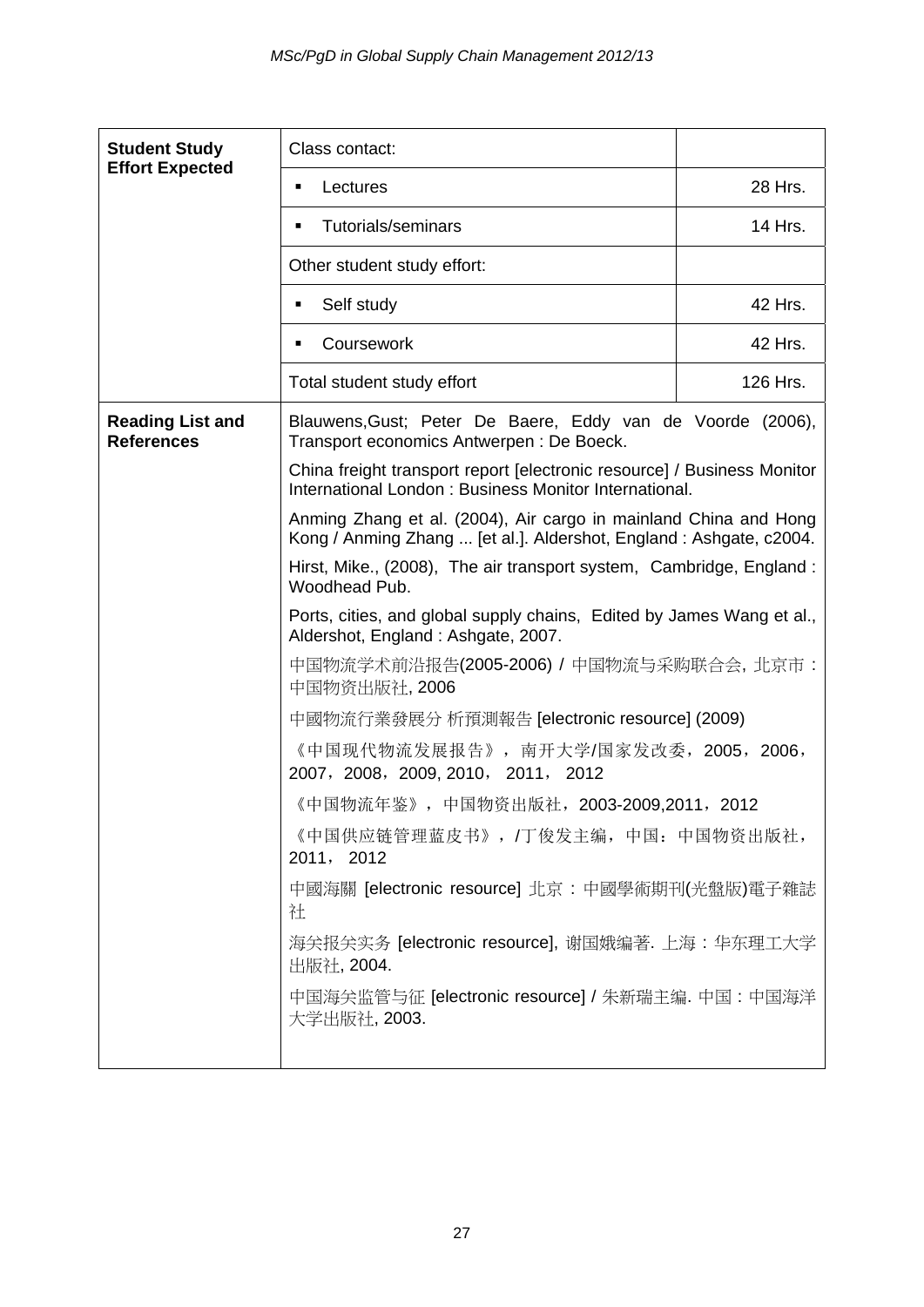| <b>Subject Code</b>                                    | LGT5014                                                                                                                                                                                                                                                                                                                                                                                                                                                                                                                                                                                                                                                |
|--------------------------------------------------------|--------------------------------------------------------------------------------------------------------------------------------------------------------------------------------------------------------------------------------------------------------------------------------------------------------------------------------------------------------------------------------------------------------------------------------------------------------------------------------------------------------------------------------------------------------------------------------------------------------------------------------------------------------|
| <b>Subject Title</b>                                   | Air Transport Logistics and Management                                                                                                                                                                                                                                                                                                                                                                                                                                                                                                                                                                                                                 |
| <b>Credit Value</b>                                    | 3                                                                                                                                                                                                                                                                                                                                                                                                                                                                                                                                                                                                                                                      |
| Level                                                  | 5                                                                                                                                                                                                                                                                                                                                                                                                                                                                                                                                                                                                                                                      |
| <b>Normal Duration</b>                                 | 1-semester                                                                                                                                                                                                                                                                                                                                                                                                                                                                                                                                                                                                                                             |
| Pre-requisite /<br>Co-requisite/<br><b>Exclusion</b>   | Nil                                                                                                                                                                                                                                                                                                                                                                                                                                                                                                                                                                                                                                                    |
| <b>Role and Purposes</b>                               | To provide students with an insight and understanding of the key<br>issues and decisions involved in the logistics operation and<br>management of air transport in a rapidly changing regulatory<br>environment.                                                                                                                                                                                                                                                                                                                                                                                                                                       |
|                                                        | To provide students with an understanding of the dynamic nature of<br>the airline industry. Students will gain knowledge of the external<br>(economic, geographic, demographic, legal,<br>forces<br>political,<br>environmental and technological), and the internal forces (micro-<br>economic, competitive, operational and organisational) in the market.<br>In addition, this course will help students to develop skills for applying<br>various applied economics and management knowledge to the air<br>transport and logistics industry.                                                                                                       |
| <b>Subject Learning</b><br><b>Outcomes</b>             | Upon completion of the subject, students will be able to:<br>a. Contribute to the solution of business related problems in the<br>aviation industry for commercial, industrial, government and<br>non-profit making organisations;<br>b. To analyse real market data and forecast the trend in<br>different air transport and logistics markets.<br>c. Appreciate the air transport and logistics discipline which<br>provides a good academic and vocational foundation for a<br>career in students' field;<br>d. Understand the basic principles of revenue management,<br>total factor productivity analysis and various demand<br>forecast models; |
| <b>Subject Synopsis/</b><br><b>Indicative Syllabus</b> | Current issues and future problems in air transport. The scheduled<br>airline industry. Nature and determinants of airline demand. The<br>changing regulatory environment for air transport. The air cargo<br>Air freight forwarding. The economics of air cargo.<br>industries.<br>Intermodal issues for the air transport industry.<br>Air logistics<br>Airline Alliances - threats and opportunities for air<br>management.<br>cargo. Low cost airlines. Yield management in air transport.                                                                                                                                                         |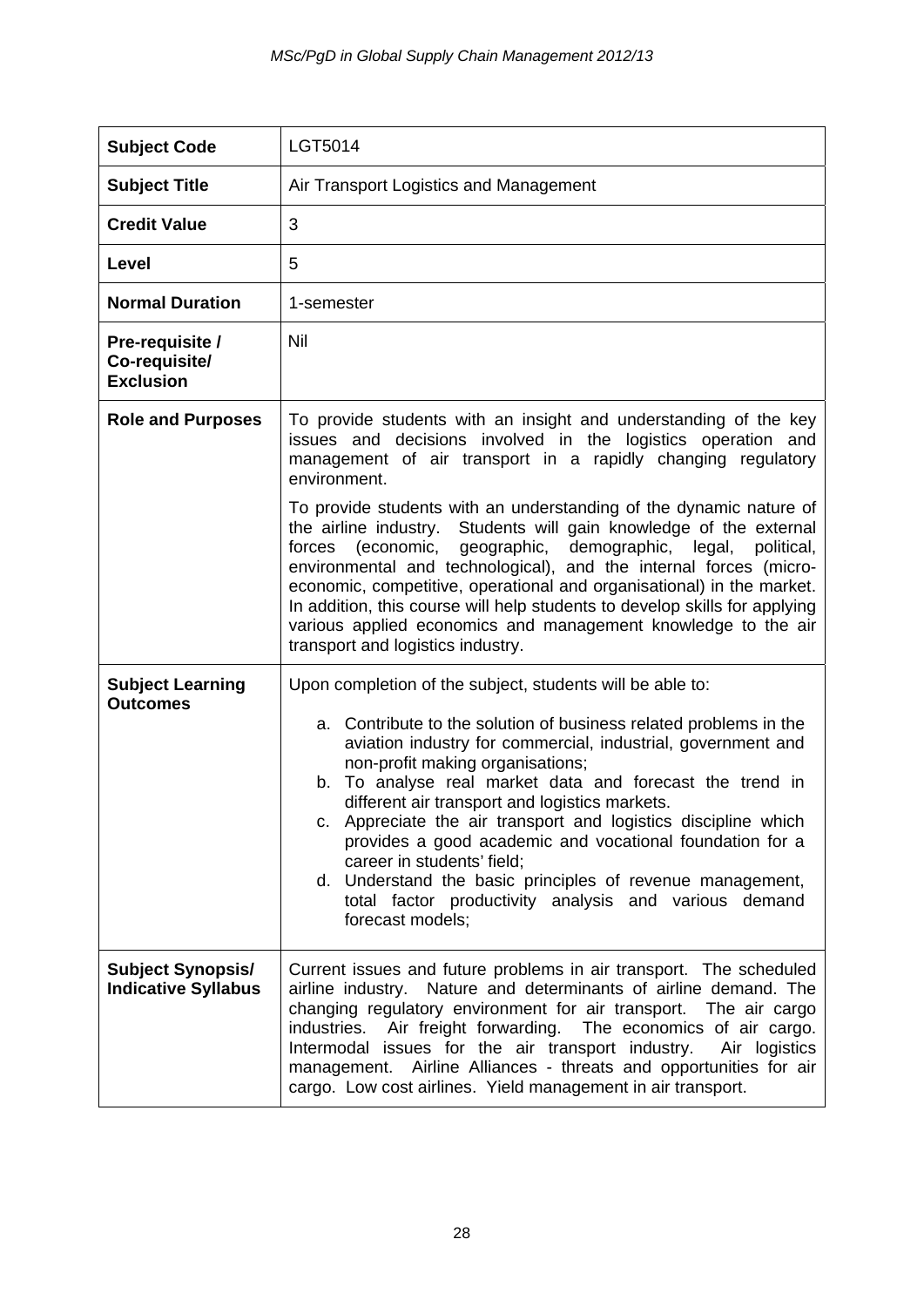| <b>Teaching/Learning</b><br><b>Methodology</b>           | Lectures will be used to present the theoretical foundations and how<br>alternative skills can be applied to particular cases. Mini cases shall<br>be used to give the students an updated view on the industry<br>practices. Students are required to use the knowledge and<br>methodology learned in this course to conduct projects which are<br>related to some important issues in the aviation industry.                                                                                                                                                                      |                |                                                      |              |              |                |         |  |
|----------------------------------------------------------|-------------------------------------------------------------------------------------------------------------------------------------------------------------------------------------------------------------------------------------------------------------------------------------------------------------------------------------------------------------------------------------------------------------------------------------------------------------------------------------------------------------------------------------------------------------------------------------|----------------|------------------------------------------------------|--------------|--------------|----------------|---------|--|
| Assessment<br><b>Methods in</b><br><b>Alignment with</b> | Specific<br>assessment                                                                                                                                                                                                                                                                                                                                                                                                                                                                                                                                                              | %<br>weighting | Intended subject learning<br>outcomes to be assessed |              |              |                |         |  |
| <b>Intended Learning</b><br><b>Outcomes</b>              | methods/tasks                                                                                                                                                                                                                                                                                                                                                                                                                                                                                                                                                                       |                | a                                                    | b            | C            | d              |         |  |
|                                                          | 1. Coursework                                                                                                                                                                                                                                                                                                                                                                                                                                                                                                                                                                       | 50%            | ✓                                                    | $\checkmark$ | $\checkmark$ |                |         |  |
|                                                          | 2. Final Exam                                                                                                                                                                                                                                                                                                                                                                                                                                                                                                                                                                       | 50%            | $\checkmark$                                         | $\checkmark$ |              | $\checkmark$   |         |  |
|                                                          | Total                                                                                                                                                                                                                                                                                                                                                                                                                                                                                                                                                                               | 100 %          |                                                      |              |              |                |         |  |
|                                                          | Explanation of the appropriateness of the assessment methods in<br>assessing the intended learning outcomes:<br>The coursework includes writing a project report (40%) and a group<br>project presentation (10%). Students are required to apply some<br>basic analytical methods and knowledge learned in this course to<br>their project study. Examination is mainly used to test students'<br>knowledge on economic models and calculation.<br>To pass this subject, students are required to obtain Grade D or<br>above in BOTH the Continuous Assessment and Exam components. |                |                                                      |              |              |                |         |  |
| <b>Student Study</b>                                     | Class contact:                                                                                                                                                                                                                                                                                                                                                                                                                                                                                                                                                                      |                |                                                      |              |              |                |         |  |
| <b>Effort Expected</b>                                   | Lectures                                                                                                                                                                                                                                                                                                                                                                                                                                                                                                                                                                            |                |                                                      |              |              | <b>42 Hrs.</b> |         |  |
|                                                          | Other student study effort:                                                                                                                                                                                                                                                                                                                                                                                                                                                                                                                                                         |                |                                                      |              |              |                |         |  |
|                                                          | <b>Team Project</b><br>٠                                                                                                                                                                                                                                                                                                                                                                                                                                                                                                                                                            |                |                                                      |              | 42 Hrs.      |                |         |  |
|                                                          | Reading<br>п                                                                                                                                                                                                                                                                                                                                                                                                                                                                                                                                                                        |                |                                                      |              |              |                | 42 Hrs. |  |
|                                                          | Total student study effort                                                                                                                                                                                                                                                                                                                                                                                                                                                                                                                                                          |                |                                                      | 126 Hrs.     |              |                |         |  |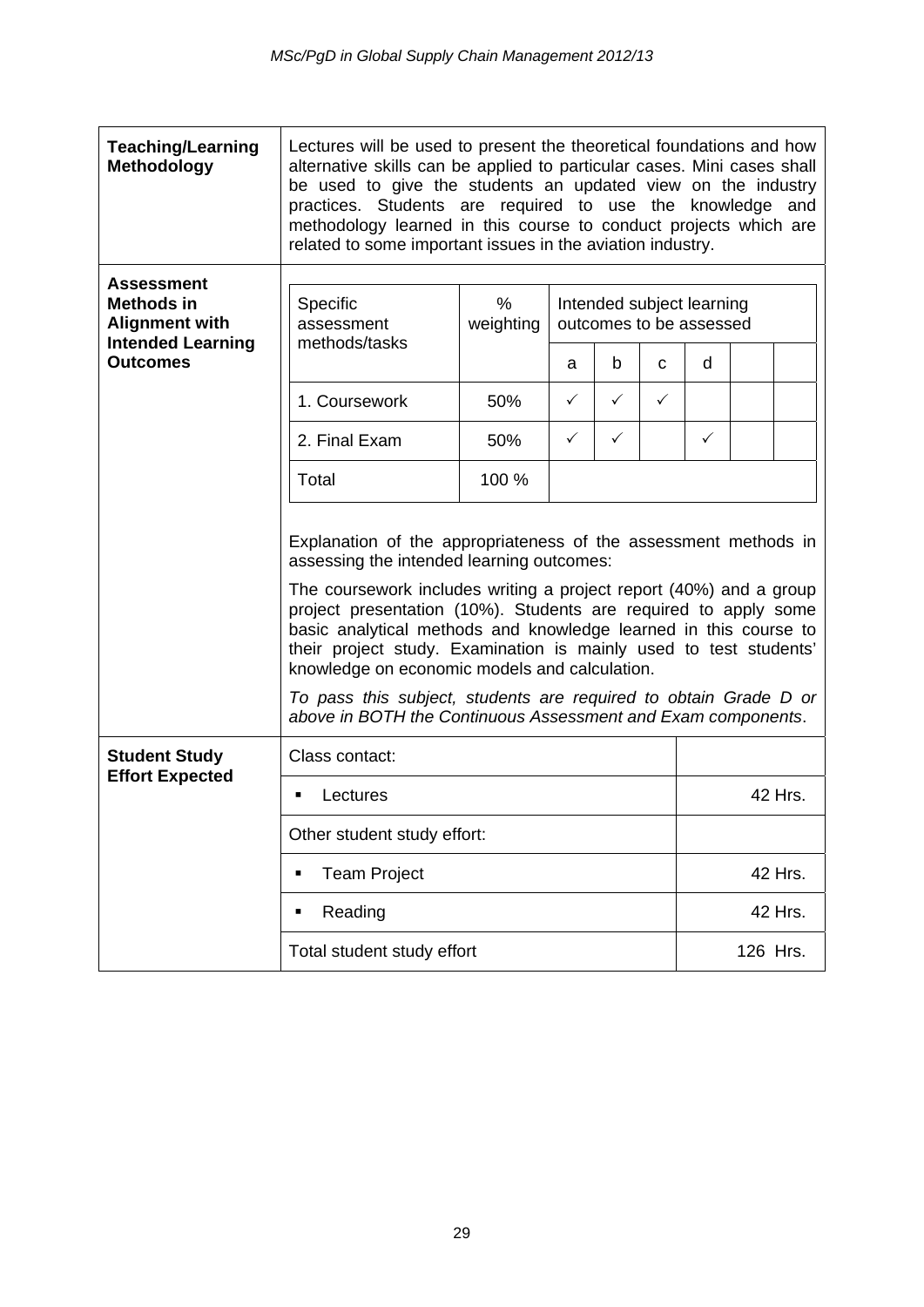| <b>Reading List and</b><br><b>References</b> | Doganis, R (2002) Flying Off Course: The Economics of International<br>Airlines, Routledge.                                                                                                                                        |
|----------------------------------------------|------------------------------------------------------------------------------------------------------------------------------------------------------------------------------------------------------------------------------------|
|                                              | Bijan Vasigh, Ken Fleming and Thomas Tacker (2008), Introduction<br>to Air Transport Economics. Ashgate                                                                                                                            |
|                                              | Kenneth Button and Roger Stough (2000), Air transport networks :<br>theory and policy implications, Cheltenham, Northampton, Mass. :<br>Edward Elgar Pub.                                                                          |
|                                              | Bijan Vasigh, Ken Fleming and Liam Mackay (2010), Foundations of<br>Airline Finance. Ashgate                                                                                                                                       |
|                                              | Oum, T, and Yu, C. (1998) Winning Airlines: Productivity and cost<br>competitiveness of the world's major airlines, Kluwer Academic,<br>Boston.                                                                                    |
|                                              | Oum, T.H., J. H. Park and A. Zhang (2000), Globalization and<br>Strategic Alliances: The Case of the Airline Industry, Pergamon for<br>Elsevier Science.                                                                           |
|                                              | Wells, A (2004) Air Transportation : A Management Perspective,<br>Wadsworth, California, 5 <sup>th</sup> edition.                                                                                                                  |
|                                              | Richard de Neufville and Amedeo Odoni (2003), Airport Systems:<br>Planning, Design, and Management, McGraw-Hill.                                                                                                                   |
|                                              | <b>Journals</b><br>Air Cargo News<br><b>Airline Business</b><br><b>Aviation Strategy</b><br><b>Flight International</b><br><b>Aviation Economics</b><br>Journal of Air Transport Management<br>Journal of Air Transport World Wide |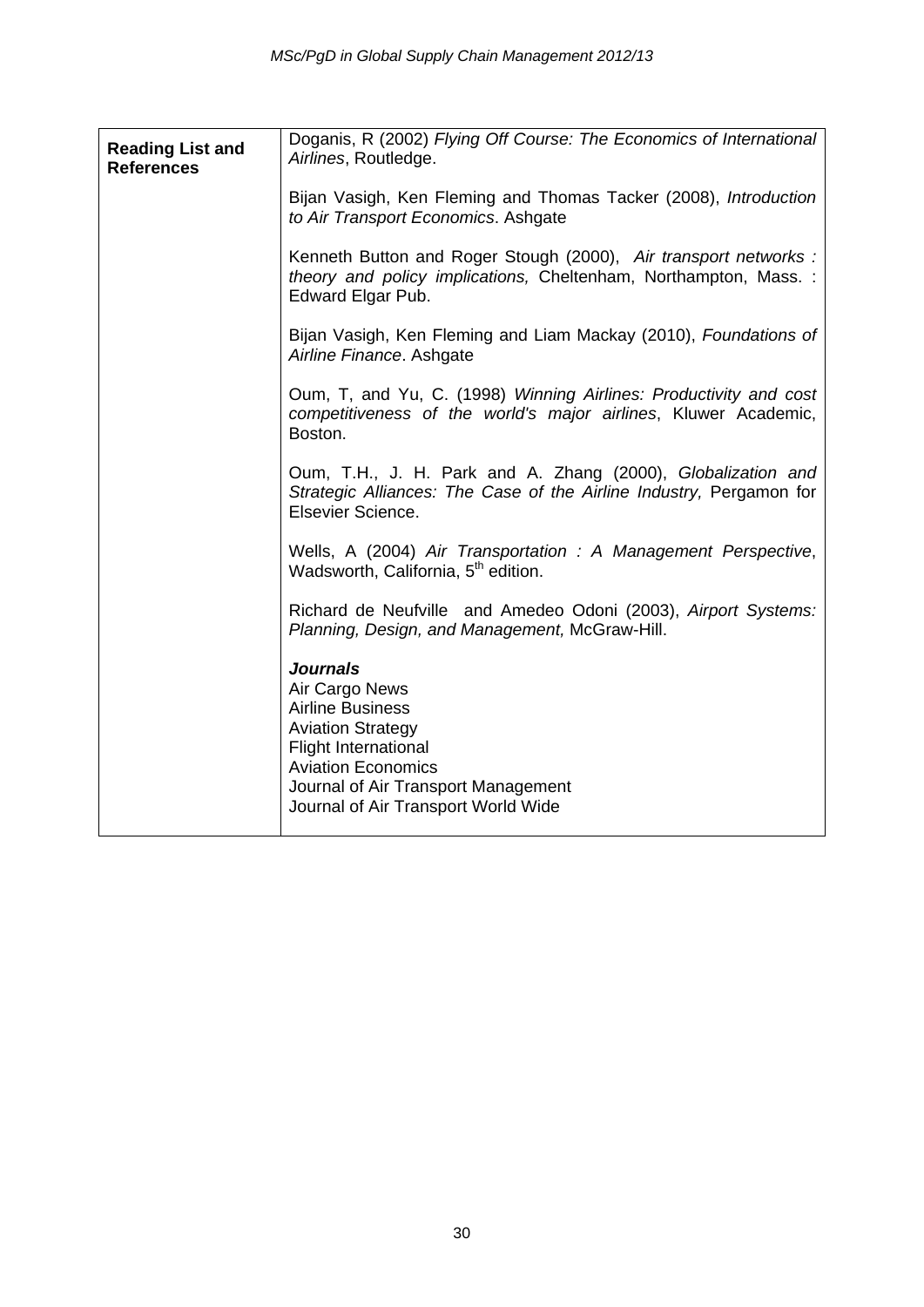| <b>Subject Code</b>                                  | LGT5015                                                                                                                                                                                                                                                                                                                                                                                                                                                                                                                                                                                                                                                                                                                                                                                                                                                                         |
|------------------------------------------------------|---------------------------------------------------------------------------------------------------------------------------------------------------------------------------------------------------------------------------------------------------------------------------------------------------------------------------------------------------------------------------------------------------------------------------------------------------------------------------------------------------------------------------------------------------------------------------------------------------------------------------------------------------------------------------------------------------------------------------------------------------------------------------------------------------------------------------------------------------------------------------------|
| <b>Subject Title</b>                                 | Supply Chain Management                                                                                                                                                                                                                                                                                                                                                                                                                                                                                                                                                                                                                                                                                                                                                                                                                                                         |
| <b>Credit Value</b>                                  | 3                                                                                                                                                                                                                                                                                                                                                                                                                                                                                                                                                                                                                                                                                                                                                                                                                                                                               |
| Level                                                | 5                                                                                                                                                                                                                                                                                                                                                                                                                                                                                                                                                                                                                                                                                                                                                                                                                                                                               |
| <b>Normal Duration</b>                               | 1-semester                                                                                                                                                                                                                                                                                                                                                                                                                                                                                                                                                                                                                                                                                                                                                                                                                                                                      |
| Pre-requisite /<br>Co-requisite/<br><b>Exclusion</b> | Nil                                                                                                                                                                                                                                                                                                                                                                                                                                                                                                                                                                                                                                                                                                                                                                                                                                                                             |
| <b>Role and Purposes</b>                             | This course discusses the concepts, theory, models, tools, and the<br>best practices of modern product supply chain management to help<br>students:<br>understand the strategic importance of SCM in improving a firm's<br>competitive position in the marketplace;<br>understand the key characteristics of successful supply chains<br>$\blacksquare$<br>and how they differ from the traditional approaches;<br>gain insights into issues involved in the design, planning, and<br>$\blacksquare$<br>deployment of a supply chain;<br>understand the impact of SCM principle on a firm's overall<br>٠<br>strategy, in particular, the impact on a firm's marketing strategy;<br>understand the importance of information technologies in the<br>integration of supply chains;<br>develop fundamental skills for analyzing and managing a supply<br>chain in an organization. |
| <b>Subject Learning</b><br><b>Outcomes</b>           | Upon completion of the subject, students will be able to:<br>a. evaluate the impact of supply chain and logistics activities on<br>the financial performance of a firm<br>b. identify and assess the inter-actions of inventory, time,<br>information, and financial factors in a supply chain context<br>recognize and understand some basic modelling approaches<br>C.<br>for supply chain design and optimization<br>d. recognize and understand the importance of the multi-<br>organizational nature of supply chain management<br>recognize and understand some key issues in supply chain<br>е.<br>management and the possible approaches that can be used to<br>tackle these issues                                                                                                                                                                                     |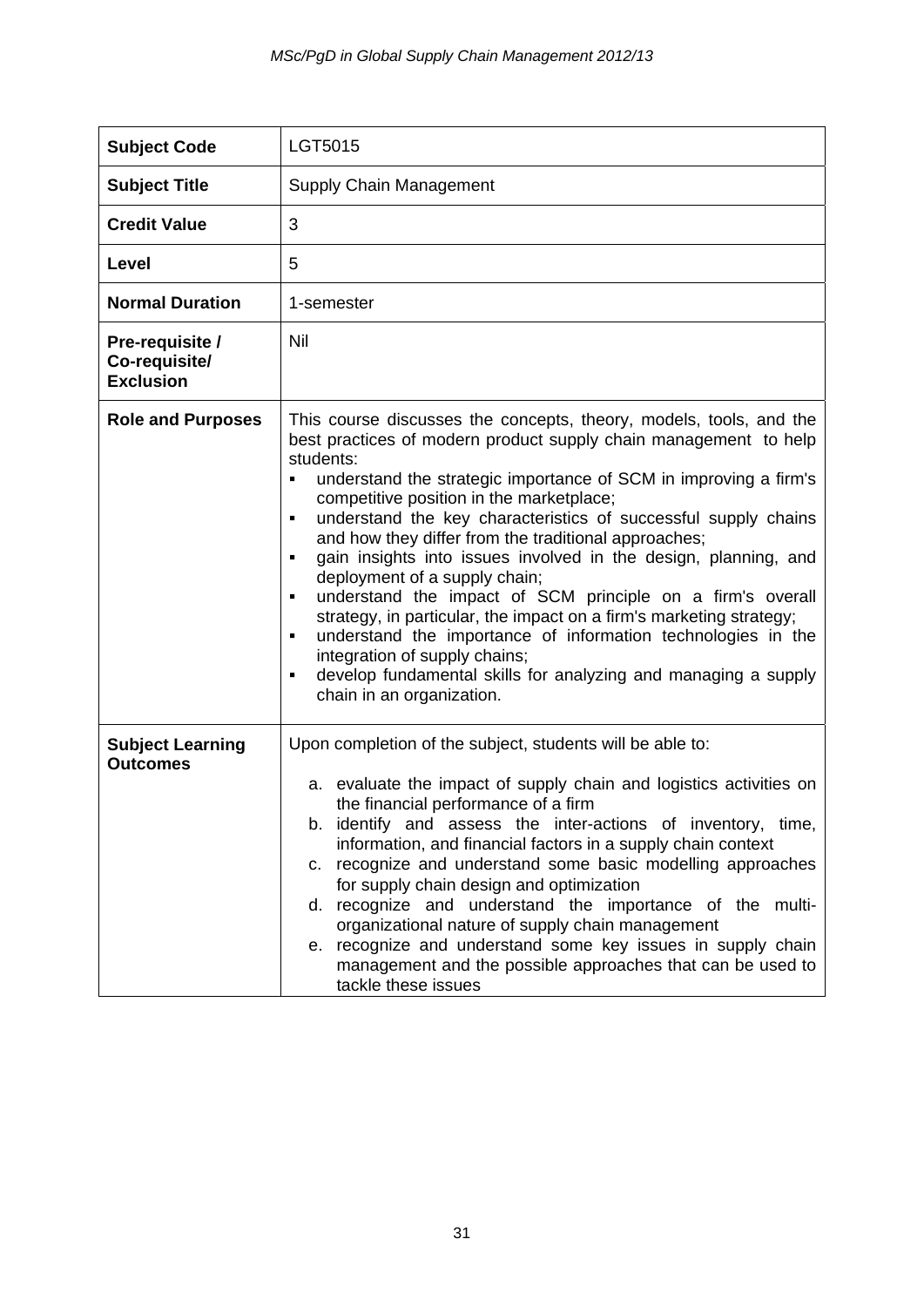| <b>Subject Synopsis/</b><br><b>Indicative Syllabus</b>          | Logistics, supply chain, and competitive advantages<br>role of inventory<br>in supply chains<br>The<br>and<br>basic<br>methodologies for inventory management<br>Uncertainty and risk, and how to deal with them through good<br>inventory management approaches<br>Value of information and information sharing in supply chains<br>п<br><b>Distribution strategies</b><br>٠<br>Supply chain coordination and strategic alliance<br>Procurement and outsourcing<br>п<br>Supply chain integration |                                                                        |              |              |              |              |              |  |  |
|-----------------------------------------------------------------|---------------------------------------------------------------------------------------------------------------------------------------------------------------------------------------------------------------------------------------------------------------------------------------------------------------------------------------------------------------------------------------------------------------------------------------------------------------------------------------------------|------------------------------------------------------------------------|--------------|--------------|--------------|--------------|--------------|--|--|
| <b>Teaching/Learning</b><br><b>Methodology</b>                  | Lectures to introduce concepts, theories, management issues,<br>and methodologies.<br>Case study and group discussion: make connections of the                                                                                                                                                                                                                                                                                                                                                    |                                                                        |              |              |              |              |              |  |  |
|                                                                 | contents from the lectures with real business practices so as to<br>deepen the understanding of the concepts, theories, and issues of<br>supply chain management.                                                                                                                                                                                                                                                                                                                                 |                                                                        |              |              |              |              |              |  |  |
|                                                                 | In-class exercises and take-home assignments: help students to<br>grasp some of the key methodologies and tools; practice some<br>basic analysis skills and access their understanding of some<br>basic concepts and analysis skills.<br>Group project to help students to recognize the key management<br>issues in a complex real business context and develop systematic<br>approaches and solutions to resolve the management problem.                                                        |                                                                        |              |              |              |              |              |  |  |
| <b>Assessment</b><br><b>Methods in</b><br><b>Alignment with</b> | Specific assessment<br>methods/tasks                                                                                                                                                                                                                                                                                                                                                                                                                                                              | %<br>Intended subject learning<br>weighting<br>outcomes to be assessed |              |              |              |              |              |  |  |
| <b>Intended Learning</b><br><b>Outcomes</b>                     |                                                                                                                                                                                                                                                                                                                                                                                                                                                                                                   |                                                                        | а            | b            | C            | d            | e            |  |  |
|                                                                 | 1. Coursework*                                                                                                                                                                                                                                                                                                                                                                                                                                                                                    | 60 %                                                                   | $\checkmark$ | $\checkmark$ | $\checkmark$ | $\checkmark$ | $\checkmark$ |  |  |
|                                                                 | 2. Examination                                                                                                                                                                                                                                                                                                                                                                                                                                                                                    | 40 %                                                                   | $\checkmark$ | $\checkmark$ | $\checkmark$ |              | $\checkmark$ |  |  |
|                                                                 | Total                                                                                                                                                                                                                                                                                                                                                                                                                                                                                             | 100 %                                                                  |              |              |              |              |              |  |  |
|                                                                 | *Coursework may include case studies, group projects, and individual<br>assignments                                                                                                                                                                                                                                                                                                                                                                                                               |                                                                        |              |              |              |              |              |  |  |
|                                                                 | To pass this subject, students are required to obtain Grade D or<br>above in BOTH the Continuous Assessment and Exam components.                                                                                                                                                                                                                                                                                                                                                                  |                                                                        |              |              |              |              |              |  |  |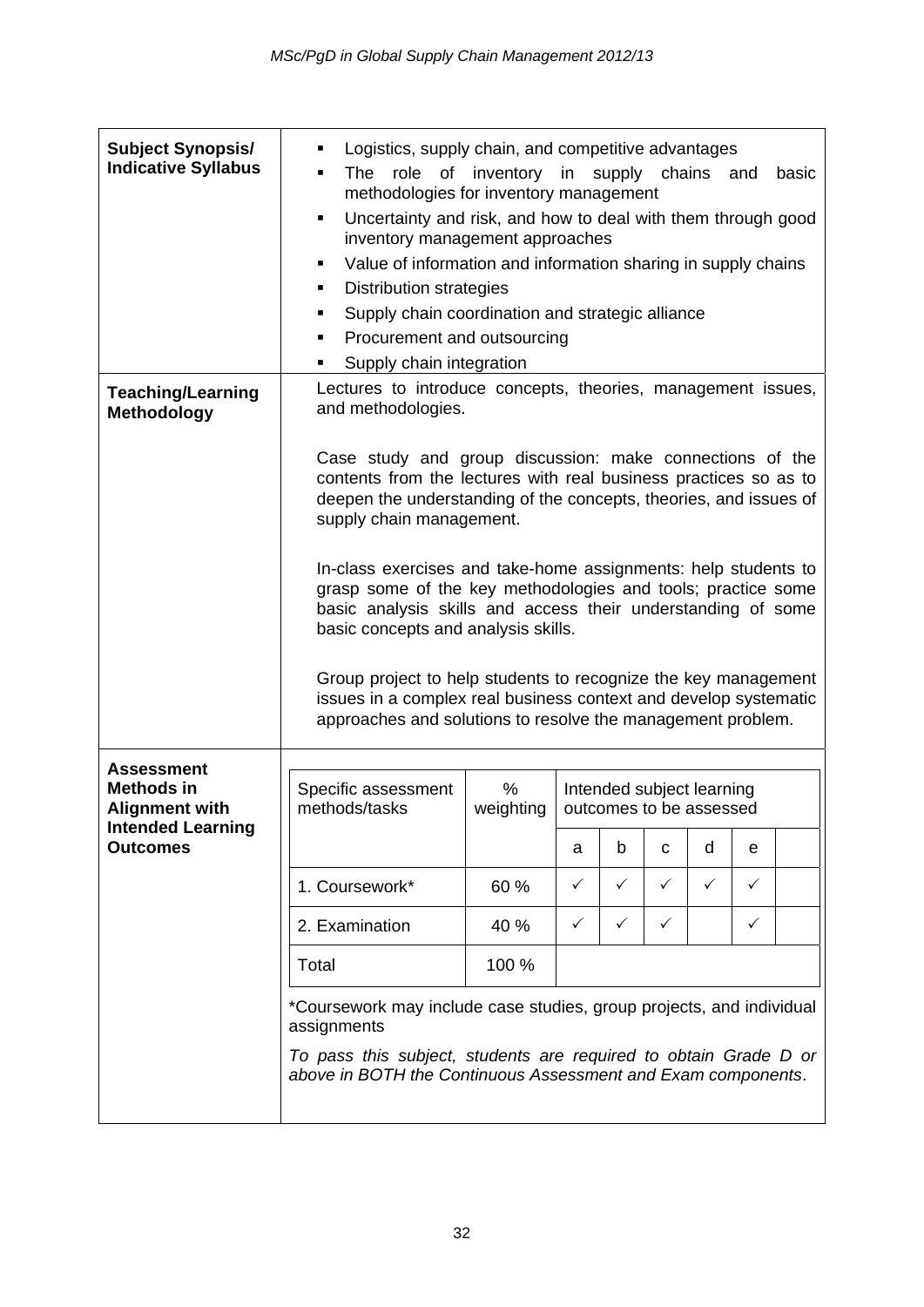| <b>Student Study</b><br><b>Effort Expected</b> | Class contact:                                                                                                                                               |          |  |  |  |  |
|------------------------------------------------|--------------------------------------------------------------------------------------------------------------------------------------------------------------|----------|--|--|--|--|
|                                                | Lectures<br>٠                                                                                                                                                | 28 Hrs.  |  |  |  |  |
|                                                | Seminars/Tutorials/Exercises<br>٠                                                                                                                            |          |  |  |  |  |
|                                                | Other student study effort:                                                                                                                                  |          |  |  |  |  |
|                                                | Group discussions<br>$\blacksquare$                                                                                                                          | 12 Hrs.  |  |  |  |  |
|                                                | Projects<br>٠                                                                                                                                                | 42 Hrs.  |  |  |  |  |
|                                                | Reading and homework<br>٠                                                                                                                                    | 30 Hrs.  |  |  |  |  |
|                                                | Total student study effort                                                                                                                                   | 126 Hrs. |  |  |  |  |
| <b>Reading List and</b><br><b>References</b>   | Simchi-Levi, Kaminsky and Simchi-Levi, Designing and Managing the<br>Supply Chain: Concepts, Strategies and Case Studies, 3rd Edition,<br>McGraw-Hill, 2007. |          |  |  |  |  |
|                                                | Martin Christopher, Logistics and Supply Chain Management, 3 <sup>rd</sup><br>Edition, Prentice Hall, 2005.                                                  |          |  |  |  |  |
|                                                | Handout reading materials                                                                                                                                    |          |  |  |  |  |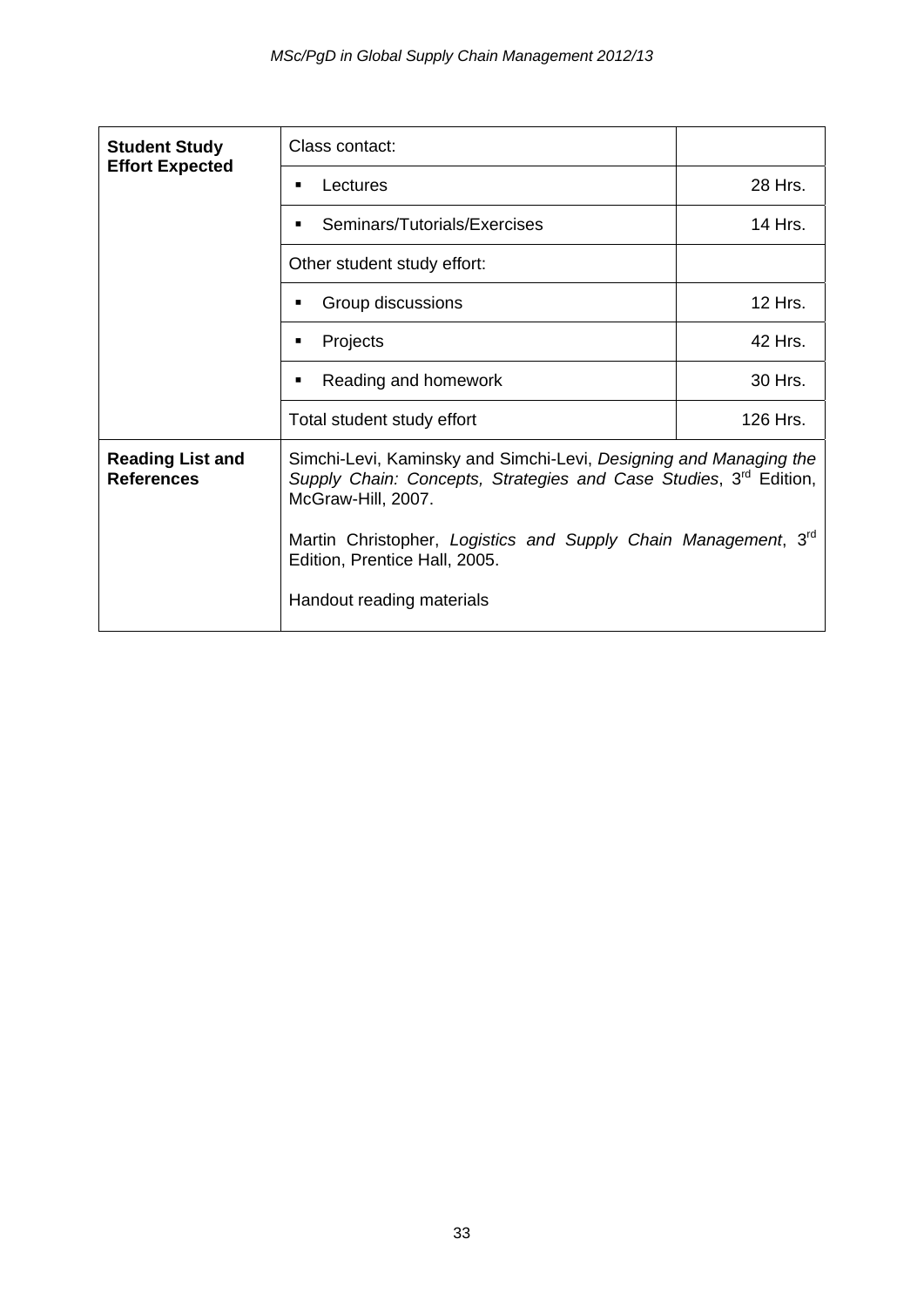| <b>Subject Code</b>                                    | <b>LGT5017</b>                                                                                                                                                                                                                                                                                                                                                                                                                                                                                                                                                                                                                                                                                                                                                                        |
|--------------------------------------------------------|---------------------------------------------------------------------------------------------------------------------------------------------------------------------------------------------------------------------------------------------------------------------------------------------------------------------------------------------------------------------------------------------------------------------------------------------------------------------------------------------------------------------------------------------------------------------------------------------------------------------------------------------------------------------------------------------------------------------------------------------------------------------------------------|
| <b>Subject Title</b>                                   | <b>Maritime Logistics</b>                                                                                                                                                                                                                                                                                                                                                                                                                                                                                                                                                                                                                                                                                                                                                             |
| <b>Credit Value</b>                                    | 3                                                                                                                                                                                                                                                                                                                                                                                                                                                                                                                                                                                                                                                                                                                                                                                     |
| Level                                                  | 5                                                                                                                                                                                                                                                                                                                                                                                                                                                                                                                                                                                                                                                                                                                                                                                     |
| <b>Normal Duration</b>                                 | 1-semester                                                                                                                                                                                                                                                                                                                                                                                                                                                                                                                                                                                                                                                                                                                                                                            |
| Pre-requisite /<br>Co-requisite/<br><b>Exclusion</b>   | Nil                                                                                                                                                                                                                                                                                                                                                                                                                                                                                                                                                                                                                                                                                                                                                                                   |
| <b>Role and Purposes</b>                               | The aim of this unit is to provide students with a full understanding of<br>current developments in maritime transport logistics, and to enable<br>them to identify and solve problems related to maritime transport<br>logistics in the context of international shipping.                                                                                                                                                                                                                                                                                                                                                                                                                                                                                                           |
| <b>Subject Learning</b><br><b>Outcomes</b>             | Upon completion of the subject, students will be able to:<br>relevant<br>professional<br>a. Demonstrate<br>knowledge<br>and<br>understanding of maritime logistics, the international maritime<br>environment in which they operate and how they are<br>managed.<br>b. Understand and respond to current developments of the<br>relevant political, economical, social and technological issues<br>and their influences on the operations and management of<br>maritime logistics.<br>c. Analyse and integrate the inter-relationships among the<br>various components of subject matters in shipping logistics for<br>effective problem solving.                                                                                                                                     |
| <b>Subject Synopsis/</b><br><b>Indicative Syllabus</b> | International seaborne trade. Maritime transportation and cargoes.<br>Dry bulk and liquid bulk commodity logistics and services. LNG<br>tankers and business.<br>Maritime transport terminals design and<br>operations. Port and carrier selection. Third party<br>shipping<br>management. Materials handling and packaging for maritime<br>transport. Environmental issues and international regulations on<br>environmental protection in maritime logistics. Regulating regimes in<br>international shipping. Issues in liner shipping. Transhipment hub,<br>logistical networks and feeder concepts. Logistics of empty<br>containers. Management of multimodal transport. Technologies in<br>maritime logistics. Customs and excise. Maritime security issues and<br>technology. |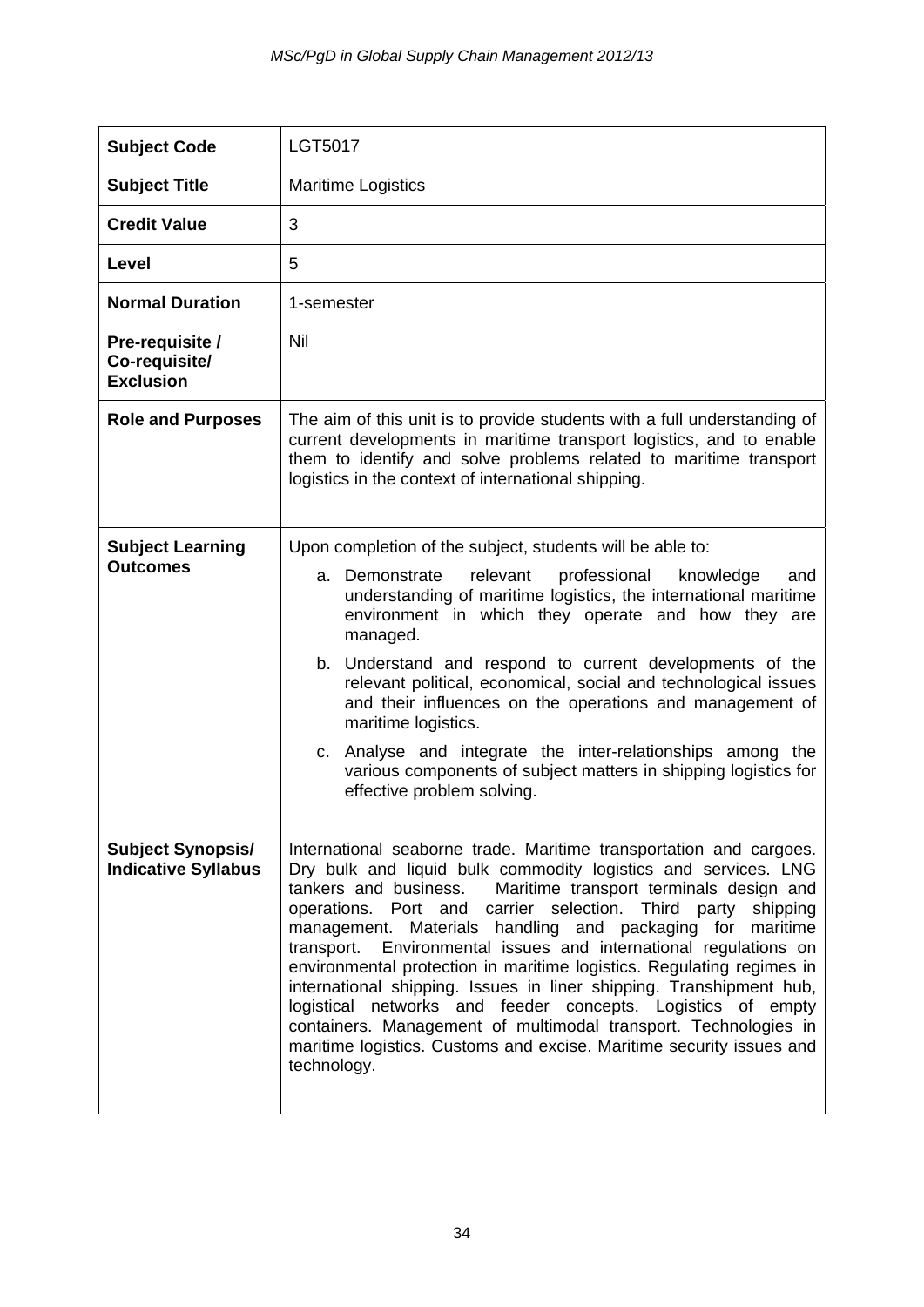| <b>Teaching/Learning</b><br><b>Methodology</b>                                              | Lectures introduce and explain key theoretical risk-related concepts.<br>Lectures are followed by class discussions where concepts are linked<br>to real events in the industry through appropriate examples and their<br>analysis.                                                                                                                                                                                                                                                                                                                                                                                                                                                                                                                             |                   |                                                      |              |              |  |  |  |
|---------------------------------------------------------------------------------------------|-----------------------------------------------------------------------------------------------------------------------------------------------------------------------------------------------------------------------------------------------------------------------------------------------------------------------------------------------------------------------------------------------------------------------------------------------------------------------------------------------------------------------------------------------------------------------------------------------------------------------------------------------------------------------------------------------------------------------------------------------------------------|-------------------|------------------------------------------------------|--------------|--------------|--|--|--|
|                                                                                             | Seminars are highly interactive and include discussions of current /<br>past events, case studies, and student presentations. Students are<br>expected to actively participate in the classes and to share their<br>experience and learn from each other.                                                                                                                                                                                                                                                                                                                                                                                                                                                                                                       |                   |                                                      |              |              |  |  |  |
| <b>Assessment</b><br><b>Methods in</b><br><b>Alignment with</b><br><b>Intended Learning</b> | Specific assessment<br>methods/tasks                                                                                                                                                                                                                                                                                                                                                                                                                                                                                                                                                                                                                                                                                                                            | $\%$<br>weighting | Intended subject learning<br>outcomes to be assessed |              |              |  |  |  |
| <b>Outcomes</b>                                                                             |                                                                                                                                                                                                                                                                                                                                                                                                                                                                                                                                                                                                                                                                                                                                                                 |                   | a                                                    | b            | C            |  |  |  |
|                                                                                             | 1.Coursework                                                                                                                                                                                                                                                                                                                                                                                                                                                                                                                                                                                                                                                                                                                                                    | 50%               |                                                      |              |              |  |  |  |
|                                                                                             | Mini-project                                                                                                                                                                                                                                                                                                                                                                                                                                                                                                                                                                                                                                                                                                                                                    | 40%               | $\checkmark$                                         | $\checkmark$ | $\checkmark$ |  |  |  |
|                                                                                             | Presentation                                                                                                                                                                                                                                                                                                                                                                                                                                                                                                                                                                                                                                                                                                                                                    | 10%               | $\checkmark$                                         | $\checkmark$ | $\checkmark$ |  |  |  |
|                                                                                             | 2. Examination                                                                                                                                                                                                                                                                                                                                                                                                                                                                                                                                                                                                                                                                                                                                                  | 50%               | $\checkmark$                                         | $\checkmark$ | $\checkmark$ |  |  |  |
|                                                                                             | Total                                                                                                                                                                                                                                                                                                                                                                                                                                                                                                                                                                                                                                                                                                                                                           | 100 %             |                                                      |              |              |  |  |  |
|                                                                                             | Explanation of the appropriateness of the assessment methods in<br>assessing the intended learning outcomes:<br>Since the course focuses on the maritime logistics, case analysis and<br>learning from practical, work-based experiences form an important<br>constituent of student assessment. Coursework in the form of mini-<br>project which targets some critical issues in the management of<br>maritime logistics in context will reinforce theoretical concepts learnt<br>during the lectures and enable their applications in real-life<br>operational situations. Presentation of student projects in the form of<br>seminars will enhance students' communications skills and reinforce<br>their concepts through two-way dialogue and discussions. |                   |                                                      |              |              |  |  |  |
|                                                                                             | Final examination is an open-book examination that assesses<br>student's in-depth understanding on the theoretical concepts of the<br>subject and the ability to apply conceptual framework in real business<br>case analysis.                                                                                                                                                                                                                                                                                                                                                                                                                                                                                                                                  |                   |                                                      |              |              |  |  |  |
|                                                                                             | Students would be given regular feedback on their performance, by<br>email or as comments on assignments submitted.                                                                                                                                                                                                                                                                                                                                                                                                                                                                                                                                                                                                                                             |                   |                                                      |              |              |  |  |  |
|                                                                                             | To pass this subject, students are required to obtain Grade D or<br>above in BOTH the Continuous Assessment and Exam components.                                                                                                                                                                                                                                                                                                                                                                                                                                                                                                                                                                                                                                |                   |                                                      |              |              |  |  |  |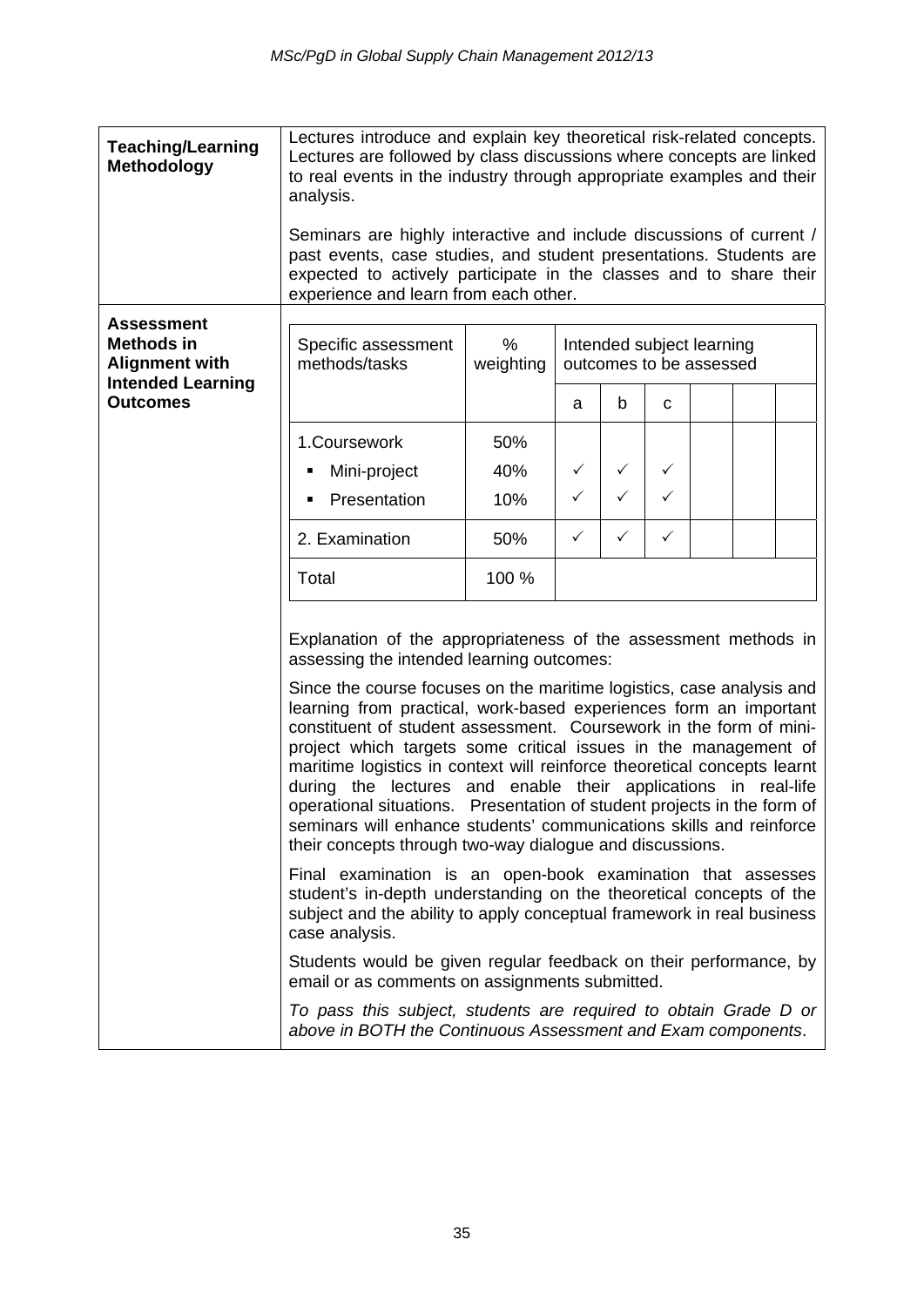| <b>Student Study</b>    | Class contact:                                                                                                                                                                                                                           |          |  |  |  |
|-------------------------|------------------------------------------------------------------------------------------------------------------------------------------------------------------------------------------------------------------------------------------|----------|--|--|--|
| <b>Effort Expected</b>  | Lectures<br>٠                                                                                                                                                                                                                            | 28 Hrs.  |  |  |  |
|                         | Seminars<br>٠                                                                                                                                                                                                                            | 14 Hrs.  |  |  |  |
|                         | Other student study effort:                                                                                                                                                                                                              |          |  |  |  |
|                         | Self study<br>٠                                                                                                                                                                                                                          | 42 Hrs.  |  |  |  |
|                         | Coursework<br>٠                                                                                                                                                                                                                          | 42 Hrs.  |  |  |  |
|                         | Total student study effort                                                                                                                                                                                                               | 126 Hrs. |  |  |  |
| <b>Reading List and</b> | Brodie, Peter (2006) Commercial Shipping Handbook. LLP                                                                                                                                                                                   |          |  |  |  |
| <b>References</b>       | Container terminals and automated transport systems : logistics<br>control issues and quantitative decision support / Hans-Otto Günther,<br>Kap Hwan Kim, editors. Berlin: Springer-Verlag, 2005.                                        |          |  |  |  |
|                         | Meisel, Frank, Seaside operations planning in container terminals,<br>Springer e-books, Physica-Verlag, 2009.<br>International handbook of maritime economics, Edward Elgar, 2011.                                                       |          |  |  |  |
|                         | Stopford, Martin (2009)<br>Maritime Economics, Abingdon; New<br>York: Routledge,                                                                                                                                                         |          |  |  |  |
|                         | House, D.J., Cargo work for maritime operations; Oxford; Boston:<br>Elsevier/Butterworth-Heinemann, 2005; 7th ed.                                                                                                                        |          |  |  |  |
|                         | Swadi, Dhananjay, Cargo notes, Witherby Seamanship International<br>Ltd., 2009, $2^{nd}$ Edition.                                                                                                                                        |          |  |  |  |
|                         | McNicholas, Michael (2008), Maritime security : an introduction.<br>Burlington, Mass.: Butterworth-Heinemann.                                                                                                                            |          |  |  |  |
|                         | Lloyd's MIU handbook of maritime security, CRC Press; Lloyd's<br>MIU, 2009.                                                                                                                                                              |          |  |  |  |
|                         | Pozdnakova, Alla (2008), Liner shipping and EU competition law,<br><b>Wolters Kluwer.</b>                                                                                                                                                |          |  |  |  |
|                         | LNG operational practice. Seamanship Intl. Ltd., 2006.                                                                                                                                                                                   |          |  |  |  |
|                         | LNG operations in port areas: recommendations for management of<br>operational risk attaching to liquefied gas tanker and terminal<br>operations in port areas. London: Witherby, c2003                                                  |          |  |  |  |
|                         | The Drewry annual LNG shipping market review and forecast 2010<br>[electronic resource] London : Drewry Shipping Consultants Ltd.,<br>2010.                                                                                              |          |  |  |  |
|                         | MARPOL 73/78 : articles, protocols, annexes, unified interpretations<br>of the International Convention for the Prevention of Pollution from<br>Ships, 1973, as modified by the Protocol of 1978 relating thereto.<br>London: IMO, 2002. |          |  |  |  |
|                         |                                                                                                                                                                                                                                          |          |  |  |  |
|                         |                                                                                                                                                                                                                                          |          |  |  |  |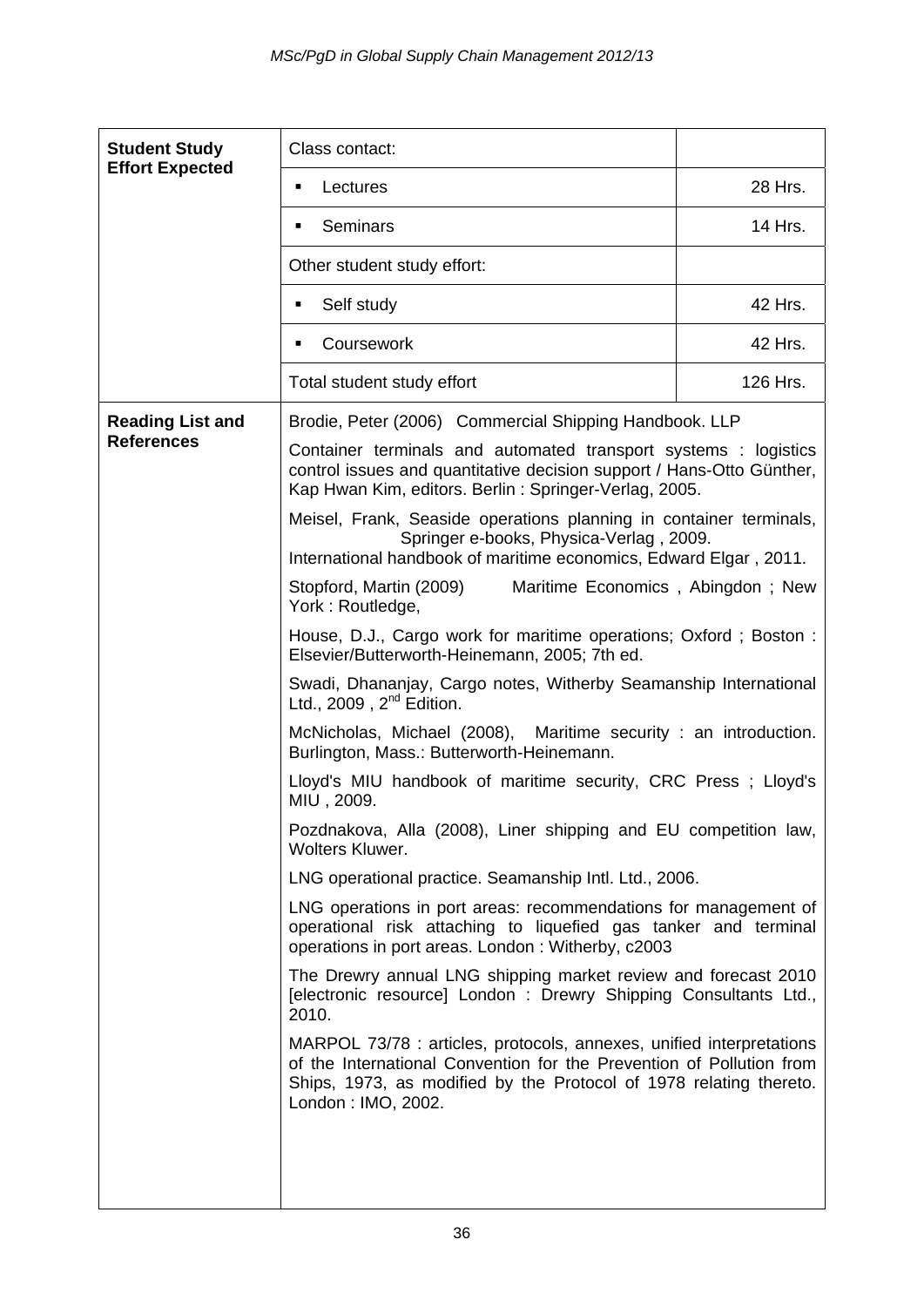| Clean seas complying with MARPOL 73/78 MARPOL Annex I:<br>prevention of pollution by oil, IDESS Interactive Technologies IDESS<br>IT Inc., 2010. Handbook of container shipping management, Vol.2:<br>management issues in container shipping, Editors: Christel Heideloff,<br>Thomas Pawlik, Bremen 2008. |
|------------------------------------------------------------------------------------------------------------------------------------------------------------------------------------------------------------------------------------------------------------------------------------------------------------|
| <b>Journals</b>                                                                                                                                                                                                                                                                                            |
| Maritime Economics and Logistics Journal.<br>Fairplay- The International Shipping Weekly.<br>Maritime Policy and Management.                                                                                                                                                                               |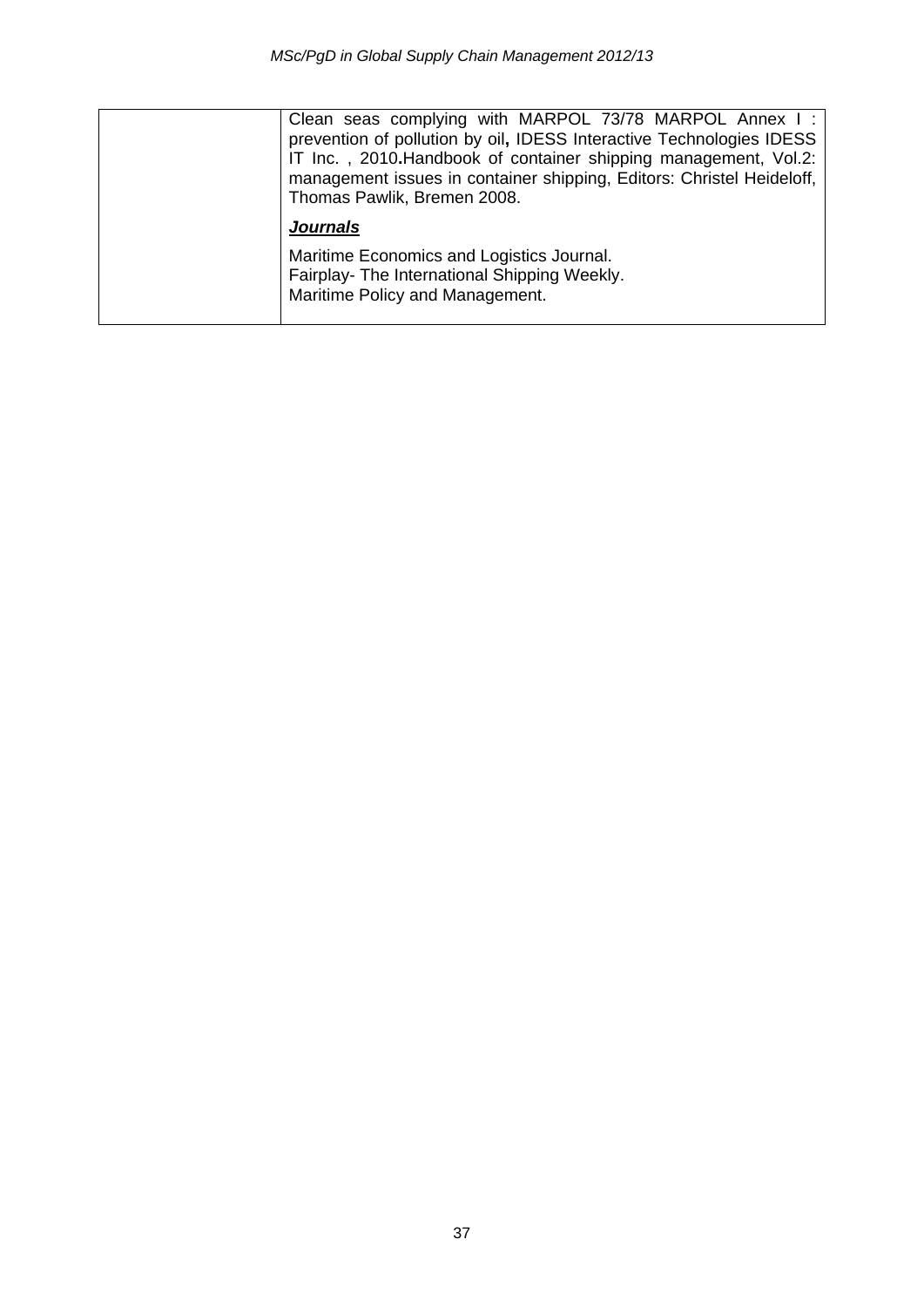| <b>Subject Code</b>                                  | LGT5032                                                                                                                                                                                                                                                                                                                                                                     |
|------------------------------------------------------|-----------------------------------------------------------------------------------------------------------------------------------------------------------------------------------------------------------------------------------------------------------------------------------------------------------------------------------------------------------------------------|
| <b>Subject Title</b>                                 | <b>Strategic Procurement Management</b>                                                                                                                                                                                                                                                                                                                                     |
| <b>Credit Value</b>                                  | 3                                                                                                                                                                                                                                                                                                                                                                           |
| <b>Level</b>                                         | 5                                                                                                                                                                                                                                                                                                                                                                           |
| <b>Normal Duration</b>                               | 1-semester                                                                                                                                                                                                                                                                                                                                                                  |
| Pre-requisite /<br>Co-requisite/<br><b>Exclusion</b> | None                                                                                                                                                                                                                                                                                                                                                                        |
| <b>Role and Purposes</b>                             | To ensure that students fully comprehend how procurement and<br>supply as a key strategic business competence can impact directly on<br>the competitive position and operational efficiency of organisations.                                                                                                                                                               |
|                                                      | To enable students to understand the wider economic drivers on<br>business and the importance of the structures of the supply and value<br>chains in which the organisation operates and the power regimes that<br>determine the strategic options available to them.                                                                                                       |
|                                                      | To establish awareness of a range of perspectives of strategic<br>procurement management, and the importance of managers having<br>knowledge of the range of tools available for strategic analysis and<br>decision-making and supply chain circumstances, and the ability to<br>understand the most appropriate tools to use in certain contingent<br>circumstances.       |
| <b>Subject Learning</b><br><b>Outcomes</b>           | Upon completion of the subject, students will be able to:<br>a. Develop procurement and supply as a key strategic business<br>competence in an organisation.<br>b. Understand and manipulate the economic drivers in the<br>supply and value chain for the benefits of an organisation.<br>c. Apply appropriate strategic procurement tools in contingent<br>circumstances. |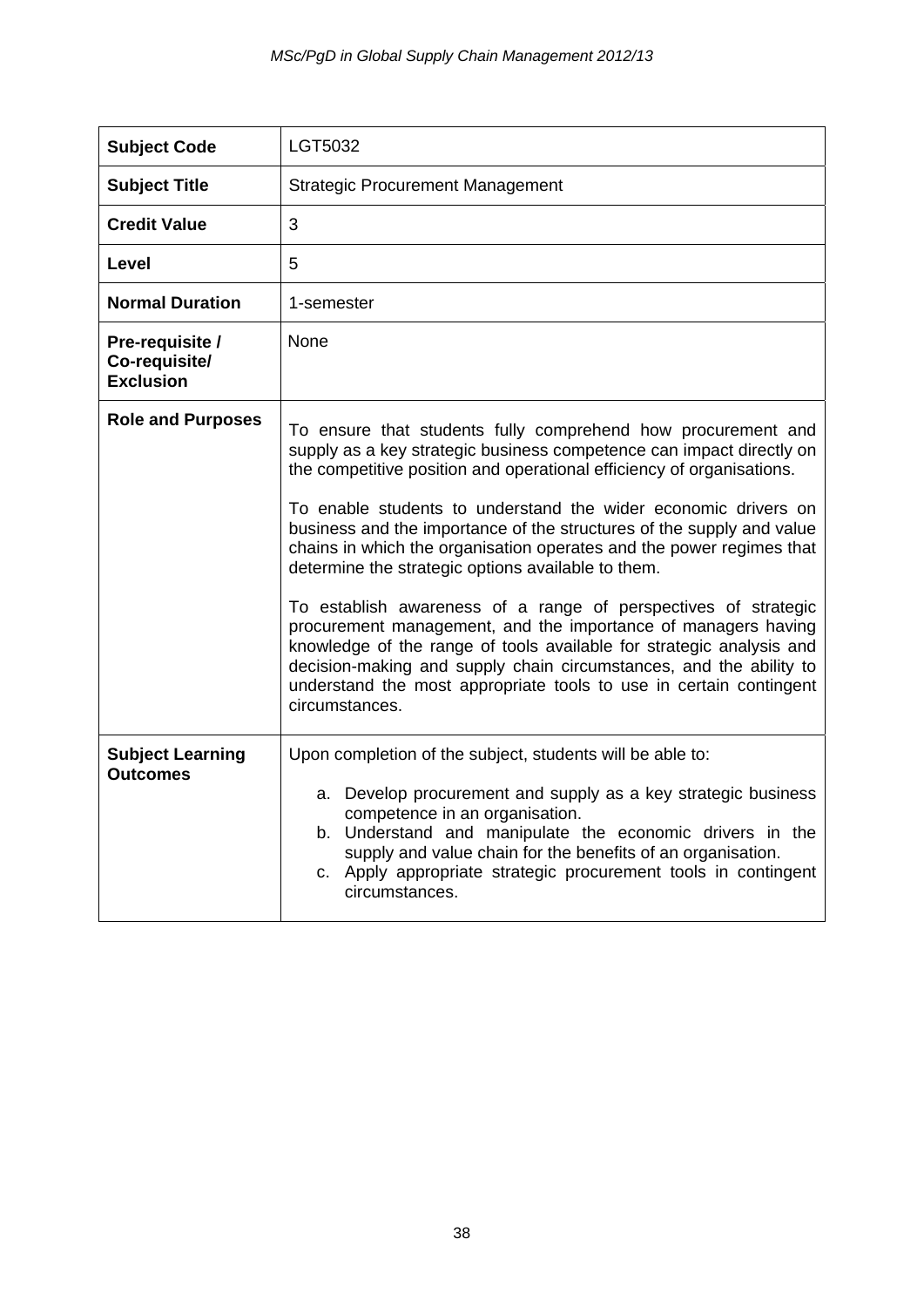| <b>Subject Synopsis/</b><br><b>Indicative Syllabus</b> | Explore ways of thinking about procurement and supply chain<br>management from a strategic perspective and the linkages among<br>business strategy, procurement, and supply competence. Consider<br>theories of the firm including transaction costs, asset specificity,<br>organisational competence, business and supply management, and<br>identify the economic drivers of business success. Examine the<br>concepts of power and leverage and how they contribute to effective<br>strategic and operational management of supply chains through<br>understanding the unique structures of supply chains and the power<br>structures embedded in them. Study the contractual and relational<br>governances for managing buyer-supplier relationships as well as the<br>cultural issues involved. Critically look at the methodological strengths<br>and weaknesses in established strategic business and supply chain<br>thinking. Identify the opportunities available to firms and public<br>bodies, through flexible strategies, to reduce costs and add value and<br>quality improvements to existing business processes. Consider a<br>wide range of strategic and operational procurement and supply chain<br>tools and techniques and understand their appropriate applications in<br>contingent circumstances of particular supply and value chains and<br>power regimes. |
|--------------------------------------------------------|---------------------------------------------------------------------------------------------------------------------------------------------------------------------------------------------------------------------------------------------------------------------------------------------------------------------------------------------------------------------------------------------------------------------------------------------------------------------------------------------------------------------------------------------------------------------------------------------------------------------------------------------------------------------------------------------------------------------------------------------------------------------------------------------------------------------------------------------------------------------------------------------------------------------------------------------------------------------------------------------------------------------------------------------------------------------------------------------------------------------------------------------------------------------------------------------------------------------------------------------------------------------------------------------------------------------------------------------------------------------------------------|
| <b>Teaching/Learning</b><br><b>Methodology</b>         | <b>Teaching and Learning Methods:</b><br>The above course objectives will be achieved through a participative<br>approach. Students are expected to assume a very active role in the<br>learning<br>process and the role of the lecturer will be one of a facilitator.<br>Specifically, students are:<br>1) encouraged to think of real life examples and discuss their<br>management<br>implications with peers in the class and with the lecturer;<br>2) expected to learn from lectures, group discussions, case studies,<br>and<br>interactions with the lecturer and among themselves;<br>3) required to review current supply management related articles to<br>enhance their understanding of the strategic procurement<br>management;<br>4) given case studies to understand the important concepts and topic<br>areas covered in the course.<br>At the end of the course, students are expected to have a clearer<br>understanding of how strategic procurement actually works.                                                                                                                                                                                                                                                                                                                                                                                              |
|                                                        | The teaching method will be a combination of lecture and class<br>discussion.<br>Lectures will be delivered to introduce students into the foundation of<br>"Strategic Procurement Management" and an analytical framework for<br>the subject. Class discussion will be used as a vehicle to exchange<br>experiences and ideas in the subject matters. Assigned readings and<br>analytical case studies will be used to consolidate and develop the<br>students' knowledge, kills, and desire in the subject.                                                                                                                                                                                                                                                                                                                                                                                                                                                                                                                                                                                                                                                                                                                                                                                                                                                                         |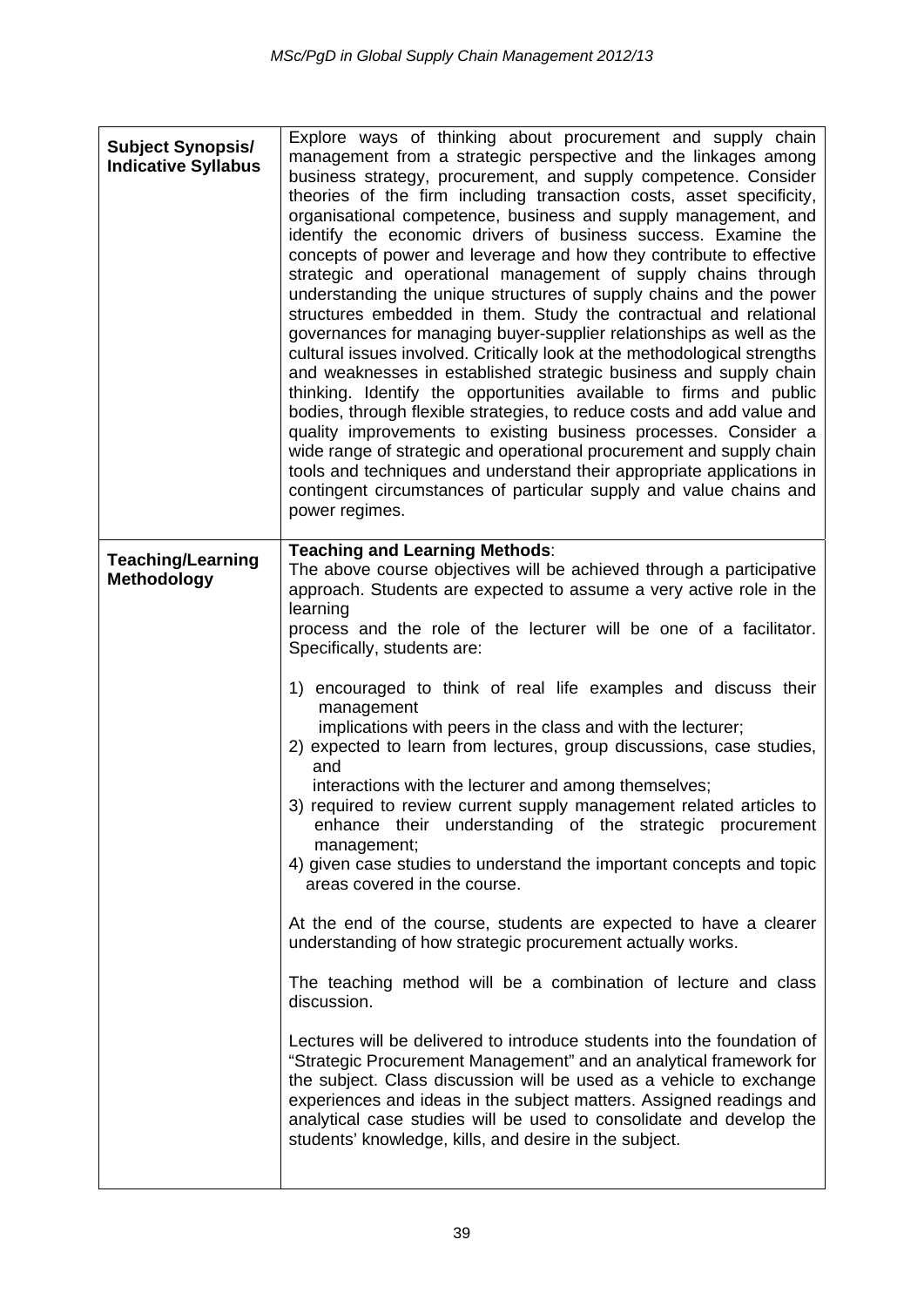| <b>Assessment</b>                                                                                                                                                                                |                                                                                                                                                                           |                                                                                                                                                                                                                                                                                                                                                                                                                                                                                                                                                                                                                                                                                                                                                                                                                                                                                                                                                                           |              |              |              |  |  |  |  |  |
|--------------------------------------------------------------------------------------------------------------------------------------------------------------------------------------------------|---------------------------------------------------------------------------------------------------------------------------------------------------------------------------|---------------------------------------------------------------------------------------------------------------------------------------------------------------------------------------------------------------------------------------------------------------------------------------------------------------------------------------------------------------------------------------------------------------------------------------------------------------------------------------------------------------------------------------------------------------------------------------------------------------------------------------------------------------------------------------------------------------------------------------------------------------------------------------------------------------------------------------------------------------------------------------------------------------------------------------------------------------------------|--------------|--------------|--------------|--|--|--|--|--|
| <b>Methods in</b><br><b>Alignment with</b><br><b>Intended Learning</b>                                                                                                                           | Specific assessment<br>methods/tasks                                                                                                                                      | $\%$<br>Intended subject learning<br>weighting<br>outcomes to be assessed                                                                                                                                                                                                                                                                                                                                                                                                                                                                                                                                                                                                                                                                                                                                                                                                                                                                                                 |              |              |              |  |  |  |  |  |
| <b>Outcomes</b>                                                                                                                                                                                  |                                                                                                                                                                           |                                                                                                                                                                                                                                                                                                                                                                                                                                                                                                                                                                                                                                                                                                                                                                                                                                                                                                                                                                           | a            | b            | C            |  |  |  |  |  |
|                                                                                                                                                                                                  | 1. Course Work                                                                                                                                                            | 50 %                                                                                                                                                                                                                                                                                                                                                                                                                                                                                                                                                                                                                                                                                                                                                                                                                                                                                                                                                                      | $\checkmark$ | ✓            | $\checkmark$ |  |  |  |  |  |
|                                                                                                                                                                                                  | 2. Examination                                                                                                                                                            | 50 %                                                                                                                                                                                                                                                                                                                                                                                                                                                                                                                                                                                                                                                                                                                                                                                                                                                                                                                                                                      | $\checkmark$ | $\checkmark$ | $\checkmark$ |  |  |  |  |  |
|                                                                                                                                                                                                  | Total                                                                                                                                                                     | 100 %                                                                                                                                                                                                                                                                                                                                                                                                                                                                                                                                                                                                                                                                                                                                                                                                                                                                                                                                                                     |              |              |              |  |  |  |  |  |
|                                                                                                                                                                                                  | Explanation of the appropriateness of the assessment methods in<br>assessing the intended learning outcomes:                                                              |                                                                                                                                                                                                                                                                                                                                                                                                                                                                                                                                                                                                                                                                                                                                                                                                                                                                                                                                                                           |              |              |              |  |  |  |  |  |
|                                                                                                                                                                                                  | <b>Assessment:</b> The assessment will be based on two components:                                                                                                        |                                                                                                                                                                                                                                                                                                                                                                                                                                                                                                                                                                                                                                                                                                                                                                                                                                                                                                                                                                           |              |              |              |  |  |  |  |  |
| a) A three-hour examination will contribute to a weight of 50% in the<br>course. The objective of the examination is for students to review<br>all concepts covered in the course one last time. |                                                                                                                                                                           |                                                                                                                                                                                                                                                                                                                                                                                                                                                                                                                                                                                                                                                                                                                                                                                                                                                                                                                                                                           |              |              |              |  |  |  |  |  |
|                                                                                                                                                                                                  | b) Team project presentation (25%), individual assignment (20%) and<br>class performance (5%) will in total contribute to a weight of the<br>remaining 50% in the course. |                                                                                                                                                                                                                                                                                                                                                                                                                                                                                                                                                                                                                                                                                                                                                                                                                                                                                                                                                                           |              |              |              |  |  |  |  |  |
|                                                                                                                                                                                                  | course.                                                                                                                                                                   | Guidelines to Team Project Presentation: The objective of the<br>team project presentation is to help students organize and apply the<br>ideas and concepts learnt from the course in real life settings.<br>The class is to be divided into teams of 3-7 students in each<br>team. All members in the team are expected to be present in their<br>presentation week for assessment purpose. The week of presentation<br>will be informed to students on or before the 3 <sup>rd</sup> lecture of the new<br>semester. Team projects are due for submission one week on or<br>before the presentation week.<br>If any individual has not contributed for the team works, s(he) should<br>not append his/her name to the project presentation and report, but<br>submit a separate report on their own. It will also be the team's<br>responsibility to ensure that this happens. Each team member must<br>contribute to the analysis leading to the assessed works in the |              |              |              |  |  |  |  |  |
|                                                                                                                                                                                                  | To pass this subject, students are required to obtain Grade D or<br>above in BOTH the Continuous Assessment and Exam components.                                          |                                                                                                                                                                                                                                                                                                                                                                                                                                                                                                                                                                                                                                                                                                                                                                                                                                                                                                                                                                           |              |              |              |  |  |  |  |  |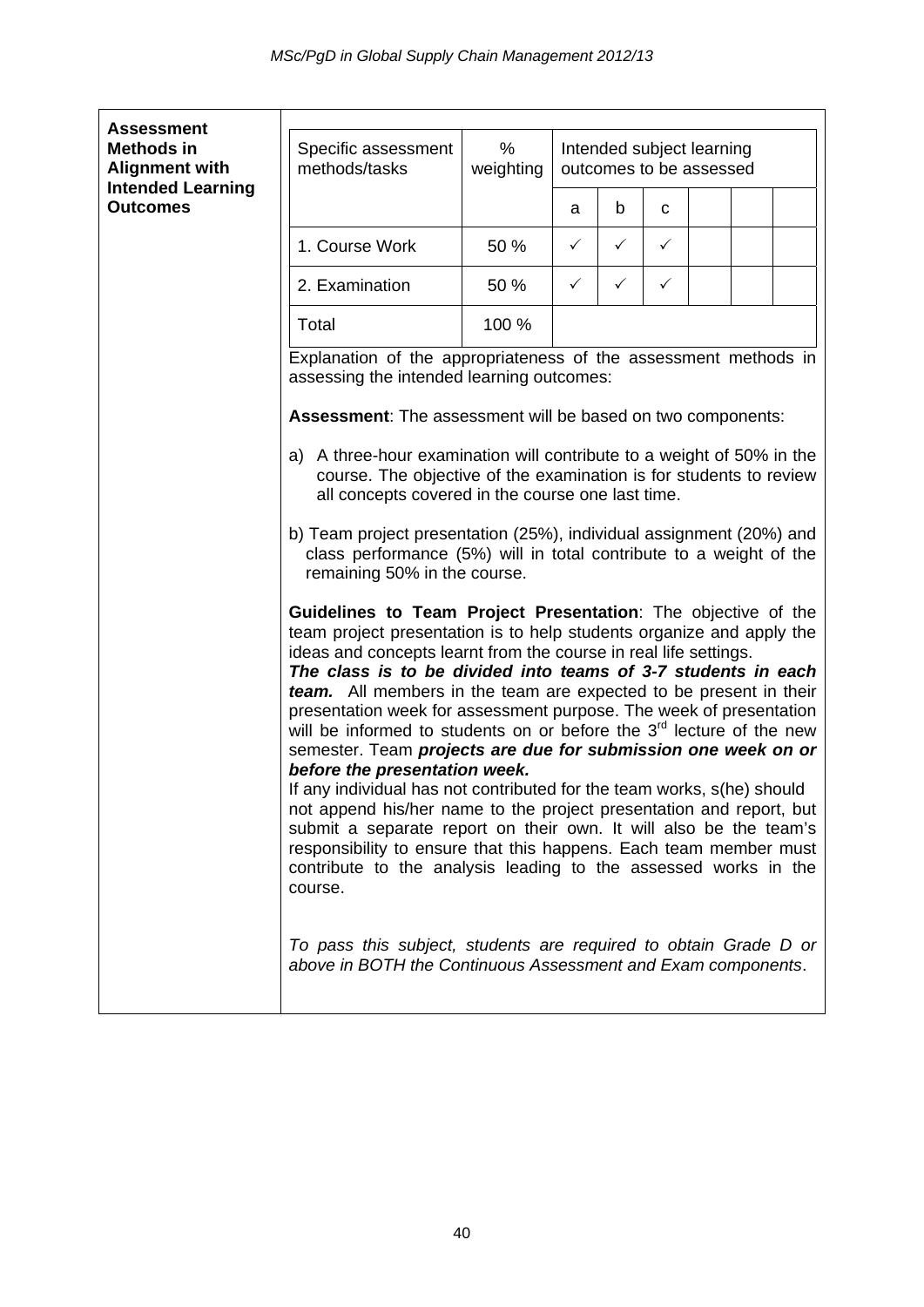| <b>Student Study</b>                         | Class contact:                                                                                                                                                                                     |          |  |  |  |  |
|----------------------------------------------|----------------------------------------------------------------------------------------------------------------------------------------------------------------------------------------------------|----------|--|--|--|--|
| <b>Effort Expected</b>                       | Lectures<br>٠                                                                                                                                                                                      | 28 Hrs.  |  |  |  |  |
|                                              | <b>Tutorials</b><br>п                                                                                                                                                                              | 14 Hrs.  |  |  |  |  |
|                                              | Other student study effort:                                                                                                                                                                        |          |  |  |  |  |
|                                              | Revision, doing exercises and cases                                                                                                                                                                | 84 Hrs.  |  |  |  |  |
|                                              | Total student study effort                                                                                                                                                                         | 126 Hrs. |  |  |  |  |
| <b>Reading List and</b><br><b>References</b> | van Weele, A.J. (the latest edition), Purchasing and Supply Chain<br>Management, Cengage Learning.                                                                                                 |          |  |  |  |  |
|                                              | Burt, D.N., Dobler, D.W., and Starling, S.L. (the latest edition) World<br>Class Supply Management: The Key to Supply Chain Management,<br>McGraw Hill.                                            |          |  |  |  |  |
|                                              | Cousins, P., Lamming, R., Lawson, B., and Squire, B. (the latest<br>edition), Strategic Supply Management: Principles, Theories and<br>Practices, Prentice Hall/ Financial Times, Harlow, England. |          |  |  |  |  |
|                                              | Cox, A., Sanderson, J. and Watson, G. (the latest edition), Power<br>Regimes: Mapping the DNA of Business and Supply Chain<br>Relationships, Earlsgate Press.                                      |          |  |  |  |  |
|                                              | Erridge, A., Fee, R. and McIlroy, J. (Eds.) (the latest edition), Best<br>Practice Procurement: Public And Private Sector Perspectives,<br>Gower.                                                  |          |  |  |  |  |
|                                              | Lamming, R. and Cox, A. (the latest edition), Strategic Procurement<br>Management, Earlsgate Press.                                                                                                |          |  |  |  |  |
|                                              | Luo, Y. (the latest edition) Guanxi and Business, World Scientific,<br>Singapore.                                                                                                                  |          |  |  |  |  |
|                                              | Porter, M. (the latest edition), Competitive Advantage, Free Press.                                                                                                                                |          |  |  |  |  |
|                                              | Saunders, M. (the latest edition), Strategic Purchasing and Supply<br>Chain Management, Prentice Hall.                                                                                             |          |  |  |  |  |
|                                              |                                                                                                                                                                                                    |          |  |  |  |  |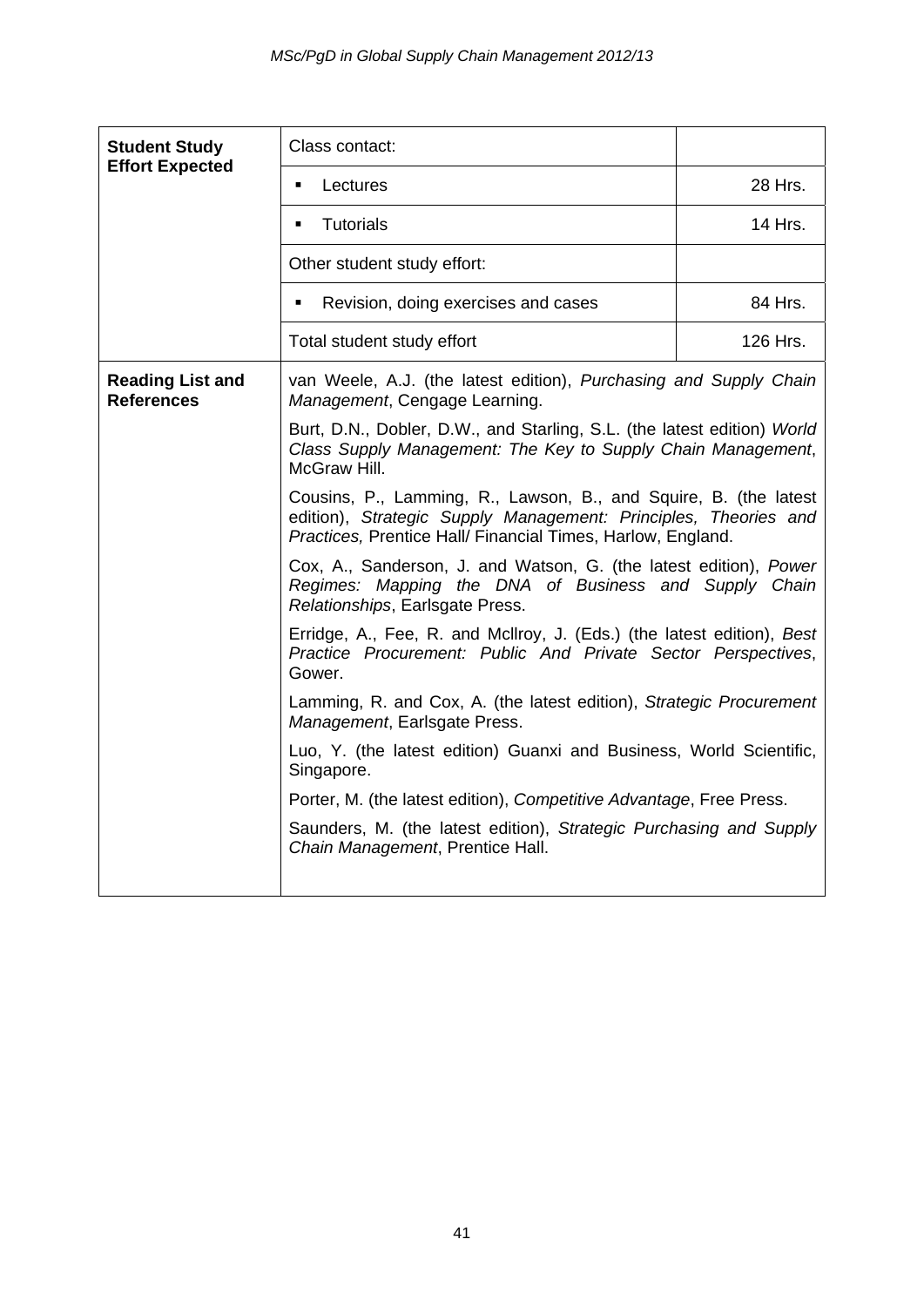| <b>Subject Code</b>                                    | LGT5033                                                                                                                                                                                                                                                                                                                                                                                                                                                                                      |
|--------------------------------------------------------|----------------------------------------------------------------------------------------------------------------------------------------------------------------------------------------------------------------------------------------------------------------------------------------------------------------------------------------------------------------------------------------------------------------------------------------------------------------------------------------------|
| <b>Subject Title</b>                                   | Lean Thinking and Practice                                                                                                                                                                                                                                                                                                                                                                                                                                                                   |
| <b>Credit Value</b>                                    | 3                                                                                                                                                                                                                                                                                                                                                                                                                                                                                            |
| Level                                                  | 5                                                                                                                                                                                                                                                                                                                                                                                                                                                                                            |
| <b>Normal Duration</b>                                 | 1-semester                                                                                                                                                                                                                                                                                                                                                                                                                                                                                   |
| Pre-requisite /<br>Co-requisite/<br><b>Exclusion</b>   | Nil                                                                                                                                                                                                                                                                                                                                                                                                                                                                                          |
| <b>Role and Purposes</b>                               | To provide students with a strategic overview of lean thinking<br>٠<br>philosophy and concepts.                                                                                                                                                                                                                                                                                                                                                                                              |
|                                                        | To enable the students to critically review the principles of lean<br>٠<br>thinking.                                                                                                                                                                                                                                                                                                                                                                                                         |
|                                                        | To introduce students to the tools and techniques involved in<br>٠<br>identifying opportunities for 'leaning' operations and supply chain<br>management<br>order to<br>enhance<br>activities<br>competitive<br>in<br>advantage.                                                                                                                                                                                                                                                              |
| <b>Subject Learning</b><br><b>Outcomes</b>             | Upon completion of the subject, students will be able to:<br>a. Able to employ lean thinking concepts as a strategy to<br>eliminate waste and improve organizational performance.<br>b. Able to apply lean concepts and tools to identify improvement<br>areas and generate solutions in order to improve operational<br>efficiency.<br>c. Able to undertake an efficiency improvement project with lean<br>thinking concepts and tools, and present the project proposal<br>professionally. |
| <b>Subject Synopsis/</b><br><b>Indicative Syllabus</b> | Philosophy and evolution of lean thinking<br>Lean principles:<br>$\blacksquare$<br>Value<br>Value stream<br><b>Flow</b><br>Pull<br>Perfection<br>Lean techniques<br>٠<br>Value identification techniques<br>٠<br>Value stream mapping techniques<br>Just-in-Time and Kanban systems<br>Lean Six-sigma<br>Reliability and maintenance<br>Current issues in lean thinking                                                                                                                      |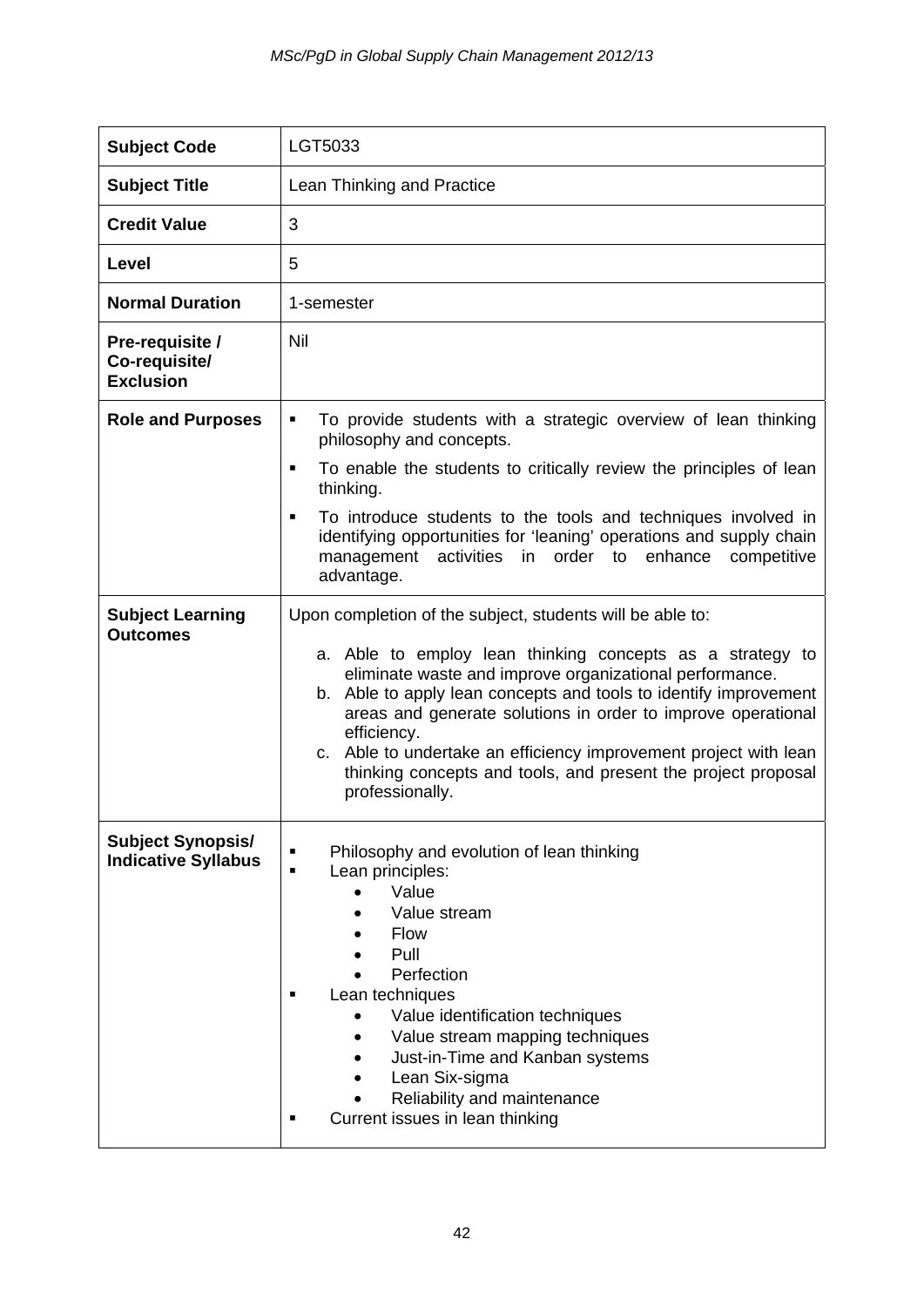| <b>Teaching/Learning</b><br><b>Methodology</b>                  | <b>Contact hours: 42 hours</b>                                                                                                                                                                                                                                                                                                                                                                                                                                                                                                                                                               |                |                                                      |              |   |  |  |         |  |
|-----------------------------------------------------------------|----------------------------------------------------------------------------------------------------------------------------------------------------------------------------------------------------------------------------------------------------------------------------------------------------------------------------------------------------------------------------------------------------------------------------------------------------------------------------------------------------------------------------------------------------------------------------------------------|----------------|------------------------------------------------------|--------------|---|--|--|---------|--|
|                                                                 | Concepts, theories and key issues based on the literature will be<br>introduced to students through lectures. Case studies will be used to<br>illustrate some application aspects and to stimulate discussions<br>leading to context-specific knowledge. Students are required to apply<br>the knowledge to analyze some contemporary issues in the field.                                                                                                                                                                                                                                   |                |                                                      |              |   |  |  |         |  |
| <b>Assessment</b><br><b>Methods in</b><br><b>Alignment with</b> | Specific<br>assessment                                                                                                                                                                                                                                                                                                                                                                                                                                                                                                                                                                       | %<br>weighting | Intended subject learning<br>outcomes to be assessed |              |   |  |  |         |  |
| <b>Intended Learning</b><br><b>Outcomes</b>                     | methods/tasks                                                                                                                                                                                                                                                                                                                                                                                                                                                                                                                                                                                |                | a                                                    | b            | C |  |  |         |  |
|                                                                 | Continuous<br>Assessment                                                                                                                                                                                                                                                                                                                                                                                                                                                                                                                                                                     | 50%            | $\checkmark$                                         | $\checkmark$ | ✓ |  |  |         |  |
|                                                                 | Examination                                                                                                                                                                                                                                                                                                                                                                                                                                                                                                                                                                                  | 50%            | $\checkmark$                                         | $\checkmark$ |   |  |  |         |  |
|                                                                 | Total                                                                                                                                                                                                                                                                                                                                                                                                                                                                                                                                                                                        | 100 %          |                                                      |              |   |  |  |         |  |
|                                                                 | Explanation of the appropriateness of the assessment methods in<br>assessing the intended learning outcomes:<br>Since learning outcomes 1 and 2 are concerned with knowledge of<br>the subject area, they are to be assessed by both examination and<br>continuous assessment.<br>Since learning outcome 3 is concerned with the ability to undertake<br>an improvement project, it will be assessed by the project within the<br>continuous assessment.<br>To pass this subject, students are required to obtain Grade D or<br>above in BOTH the Continuous Assessment and Exam components. |                |                                                      |              |   |  |  |         |  |
| <b>Student Study</b><br><b>Effort Expected</b>                  | Class contact:                                                                                                                                                                                                                                                                                                                                                                                                                                                                                                                                                                               |                |                                                      |              |   |  |  |         |  |
|                                                                 | Lectures<br>$\blacksquare$                                                                                                                                                                                                                                                                                                                                                                                                                                                                                                                                                                   |                |                                                      |              |   |  |  | 42 Hrs. |  |
|                                                                 | Other student study effort:                                                                                                                                                                                                                                                                                                                                                                                                                                                                                                                                                                  |                |                                                      |              |   |  |  |         |  |
|                                                                 | Preparation for lectures<br>٠                                                                                                                                                                                                                                                                                                                                                                                                                                                                                                                                                                |                |                                                      |              |   |  |  | 42 Hrs. |  |
|                                                                 | Preparation for the assignment and project<br>$\blacksquare$                                                                                                                                                                                                                                                                                                                                                                                                                                                                                                                                 |                |                                                      |              |   |  |  | 42 Hrs. |  |
|                                                                 | Total student study effort<br>126Hrs.                                                                                                                                                                                                                                                                                                                                                                                                                                                                                                                                                        |                |                                                      |              |   |  |  |         |  |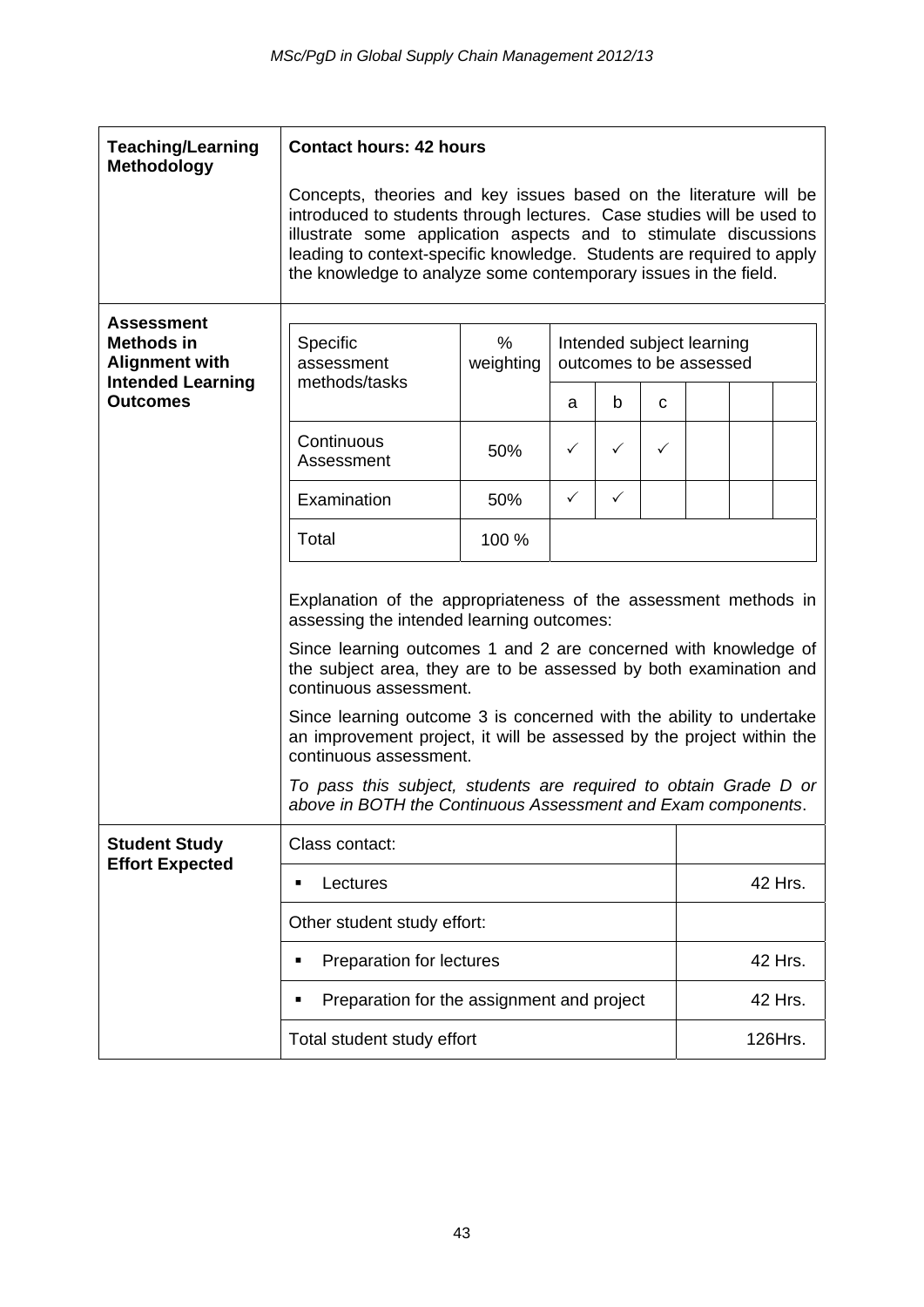| <b>Reading List and</b><br><b>References</b> | <b>Books</b>                                                                                                                                          |  |  |  |  |  |
|----------------------------------------------|-------------------------------------------------------------------------------------------------------------------------------------------------------|--|--|--|--|--|
|                                              | Womack, J., and Jones, D. (the latest edition) Lean Thinking: Banish<br>Waste And Create Wealth In Your Corporation, New York, Simon and<br>Schuster. |  |  |  |  |  |
|                                              | Womack, J., Jones, D., and Roos, D. (the latest edition) The Machine<br>That Changed The World, New York, Rawson Associates.                          |  |  |  |  |  |
|                                              | Rich, N., Bateman, N., Esain, A., and Massey, L. (the latest edition)<br>Lean Evolution: Lessons from the Workplace, Cambridge.                       |  |  |  |  |  |
|                                              | Tapping, D., and Shuker, T. (the latest edition) Value Stream<br>Management for the Lean Office, Productivity Press.                                  |  |  |  |  |  |
|                                              | <b>Journals</b>                                                                                                                                       |  |  |  |  |  |
|                                              | Journal of Operations Management                                                                                                                      |  |  |  |  |  |
|                                              | International Journal of Service Industry Management                                                                                                  |  |  |  |  |  |
|                                              | <b>Decision Sciences</b>                                                                                                                              |  |  |  |  |  |
|                                              | International Journal of Production Economics                                                                                                         |  |  |  |  |  |
|                                              | International Journal of Production Research                                                                                                          |  |  |  |  |  |
|                                              | International Journal of Operations and Production Management                                                                                         |  |  |  |  |  |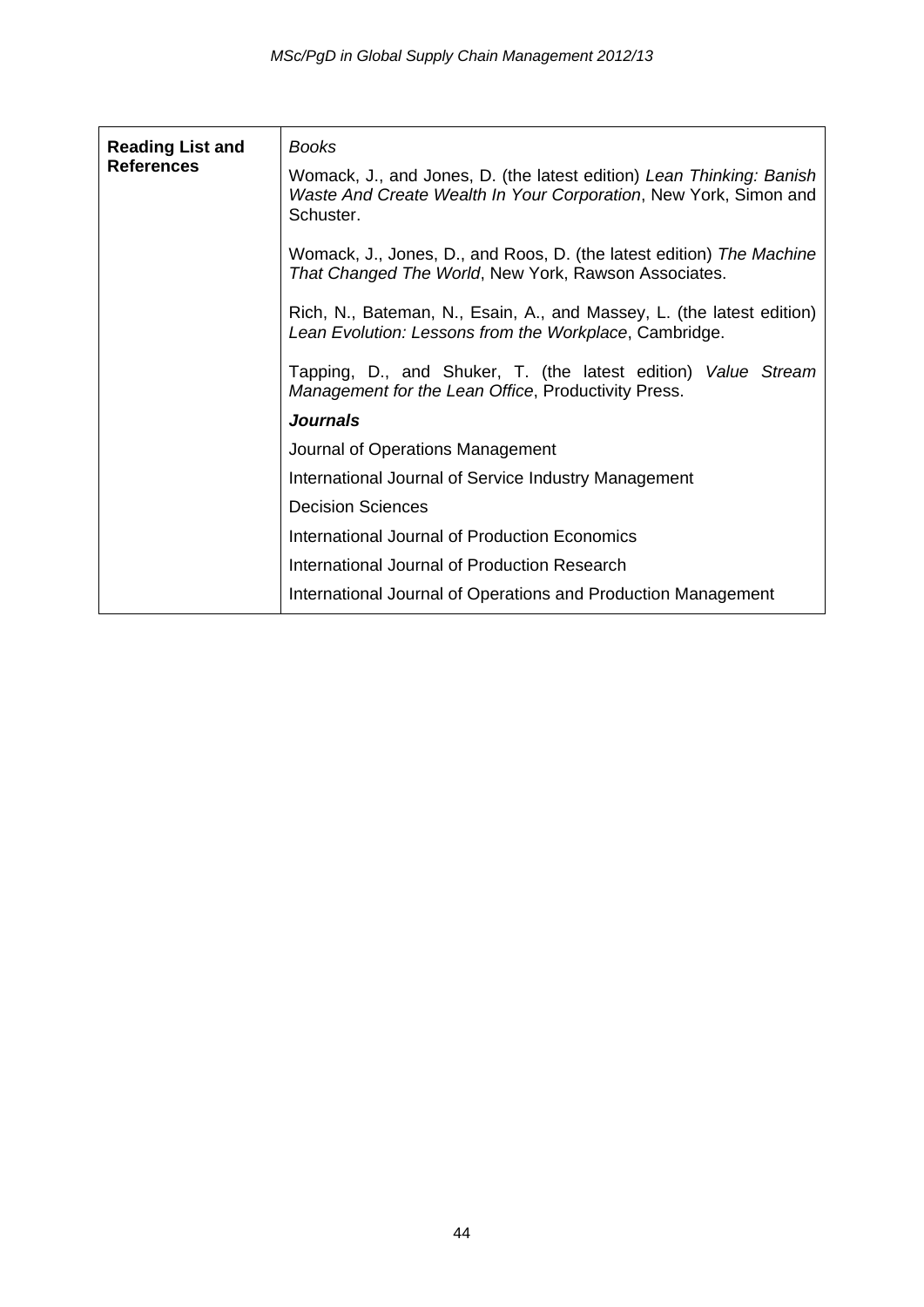| <b>Subject Code</b>                                    | LGT5034                                                                                                                                                                                                                                                                                                                                                                                                                                                                                                                                                                                                                                                                                                                                                                  |
|--------------------------------------------------------|--------------------------------------------------------------------------------------------------------------------------------------------------------------------------------------------------------------------------------------------------------------------------------------------------------------------------------------------------------------------------------------------------------------------------------------------------------------------------------------------------------------------------------------------------------------------------------------------------------------------------------------------------------------------------------------------------------------------------------------------------------------------------|
| <b>Subject Title</b>                                   | <b>Global Sourcing and Supply</b>                                                                                                                                                                                                                                                                                                                                                                                                                                                                                                                                                                                                                                                                                                                                        |
| <b>Credit Value</b>                                    | 3                                                                                                                                                                                                                                                                                                                                                                                                                                                                                                                                                                                                                                                                                                                                                                        |
| Level                                                  | 5                                                                                                                                                                                                                                                                                                                                                                                                                                                                                                                                                                                                                                                                                                                                                                        |
| <b>Normal Duration</b>                                 | 1-semester                                                                                                                                                                                                                                                                                                                                                                                                                                                                                                                                                                                                                                                                                                                                                               |
| Pre-requisite /<br>Co-requisite/<br><b>Exclusion</b>   | Nil                                                                                                                                                                                                                                                                                                                                                                                                                                                                                                                                                                                                                                                                                                                                                                      |
| <b>Role and Purposes</b>                               | This subject examines global sourcing decisions and development of<br>supply network of firms in their integration of international value<br>chains in changing business environments.                                                                                                                                                                                                                                                                                                                                                                                                                                                                                                                                                                                   |
| <b>Subject Learning</b><br><b>Outcomes</b>             | Upon completion of the subject, students will be able to:<br>outline the internationalization strategies of firms in changing<br>a.<br>global business environments<br>examine international purchasing decisions and development<br>b.<br>of global sourcing<br>evaluate global sourcing functions in context of integrated<br>c.<br>international value chains<br>develop global sourcing organization and strategies for<br>d.<br>effective supply chain management                                                                                                                                                                                                                                                                                                   |
| <b>Subject Synopsis/</b><br><b>Indicative Syllabus</b> | internationalization<br>business<br>environments and<br>Global<br>strategies of firms<br>Role of government, regional economies and business-<br>government relationships<br>International competitiveness of firms, industries and nations<br>International purchasing and governance of transactions<br>Foreign exchange risks in international business operations<br>Development of global supply chains and sourcing strategies<br>of firms<br>International R & D and business network development<br>Supplier development in foreign markets<br>• Logistics management for global supply<br>• Integration of international value-chain functions<br>• Structural and cultural control in global business<br>Global sourcing for effective supply chain management |
| <b>Teaching/Learning</b><br>Methodology                | Lectures are used to introduce to students the concept, theory and<br>applications of the topics. Students need to participate in class in<br>discussing selected topics / cases in detail and exploring context-<br>specific issues. They will also be guided to search new information on<br>the topics.                                                                                                                                                                                                                                                                                                                                                                                                                                                               |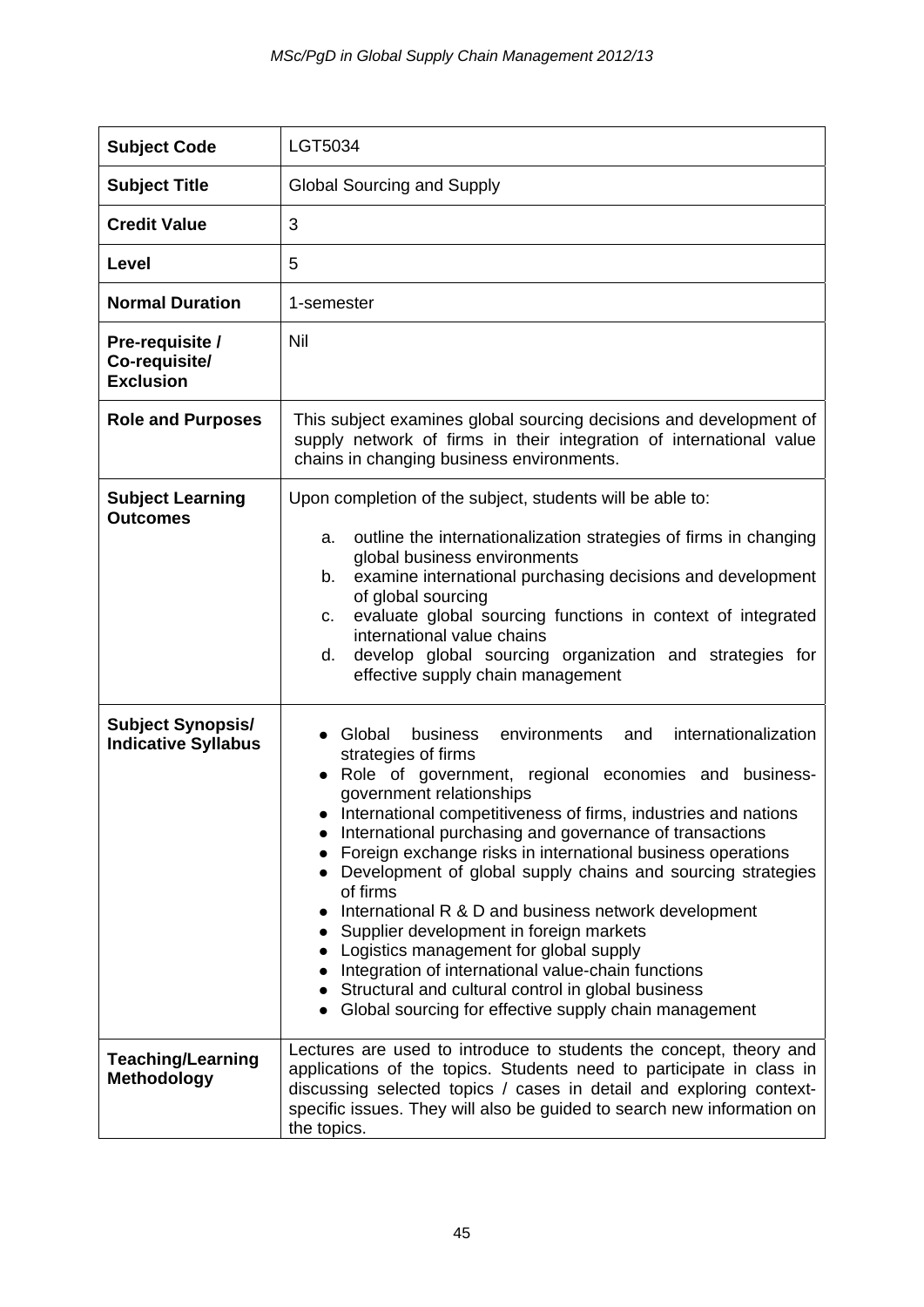| <b>Assessment</b>                                                      |                                                                                                                                                                                                                                                                           |                |              |              |              |                                                      |  |          |  |  |  |  |
|------------------------------------------------------------------------|---------------------------------------------------------------------------------------------------------------------------------------------------------------------------------------------------------------------------------------------------------------------------|----------------|--------------|--------------|--------------|------------------------------------------------------|--|----------|--|--|--|--|
| <b>Methods in</b><br><b>Alignment with</b><br><b>Intended Learning</b> | Specific assessment<br>methods/tasks                                                                                                                                                                                                                                      | %<br>weighting |              |              |              | Intended subject learning<br>outcomes to be assessed |  |          |  |  |  |  |
| <b>Outcomes</b>                                                        |                                                                                                                                                                                                                                                                           |                | a            | b            | C            | d                                                    |  |          |  |  |  |  |
|                                                                        | 1. Group<br>presentation                                                                                                                                                                                                                                                  | 20%            | ✓            | ✓            | $\checkmark$ |                                                      |  |          |  |  |  |  |
|                                                                        | 2. Individual essay<br>assignment                                                                                                                                                                                                                                         | 30%            | $\checkmark$ | $\checkmark$ | $\checkmark$ | $\checkmark$                                         |  |          |  |  |  |  |
|                                                                        | 3. Exam                                                                                                                                                                                                                                                                   | 50%            |              | $\checkmark$ | $\checkmark$ | ✓                                                    |  |          |  |  |  |  |
|                                                                        | Total                                                                                                                                                                                                                                                                     | 100 %          |              |              |              |                                                      |  |          |  |  |  |  |
|                                                                        | Explanation of the appropriateness of the assessment methods in<br>assessing the intended learning outcomes:<br>$(50\%)$ : group presentation and<br>individual<br>Coursework<br>essay<br>assignment<br>- Group presentation and discussion to examine the development of |                |              |              |              |                                                      |  |          |  |  |  |  |
|                                                                        | global<br>sourcing networks and integrated international value chains<br>Individual essay assignment: essay in 2000-2500 words on topics<br>in.<br>global sourcing management and decisions                                                                               |                |              |              |              |                                                      |  |          |  |  |  |  |
|                                                                        | <b>Exam (50%): 3-hour closed-book exam testing students' analytical</b><br>and integrative thinking and knowledge in global sourcing and supply<br>management                                                                                                             |                |              |              |              |                                                      |  |          |  |  |  |  |
|                                                                        | Note: To pass this subject, students are required to obtain Grade D or<br>above in both the Coursework and Exam components.                                                                                                                                               |                |              |              |              |                                                      |  |          |  |  |  |  |
| <b>Student Study</b>                                                   | Class contact:                                                                                                                                                                                                                                                            |                |              |              |              |                                                      |  |          |  |  |  |  |
| <b>Effort Expected</b>                                                 | Lectures<br>٠                                                                                                                                                                                                                                                             |                |              |              |              |                                                      |  | 28 Hrs.  |  |  |  |  |
|                                                                        | Tutorial / class discussion<br>п                                                                                                                                                                                                                                          |                |              |              |              |                                                      |  | 14 Hrs.  |  |  |  |  |
|                                                                        | Other student study effort:                                                                                                                                                                                                                                               |                |              |              |              |                                                      |  |          |  |  |  |  |
|                                                                        | Private studies and group work<br>$\blacksquare$                                                                                                                                                                                                                          |                |              |              |              |                                                      |  | 84 Hrs.  |  |  |  |  |
|                                                                        | Total student study effort                                                                                                                                                                                                                                                |                |              |              |              |                                                      |  | 126 Hrs. |  |  |  |  |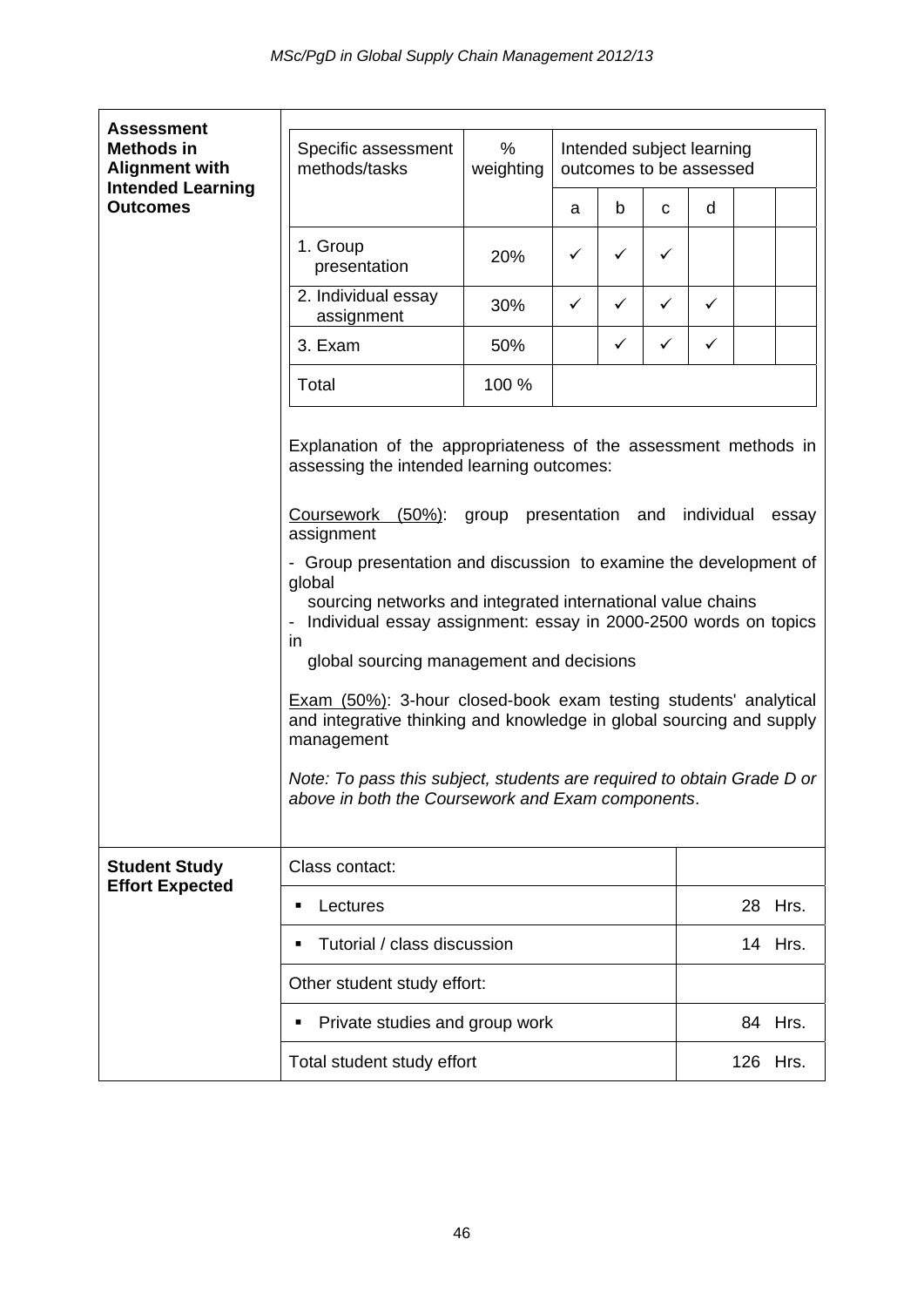|                         | <b>Main Reference Books</b>                                                                                                                                                                                                                                                                                                                                                                                                                                                                                                                               |  |  |  |  |  |
|-------------------------|-----------------------------------------------------------------------------------------------------------------------------------------------------------------------------------------------------------------------------------------------------------------------------------------------------------------------------------------------------------------------------------------------------------------------------------------------------------------------------------------------------------------------------------------------------------|--|--|--|--|--|
| <b>Reading List and</b> |                                                                                                                                                                                                                                                                                                                                                                                                                                                                                                                                                           |  |  |  |  |  |
| <b>References</b>       | 1. Branch, A.E. (2009), Global Supply Chain Management and<br>International Logistics, Routledge.<br>2. Cheng, L.K. and Kierzkowski, H. (Eds) (2001), Global<br>Production and Trade in East Asia, Kluwer.<br>3. Cattaneo, O., Gereffi, G. and Staritz, C. (Eds.) (2010), Global<br>Value Chains in a Postcrisis World, The World Bank.<br>4. Daniels, J.D., Radebaugh, L.H. and Sullivan, D.P. (2011),<br>International Business, Pearson.<br>5. Dicken, P. (2007), Global Shift: Mapping the Changing<br>Contours of the World Economy, Guilford Press. |  |  |  |  |  |
|                         | 6. Kotabe, M. and Helsen, K. (2010), Global Marketing<br>Management, Wiley.                                                                                                                                                                                                                                                                                                                                                                                                                                                                               |  |  |  |  |  |
|                         | 7. Lane, C. and Probert, J. (2009), National Capitalisms, Global<br><b>Production Networks, Oxford University Press.</b><br>8. Trent, R.J. and Roberts, L.R. (2010), Managing Global Supply<br>Chain and Risk, J.Ross.<br>9. Yeung, W-C. H. (2007), Handbook of Research on Asian<br>Business, Elgar.                                                                                                                                                                                                                                                     |  |  |  |  |  |
|                         | <b>Main Reference Journals</b>                                                                                                                                                                                                                                                                                                                                                                                                                                                                                                                            |  |  |  |  |  |
|                         | <b>Columbia Journal of World Business</b><br><b>Harvard Business Review</b><br><b>Industrial Marketing Management</b><br>Journal of International Business Studies<br>Journal of Operations Management<br>Journal of Supply Chain Management<br>Journal of World Business                                                                                                                                                                                                                                                                                 |  |  |  |  |  |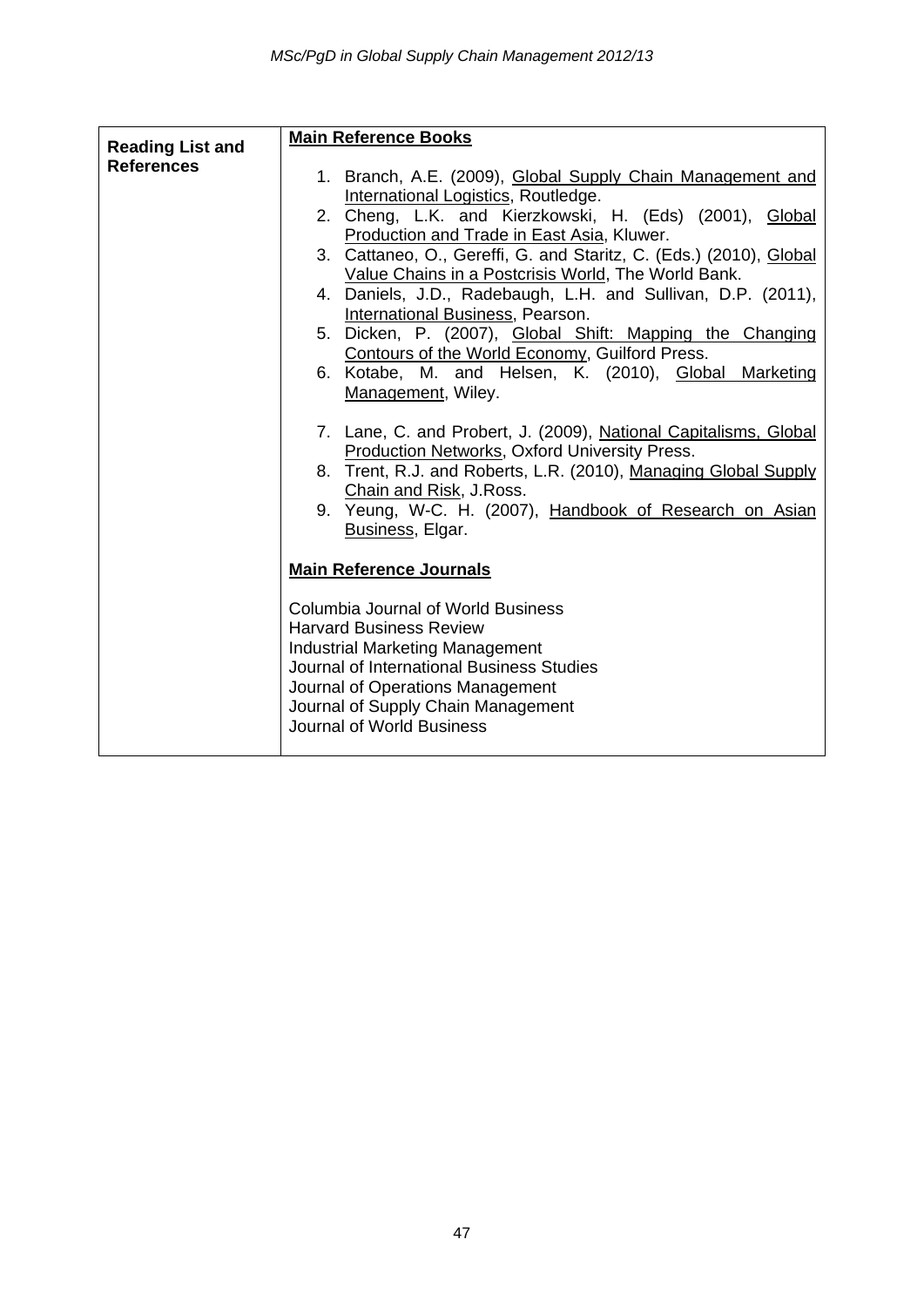| <b>Subject Code</b>                                    | <b>LGT5037</b>                                                                                                                                                                                                                                                                                                                                                                                                                                                                                                                                                                                                                                                                                                                                                                                                                                                                                         |
|--------------------------------------------------------|--------------------------------------------------------------------------------------------------------------------------------------------------------------------------------------------------------------------------------------------------------------------------------------------------------------------------------------------------------------------------------------------------------------------------------------------------------------------------------------------------------------------------------------------------------------------------------------------------------------------------------------------------------------------------------------------------------------------------------------------------------------------------------------------------------------------------------------------------------------------------------------------------------|
| <b>Subject Title</b>                                   | <b>Project Management</b>                                                                                                                                                                                                                                                                                                                                                                                                                                                                                                                                                                                                                                                                                                                                                                                                                                                                              |
| <b>Credit Value</b>                                    | 3                                                                                                                                                                                                                                                                                                                                                                                                                                                                                                                                                                                                                                                                                                                                                                                                                                                                                                      |
| Level                                                  | 5                                                                                                                                                                                                                                                                                                                                                                                                                                                                                                                                                                                                                                                                                                                                                                                                                                                                                                      |
| <b>Normal Duration</b>                                 | 1-semester                                                                                                                                                                                                                                                                                                                                                                                                                                                                                                                                                                                                                                                                                                                                                                                                                                                                                             |
| Pre-requisite /<br>Co-requisite/<br><b>Exclusion</b>   | Nil                                                                                                                                                                                                                                                                                                                                                                                                                                                                                                                                                                                                                                                                                                                                                                                                                                                                                                    |
| <b>Role and Purposes</b>                               | To provide the students a comprehensive overview and the<br>fundamental concepts of project management, and an understanding<br>on how project management can be used as a strategic tool to deliver<br>business performance for organizations.                                                                                                                                                                                                                                                                                                                                                                                                                                                                                                                                                                                                                                                        |
|                                                        | To provide the students key components of project management, and<br>practical methodologies in managing projects of different natures.                                                                                                                                                                                                                                                                                                                                                                                                                                                                                                                                                                                                                                                                                                                                                                |
| <b>Subject Learning</b><br><b>Outcomes</b>             | Upon completion of the subject, students will be able to:<br>a. Obtain the fundamental principles, concepts and techniques in<br>project management.<br>b. Understand modern project management trend and methods.<br>c. Apply project management methodologies and techniques in<br>enhancing business performance for organizations.<br>d. Manage projects of different natures with sound judgment and<br>skills.                                                                                                                                                                                                                                                                                                                                                                                                                                                                                   |
| <b>Subject Synopsis/</b><br><b>Indicative Syllabus</b> | Modern project management and trends; project teams and<br>organizational relationship; effective project communication;<br>stakeholder analysis; project selection; project portfolio evaluation;<br>definition and characteristics of a project; project success criteria;<br>project management trade off; project charter; project life cycle;<br>project plan; project scheduling; project budgeting; monitoring and<br>progress control; risk management; project network; Work Breakdown<br>Structure (WBS); PERT and Gantt charts; critical path analysis<br>techniques (CPM); theory of constraint and critical chain method;<br>resource management; cost management; contract management;<br>project management software tools; change<br>management;<br>performance measurement; project closeout and project audit;<br>management information and reporting; multiple project management. |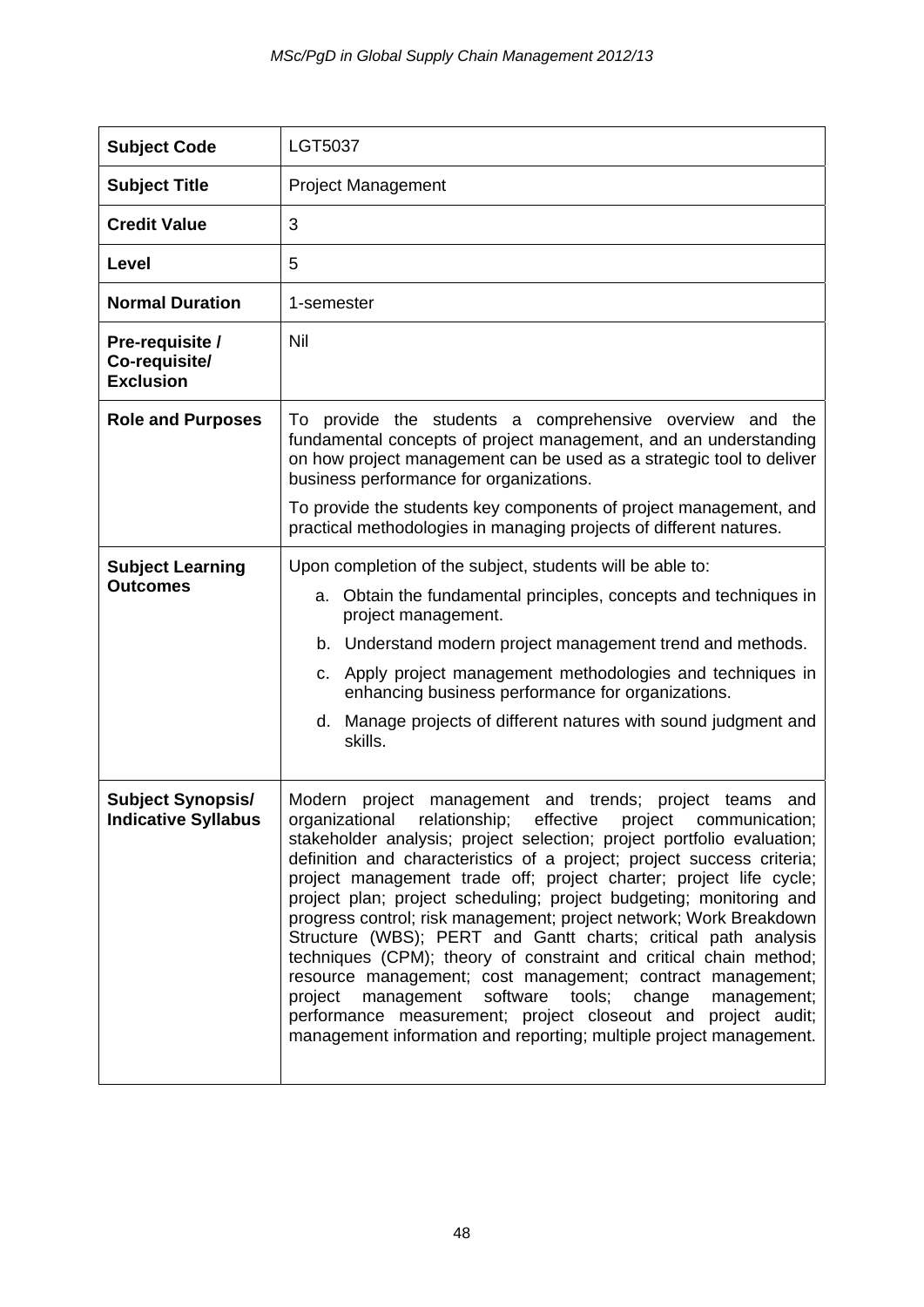| <b>Teaching/Learning</b><br><b>Methodology</b>                  | Lectures are designed to provide a basic grounding in principles,<br>concepts and techniques in project management.<br>Tutorials provide the environment and means for student-centered<br>learning, in the form of class discussions, case analyses, problem<br>exercises and experience sharing.                                                                                                                                                                                                                                                                                                                                                                                                    |                   |                                                      |   |   |         |   |        |  |  |  |
|-----------------------------------------------------------------|-------------------------------------------------------------------------------------------------------------------------------------------------------------------------------------------------------------------------------------------------------------------------------------------------------------------------------------------------------------------------------------------------------------------------------------------------------------------------------------------------------------------------------------------------------------------------------------------------------------------------------------------------------------------------------------------------------|-------------------|------------------------------------------------------|---|---|---------|---|--------|--|--|--|
| <b>Assessment</b><br><b>Methods in</b><br><b>Alignment with</b> | Specific<br>assessment                                                                                                                                                                                                                                                                                                                                                                                                                                                                                                                                                                                                                                                                                | $\%$<br>weighting | Intended subject learning<br>outcomes to be assessed |   |   |         |   |        |  |  |  |
| <b>Intended Learning</b><br><b>Outcomes</b>                     | methods/tasks                                                                                                                                                                                                                                                                                                                                                                                                                                                                                                                                                                                                                                                                                         |                   | a                                                    | b | c | d       | е |        |  |  |  |
|                                                                 | 1.Continous<br>assessment                                                                                                                                                                                                                                                                                                                                                                                                                                                                                                                                                                                                                                                                             | 50%               | ✓                                                    | ✓ | ✓ | ✓       |   |        |  |  |  |
|                                                                 | 2. Final examination                                                                                                                                                                                                                                                                                                                                                                                                                                                                                                                                                                                                                                                                                  | 50%               | ✓                                                    | ✓ | ✓ | ✓       |   |        |  |  |  |
|                                                                 | Total                                                                                                                                                                                                                                                                                                                                                                                                                                                                                                                                                                                                                                                                                                 | 100 %             |                                                      |   |   |         |   |        |  |  |  |
|                                                                 | Explanation of the appropriateness of the assessment methods in<br>assessing the intended learning outcomes:<br>Continuous assessment consists of case study, course project and<br>which<br>the<br>students'<br>homework<br>assignment,<br>can<br>assess<br>understanding in theories, techniques and principles, evaluate their<br>ability to solve problems in real business environment.<br>Final examination will assess the students' understanding in theories<br>and principles, evaluate their ability to apply methods and techniques<br>independently.<br>To pass this subject, students are required to obtain Grade D or<br>above in BOTH the Continuous Assessment and Exam components. |                   |                                                      |   |   |         |   |        |  |  |  |
| <b>Student Study</b><br><b>Effort Expected</b>                  | Class contact:                                                                                                                                                                                                                                                                                                                                                                                                                                                                                                                                                                                                                                                                                        |                   |                                                      |   |   |         |   |        |  |  |  |
|                                                                 | Lectures<br>٠                                                                                                                                                                                                                                                                                                                                                                                                                                                                                                                                                                                                                                                                                         |                   |                                                      |   |   | 28Hrs.  |   |        |  |  |  |
|                                                                 | <b>Tutorials</b><br>$\blacksquare$                                                                                                                                                                                                                                                                                                                                                                                                                                                                                                                                                                                                                                                                    |                   |                                                      |   |   |         |   | 14Hrs. |  |  |  |
|                                                                 | Other student study effort:                                                                                                                                                                                                                                                                                                                                                                                                                                                                                                                                                                                                                                                                           |                   |                                                      |   |   |         |   |        |  |  |  |
|                                                                 | Readings<br>٠                                                                                                                                                                                                                                                                                                                                                                                                                                                                                                                                                                                                                                                                                         |                   |                                                      |   |   |         |   | 42Hrs. |  |  |  |
|                                                                 | Assignments<br>٠                                                                                                                                                                                                                                                                                                                                                                                                                                                                                                                                                                                                                                                                                      |                   |                                                      |   |   |         |   | 42Hrs. |  |  |  |
|                                                                 | Total student study effort                                                                                                                                                                                                                                                                                                                                                                                                                                                                                                                                                                                                                                                                            |                   |                                                      |   |   | 126Hrs. |   |        |  |  |  |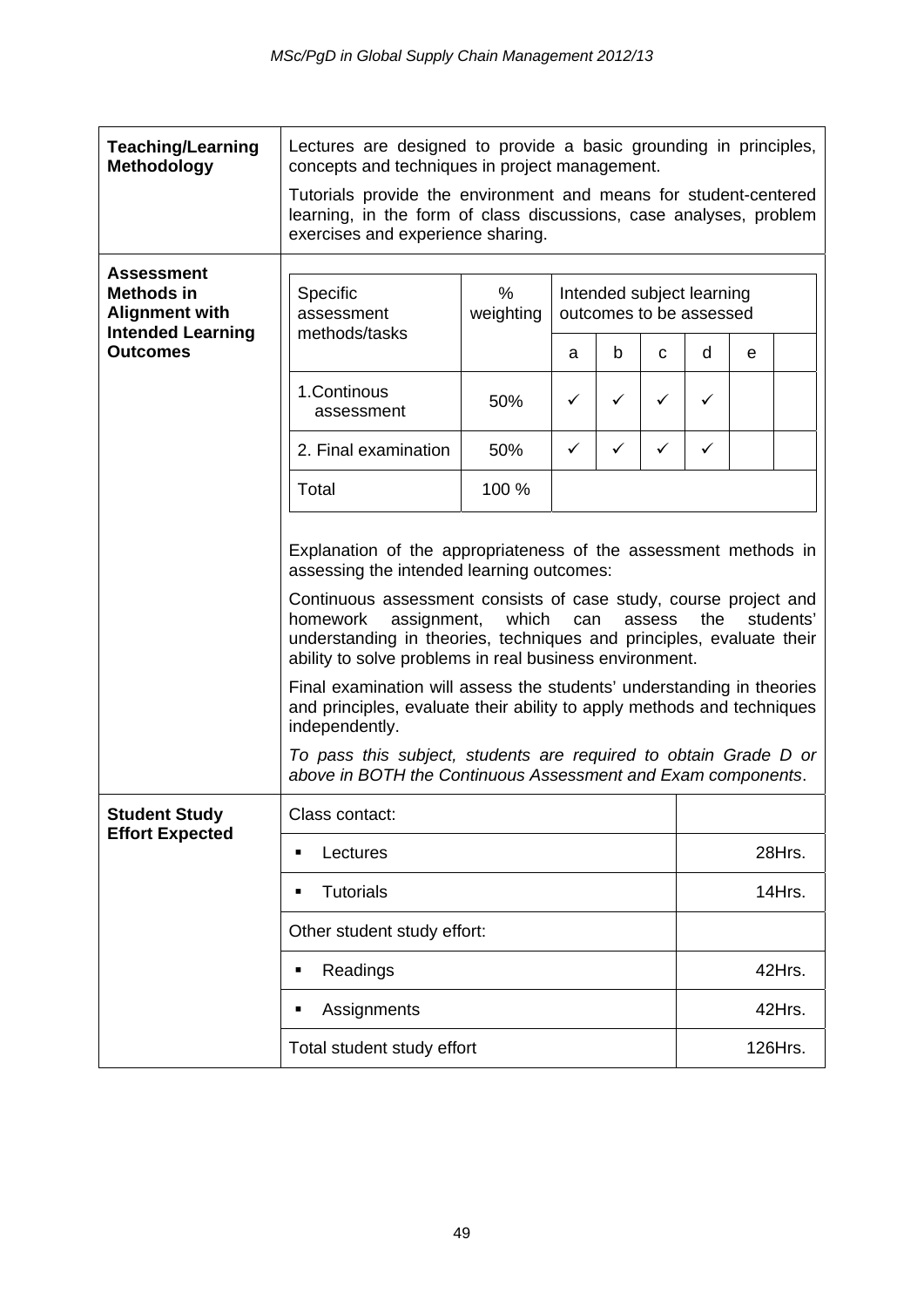| <b>Reading List and</b><br><b>References</b> | Gray, C.F. and Larson, E.W. (2009), Project Management: the<br>Managerial Process. 5 <sup>th</sup> Edition. McGraw-Hill.                                                        |
|----------------------------------------------|---------------------------------------------------------------------------------------------------------------------------------------------------------------------------------|
|                                              | Klastorin, T. (2004), Project Management, Tools and Trade-offs. John<br>Wiley & Sons, Inc.                                                                                      |
|                                              | Goldratt, E.M. (1997), Critical Chain. The North River Press, Great<br>Barrington, MA, USA.                                                                                     |
|                                              | Stevenson, N. (2004), Microsoft Project 2003 for Dummies. Wiley.<br>Meredith, J.R. and Mantel, S. (2006), Project Management: a<br>Managerial Approach. John Wiley & Sons, Inc. |
|                                              | Thomke, S. (2007), Managing Product and Service Development:<br>Text and Cases. McGraw-Hill.                                                                                    |
|                                              | Lister, A. (2005), Project Planning and Control. Elsevier Ltd.                                                                                                                  |
|                                              | PMI. (2004), A Guide to the Project Management Body of Knowledge<br>(PMBOK Guide). Newton Square, PA, USA.                                                                      |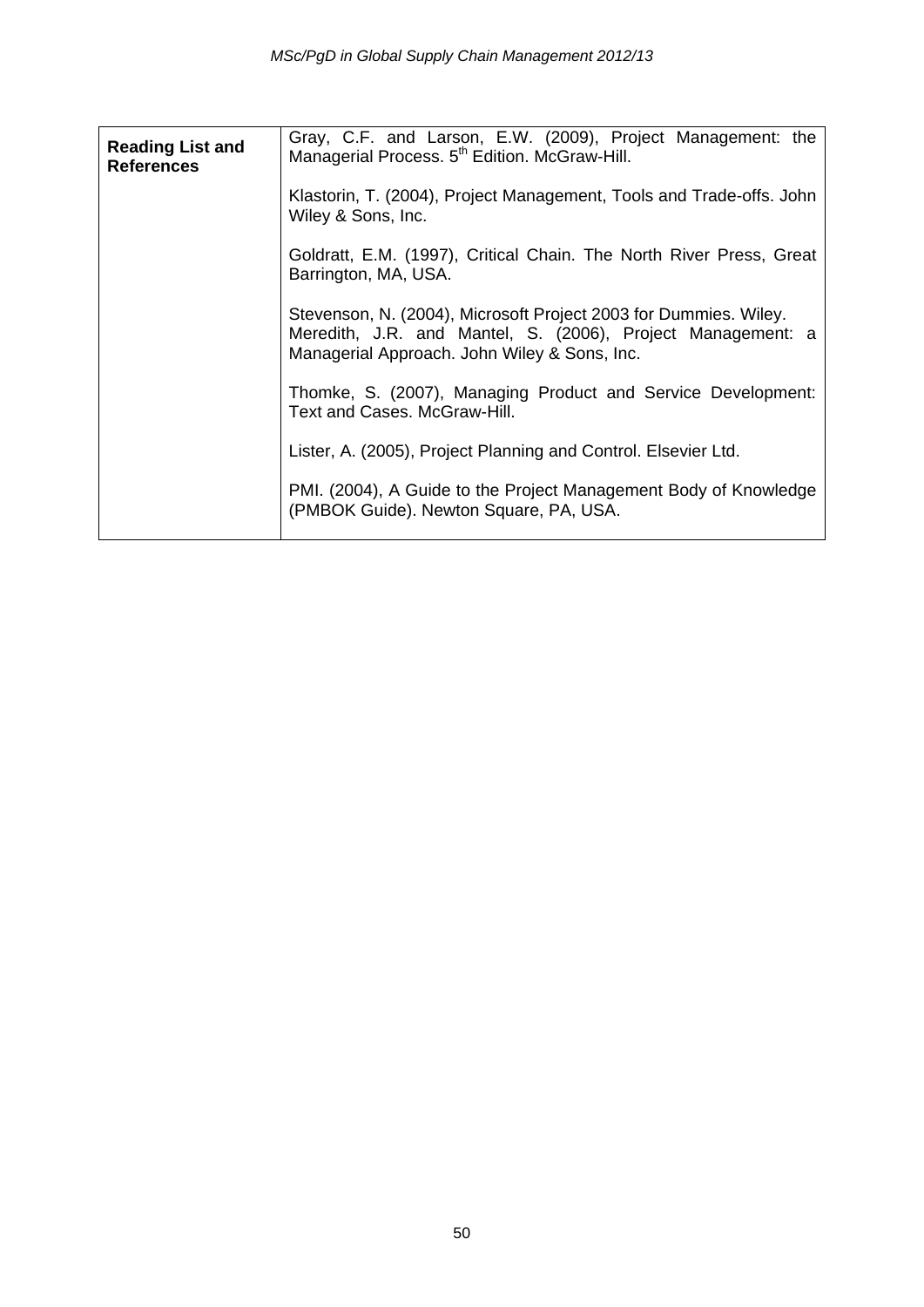| <b>Subject Code</b>                                  | LGT5040                                                                                                                                                                                                                                                                                                                                                                                                                                                                                                                                                                                                                                                                    |
|------------------------------------------------------|----------------------------------------------------------------------------------------------------------------------------------------------------------------------------------------------------------------------------------------------------------------------------------------------------------------------------------------------------------------------------------------------------------------------------------------------------------------------------------------------------------------------------------------------------------------------------------------------------------------------------------------------------------------------------|
| <b>Subject Title</b>                                 | <b>Supplier Development</b>                                                                                                                                                                                                                                                                                                                                                                                                                                                                                                                                                                                                                                                |
| <b>Credit Value</b>                                  | 3                                                                                                                                                                                                                                                                                                                                                                                                                                                                                                                                                                                                                                                                          |
| Level                                                | 5                                                                                                                                                                                                                                                                                                                                                                                                                                                                                                                                                                                                                                                                          |
| <b>Normal Duration</b>                               | 1-semester                                                                                                                                                                                                                                                                                                                                                                                                                                                                                                                                                                                                                                                                 |
| Pre-requisite /<br>Co-requisite/<br><b>Exclusion</b> | <b>Nil</b>                                                                                                                                                                                                                                                                                                                                                                                                                                                                                                                                                                                                                                                                 |
| <b>Role and Purposes</b>                             | (1)<br>To ensure that students fully understand how suppliers can be<br>involved in helping themselves and their customers to<br>compete effectively in their supply chains.<br>(2)<br>To establish an awareness of the options, tools and<br>techniques available for organisations to develop the<br>capability of a supply base to meet current and future needs.<br>To ensure that students are able to consider the attributes of<br>(3)<br>supplier relationship options, identify their particular features,<br>and identify when and how the chosen relationship can best<br>be established and subsequently managed to achieve the<br>desired business objective. |
| <b>Subject Learning</b><br><b>Outcomes</b>           | Upon completion of the subject, students will be able to:<br>Realize the advantages of involving and developing suppliers<br>a.<br>to generate new competitive advantages in supply chain<br>management.<br>Able to make use of the tools available to develop a supply<br>b.<br>base for meeting operations and strategic needs.<br>Able to select the most appropriate suppliers under different<br>c.<br>settings, and to determine the necessary type of relationships<br>to be developed.<br>d.<br>Able to assess the performance of suppliers and methods to<br>improve suppliers' performance.                                                                      |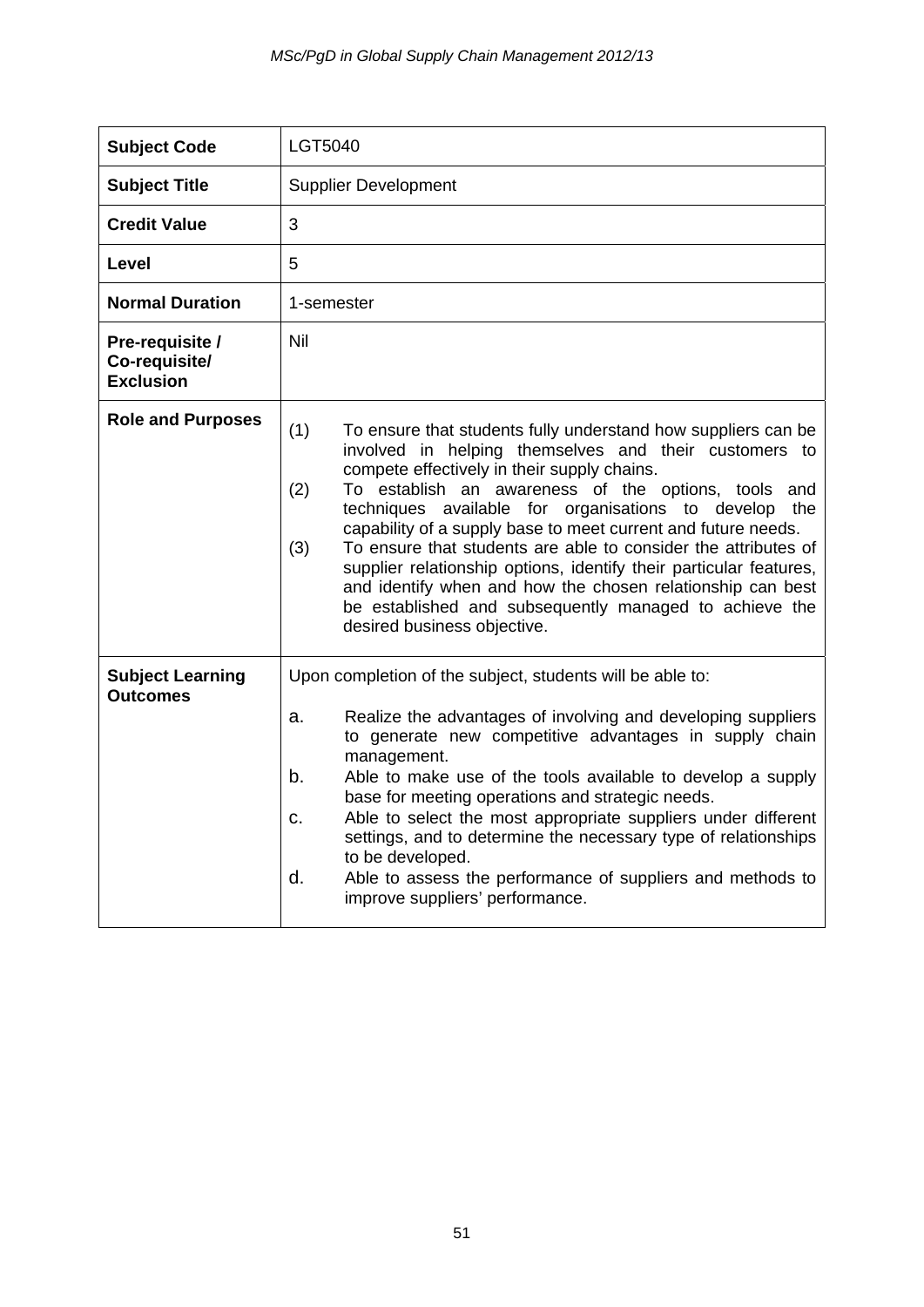| <b>Subject Synopsis/</b><br><b>Indicative Syllabus</b>                                      | Understand the need to have a competitive global supply base to<br>provide competitive advantage and operational sustainability.<br>Examine the options, tools and techniques available for determining<br>the size and structure of the supply base for each category of<br>purchase requirement, identifying potential suppliers, deriving the<br>criteria of ideal suppliers and determining the fit for purpose<br>relational<br>strategies.<br>Identifying<br>relationships<br>and<br>the<br>most<br>appropriate supplier development strategy dependent upon whether<br>the relationship is collaborative or arm's-length and the certainty of<br>transactions. Look at tools and techniques used in supplier<br>development that encourage cooperation for mutual advantage and<br>success. Consider options to achieve continuous quality improvement<br>and to put in place appropriate performance management systems<br>that recognise and incentivise performance and the sharing of<br>technological improvements and innovation in products and<br>processes. |       |              |                                                      |              |              |  |  |  |  |  |
|---------------------------------------------------------------------------------------------|-----------------------------------------------------------------------------------------------------------------------------------------------------------------------------------------------------------------------------------------------------------------------------------------------------------------------------------------------------------------------------------------------------------------------------------------------------------------------------------------------------------------------------------------------------------------------------------------------------------------------------------------------------------------------------------------------------------------------------------------------------------------------------------------------------------------------------------------------------------------------------------------------------------------------------------------------------------------------------------------------------------------------------------------------------------------------------|-------|--------------|------------------------------------------------------|--------------|--------------|--|--|--|--|--|
| <b>Teaching/Learning</b><br>Methodology                                                     | Teaching Methodology adopted by Lecturer: Lecturing in accordance<br>with the syllabus, experience sharing, comments on presentation,<br>case discussions and tutorial.<br>Learning Methodology adopted by students: Classroom learning,<br>group discussion, library visit and searching for articles and journals,<br>group project preparation and presentation etc.                                                                                                                                                                                                                                                                                                                                                                                                                                                                                                                                                                                                                                                                                                     |       |              |                                                      |              |              |  |  |  |  |  |
| <b>Assessment</b><br><b>Methods in</b><br><b>Alignment with</b><br><b>Intended Learning</b> | Specific assessment<br>$\%$<br>methods/tasks<br>weighting<br>(During course)                                                                                                                                                                                                                                                                                                                                                                                                                                                                                                                                                                                                                                                                                                                                                                                                                                                                                                                                                                                                |       |              | Intended subject learning<br>outcomes to be assessed |              |              |  |  |  |  |  |
| <b>Outcomes</b>                                                                             |                                                                                                                                                                                                                                                                                                                                                                                                                                                                                                                                                                                                                                                                                                                                                                                                                                                                                                                                                                                                                                                                             | a     | b            | C                                                    | d            | e            |  |  |  |  |  |
|                                                                                             | 1. Individual<br>assignment                                                                                                                                                                                                                                                                                                                                                                                                                                                                                                                                                                                                                                                                                                                                                                                                                                                                                                                                                                                                                                                 | 20%   | ✓            | $\checkmark$                                         | $\checkmark$ | ✓            |  |  |  |  |  |
|                                                                                             | 2. Project report                                                                                                                                                                                                                                                                                                                                                                                                                                                                                                                                                                                                                                                                                                                                                                                                                                                                                                                                                                                                                                                           | 30%   | $\checkmark$ | $\checkmark$                                         | $\checkmark$ | ✓            |  |  |  |  |  |
|                                                                                             | 3. Examination                                                                                                                                                                                                                                                                                                                                                                                                                                                                                                                                                                                                                                                                                                                                                                                                                                                                                                                                                                                                                                                              | 50%   | $\checkmark$ | ✓                                                    | ✓            | $\checkmark$ |  |  |  |  |  |
|                                                                                             | Total                                                                                                                                                                                                                                                                                                                                                                                                                                                                                                                                                                                                                                                                                                                                                                                                                                                                                                                                                                                                                                                                       | 100 % |              |                                                      |              |              |  |  |  |  |  |
|                                                                                             | Explanation of the appropriateness of the assessment methods in<br>assessing the intended learning outcomes:<br>The individual assignment and group project report can both drive<br>the students searching for more readings in library to enhance<br>learning results.<br>The group project can help the students to apply learned<br>knowledge and concepts in real practice.<br>To pass this subject, students are required to obtain Grade D or<br>above in BOTH the Continuous Assessment and Exam components.                                                                                                                                                                                                                                                                                                                                                                                                                                                                                                                                                        |       |              |                                                      |              |              |  |  |  |  |  |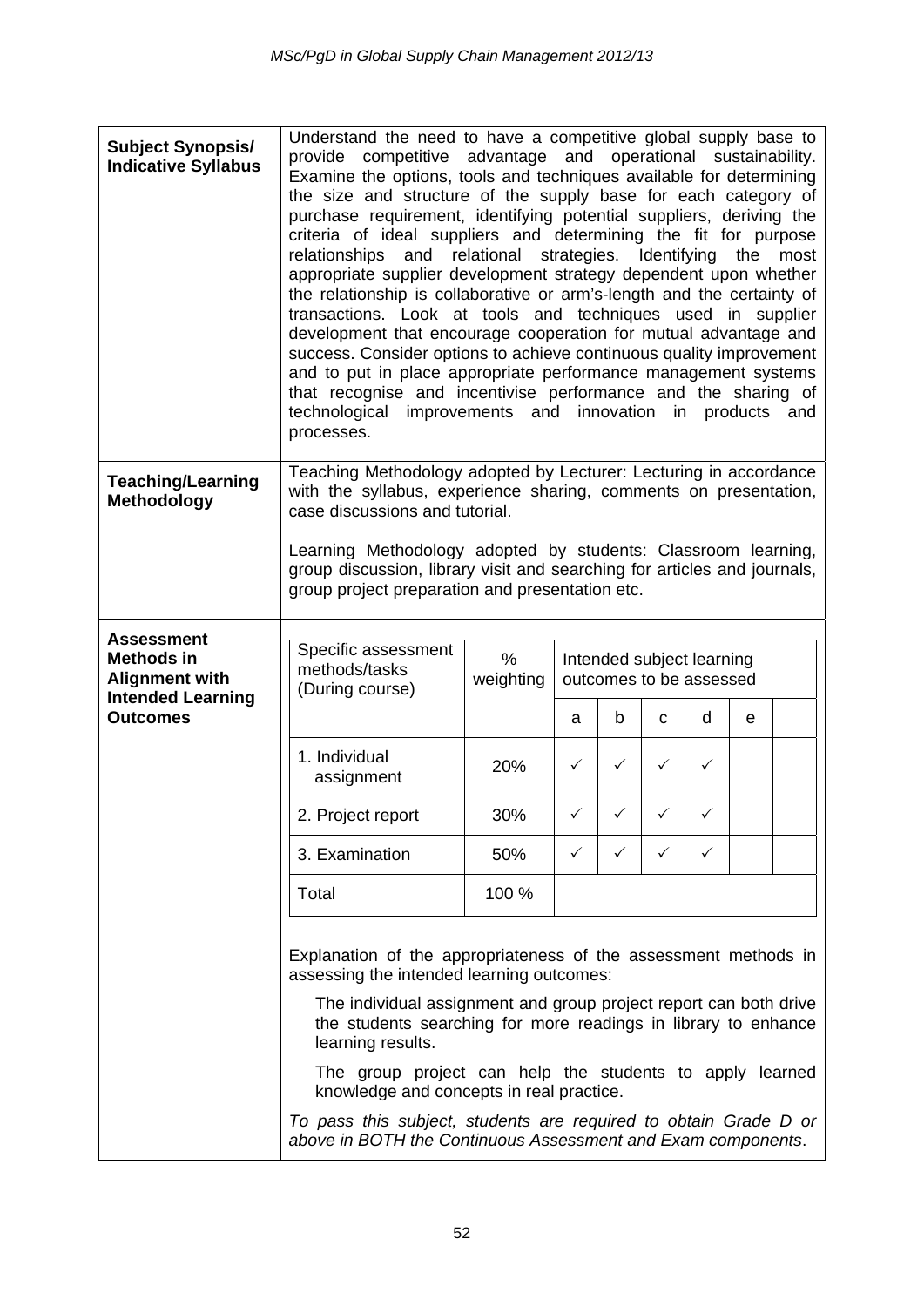| <b>Student Study</b>                         | Class contact:                                                                                                                                                                                   |          |  |  |  |  |
|----------------------------------------------|--------------------------------------------------------------------------------------------------------------------------------------------------------------------------------------------------|----------|--|--|--|--|
| <b>Effort Expected</b>                       | Lecturing (including tutorial and project<br>٠<br>42 Hrs.<br>presentation)                                                                                                                       |          |  |  |  |  |
|                                              | Other student study effort:                                                                                                                                                                      |          |  |  |  |  |
|                                              | Assignments and project<br>٠                                                                                                                                                                     | 35 Hrs.  |  |  |  |  |
|                                              | Self study<br>٠                                                                                                                                                                                  | 49 Hrs.  |  |  |  |  |
|                                              | Total student study effort                                                                                                                                                                       | 126 Hrs. |  |  |  |  |
| <b>Reading List and</b><br><b>References</b> | Bensaou, B. (1999) Portfolios of buyer-supplier relationships, Sloan<br>Management Review, 40 (4).                                                                                               |          |  |  |  |  |
|                                              | Monczka, R.M./Handfield, R.B./Giunipero, L.C. (2009) Purchasing and<br>Supply Chain Management, South-Western, Mason, OH.                                                                        |          |  |  |  |  |
|                                              | Cousins, P. (1999) Supply base rationalisation: Myth or reality,<br>European Journal of Purchasing and Supply Management, Vol.5.                                                                 |          |  |  |  |  |
|                                              | Cousins, P./Lamming, R./Lawson, B./Squire, B. (2008) Strategic Supply<br>Management: Principles, Theories and Practice, Prentice Hall.                                                           |          |  |  |  |  |
|                                              | Hines, P. (1994) Creating World Class Suppliers: Unlocking Mutual<br>Competitive Advantage, London, Pitman Publishing.                                                                           |          |  |  |  |  |
|                                              | Hines, P./Rich, N./Esain, A. (1998) Creating a lean supplier network: a<br>distribution industry case, European Journal of Purchasing and<br>Supply Management, Volume 4, Number 4, pp. 235-246. |          |  |  |  |  |
|                                              | Imai, K. (1986) Kaizen, New York, McGraw-Hill.                                                                                                                                                   |          |  |  |  |  |
|                                              | Lamming, R. (1993) Beyond Partnership: Strategies for Innovation<br>and Lean Supply, New York, Prentice Hall.                                                                                    |          |  |  |  |  |
|                                              | Macbeth, D./Ferguson, N. (1994) Partnership Sourcing: An Integrated<br>Supply Chain Approach, London, Pitman Publishing.                                                                         |          |  |  |  |  |
|                                              | Sako, M. (1992) Prices, Quality and Trust: Inter-firm Relations in<br>Britain and Japan, Cambridge, Cambridge University Press.                                                                  |          |  |  |  |  |
|                                              | Watts, C./Hahn, C. (1993) Supplier development programmes: An<br>empiric analysis, International Journal of Purchasing and Supply<br>Management, Vol.29, (2).                                    |          |  |  |  |  |
|                                              |                                                                                                                                                                                                  |          |  |  |  |  |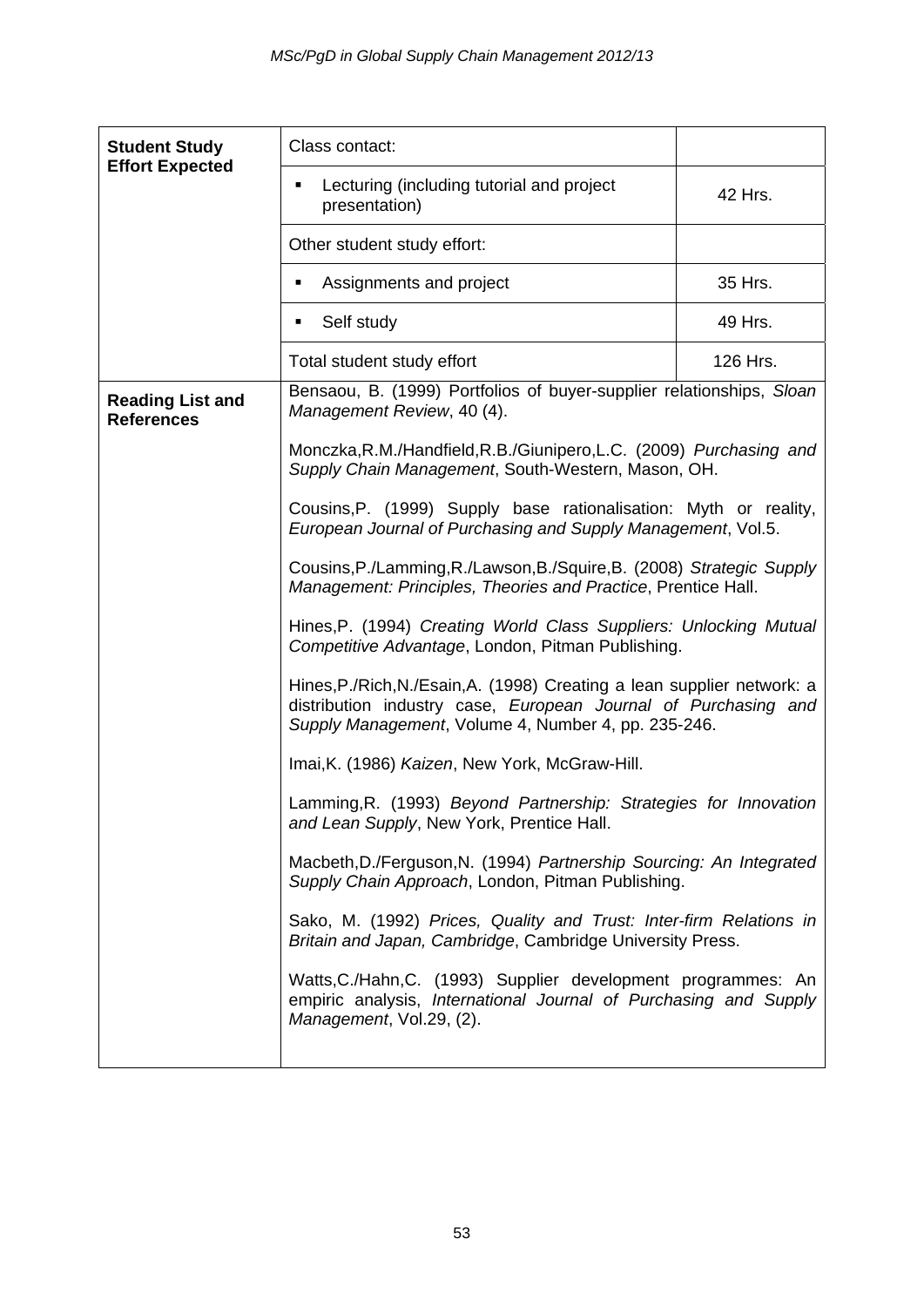| <b>Subject Code</b>                                    | <b>LGT5046</b>                                                                                                                                                                                                                                                                                                                                                                                                                                                                                                               |
|--------------------------------------------------------|------------------------------------------------------------------------------------------------------------------------------------------------------------------------------------------------------------------------------------------------------------------------------------------------------------------------------------------------------------------------------------------------------------------------------------------------------------------------------------------------------------------------------|
| <b>Subject Title</b>                                   | <b>Contract Management</b>                                                                                                                                                                                                                                                                                                                                                                                                                                                                                                   |
| <b>Credit Value</b>                                    | 3                                                                                                                                                                                                                                                                                                                                                                                                                                                                                                                            |
| Level                                                  | 5                                                                                                                                                                                                                                                                                                                                                                                                                                                                                                                            |
| <b>Normal Duration</b>                                 | 1-semester                                                                                                                                                                                                                                                                                                                                                                                                                                                                                                                   |
| Pre-requisite /<br>Co-requisite/<br><b>Exclusion</b>   | <b>Nil</b>                                                                                                                                                                                                                                                                                                                                                                                                                                                                                                                   |
| <b>Role and Purposes</b>                               | To equip students with the knowledge and understanding of the forms<br>and management of contractual relationships, specific emphasis<br>being placed on ways to realize purchasing objectives through legal<br>contracting and negotiation.                                                                                                                                                                                                                                                                                 |
| <b>Subject Learning</b><br><b>Outcomes</b>             | Upon completion of the subject, students will be able to:<br>a. Understand and manage the contracts, from their negotiation<br>conclusion of contract terms to discharge and,<br>and through<br>where required, resolution of disputes.<br>b. Understand and manage sale of goods contracts and contracts<br>of services.<br>for supply                                                                                                                                                                                      |
| <b>Subject Synopsis/</b><br><b>Indicative Syllabus</b> | Legal aspects of contracting: legal framework for business, HK<br>contract law, sale of goods contract, form contracts, purchasing<br>objectives and the rights and obligations of buyers and sellers,<br>realization of purchasing objectives through standard conditions of<br>contracts, variations of contracts, protection against failure of<br>contracts, supply of service contract, international contracts<br>Dispute resolution and relationship strategies, making and<br>defending a claim, dispute resolutions |
| <b>Teaching/Learning</b><br>Methodology                | The lectures cover the basic concepts and theories. Tutorial sessions<br>allow students to discuss the lectures and present the application of<br>different methods to manage contracts in smaller groups.                                                                                                                                                                                                                                                                                                                   |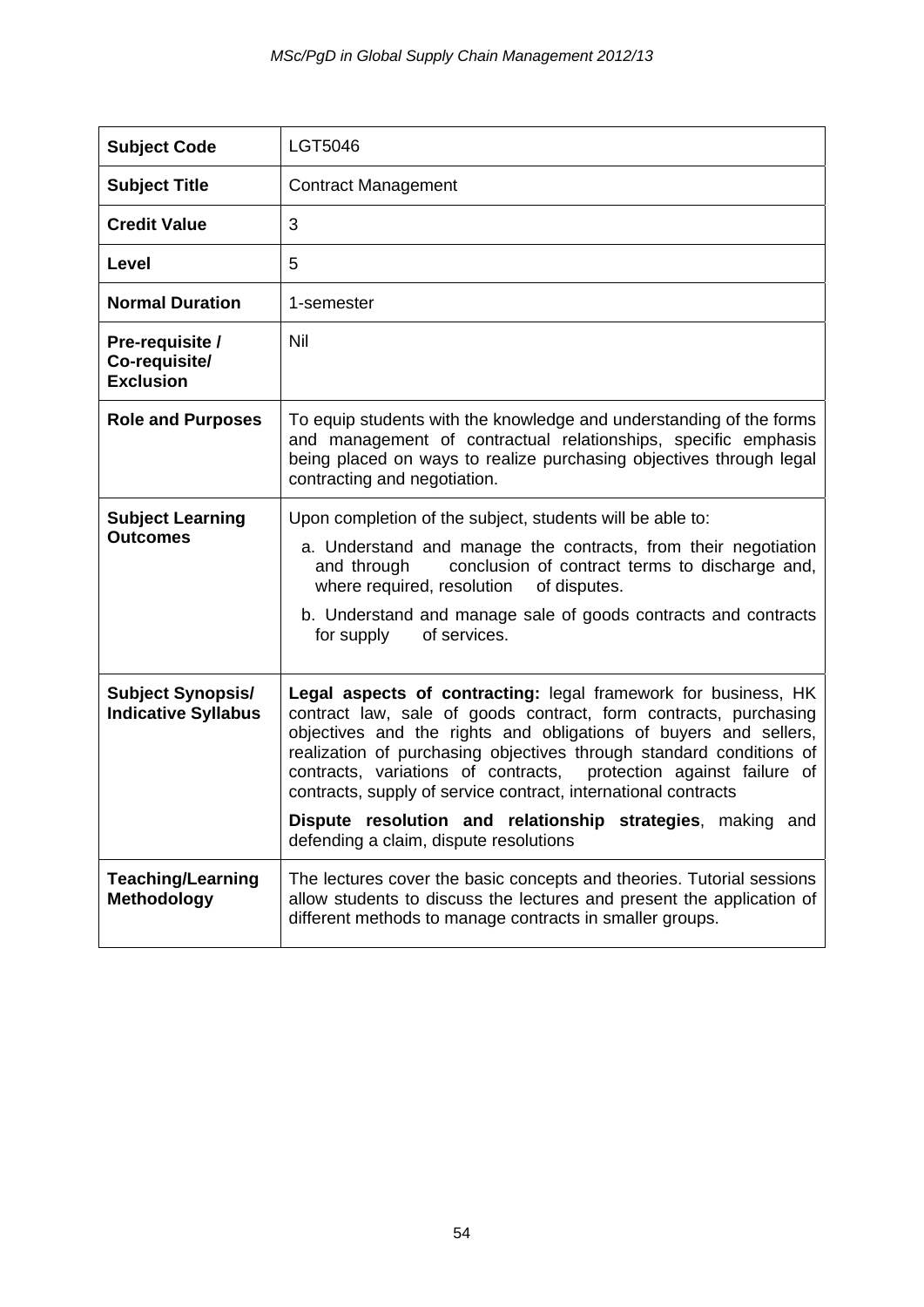| <b>Assessment</b>                                                      |                                                                                                                                  |                   |              |                                                      |  |         |         |  |  |
|------------------------------------------------------------------------|----------------------------------------------------------------------------------------------------------------------------------|-------------------|--------------|------------------------------------------------------|--|---------|---------|--|--|
| <b>Methods in</b><br><b>Alignment with</b><br><b>Intended Learning</b> | Specific assessment<br>methods/tasks                                                                                             | $\%$<br>weighting |              | Intended subject learning<br>outcomes to be assessed |  |         |         |  |  |
| <b>Outcomes</b>                                                        |                                                                                                                                  |                   | a            | b                                                    |  |         |         |  |  |
|                                                                        | Coursework                                                                                                                       | 50%               |              |                                                      |  |         |         |  |  |
|                                                                        | Midterm test                                                                                                                     | 25%               | $\checkmark$ | $\checkmark$                                         |  |         |         |  |  |
|                                                                        | Group<br>assignment                                                                                                              | 25%               | ✓            | $\checkmark$                                         |  |         |         |  |  |
|                                                                        | <b>Final Examination</b>                                                                                                         | 50%               | $\checkmark$ | $\checkmark$                                         |  |         |         |  |  |
|                                                                        | Total                                                                                                                            | 100 %             |              |                                                      |  |         |         |  |  |
|                                                                        | To pass this subject, students are required to obtain Grade D or<br>above in BOTH the Continuous Assessment and Exam components. |                   |              |                                                      |  |         |         |  |  |
| <b>Student Study</b>                                                   | Class contact:                                                                                                                   |                   |              |                                                      |  |         |         |  |  |
| <b>Effort Expected</b>                                                 | Lectures                                                                                                                         |                   |              |                                                      |  |         | 28 Hrs. |  |  |
|                                                                        | <b>Tutorials</b>                                                                                                                 |                   |              |                                                      |  |         | 14 Hrs. |  |  |
|                                                                        | Other student study effort:                                                                                                      |                   |              |                                                      |  |         |         |  |  |
|                                                                        | Assigned tutorial questions                                                                                                      |                   |              |                                                      |  | 42 Hrs. |         |  |  |
|                                                                        | Extra reading                                                                                                                    |                   |              |                                                      |  | 42 Hrs. |         |  |  |
|                                                                        | Total student study effort                                                                                                       |                   | 126 Hrs.     |                                                      |  |         |         |  |  |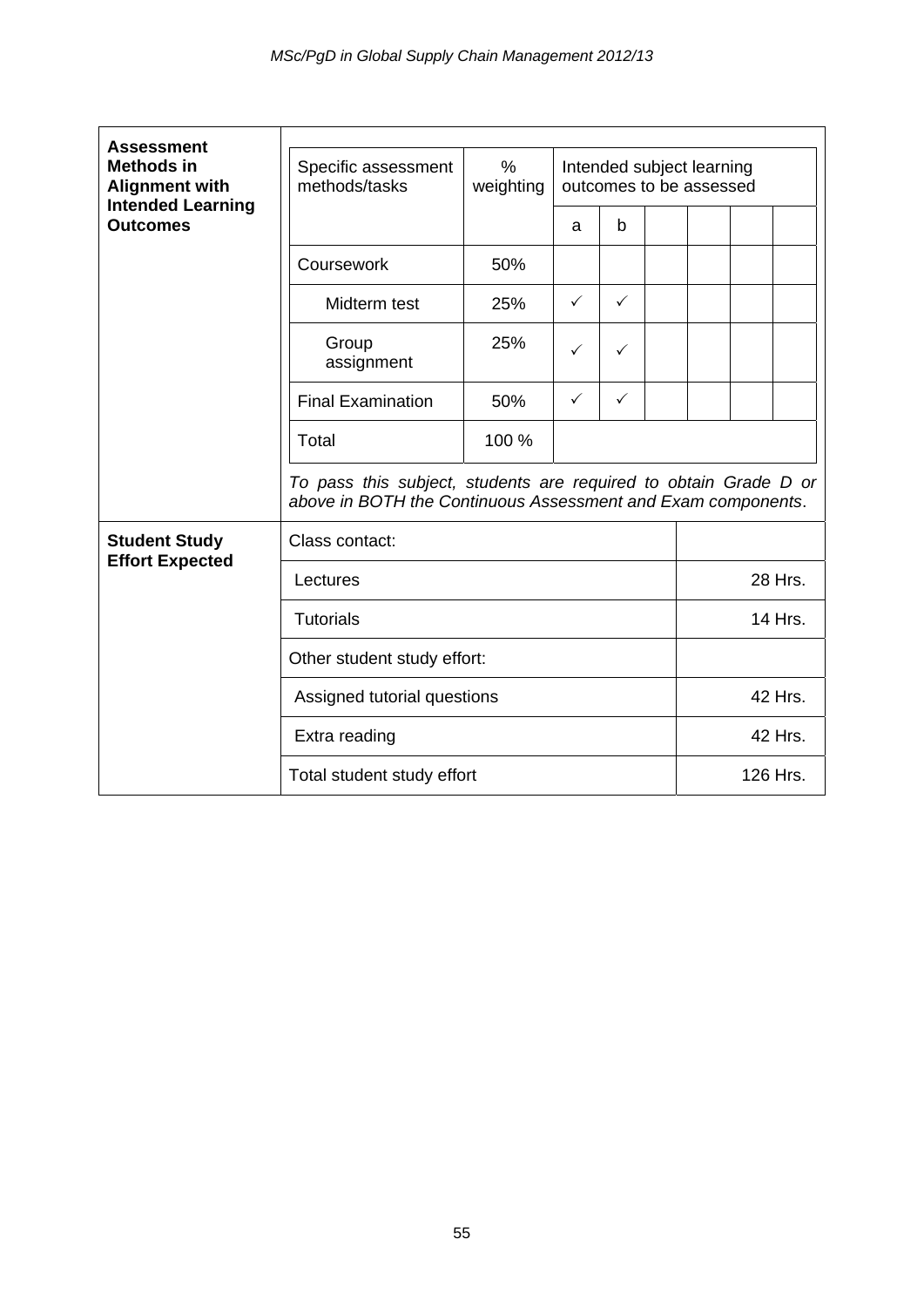| <b>Reading List and</b><br><b>References</b> | Atiyah, P.S. (2001), The Sale of Goods, Longman                                                                      |  |  |  |  |
|----------------------------------------------|----------------------------------------------------------------------------------------------------------------------|--|--|--|--|
|                                              | Buckley, P.J. and Michie, J. (1996), Firms, Organizations and<br>Contracts: A Reader in Industrial Organization, OUP |  |  |  |  |
|                                              | Cavinato. J.L. and Kauffman. R.G. (2000), The Purchasing<br>Handbook, McGraw Hill                                    |  |  |  |  |
|                                              | Christou, Richard (2007), Sale and Supply of Goods and Services,<br>London: Sweet&Maxwell                            |  |  |  |  |
|                                              | Fuller. G. (2001), Purchasing Contracts, Chandos Publishing                                                          |  |  |  |  |
|                                              | Guest, A.G. (Gen Ed) (2006), Benjamin's Sale of Goods, Sweet &<br>Maxwell                                            |  |  |  |  |
|                                              | National Association of Purchasing Management (2001), Contract<br>Terms and Conditions, NAPM                         |  |  |  |  |
|                                              | Philpott, F. (1994), Sale of Goods Litigation, Longman                                                               |  |  |  |  |
|                                              | Stott, V. (2001), An Introduction to Hong Kong Business Law,<br>Longman HK Education                                 |  |  |  |  |
|                                              | The Chartered Institute of Purchasing and Supply (2002), Project and<br><b>Contract Management, CIPS</b>             |  |  |  |  |
|                                              | Wong, E. (ed.) (2003), Butterworths Hong Kong Contract Law<br>Handbook, Butterworths                                 |  |  |  |  |
|                                              | <b>Hong Kong Legislations</b>                                                                                        |  |  |  |  |
|                                              | Control of Exemption Clauses Ordinance (Cap 71)                                                                      |  |  |  |  |
|                                              | Misrepresentation Ordinance (Cap 284)                                                                                |  |  |  |  |
|                                              | Sale of Goods Ordinance (Cap 26)                                                                                     |  |  |  |  |
|                                              | Supply of Services (Implied Terms) Ordinance (Cap 457)                                                               |  |  |  |  |
|                                              | Unconscionable Contracts Ordinance (Cap 458)                                                                         |  |  |  |  |
|                                              |                                                                                                                      |  |  |  |  |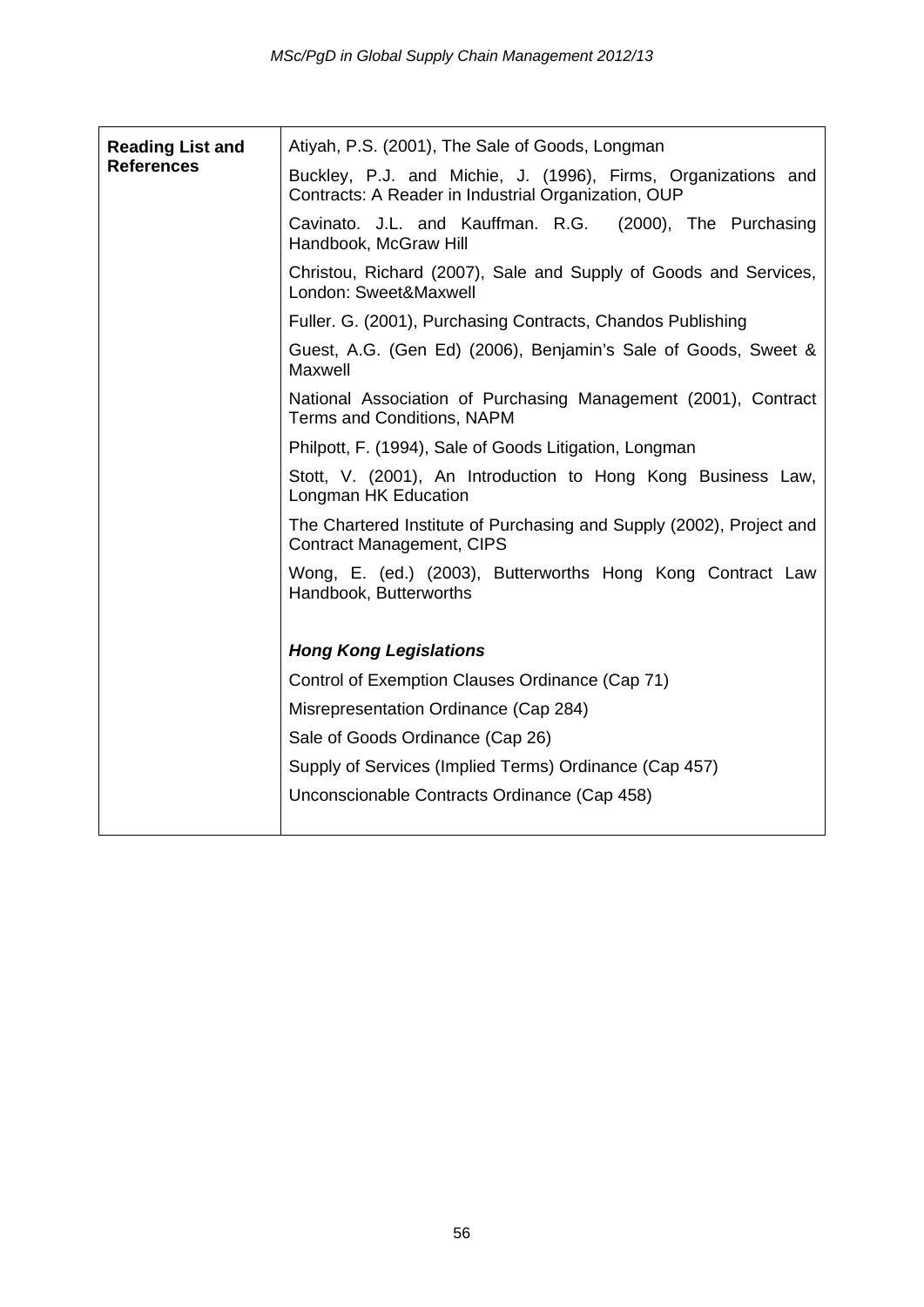| <b>Subject Code</b>                                    | LGT5061                                                                                                                                                                                                                                                                                                                                                                                                                                                                                                                                                                                                                                                                                                                                                                                                                                                                                                                                               |
|--------------------------------------------------------|-------------------------------------------------------------------------------------------------------------------------------------------------------------------------------------------------------------------------------------------------------------------------------------------------------------------------------------------------------------------------------------------------------------------------------------------------------------------------------------------------------------------------------------------------------------------------------------------------------------------------------------------------------------------------------------------------------------------------------------------------------------------------------------------------------------------------------------------------------------------------------------------------------------------------------------------------------|
| <b>Subject Title</b>                                   | <b>International Logistics Management</b>                                                                                                                                                                                                                                                                                                                                                                                                                                                                                                                                                                                                                                                                                                                                                                                                                                                                                                             |
| <b>Credit Value</b>                                    | 3                                                                                                                                                                                                                                                                                                                                                                                                                                                                                                                                                                                                                                                                                                                                                                                                                                                                                                                                                     |
| Level                                                  | 5                                                                                                                                                                                                                                                                                                                                                                                                                                                                                                                                                                                                                                                                                                                                                                                                                                                                                                                                                     |
| <b>Normal Duration</b>                                 | 1-semester                                                                                                                                                                                                                                                                                                                                                                                                                                                                                                                                                                                                                                                                                                                                                                                                                                                                                                                                            |
| <b>Exclusion</b>                                       | <b>CSE564 Transportation and Logistics</b>                                                                                                                                                                                                                                                                                                                                                                                                                                                                                                                                                                                                                                                                                                                                                                                                                                                                                                            |
|                                                        | LGT5002<br>International<br>Operations<br>Logistics<br>Systems,<br>and<br>Management                                                                                                                                                                                                                                                                                                                                                                                                                                                                                                                                                                                                                                                                                                                                                                                                                                                                  |
| <b>Role and Purposes</b>                               | This subject aims to provide students with an understanding of the<br>growing importance of international logistics management in the<br>global supply chain. It provides students with an accessible overview<br>of logistics in international settings and a fundamental knowledge of<br>how application of international logistics management principles can<br>help firms achieve cost and service advantages in the global<br>marketplace.                                                                                                                                                                                                                                                                                                                                                                                                                                                                                                       |
| <b>Subject Learning</b><br><b>Outcomes</b>             | Upon completion of the subject, students will be able to:                                                                                                                                                                                                                                                                                                                                                                                                                                                                                                                                                                                                                                                                                                                                                                                                                                                                                             |
|                                                        | Understand the different elements of international logistics<br>a.<br>management;                                                                                                                                                                                                                                                                                                                                                                                                                                                                                                                                                                                                                                                                                                                                                                                                                                                                     |
|                                                        | Learn the theories of international trade and their applications for<br>b.<br>international logistics management;                                                                                                                                                                                                                                                                                                                                                                                                                                                                                                                                                                                                                                                                                                                                                                                                                                     |
|                                                        | Recognize the importance of international logistics management<br>C.<br>on firm performance;                                                                                                                                                                                                                                                                                                                                                                                                                                                                                                                                                                                                                                                                                                                                                                                                                                                          |
|                                                        | Acquire the analytical skills for managing international logistics<br>d.<br>activities;                                                                                                                                                                                                                                                                                                                                                                                                                                                                                                                                                                                                                                                                                                                                                                                                                                                               |
|                                                        | Understand<br>how the elements of international<br>logistics<br>е.<br>management should be organized to deliver cost and service<br>advantages for firms;                                                                                                                                                                                                                                                                                                                                                                                                                                                                                                                                                                                                                                                                                                                                                                                             |
|                                                        | f.<br>Study the issues for effective planning, control and monitoring of<br>logistics management in international context.                                                                                                                                                                                                                                                                                                                                                                                                                                                                                                                                                                                                                                                                                                                                                                                                                            |
| <b>Subject Synopsis/</b><br><b>Indicative Syllabus</b> | Concepts and theories of international trade; International logistics<br>environment; International logistics and competitiveness; International<br>logistics and the roles of Hong Kong; Information management for<br>international logistics; Globalization and the opportunities for logistics;<br>International trade theories and practices; Logistics customer<br>services; Intermodal transportation systems; International shipping<br>operations and documentation; Shipping markets, Shipping costs and<br>freight rates; Container transport chain, Air transport; Trading terms<br>and practices; International purchasing and supply; Analysis of<br>international opportunities; Warehousing; Logistics security issues;<br>Environmental issues in the logistics chain; Performance evaluation in<br>international logistics; Quality management for logistics management;<br>Future direction in international logistics management. |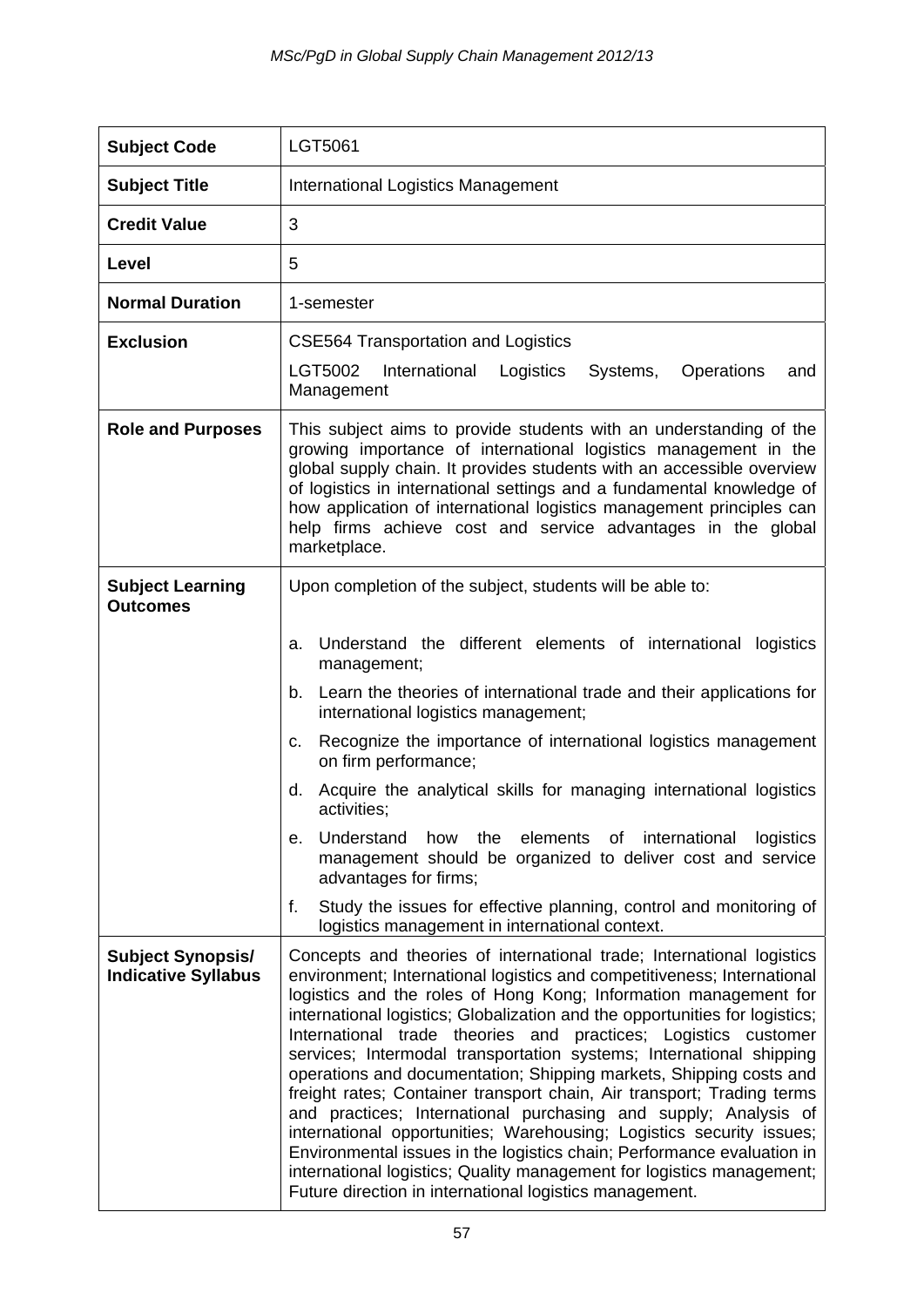| <b>Teaching/Learning</b><br><b>Methodology</b>    | Lectures are the major teaching method used to facilitate learning.<br>Students are able to learn both theories and applications. In addition,<br>they can share and integrate their knowledge through case study<br>discussions.                                                                                                                                                                                                                                                                                                                                                                                                                                                                                                                                                       |                   |                                                      |              |                                                                                                                                        |              |   |              |  |
|---------------------------------------------------|-----------------------------------------------------------------------------------------------------------------------------------------------------------------------------------------------------------------------------------------------------------------------------------------------------------------------------------------------------------------------------------------------------------------------------------------------------------------------------------------------------------------------------------------------------------------------------------------------------------------------------------------------------------------------------------------------------------------------------------------------------------------------------------------|-------------------|------------------------------------------------------|--------------|----------------------------------------------------------------------------------------------------------------------------------------|--------------|---|--------------|--|
| <b>Assessment</b><br><b>Methods in</b>            | Specific assessment<br>methods/tasks                                                                                                                                                                                                                                                                                                                                                                                                                                                                                                                                                                                                                                                                                                                                                    | $\%$<br>weighting | Intended subject learning<br>outcomes to be assessed |              |                                                                                                                                        |              |   |              |  |
| <b>Alignment with</b><br><b>Intended Learning</b> |                                                                                                                                                                                                                                                                                                                                                                                                                                                                                                                                                                                                                                                                                                                                                                                         |                   | a                                                    | b            | C                                                                                                                                      | d            | e | $\mathsf{f}$ |  |
| <b>Outcomes</b>                                   | Coursework                                                                                                                                                                                                                                                                                                                                                                                                                                                                                                                                                                                                                                                                                                                                                                              | 50%               | $\checkmark$                                         | $\checkmark$ | $\checkmark$                                                                                                                           | $\checkmark$ | ✓ | $\checkmark$ |  |
|                                                   | Examination                                                                                                                                                                                                                                                                                                                                                                                                                                                                                                                                                                                                                                                                                                                                                                             | 50%               | ✓                                                    | $\checkmark$ | $\checkmark$                                                                                                                           | ✓            | ✓ | $\checkmark$ |  |
|                                                   | Total                                                                                                                                                                                                                                                                                                                                                                                                                                                                                                                                                                                                                                                                                                                                                                                   | 100 %             |                                                      |              |                                                                                                                                        |              |   |              |  |
|                                                   | Explanation of the appropriateness of the assessment methods in<br>assessing the intended learning outcomes:                                                                                                                                                                                                                                                                                                                                                                                                                                                                                                                                                                                                                                                                            |                   |                                                      |              |                                                                                                                                        |              |   |              |  |
|                                                   | 1. Coursework                                                                                                                                                                                                                                                                                                                                                                                                                                                                                                                                                                                                                                                                                                                                                                           |                   |                                                      |              |                                                                                                                                        |              |   |              |  |
|                                                   | 1.1. Attendance (5%)                                                                                                                                                                                                                                                                                                                                                                                                                                                                                                                                                                                                                                                                                                                                                                    |                   |                                                      |              |                                                                                                                                        |              |   |              |  |
|                                                   | outcomes.                                                                                                                                                                                                                                                                                                                                                                                                                                                                                                                                                                                                                                                                                                                                                                               |                   |                                                      |              | Attendance is based on the percentage of a student's attendance<br>record. Attending lectures is a major means for delivering learning |              |   |              |  |
|                                                   | 1.2. Individual assignment (5%)                                                                                                                                                                                                                                                                                                                                                                                                                                                                                                                                                                                                                                                                                                                                                         |                   |                                                      |              |                                                                                                                                        |              |   |              |  |
|                                                   | Students are required to work individually and apply the logistics<br>concepts and techniques learnt from this course to answer questions<br>related to current international logistics management issues. The<br>is essay-type. Assessment is<br>based<br>format<br>on<br>students'<br>understanding about the issues, their analytical skills and their writing<br>skills.                                                                                                                                                                                                                                                                                                                                                                                                            |                   |                                                      |              |                                                                                                                                        |              |   |              |  |
|                                                   | 1.3. Group project (40%)                                                                                                                                                                                                                                                                                                                                                                                                                                                                                                                                                                                                                                                                                                                                                                |                   |                                                      |              |                                                                                                                                        |              |   |              |  |
|                                                   | Students are expected to work as a group of three and apply logistics<br>concepts and techniques learnt in this course to solve a real-life<br>logistics case. Assigned readings and questions are distributed to<br>each group. The group presentation and discussion carry 15% of the<br>total mark. Another 25% of the total mark is allocated to the group<br>report. Each case presentation and report should clearly contain: (1)<br>problems identified; (2) assumptions; (3) analysis; (4) suggested<br>solutions; (5) recommended managerial actions; and (6) references.<br>Assessment is based on students' understanding about the case<br>issues, their analytical skills, their applications of the relevant theories<br>to study the case and their presentation skills. |                   |                                                      |              |                                                                                                                                        |              |   |              |  |
|                                                   | 2. Examination (50%)                                                                                                                                                                                                                                                                                                                                                                                                                                                                                                                                                                                                                                                                                                                                                                    |                   |                                                      |              |                                                                                                                                        |              |   |              |  |
|                                                   | The examination questions cover some of the issues mentioned in<br>the learning outcomes. Assessment is based on students' integration<br>of their knowledge and thoughts.                                                                                                                                                                                                                                                                                                                                                                                                                                                                                                                                                                                                              |                   |                                                      |              |                                                                                                                                        |              |   |              |  |
|                                                   | To pass this subject, students are required to obtain Grade D or<br>above in BOTH the Continuous Assessment and Exam components.                                                                                                                                                                                                                                                                                                                                                                                                                                                                                                                                                                                                                                                        |                   |                                                      |              |                                                                                                                                        |              |   |              |  |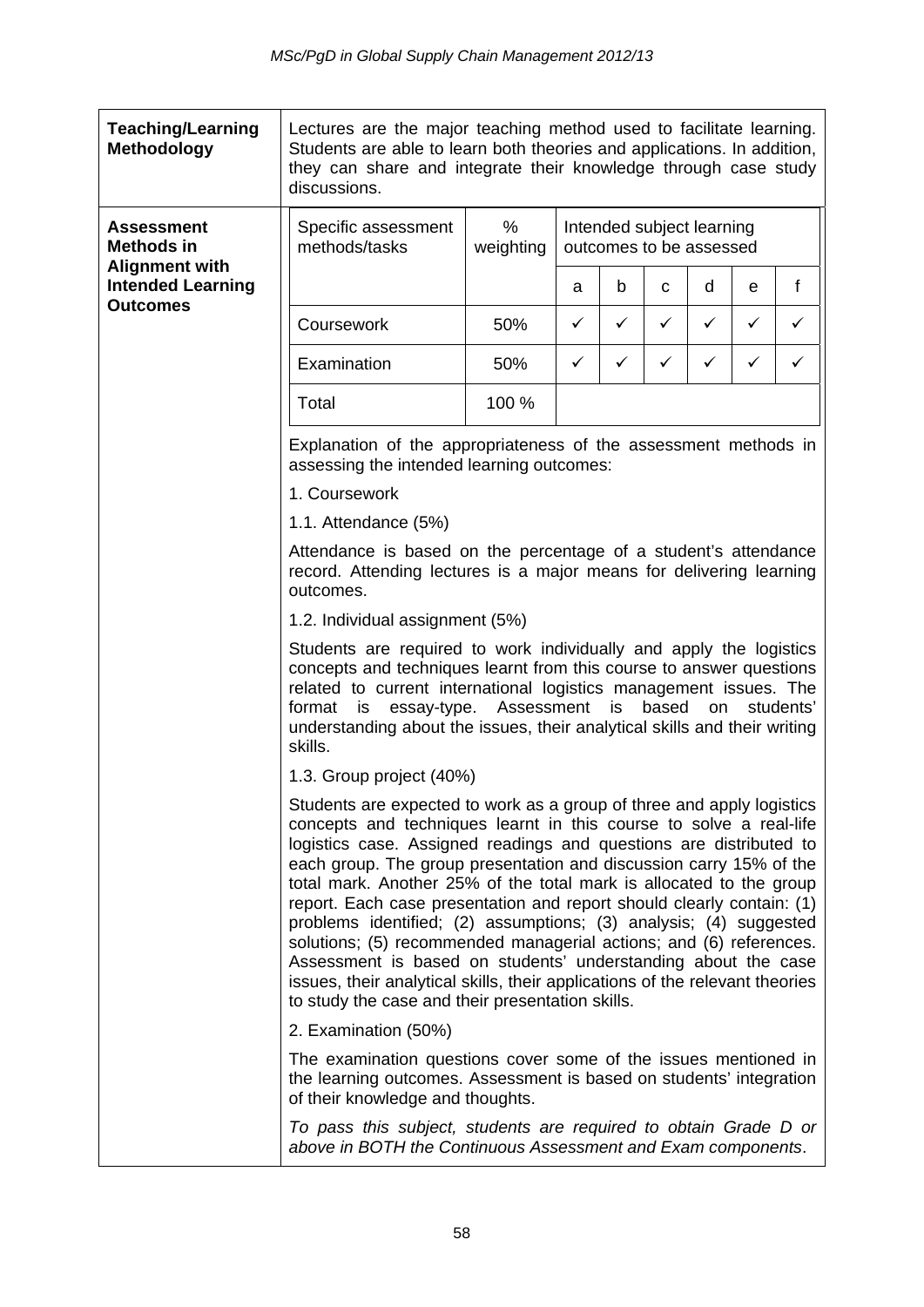| <b>Student Study</b>                         | Class contact:                                                                                                                                                                                   |          |  |  |
|----------------------------------------------|--------------------------------------------------------------------------------------------------------------------------------------------------------------------------------------------------|----------|--|--|
| <b>Effort Expected</b>                       | Lecture<br>٠                                                                                                                                                                                     | 28 Hrs.  |  |  |
|                                              | Tutorial<br>٠                                                                                                                                                                                    | 14 Hrs.  |  |  |
|                                              | Other student study effort:                                                                                                                                                                      |          |  |  |
|                                              | Project<br>٠                                                                                                                                                                                     | 34 Hrs.  |  |  |
|                                              | Self-study<br>٠                                                                                                                                                                                  | 50 Hrs.  |  |  |
|                                              | Total student study effort                                                                                                                                                                       | 126 Hrs. |  |  |
| <b>Reading List and</b><br><b>References</b> | <b>Recommended textbooks</b>                                                                                                                                                                     |          |  |  |
|                                              | Hill, C. 2011. Global Business Today, 7 <sup>th</sup> Edition, McGraw-Hill (ISBN<br>9780078137211)                                                                                               |          |  |  |
|                                              | Lai, K. H. and Cheng, T. C. E. (2009) Just-in-Time Logistics, Gower<br>Publishing, UK. (ISBN 978-0-566-08900-8)                                                                                  |          |  |  |
|                                              | Lun, Y. H. V., Lai, K. H. and Cheng, T. C. E. (2009) Container<br>Transport Management, Shipping and Transport Logistics Book<br>Series, Inderscience, Geneva, Switzerland. (ISBN 0-907776-40-X) |          |  |  |
|                                              | Lun, Y. H. V. and Lai, K. H. (2010) Shipping and Logistics<br>Management, Springer, UK. (ISBN-978-1-84882-996-1)                                                                                 |          |  |  |
|                                              | Stock, J. R. and Lambert, D. M. (2001) Strategic Logistics<br>Management, 4 <sup>th</sup> Edition, McGraw-Hill, New York. (ISNB 0-07-<br>118122-9)                                               |          |  |  |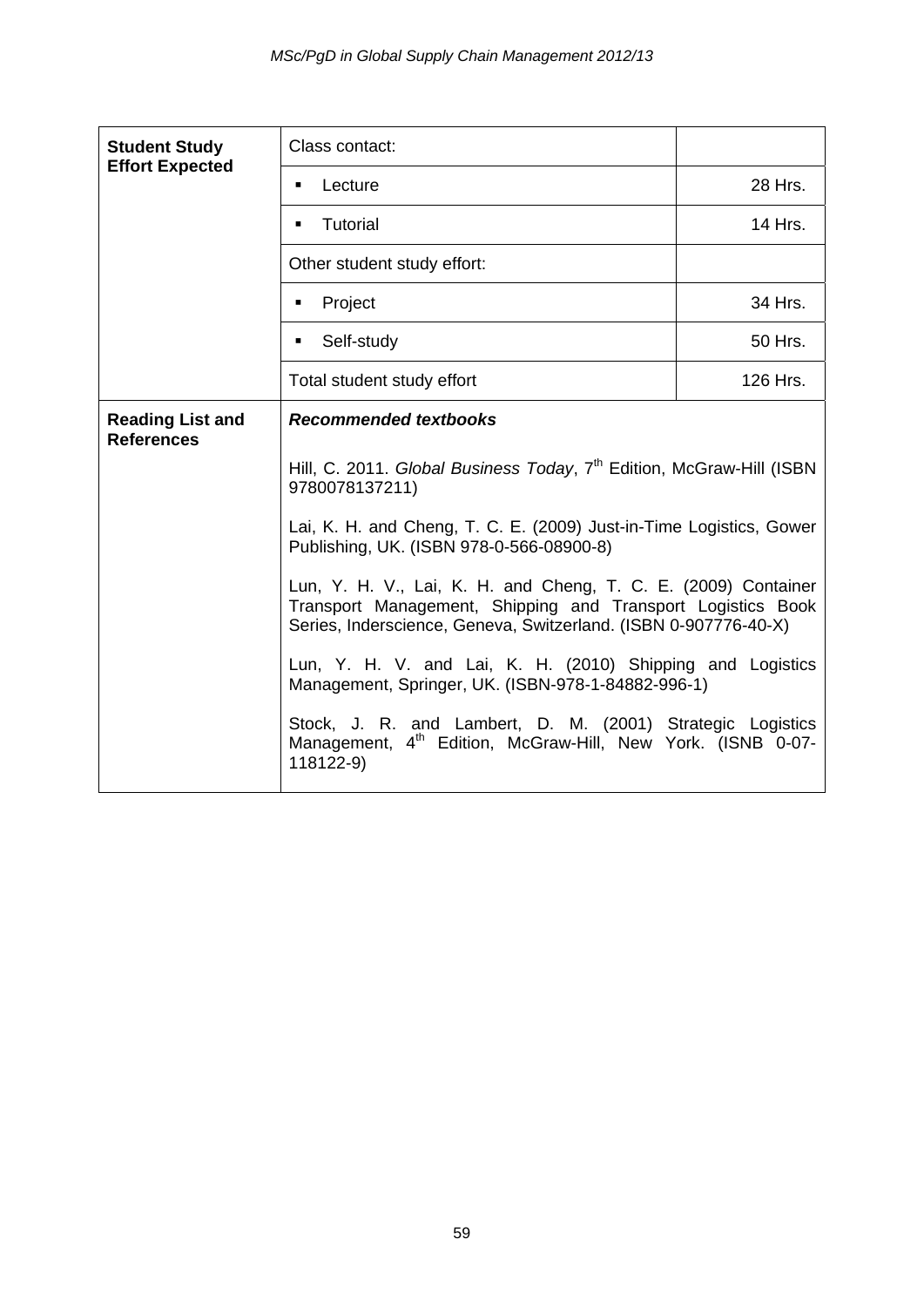| <b>Subject Code</b>                                    | LGT5073                                                                                                                                                                                                                                                                                                                                                                                                                                                                                                                                                                                                                                                                                                     |
|--------------------------------------------------------|-------------------------------------------------------------------------------------------------------------------------------------------------------------------------------------------------------------------------------------------------------------------------------------------------------------------------------------------------------------------------------------------------------------------------------------------------------------------------------------------------------------------------------------------------------------------------------------------------------------------------------------------------------------------------------------------------------------|
| <b>Subject Title</b>                                   | <b>Risk Management in Operations</b>                                                                                                                                                                                                                                                                                                                                                                                                                                                                                                                                                                                                                                                                        |
| <b>Credit Value</b>                                    | 3                                                                                                                                                                                                                                                                                                                                                                                                                                                                                                                                                                                                                                                                                                           |
| Level                                                  | 5                                                                                                                                                                                                                                                                                                                                                                                                                                                                                                                                                                                                                                                                                                           |
| <b>Normal Duration</b>                                 | 1-semester                                                                                                                                                                                                                                                                                                                                                                                                                                                                                                                                                                                                                                                                                                  |
| Pre-requisite /<br>Co-requisite/                       | None, but knowledge of elementary business statistics and probability<br>will be advantageous.                                                                                                                                                                                                                                                                                                                                                                                                                                                                                                                                                                                                              |
| <b>Exclusion</b>                                       | <b>ISE548 Risk and Crisis Management</b>                                                                                                                                                                                                                                                                                                                                                                                                                                                                                                                                                                                                                                                                    |
| <b>Role and Purposes</b>                               | This subject seeks to develop the knowledge and analytical skills<br>necessary in organizations related to logistics, maritime trade or<br>those with a strong emphasis on operations and quality management,<br>for making risk management decisions and ensuring business<br>continuity, through the application of risk management principles.                                                                                                                                                                                                                                                                                                                                                           |
| <b>Subject Learning</b><br><b>Outcomes</b>             | Upon completion of the subject, students will be able to:<br>a. Analyze risks in operations, by applying basic principles and<br>techniques of risk management.<br>b. Identify appropriate risk management solutions and to<br>effectively implement them.<br>c. Use risk management concepts to devise<br>appropriate<br>business continuity plans.<br>d. Be familiar with risk management in operations to a level that<br>is adequate for continued self-enhancement of knowledge of<br>the subject.                                                                                                                                                                                                     |
| <b>Subject Synopsis/</b><br><b>Indicative Syllabus</b> | <b>Introduction and Concepts in Risk Management</b><br>Definitions of risk, concepts in risk management, identifying<br>assets that need risk management, responsibility for risk<br>management.<br><b>Identifying and Managing risks</b><br>Business process risks, market risks, organizational risks,<br>socio-economic and environmental risks. Controllable and<br>uncontrollable risks,<br>low-frequency and<br>random<br>risks,<br>management of risks.<br><b>Assessing Risks</b><br>Perceptions of risks, strategic and tactical approaches to risks,<br>assessing various types of risks, Limitations of qualitative and<br>quantitative risk assessments and the considerations for<br>selection. |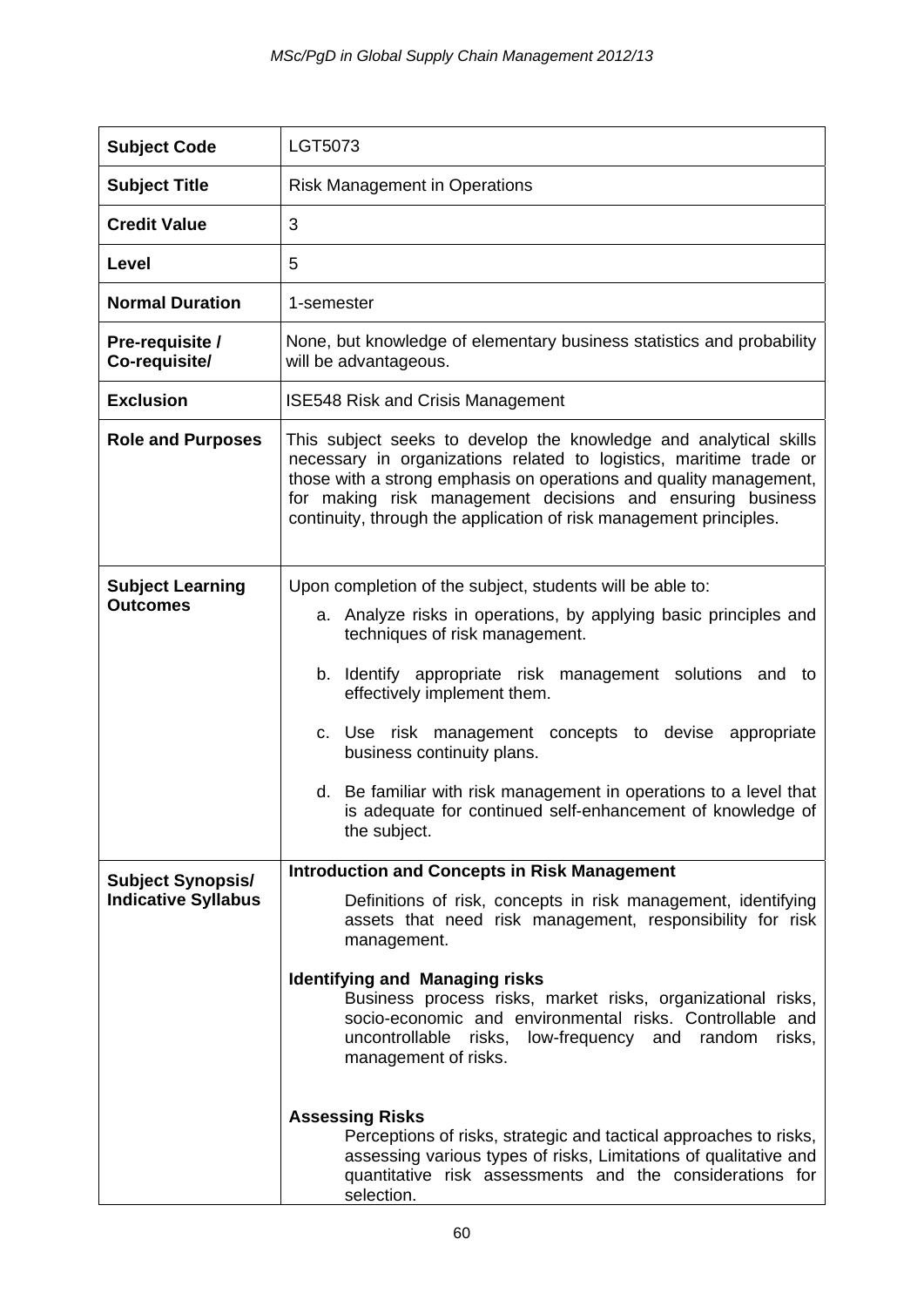|                                                | <b>Risk reduction strategies</b><br>Risk reduction strategies, risk avoidance, risk acceptance,<br>'do nothing', risk spreading, insurance, identification,<br>evaluation and ranking of risk reduction measures<br>Risk mitigation measures / Business continuity planning<br>Contingency planning, crisis management, responding to<br>disasters and risk events.<br><b>Risk management plans</b><br>Cost of risk management, perceptions of risk and political |
|------------------------------------------------|-------------------------------------------------------------------------------------------------------------------------------------------------------------------------------------------------------------------------------------------------------------------------------------------------------------------------------------------------------------------------------------------------------------------------------------------------------------------|
|                                                | factors, regulations and their effects on risk management,<br>Security threats and insurance costs.                                                                                                                                                                                                                                                                                                                                                               |
|                                                | <b>Safety and Security risks</b><br>Safety and security risks, human factors, security threats to<br>logistics / shipping, piracy, terrorism, impact of disruptions in<br>shipping, resilience and vulnerability of shipping / logistics<br>networks.                                                                                                                                                                                                             |
|                                                | <b>International Standards and Regulatory Requirements</b><br>International standards and regulatory requirements for<br>business continuity.                                                                                                                                                                                                                                                                                                                     |
| <b>Teaching/Learning</b><br><b>Methodology</b> | Lectures introduce and explain key theoretical risk-related concepts.<br>Lectures are followed by class discussions where concepts are linked<br>to real events in the industry through appropriate examples and their<br>analysis.                                                                                                                                                                                                                               |
|                                                | Discussions are highly interactive and include discussions of current /<br>past events, case studies, and student presentations. Students are<br>expected to actively participate in the classes and to share their<br>experience and learn from each other.                                                                                                                                                                                                      |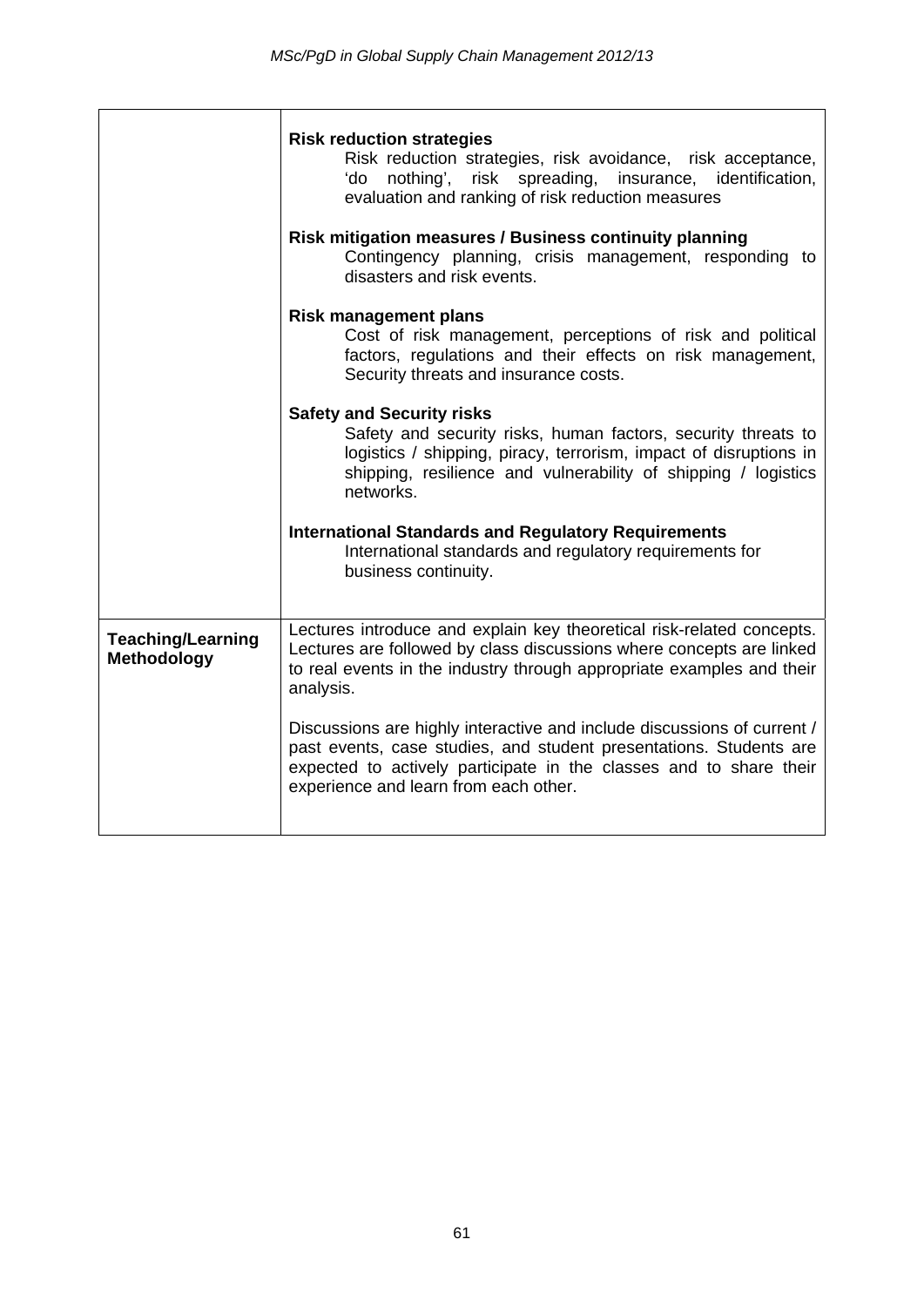| <b>Assessment</b>                                                                         |                                                                                                                                                                                                                                                                                                                                                                                                                                                                                                                                                                                                                                                                                                                                              |                                                                                                      |                                                      |              |   |   |    |         |
|-------------------------------------------------------------------------------------------|----------------------------------------------------------------------------------------------------------------------------------------------------------------------------------------------------------------------------------------------------------------------------------------------------------------------------------------------------------------------------------------------------------------------------------------------------------------------------------------------------------------------------------------------------------------------------------------------------------------------------------------------------------------------------------------------------------------------------------------------|------------------------------------------------------------------------------------------------------|------------------------------------------------------|--------------|---|---|----|---------|
| <b>Methods in</b><br><b>Alignment with</b><br><b>Intended Learning</b><br><b>Outcomes</b> | Specific assessment<br>methods/tasks                                                                                                                                                                                                                                                                                                                                                                                                                                                                                                                                                                                                                                                                                                         | $\%$<br>weighting                                                                                    | Intended subject learning<br>outcomes to be assessed |              |   |   |    |         |
|                                                                                           |                                                                                                                                                                                                                                                                                                                                                                                                                                                                                                                                                                                                                                                                                                                                              |                                                                                                      | a                                                    | b            | C | d |    |         |
|                                                                                           | <b>Continuous</b><br><b>Assessment</b>                                                                                                                                                                                                                                                                                                                                                                                                                                                                                                                                                                                                                                                                                                       | 60 %                                                                                                 |                                                      |              |   |   |    |         |
|                                                                                           | 1. Weekly Case<br>Analysis /<br>Assignments                                                                                                                                                                                                                                                                                                                                                                                                                                                                                                                                                                                                                                                                                                  | 30 %                                                                                                 | $\checkmark$                                         | $\checkmark$ | ✓ | ✓ |    |         |
|                                                                                           | 2. Participation in<br>case discussion /<br>Attendance                                                                                                                                                                                                                                                                                                                                                                                                                                                                                                                                                                                                                                                                                       | 30 %                                                                                                 | $\checkmark$                                         | $\checkmark$ | ✓ | ✓ |    |         |
|                                                                                           | <b>Final Examination</b>                                                                                                                                                                                                                                                                                                                                                                                                                                                                                                                                                                                                                                                                                                                     | 40 %                                                                                                 |                                                      |              |   |   |    |         |
|                                                                                           | 1. Final<br>Examination(Ope<br>n Book)                                                                                                                                                                                                                                                                                                                                                                                                                                                                                                                                                                                                                                                                                                       | 40 %                                                                                                 | $\checkmark$                                         | $\checkmark$ | ✓ | ✓ |    |         |
|                                                                                           | <b>Total</b>                                                                                                                                                                                                                                                                                                                                                                                                                                                                                                                                                                                                                                                                                                                                 | 100 %                                                                                                |                                                      |              |   |   |    |         |
|                                                                                           | Explanation of the appropriateness of the assessment methods in<br>assessing the intended learning outcomes:<br>Since the course focuses on risk management in operations,<br>case<br>experiences<br>forms<br>assessment.<br>reinforce theoretical concepts learnt during the lectures and<br>enable their applications in real-life operational situations. Final<br>examination is an open-book examination that assesses<br>student's familiarity with theoretical concepts and the ability to<br>apply conceptual framework in case analysis.<br>Students would be given regular feedback on their performance,<br>by email or as comments on assignments submitted.<br>To pass this subject, students are required to obtain Grade D or | analysis and learning from practical, work-based<br>an<br>Further, assignments and class discussions | important constituent                                |              |   |   | of | student |
|                                                                                           | above in BOTH the Continuous Assessment and Exam components.                                                                                                                                                                                                                                                                                                                                                                                                                                                                                                                                                                                                                                                                                 |                                                                                                      |                                                      |              |   |   |    |         |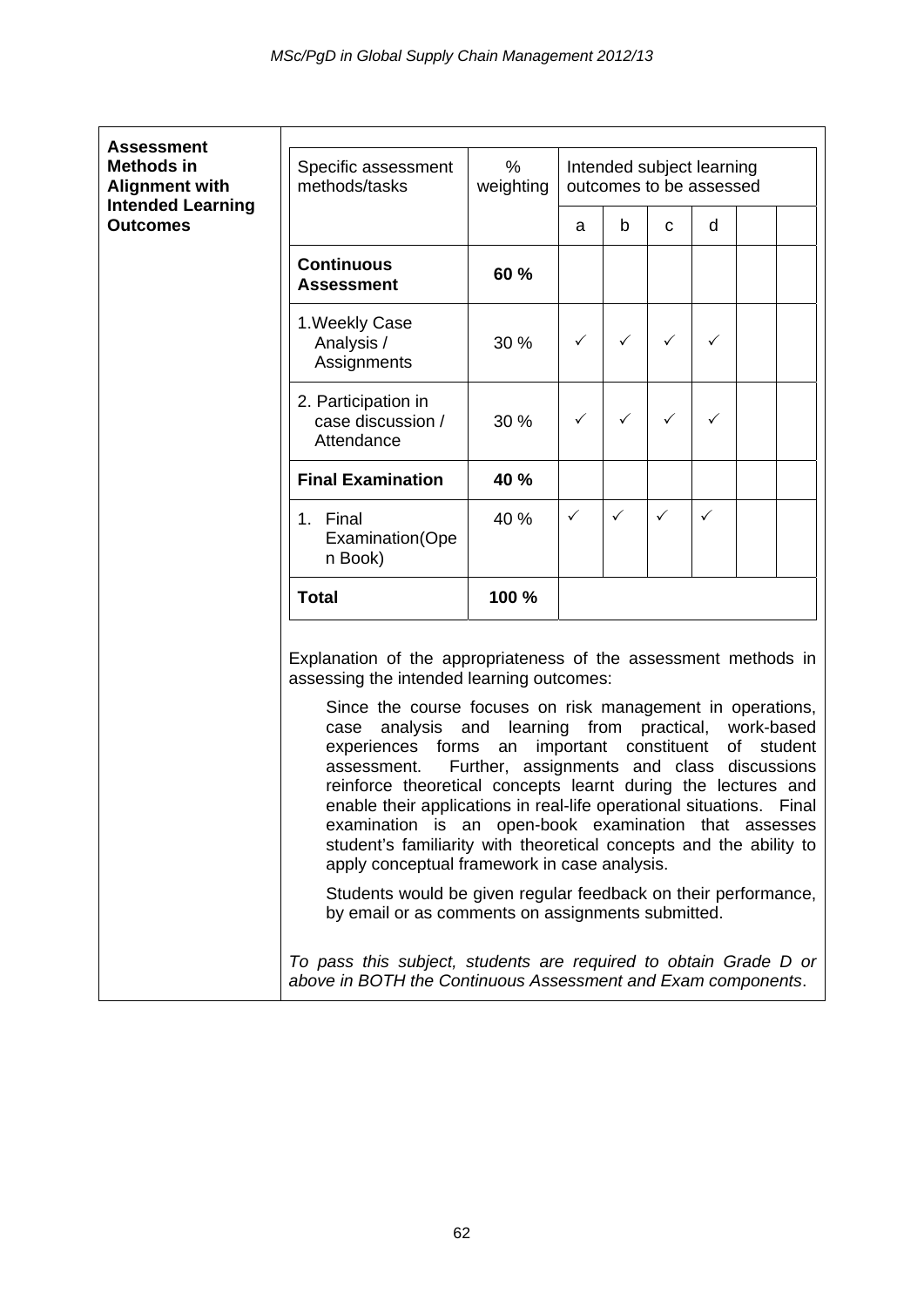| <b>Student Study</b>                         | Class contact:                                                                                                                                                                                                                   |          |  |  |
|----------------------------------------------|----------------------------------------------------------------------------------------------------------------------------------------------------------------------------------------------------------------------------------|----------|--|--|
| <b>Effort Expected</b>                       | <b>Lecture Tutorials</b><br>×,                                                                                                                                                                                                   | 42 Hrs.  |  |  |
|                                              | Other student study effort:                                                                                                                                                                                                      |          |  |  |
|                                              | Self study<br>Ξ                                                                                                                                                                                                                  | 42 Hrs.  |  |  |
|                                              | <b>Homework</b><br>٠                                                                                                                                                                                                             | 42 Hrs.  |  |  |
|                                              | Total student study effort                                                                                                                                                                                                       | 126 Hrs. |  |  |
| <b>Reading List and</b><br><b>References</b> | Blunden, T & John Thirlwell. (2010). Mastering operational risk.<br>Harlow, England; New York: Financial Times Prentice Hall                                                                                                     |          |  |  |
|                                              | Devlin, E.S. (2007) Crisis management planning and execution.<br>Boca Raton, FL: Auerbach Publications, c2007.                                                                                                                   |          |  |  |
|                                              | Haimes, Y. Y. (2004) Risk Modeling, Assessment and Management.<br>New York: Wiley.                                                                                                                                               |          |  |  |
|                                              | Handfield, R.B. & Kevin McCormack (ed.) (2008) Supply chain risk<br>management: minimizing disruptions in global sourcing. Roca Raton,<br>Fla.: Auerbach Publications.                                                           |          |  |  |
|                                              | Hubbard, D.W. (2009) The failure of risk management: why it's<br>broken and how to fix it. Hoboken, N.J.: J. Wiley & Sons.<br>Journal of business continuity & emergency planning. London: Henry<br><b>Stewart Publications.</b> |          |  |  |
|                                              |                                                                                                                                                                                                                                  |          |  |  |
|                                              | Oliver, E. Clifford. (2011) Catastrophic disaster planning and<br>response [electronic resource]. Boca Raton: CRC Press.                                                                                                         |          |  |  |
|                                              | Trim, Peter R.J & Jack Caravelli (ed.) (2009). Strategizing resilience<br>and reducing vulnerability. New York: Nova Science Publishers,<br>c2009.                                                                               |          |  |  |
|                                              |                                                                                                                                                                                                                                  |          |  |  |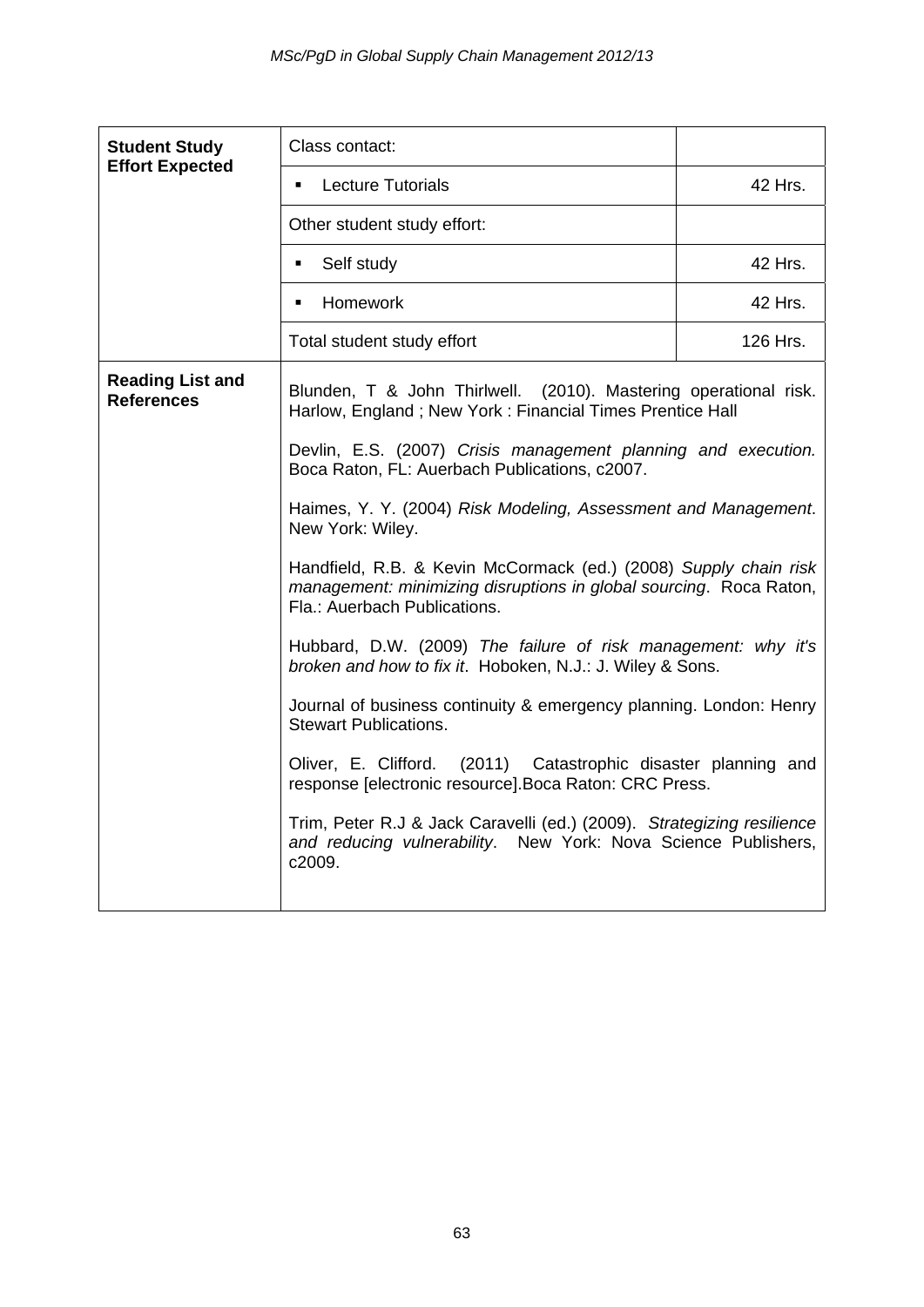| <b>Subject Code</b>                                    | LGT5101                                                                                                                                                                                                                                                                                                                                                                                                                                                                                                                                                                                                                                                                                                                                                                                                                                                                                |
|--------------------------------------------------------|----------------------------------------------------------------------------------------------------------------------------------------------------------------------------------------------------------------------------------------------------------------------------------------------------------------------------------------------------------------------------------------------------------------------------------------------------------------------------------------------------------------------------------------------------------------------------------------------------------------------------------------------------------------------------------------------------------------------------------------------------------------------------------------------------------------------------------------------------------------------------------------|
| <b>Subject Title</b>                                   | <b>Statistics for Management</b>                                                                                                                                                                                                                                                                                                                                                                                                                                                                                                                                                                                                                                                                                                                                                                                                                                                       |
| <b>Credit Value</b>                                    | 3                                                                                                                                                                                                                                                                                                                                                                                                                                                                                                                                                                                                                                                                                                                                                                                                                                                                                      |
| Level                                                  | 5                                                                                                                                                                                                                                                                                                                                                                                                                                                                                                                                                                                                                                                                                                                                                                                                                                                                                      |
| <b>Normal Duration</b>                                 | 1-semester                                                                                                                                                                                                                                                                                                                                                                                                                                                                                                                                                                                                                                                                                                                                                                                                                                                                             |
| Pre-requisite /<br>Co-requisite/<br><b>Exclusion</b>   | Nil                                                                                                                                                                                                                                                                                                                                                                                                                                                                                                                                                                                                                                                                                                                                                                                                                                                                                    |
| <b>Role and Purposes</b>                               | To introduce students to statistics as a tool for data preparation<br>٠<br>and analysis.<br>To impart on students the concepts, theories and techniques of a<br>٠                                                                                                                                                                                                                                                                                                                                                                                                                                                                                                                                                                                                                                                                                                                      |
|                                                        | variety of statistical methods.<br>To develop students' ability and confidence in the use of statistics<br>٠<br>for preparing and analysing data to support management decision<br>making.                                                                                                                                                                                                                                                                                                                                                                                                                                                                                                                                                                                                                                                                                             |
| <b>Subject Learning</b><br><b>Outcomes</b>             | Upon completion of the subject, students will be able to:<br>Able to use statistics for preparing and analyzing data to support<br>a.<br>management decision making<br>Understand the concepts, theories and techniques of a variety of<br>b.<br>managerial statistics                                                                                                                                                                                                                                                                                                                                                                                                                                                                                                                                                                                                                 |
| <b>Subject Synopsis/</b><br><b>Indicative Syllabus</b> | <b>Data Representation</b><br>Frequency distribution; histogram; stem and leaf display; other<br>graphical methods.<br><b>Statistical Measures</b><br>Measures of central tendency; measures of variability; measures of<br>shape.<br><b>Probability Concepts</b><br>Sample space; simple and compound events; probability laws; Bayes'<br>theorem; random variables.<br><b>Statistical Distributions</b><br>Binomial; Poisson; Normal and other distributions and<br>their<br>characteristics.<br><b>Sampling Theory</b><br>Sampling distributions; central limit theorem.<br><b>Estimation</b><br>Point and interval estimates; confidence intervals; significance level.<br><b>Tests of Hypothesis</b><br>Null and alternative hypotheses; sample size; type I and type II errors.<br><b>Linear Regression and Correlation</b><br>Least squares method; coefficient of correlation. |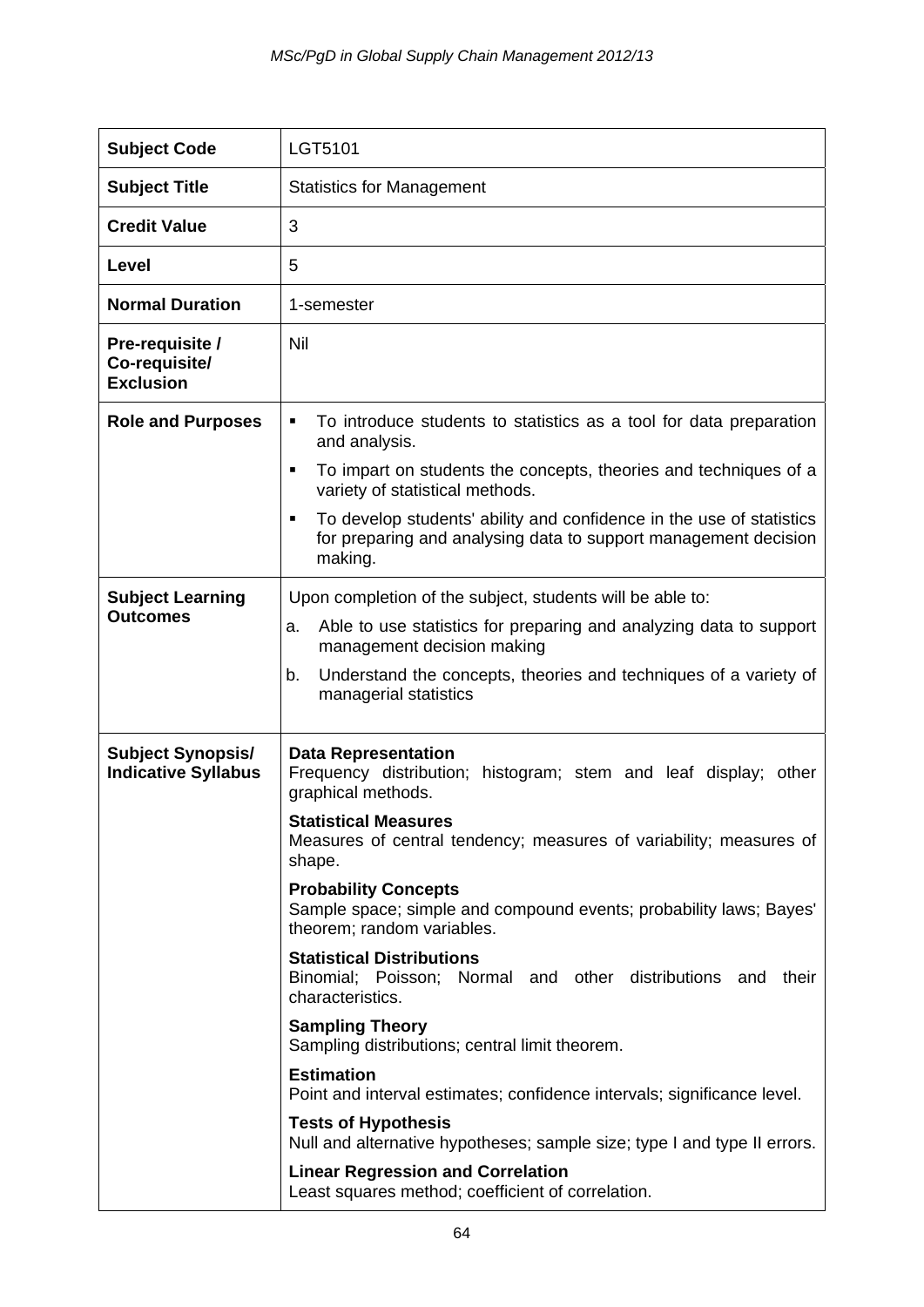|                                                   | <b>Multiple Regression</b><br>Applications of multiple regression equation; inferences about<br>parameters.                                                                                                                                                                                                                                                                                                                                                                                                   |           |                         |              |  |                           |  |         |  |
|---------------------------------------------------|---------------------------------------------------------------------------------------------------------------------------------------------------------------------------------------------------------------------------------------------------------------------------------------------------------------------------------------------------------------------------------------------------------------------------------------------------------------------------------------------------------------|-----------|-------------------------|--------------|--|---------------------------|--|---------|--|
|                                                   | <b>Time Series</b><br>Time series analysis; exponential smoothing; measurement of error.                                                                                                                                                                                                                                                                                                                                                                                                                      |           |                         |              |  |                           |  |         |  |
| <b>Teaching/Learning</b><br><b>Methodology</b>    | Concepts and techniques will be introduced through lectures.<br>Students are required to apply the knowledge and skills to solve<br>various applied statistical problems in the form of exercise and case<br>study. The use of relevant computer package will be encouraged.                                                                                                                                                                                                                                  |           |                         |              |  |                           |  |         |  |
| <b>Assessment</b><br><b>Methods in</b>            | Specific assessment                                                                                                                                                                                                                                                                                                                                                                                                                                                                                           | %         |                         |              |  | Intended subject learning |  |         |  |
| <b>Alignment with</b><br><b>Intended Learning</b> | methods/tasks                                                                                                                                                                                                                                                                                                                                                                                                                                                                                                 | weighting | outcomes to be assessed |              |  |                           |  |         |  |
| <b>Outcomes</b>                                   |                                                                                                                                                                                                                                                                                                                                                                                                                                                                                                               |           | a                       | b            |  |                           |  |         |  |
|                                                   | Continuous<br>Assessment                                                                                                                                                                                                                                                                                                                                                                                                                                                                                      | 50 %      | ✓                       | ✓            |  |                           |  |         |  |
|                                                   | Examination                                                                                                                                                                                                                                                                                                                                                                                                                                                                                                   | 50 %      | $\checkmark$            | $\checkmark$ |  |                           |  |         |  |
|                                                   | Total                                                                                                                                                                                                                                                                                                                                                                                                                                                                                                         | 100 %     |                         |              |  |                           |  |         |  |
|                                                   | Explanation of the appropriateness of the assessment methods in<br>assessing the intended learning outcomes:<br>Students need to do a group case study, testing whether they know<br>how to apply the theories learnt to some real life situations. Mid-term<br>test and examination are also required to test their understanding and<br>familiarity with the knowledge.<br>To pass this subject, students are required to obtain Grade D or<br>above in BOTH the Continuous Assessment and Exam components. |           |                         |              |  |                           |  |         |  |
| <b>Student Study</b>                              | Class contact:                                                                                                                                                                                                                                                                                                                                                                                                                                                                                                |           |                         |              |  |                           |  |         |  |
| <b>Effort Expected</b>                            | Lectures<br>٠                                                                                                                                                                                                                                                                                                                                                                                                                                                                                                 |           |                         |              |  | 28 Hrs.                   |  |         |  |
|                                                   | <b>Tutorials</b><br>$\blacksquare$                                                                                                                                                                                                                                                                                                                                                                                                                                                                            |           |                         |              |  | 14 Hrs.                   |  |         |  |
|                                                   | Other student study effort:                                                                                                                                                                                                                                                                                                                                                                                                                                                                                   |           |                         |              |  |                           |  |         |  |
|                                                   | Reading and doing exercises<br>Ξ                                                                                                                                                                                                                                                                                                                                                                                                                                                                              |           |                         |              |  |                           |  | 84 Hrs. |  |
|                                                   | Total student study effort                                                                                                                                                                                                                                                                                                                                                                                                                                                                                    |           |                         |              |  | 126 Hrs.                  |  |         |  |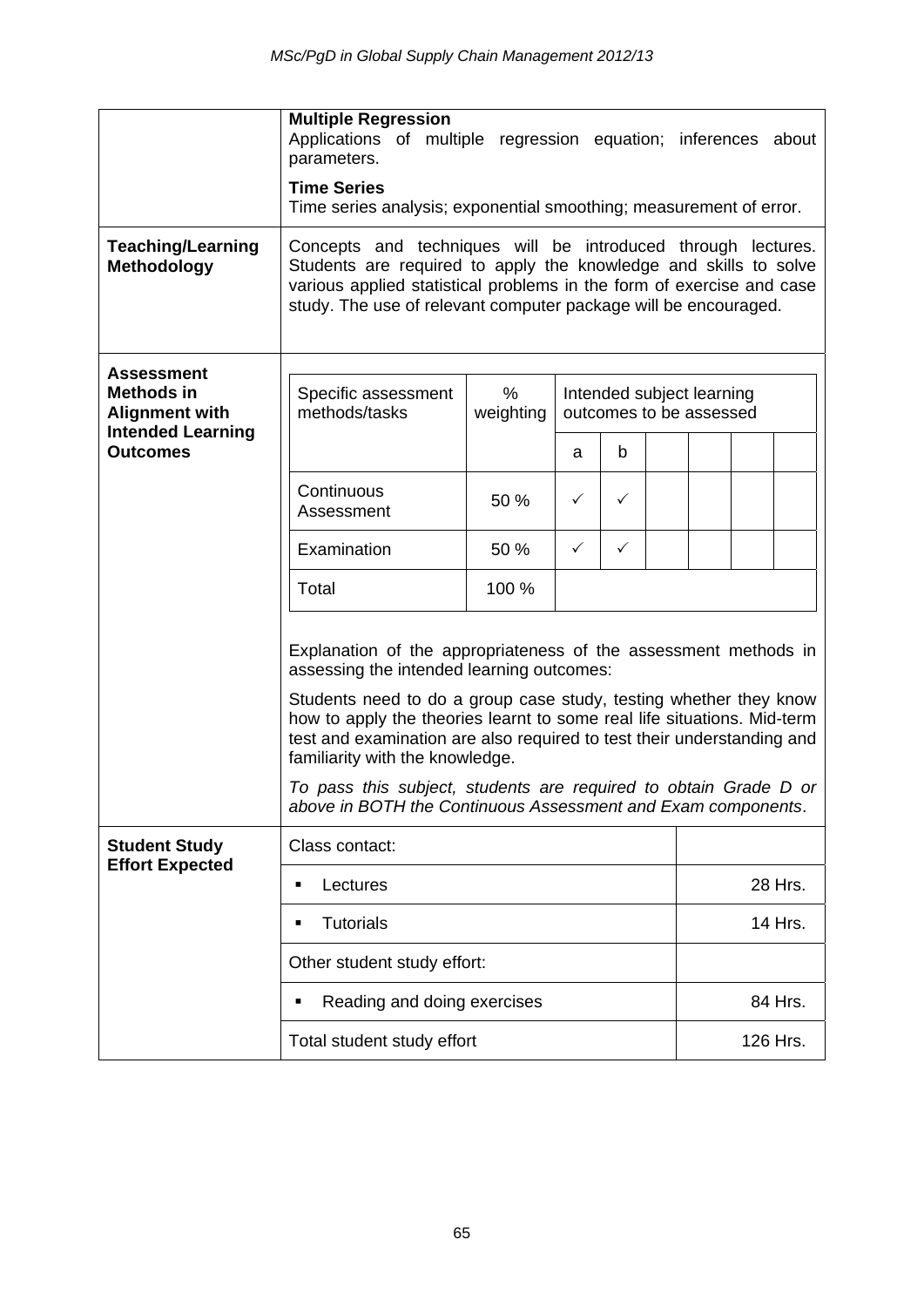| <b>Reading List and</b><br><b>References</b>                                                                                                                                            | <b>Books</b><br>Levine, D.M., Berenson, M.L. & Stephan, D., Statistics for Managers<br>Using Microsoft Excel, 3rd edition, Prentice-Hall, 2008.<br>McClave, J. T., Benson, P. G. and Sincich, T., Statistics for Business<br>and Economics, Prentice Hall, 2008. |  |  |  |  |
|-----------------------------------------------------------------------------------------------------------------------------------------------------------------------------------------|------------------------------------------------------------------------------------------------------------------------------------------------------------------------------------------------------------------------------------------------------------------|--|--|--|--|
|                                                                                                                                                                                         | <b>Selected Articles</b>                                                                                                                                                                                                                                         |  |  |  |  |
| Cheng, T.C.E. and Boom, H.J., 'Correlation Study on Job Satisfaction<br>of Personal Secretaries in Hong Kong', Asia Pacific International<br>Management Forum, Vol.16, pp. 21-35, 1990. |                                                                                                                                                                                                                                                                  |  |  |  |  |
|                                                                                                                                                                                         | Cheng, T.C.E., Lo, Y.K. and Ma, K.W., 'Forecasting Stock Price Index<br>by Multiple Regression', Managerial Finance, Vol.16, pp.27-31, 1990.                                                                                                                     |  |  |  |  |
|                                                                                                                                                                                         | Fildes, R. and Hastings, R., 'The Organization and Improvement of<br>Market Forecasting', Journal of Operational Research Society,<br>Vol.45, pp.1-16, 1994.                                                                                                     |  |  |  |  |
|                                                                                                                                                                                         | <b>Journals</b>                                                                                                                                                                                                                                                  |  |  |  |  |
|                                                                                                                                                                                         | Journal of the American Statistical Association                                                                                                                                                                                                                  |  |  |  |  |
|                                                                                                                                                                                         | Journal of the Royal Statistical Society                                                                                                                                                                                                                         |  |  |  |  |
|                                                                                                                                                                                         | The Statistician                                                                                                                                                                                                                                                 |  |  |  |  |
|                                                                                                                                                                                         |                                                                                                                                                                                                                                                                  |  |  |  |  |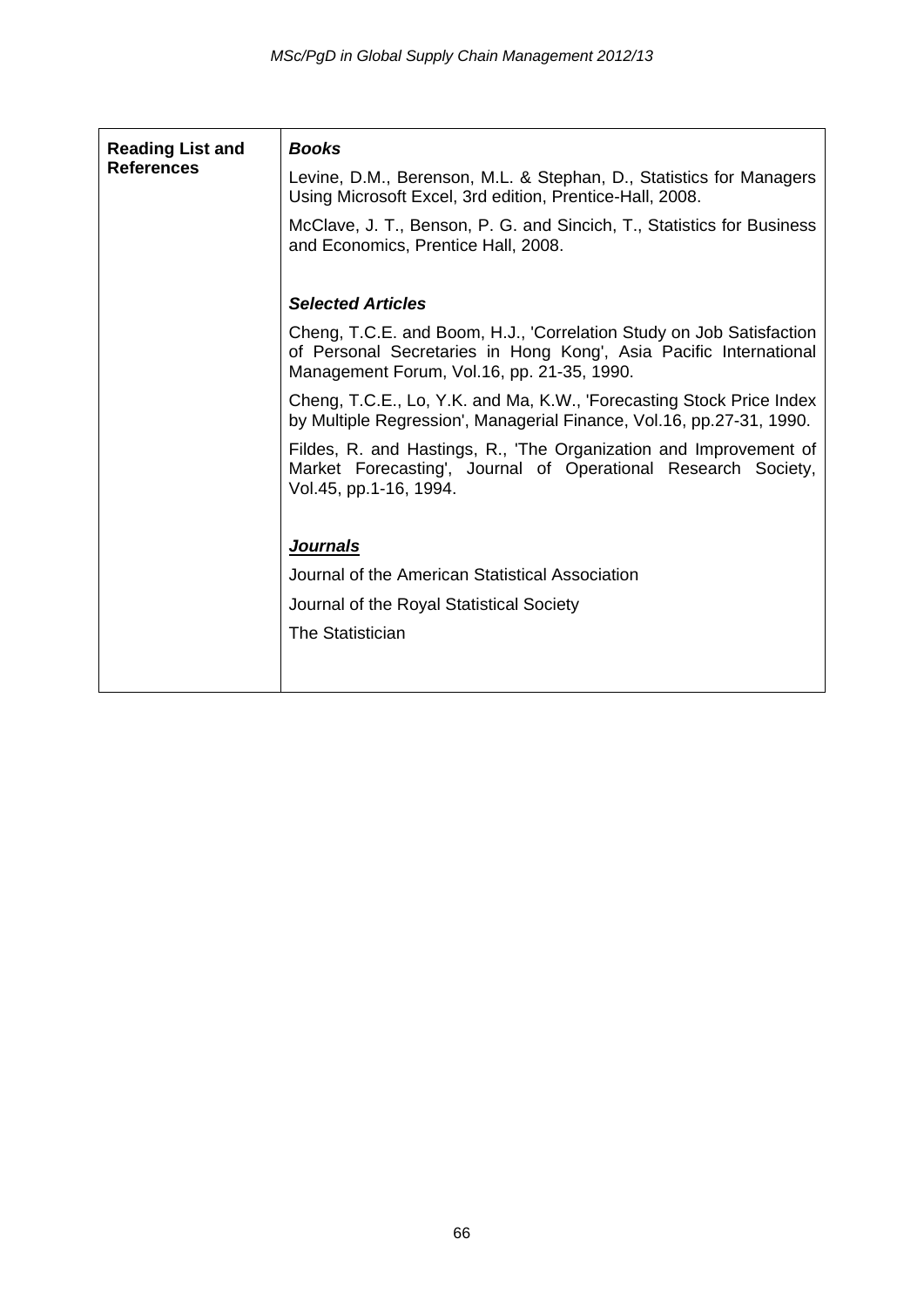| <b>Subject Code</b>                                    | LGT5102                                                                                                                                                                                                                                                                                                                                                                                                                                                                                                                                                                                                                                                                                                |
|--------------------------------------------------------|--------------------------------------------------------------------------------------------------------------------------------------------------------------------------------------------------------------------------------------------------------------------------------------------------------------------------------------------------------------------------------------------------------------------------------------------------------------------------------------------------------------------------------------------------------------------------------------------------------------------------------------------------------------------------------------------------------|
| <b>Subject Title</b>                                   | <b>Models for Decision Making</b>                                                                                                                                                                                                                                                                                                                                                                                                                                                                                                                                                                                                                                                                      |
| <b>Credit Value</b>                                    | 3                                                                                                                                                                                                                                                                                                                                                                                                                                                                                                                                                                                                                                                                                                      |
| Level                                                  | 5                                                                                                                                                                                                                                                                                                                                                                                                                                                                                                                                                                                                                                                                                                      |
| <b>Normal Duration</b>                                 | 1-semester                                                                                                                                                                                                                                                                                                                                                                                                                                                                                                                                                                                                                                                                                             |
| <b>Exclusion</b>                                       | <b>MGT532 Deterministic Operations Research</b>                                                                                                                                                                                                                                                                                                                                                                                                                                                                                                                                                                                                                                                        |
| <b>Role and Purposes</b>                               | To introduce students to the methodology of management<br>٠<br>science as a scientific approach to managerial decision making.<br>To impart on students the concepts, theories and techniques of<br>$\blacksquare$<br>a variety of management science methods.<br>To develop students' ability and confidence in the use of<br>٠<br>management science methods for solving management decision<br>problems.                                                                                                                                                                                                                                                                                            |
| <b>Subject Learning</b><br><b>Outcomes</b>             | Upon completion of the subject, students will be able to:<br>Understand the methodology of management science as a<br>a.<br>scientific approach to managerial decision making.<br>Understand the concepts, theories and techniques of a variety of<br>b.<br>management science methods.<br>Develop the ability and confidence in the use of management<br>$C_{\cdot}$<br>science methods for solving management decision problems.                                                                                                                                                                                                                                                                     |
| <b>Subject Synopsis/</b><br><b>Indicative Syllabus</b> | <b>Introduction</b><br>Management science methodology; problem solving approaches:<br>analytic solutions, algorithms and heuristics.<br><b>Linear Programming</b><br>Formulation; graphical solution; simplex algorithm; sensitivity<br>analysis; applications.<br><b>Transportation and Assignment Problems</b><br>Modified simplex method; Hungarian method.<br><b>Goal Programming</b><br>Model formulations; minimising weighted sum of under and overages;<br>pre-emptive goals; applications.<br><b>Integer Programming</b><br>Formulation; Branch and Bound method; applications.<br><b>Network Models</b><br>Minimum spanning tree problems; shortest path problems; network<br>flow problems. |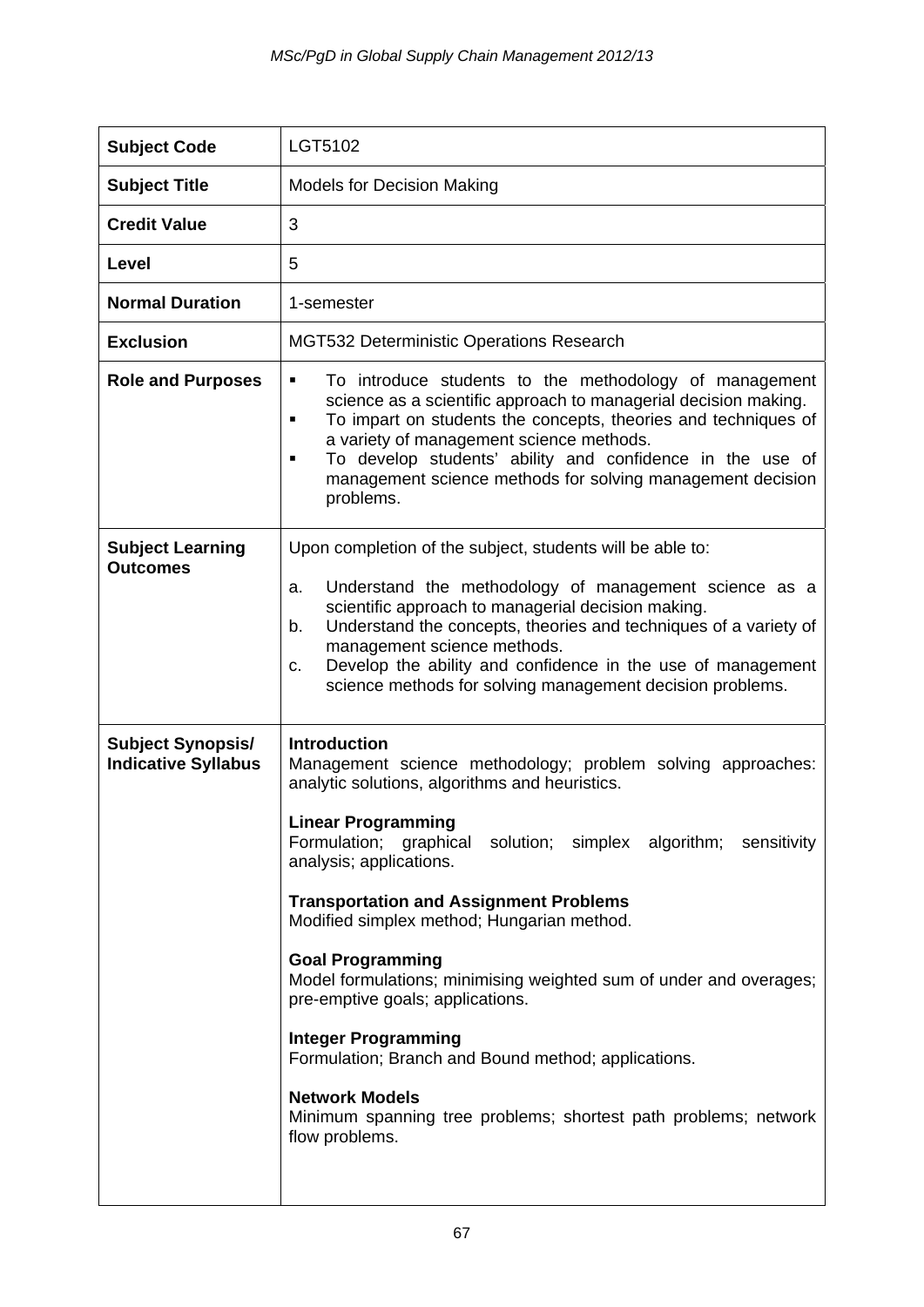|                                                                                             | <b>Dynamic Programming</b><br>Resource allocation problems; inventory problems; formulation;<br>applications.<br><b>Case Study</b><br>Application of management science models in real-life managerial<br>decision making.                                                                                                                                                                                                                                                                                    |                                                                           |              |              |   |  |          |
|---------------------------------------------------------------------------------------------|---------------------------------------------------------------------------------------------------------------------------------------------------------------------------------------------------------------------------------------------------------------------------------------------------------------------------------------------------------------------------------------------------------------------------------------------------------------------------------------------------------------|---------------------------------------------------------------------------|--------------|--------------|---|--|----------|
| <b>Teaching/Learning</b><br>Methodology                                                     | Concepts and techniques will be introduced through lectures.<br>Students are required to apply the knowledge and skills to analyse<br>and solve various realistic management science problems in the form<br>of case study. The use of relevant computer package will be<br>encouraged.                                                                                                                                                                                                                       |                                                                           |              |              |   |  |          |
| <b>Assessment</b><br><b>Methods in</b><br><b>Alignment with</b><br><b>Intended Learning</b> | Specific assessment<br>methods/tasks                                                                                                                                                                                                                                                                                                                                                                                                                                                                          | $\%$<br>Intended subject learning<br>weighting<br>outcomes to be assessed |              |              |   |  |          |
| <b>Outcomes</b>                                                                             |                                                                                                                                                                                                                                                                                                                                                                                                                                                                                                               |                                                                           | a            | b            | C |  |          |
|                                                                                             | Continuous<br>Assessment                                                                                                                                                                                                                                                                                                                                                                                                                                                                                      | 50 %                                                                      | $\checkmark$ | $\checkmark$ | ✓ |  |          |
|                                                                                             | Examination                                                                                                                                                                                                                                                                                                                                                                                                                                                                                                   | 50 %                                                                      | $\checkmark$ | $\checkmark$ | ✓ |  |          |
|                                                                                             | Total                                                                                                                                                                                                                                                                                                                                                                                                                                                                                                         | 100 %                                                                     |              |              |   |  |          |
|                                                                                             | Explanation of the appropriateness of the assessment methods in<br>assessing the intended learning outcomes:<br>Students need to do a group case study, testing whether they know<br>how to apply the theories learnt to some real life situations. Mid-term<br>test and examination are also required to test their understanding and<br>familiarity with the knowledge.<br>To pass this subject, students are required to obtain Grade D or<br>above in BOTH the Continuous Assessment and Exam components. |                                                                           |              |              |   |  |          |
| <b>Student Study</b><br><b>Effort Expected</b>                                              | Class contact:                                                                                                                                                                                                                                                                                                                                                                                                                                                                                                |                                                                           |              |              |   |  |          |
|                                                                                             | Lectures<br>п                                                                                                                                                                                                                                                                                                                                                                                                                                                                                                 |                                                                           |              |              |   |  | 28 Hrs.  |
|                                                                                             | <b>Tutorials</b><br>П                                                                                                                                                                                                                                                                                                                                                                                                                                                                                         |                                                                           |              |              |   |  | 14 Hrs.  |
|                                                                                             | Other student study effort:                                                                                                                                                                                                                                                                                                                                                                                                                                                                                   |                                                                           |              |              |   |  |          |
|                                                                                             | Revision, doing exercises and cases<br>п                                                                                                                                                                                                                                                                                                                                                                                                                                                                      |                                                                           |              |              |   |  | 84 Hrs.  |
|                                                                                             | Total student study effort                                                                                                                                                                                                                                                                                                                                                                                                                                                                                    |                                                                           |              |              |   |  | 126 Hrs. |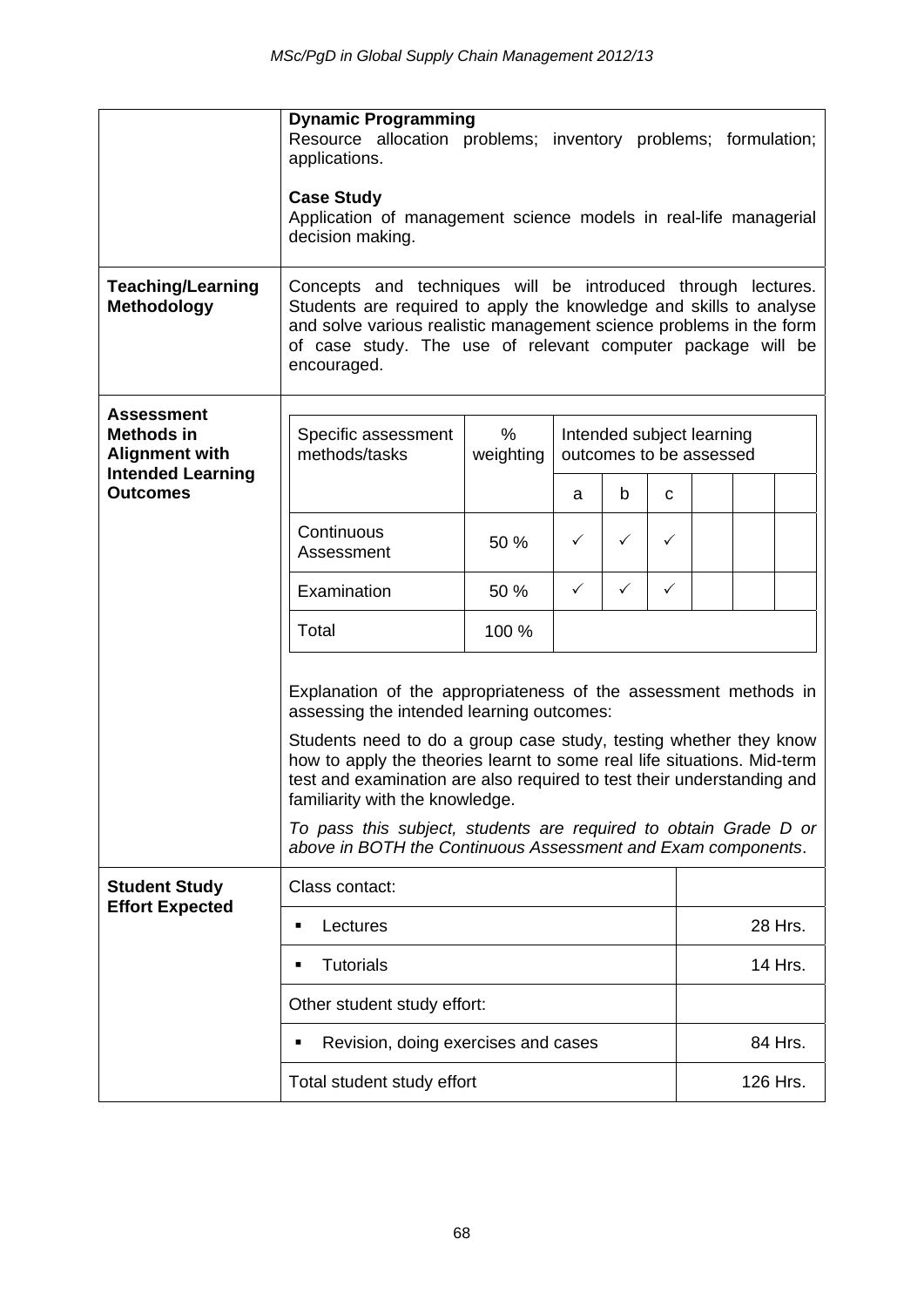| <b>Reading List and</b><br><b>References</b> | <b>Reading List &amp; References</b>                                                                                                                                                                                                                                                                                                                                                           |
|----------------------------------------------|------------------------------------------------------------------------------------------------------------------------------------------------------------------------------------------------------------------------------------------------------------------------------------------------------------------------------------------------------------------------------------------------|
|                                              | Anderson, D.R., Sweeney, D.J. and Williams, T.A., An Introduction to<br>Management Science: Quantitative Approaches to Decision Making,<br>latest ed., West Publishing Company.                                                                                                                                                                                                                |
|                                              | Assad, A.A., Wasil, E.A. and Lilien, G.L., Excellence in Management<br>Science Practice, Eaglewood, Prentice-Hall, latest ed.                                                                                                                                                                                                                                                                  |
|                                              | Hillier, F.S. and Liebermann, G.J., Introduction to Operations<br>Research, latest ed., McGraw-Hill.                                                                                                                                                                                                                                                                                           |
|                                              | Lapin, L.L., Quantitative Methods for Business Decisions with Cases,<br>latest ed., Dryden.                                                                                                                                                                                                                                                                                                    |
|                                              | Ravindran, A., Phillips, D.T. and Solberg, J.J., Operations Research:<br>principles and practice, latest ed., John Wiley & Sons.                                                                                                                                                                                                                                                               |
|                                              | Render, B., Stair, R.M.Jr. and Greenberg, I., Cases and Readings in<br>Management Science, latest ed., Allyn and Bacon.                                                                                                                                                                                                                                                                        |
|                                              | Shogan, A.W., Management Science, Prentice-Hall, latest ed<br>Taha, H.A., Introduction to Operations Research, latest ed., New<br>York, Macmillan.                                                                                                                                                                                                                                             |
|                                              | Winston, W.L., Operations Research: Algorithms and Applications,<br>latest ed., Duxbury Press.                                                                                                                                                                                                                                                                                                 |
|                                              | <b>Journals</b>                                                                                                                                                                                                                                                                                                                                                                                |
|                                              | Asia Pacific Journal of Operational Research<br><b>Decision Sciences</b><br>European Journal of Operational Research<br><b>IIE Transactions</b><br>Interfaces<br>Journal of the Operational Research Society<br><b>Management Science</b><br><b>Naval Research Logistics</b><br>Omega - International Journal of Management Science<br><b>Operations Research</b><br>OR Insight<br>OR/MS Today |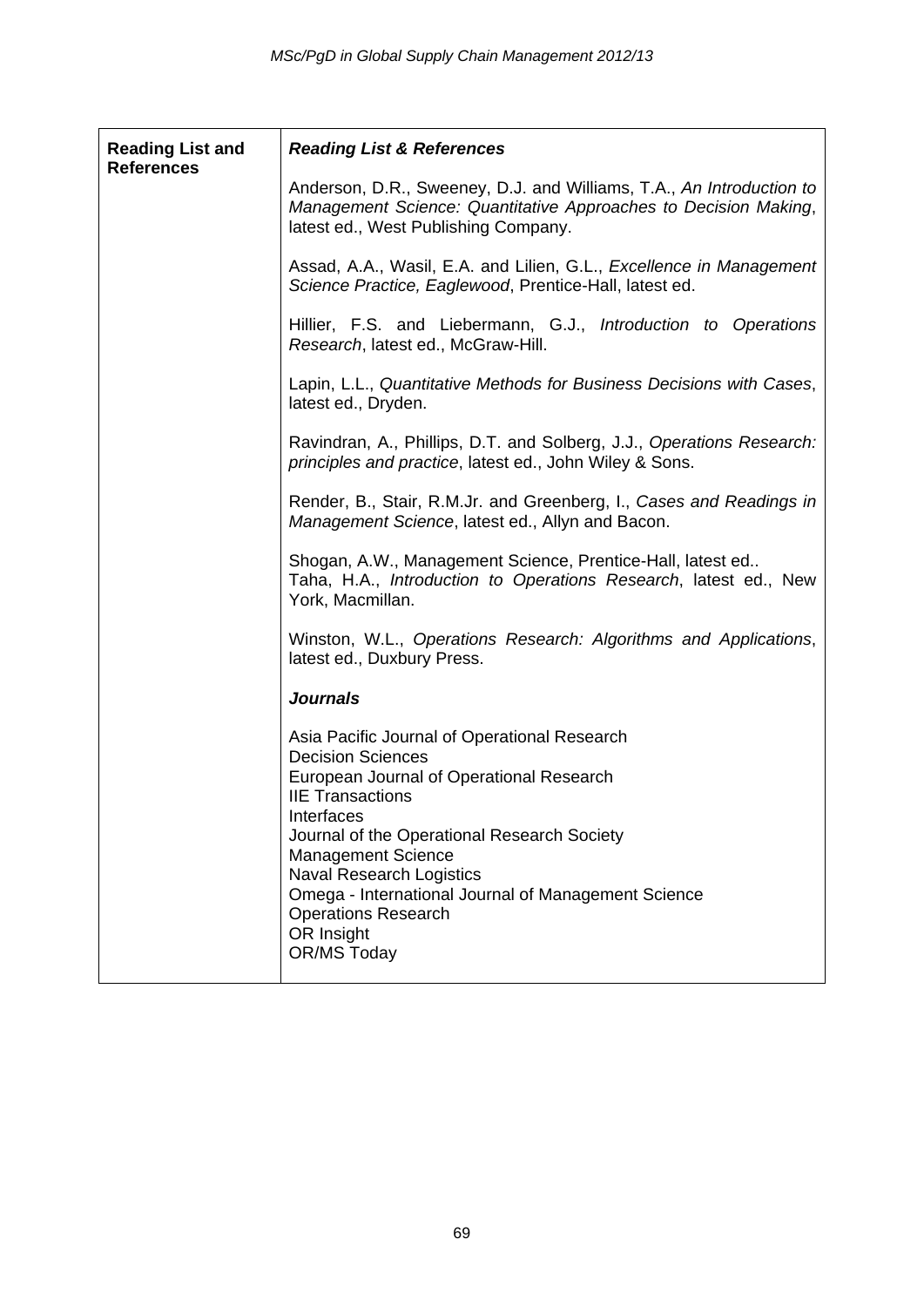| <b>Subject Code</b>                                    | LGT5105                                                                                                                                                                                                                                                                                                                                                                                                                                                                                                                                                                                                                                                                                                                                                                                                                                                              |
|--------------------------------------------------------|----------------------------------------------------------------------------------------------------------------------------------------------------------------------------------------------------------------------------------------------------------------------------------------------------------------------------------------------------------------------------------------------------------------------------------------------------------------------------------------------------------------------------------------------------------------------------------------------------------------------------------------------------------------------------------------------------------------------------------------------------------------------------------------------------------------------------------------------------------------------|
| <b>Subject Title</b>                                   | <b>Managing Operations Systems</b>                                                                                                                                                                                                                                                                                                                                                                                                                                                                                                                                                                                                                                                                                                                                                                                                                                   |
| <b>Credit Value</b>                                    | 3                                                                                                                                                                                                                                                                                                                                                                                                                                                                                                                                                                                                                                                                                                                                                                                                                                                                    |
| Level                                                  | 5                                                                                                                                                                                                                                                                                                                                                                                                                                                                                                                                                                                                                                                                                                                                                                                                                                                                    |
| <b>Normal Duration</b>                                 | 1-semester                                                                                                                                                                                                                                                                                                                                                                                                                                                                                                                                                                                                                                                                                                                                                                                                                                                           |
| Pre-requisite /<br>Co-requisite/<br><b>Exclusion</b>   | Nil                                                                                                                                                                                                                                                                                                                                                                                                                                                                                                                                                                                                                                                                                                                                                                                                                                                                  |
| <b>Role and Purposes</b>                               | This module introduces students to both the philosophy and the<br>techniques of operations management. Students will understand the<br>basic concepts and basic tools in operations management, and<br>familiar with the scientific methods used<br>become<br>in<br>daily<br>management.                                                                                                                                                                                                                                                                                                                                                                                                                                                                                                                                                                             |
| <b>Subject Learning</b><br><b>Outcomes</b>             | Upon completion of the subject, students will be able to:<br>(a)<br>understand the terminology of operations management.<br>(b)<br>understand basic concepts of various areas of operations<br>management.<br>(c)<br>build up basic quantitative models that are used for decision-<br>making in operations management, including assumptions<br>and limitations of the models.                                                                                                                                                                                                                                                                                                                                                                                                                                                                                      |
| <b>Subject Synopsis/</b><br><b>Indicative Syllabus</b> | <b>Introduction to Operations System</b><br>The concepts, the operations functions and its relation with other<br>business functions.<br><b>Quality Management and Quality Control</b><br>Total quality management; quality measurement; quality cost; quality<br>inspection; statistical quality control.<br><b>Business Process Design and Reengineering</b><br>Process concept; process design method; process effectiveness and<br>efficiency; business process reengineering.<br><b>Forecasting</b><br>Objective of forecasting; logic of forecasting; qualitative<br>and<br>quantitative methods for forecasting; measurement and monitoring of<br>forecasting systems.<br><b>Capacity Planning</b><br>Strategic capacity planning; equipment management; concept of total<br>cost of ownership; volume analysis; breakeven models; decision tree<br>analysis. |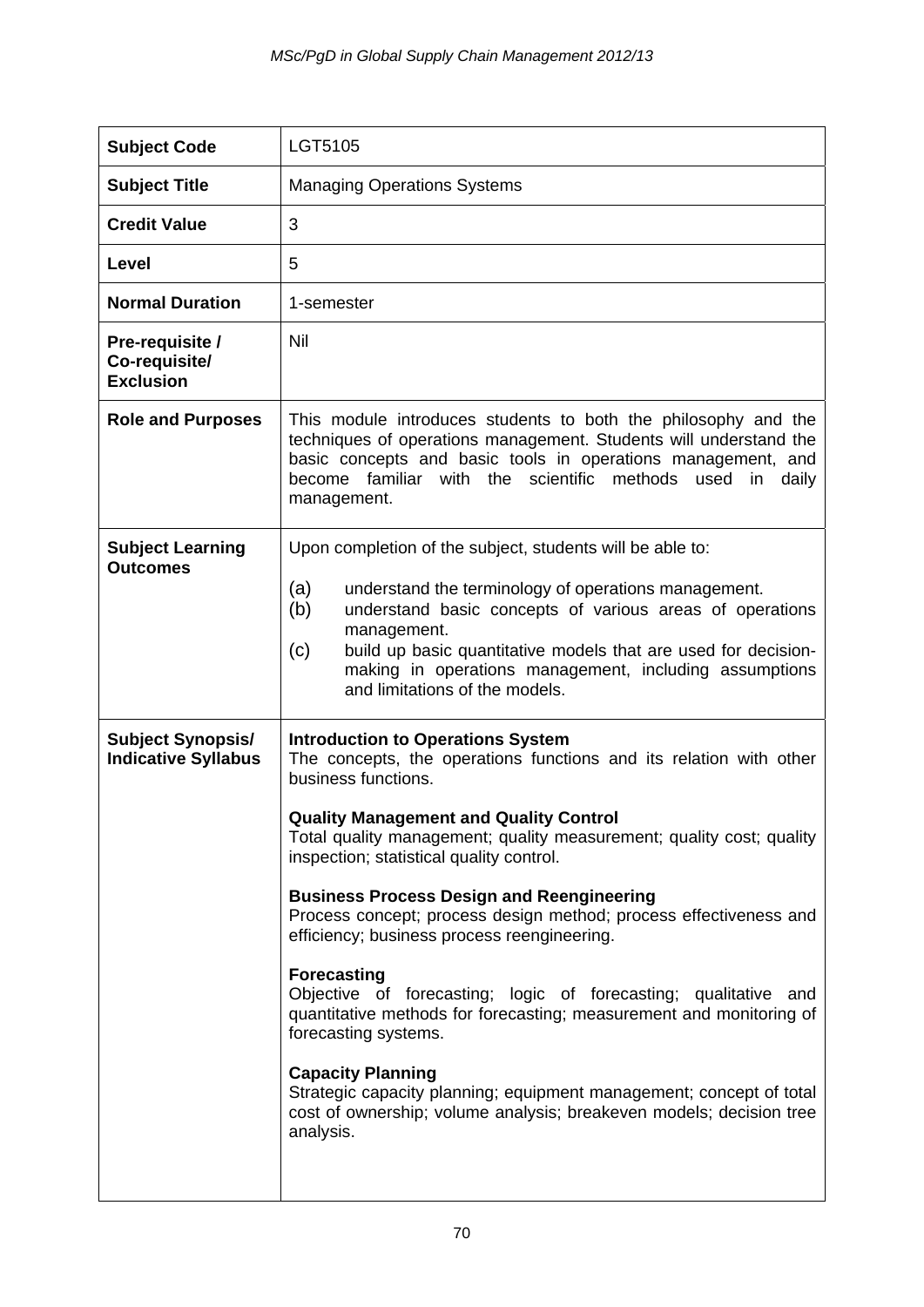|                                                                 | <b>Facility Location and Layout</b><br>Factors affecting location decisions; methods for analysing location<br>problems; facility layout problems and decision analysis<br>manufacturing and service sectors.                                             |       |              |              |   |  | in.       |
|-----------------------------------------------------------------|-----------------------------------------------------------------------------------------------------------------------------------------------------------------------------------------------------------------------------------------------------------|-------|--------------|--------------|---|--|-----------|
|                                                                 | <b>Inventory Management</b><br>Functions and costs of inventory management; ABC analysis;<br>economic ordering quantity model; vendor managed<br>system; inventory replenishment systems.                                                                 |       |              |              |   |  | inventory |
|                                                                 | <b>Just-in-Time Systems</b><br>Philosophy and concept of JIT systems; pulling versus pushing<br>production system; JIT in service industry.                                                                                                               |       |              |              |   |  |           |
|                                                                 | <b>Supply Chain Management</b><br>Concept of supply chain management; information coordination; cost<br>and benefit of postponement; quick response; worldwide sourcing.                                                                                  |       |              |              |   |  |           |
|                                                                 | <b>Project Management</b>                                                                                                                                                                                                                                 |       |              |              |   |  |           |
|                                                                 | Project and its working team; project break down; Gantt charts;<br>project time and cost; critical tasks in projects.                                                                                                                                     |       |              |              |   |  |           |
| <b>Teaching/Learning</b><br><b>Methodology</b>                  | Concepts and techniques will be introduced through lectures.<br>Students are required to apply the knowledge and skills to analyse<br>and solve various realistic operations management problems in the<br>form of case studies.                          |       |              |              |   |  |           |
| <b>Assessment</b><br><b>Methods in</b><br><b>Alignment with</b> | $\%$<br>Specific assessment<br>Intended subject learning<br>methods/tasks<br>weighting<br>outcomes to be assessed                                                                                                                                         |       |              |              |   |  |           |
| <b>Intended Learning</b><br><b>Outcomes</b>                     |                                                                                                                                                                                                                                                           |       | a            | b            | C |  |           |
|                                                                 | 1. Coursework                                                                                                                                                                                                                                             | 50 %  | $\checkmark$ | $\checkmark$ | ✓ |  |           |
|                                                                 | 2. Examination                                                                                                                                                                                                                                            | 50 %  | ✓            | ✓            | ✓ |  |           |
|                                                                 | Total                                                                                                                                                                                                                                                     | 100 % |              |              |   |  |           |
|                                                                 | Explanation of the appropriateness of the assessment methods in<br>assessing the intended learning outcomes:                                                                                                                                              |       |              |              |   |  |           |
|                                                                 | Students need to do a group case study, testing whether they know<br>how to apply the theories learnt to some real life situations. Mid-term<br>test and examination are also required to test their understanding and<br>familiarity with the knowledge. |       |              |              |   |  |           |
|                                                                 | To pass this subject, students are required to obtain Grade D or<br>above in BOTH the Continuous Assessment and Exam components.                                                                                                                          |       |              |              |   |  |           |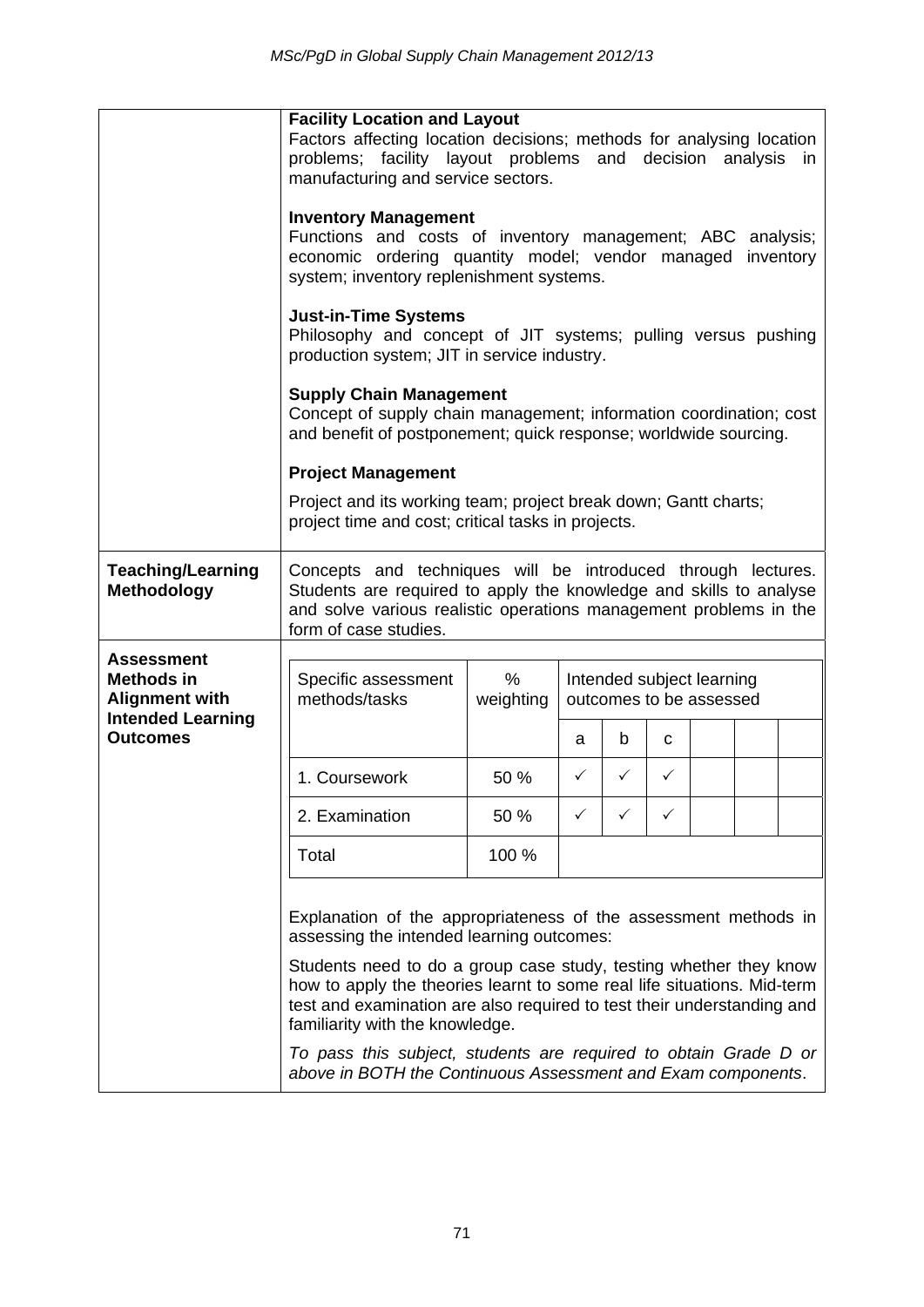| <b>Student Study</b>                         | Class contact:                                                                                                                                                 |          |  |  |  |  |
|----------------------------------------------|----------------------------------------------------------------------------------------------------------------------------------------------------------------|----------|--|--|--|--|
| <b>Effort Expected</b>                       | Lectures<br>٠                                                                                                                                                  | 28 Hrs.  |  |  |  |  |
|                                              | 14 Hrs.<br><b>Tutorials</b><br>٠                                                                                                                               |          |  |  |  |  |
|                                              | Other student study effort:                                                                                                                                    |          |  |  |  |  |
|                                              | Reading and doing exercises<br>٠                                                                                                                               | 84 Hrs.  |  |  |  |  |
|                                              | Total student study effort                                                                                                                                     | 126 Hrs. |  |  |  |  |
| <b>Reading List and</b><br><b>References</b> | <b>Books</b>                                                                                                                                                   |          |  |  |  |  |
|                                              | Jacobs F.R., Chase, R.B. and Aquilano, N.J., Operations & Supply<br>Chain, latest ed., McGraw Hill.                                                            |          |  |  |  |  |
|                                              | Cheng, T.C.E. and Podolsky, S. (1996), Just-in-time manufacturing:<br>An introduction, Chapman & Hall.                                                         |          |  |  |  |  |
|                                              | Davis M.M., Aquilano N.J. and Chase R.B., Fundamentals of<br>Operations Management, latest ed., McGraw Hill.                                                   |          |  |  |  |  |
|                                              | Heyl, J. E., Bushnell, J.L. and Stone, L.A. (1994), Cases in operations<br>management, Addison-Wesley.                                                         |          |  |  |  |  |
|                                              | Johnston, R. (2003), Cases in operations management, Finance<br><b>Times Prentice Hall.</b>                                                                    |          |  |  |  |  |
|                                              | Russell R.S. and Taylor B.W., Operations Management, latest ed.,<br>Prentice Hall.<br>Shafer, S.M. and Meredith, J.R. (1997), Operations management,<br>Willy. |          |  |  |  |  |
|                                              |                                                                                                                                                                |          |  |  |  |  |
|                                              | Stevenson W.J., Operations Management, latest ed., McGraw Hill.                                                                                                |          |  |  |  |  |
|                                              | Whybark, D.C. (1989), International Operations management, Irwin.                                                                                              |          |  |  |  |  |
|                                              | <b>Journals</b>                                                                                                                                                |          |  |  |  |  |
|                                              | International Journal of Operations and Production Management<br>Journal of Operations Management<br><b>Management Science</b>                                 |          |  |  |  |  |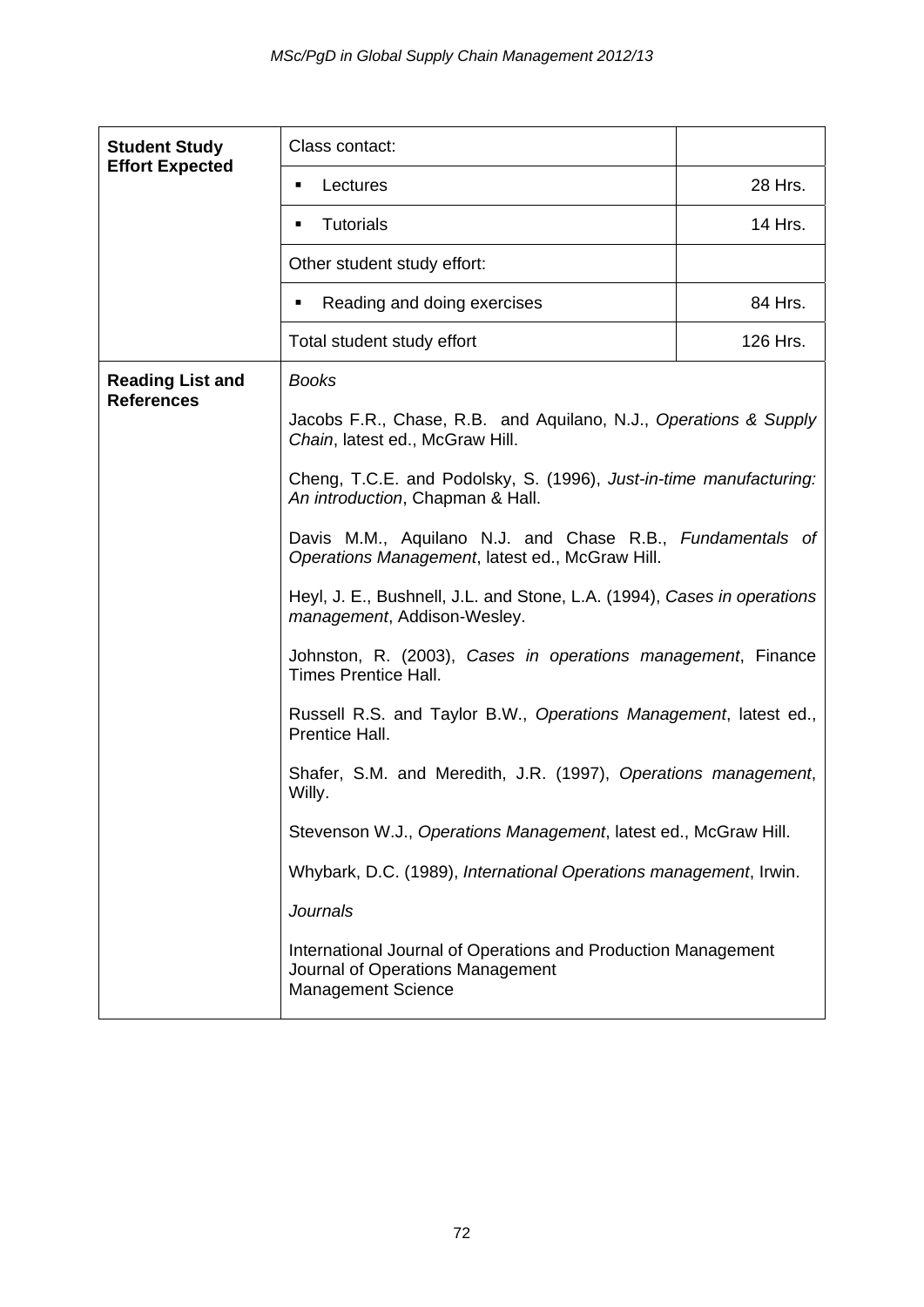| <b>Subject Code</b>                                    | LGT5107                                                                                                                                                                                                                                                                                                                                                                                                                                                                                                                                                                    |
|--------------------------------------------------------|----------------------------------------------------------------------------------------------------------------------------------------------------------------------------------------------------------------------------------------------------------------------------------------------------------------------------------------------------------------------------------------------------------------------------------------------------------------------------------------------------------------------------------------------------------------------------|
| <b>Subject Title</b>                                   | <b>Total Quality Management</b>                                                                                                                                                                                                                                                                                                                                                                                                                                                                                                                                            |
| <b>Credit Value</b>                                    | 3                                                                                                                                                                                                                                                                                                                                                                                                                                                                                                                                                                          |
| Level                                                  | 5                                                                                                                                                                                                                                                                                                                                                                                                                                                                                                                                                                          |
| <b>Normal Duration</b>                                 | 1-semester                                                                                                                                                                                                                                                                                                                                                                                                                                                                                                                                                                 |
| <b>Exclusion</b>                                       | <b>ITC575 Principles of Total Quality Management</b>                                                                                                                                                                                                                                                                                                                                                                                                                                                                                                                       |
| <b>Role and Purposes</b>                               | To introduce students to a total quality management (TQM)<br>framework that integrates quality of product, quality of process<br>and quality of management.<br>To discuss in details the principles of TQM in both theories<br>and practice.<br>To learn the major techniques in TQM adoption.<br>To learn applying TQM principles and techniques through a<br>quality improvement project.                                                                                                                                                                                |
| <b>Subject Learning</b><br><b>Outcomes</b>             | Upon completion of the subject, students will be able to:<br>a. Able to apply TQM principles and techniques to improve<br>organizational efficiency and effectiveness.<br>b. Able to practice TQM to improve customer satisfaction and<br>achieve different strategic organizational goals.                                                                                                                                                                                                                                                                                |
| <b>Subject Synopsis/</b><br><b>Indicative Syllabus</b> | The interfaces of quality of product, quality of process and quality of<br>management with specific topics including:<br>Multiple concepts and dimensions of quality<br>Technical and functional aspects of service quality<br>Customer contribution to quality<br>Quality Function Deployment methodology in product / service<br>design<br>Supplier quality audit and partnership sourcing<br>Integration of statistical process control into a business<br>system<br>Quality performance measurement<br>Quality Management System of ISO:9000<br>Current issues on TQM. |
| <b>Teaching/Learning</b><br><b>Methodology</b>         | Contact hours: 42 hours<br>Concepts, theories and key issues based on the literature will be<br>introduced to students through lectures. Case studies will be used to<br>illustrate some application aspects and to stimulate discussions<br>leading to context-specific knowledge. Students are required to apply<br>the knowledge to analyse some contemporary issues in the field.                                                                                                                                                                                      |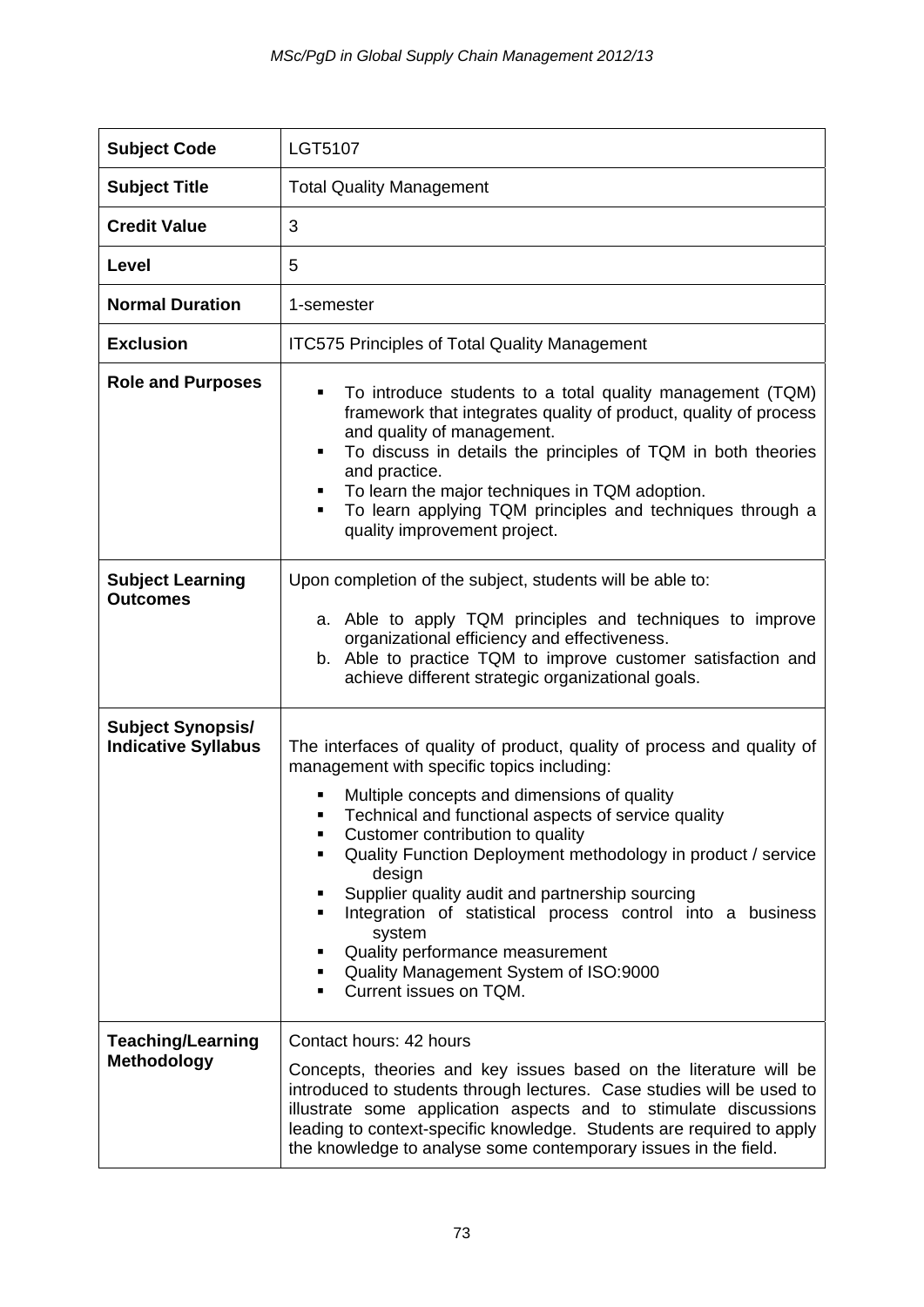| <b>Assessment</b>                                                      |                                                                                                                                                                                                                                                                                                                                                                                                                                                                                                               |                   |                                                                                                                                  |              |  |         |  |          |
|------------------------------------------------------------------------|---------------------------------------------------------------------------------------------------------------------------------------------------------------------------------------------------------------------------------------------------------------------------------------------------------------------------------------------------------------------------------------------------------------------------------------------------------------------------------------------------------------|-------------------|----------------------------------------------------------------------------------------------------------------------------------|--------------|--|---------|--|----------|
| <b>Methods in</b><br><b>Alignment with</b><br><b>Intended Learning</b> | Specific assessment<br>methods/tasks                                                                                                                                                                                                                                                                                                                                                                                                                                                                          | $\%$<br>weighting | Intended subject learning<br>outcomes to be assessed                                                                             |              |  |         |  |          |
| <b>Outcomes</b>                                                        |                                                                                                                                                                                                                                                                                                                                                                                                                                                                                                               |                   | a                                                                                                                                | b            |  |         |  |          |
|                                                                        | Continuous<br>Assessment                                                                                                                                                                                                                                                                                                                                                                                                                                                                                      | 50%               | ✓                                                                                                                                | $\checkmark$ |  |         |  |          |
|                                                                        | Exam                                                                                                                                                                                                                                                                                                                                                                                                                                                                                                          | 50%               | ✓                                                                                                                                | ✓            |  |         |  |          |
|                                                                        | Total                                                                                                                                                                                                                                                                                                                                                                                                                                                                                                         | 100 %             |                                                                                                                                  |              |  |         |  |          |
|                                                                        | Explanation of the appropriateness of the assessment methods in<br>assessing the intended learning outcomes:<br>The achievement of the two learning outcomes will be dependent on<br>students' knowledge in conceptual theories and ability to apply quality<br>management techniques.<br>Since examination is effective in assessing the knowledge level in<br>continuous<br>theories<br>and<br>assessment<br>(including<br>conceptual<br>assignments and projects) is effective in assessing the ability in |                   |                                                                                                                                  |              |  |         |  |          |
|                                                                        | applying techniques, both methods will be needed to assess the two<br>outcomes of this subject.                                                                                                                                                                                                                                                                                                                                                                                                               |                   |                                                                                                                                  |              |  |         |  |          |
|                                                                        |                                                                                                                                                                                                                                                                                                                                                                                                                                                                                                               |                   | To pass this subject, students are required to obtain Grade D or<br>above in BOTH the Continuous Assessment and Exam components. |              |  |         |  |          |
| <b>Student Study</b><br><b>Effort Expected</b>                         | Class contact:                                                                                                                                                                                                                                                                                                                                                                                                                                                                                                |                   |                                                                                                                                  |              |  |         |  |          |
|                                                                        | Lectures<br>٠                                                                                                                                                                                                                                                                                                                                                                                                                                                                                                 |                   |                                                                                                                                  |              |  |         |  | 42 Hrs.  |
|                                                                        | Other student study effort:                                                                                                                                                                                                                                                                                                                                                                                                                                                                                   |                   |                                                                                                                                  |              |  |         |  |          |
|                                                                        | Preparation for lectures<br>٠                                                                                                                                                                                                                                                                                                                                                                                                                                                                                 |                   |                                                                                                                                  |              |  |         |  | 42 Hrs.  |
|                                                                        | Preparation for assignments/mini-projects<br>$\blacksquare$                                                                                                                                                                                                                                                                                                                                                                                                                                                   |                   |                                                                                                                                  |              |  | 42 Hrs. |  |          |
|                                                                        | Total student study effort                                                                                                                                                                                                                                                                                                                                                                                                                                                                                    |                   |                                                                                                                                  |              |  |         |  | 126 Hrs. |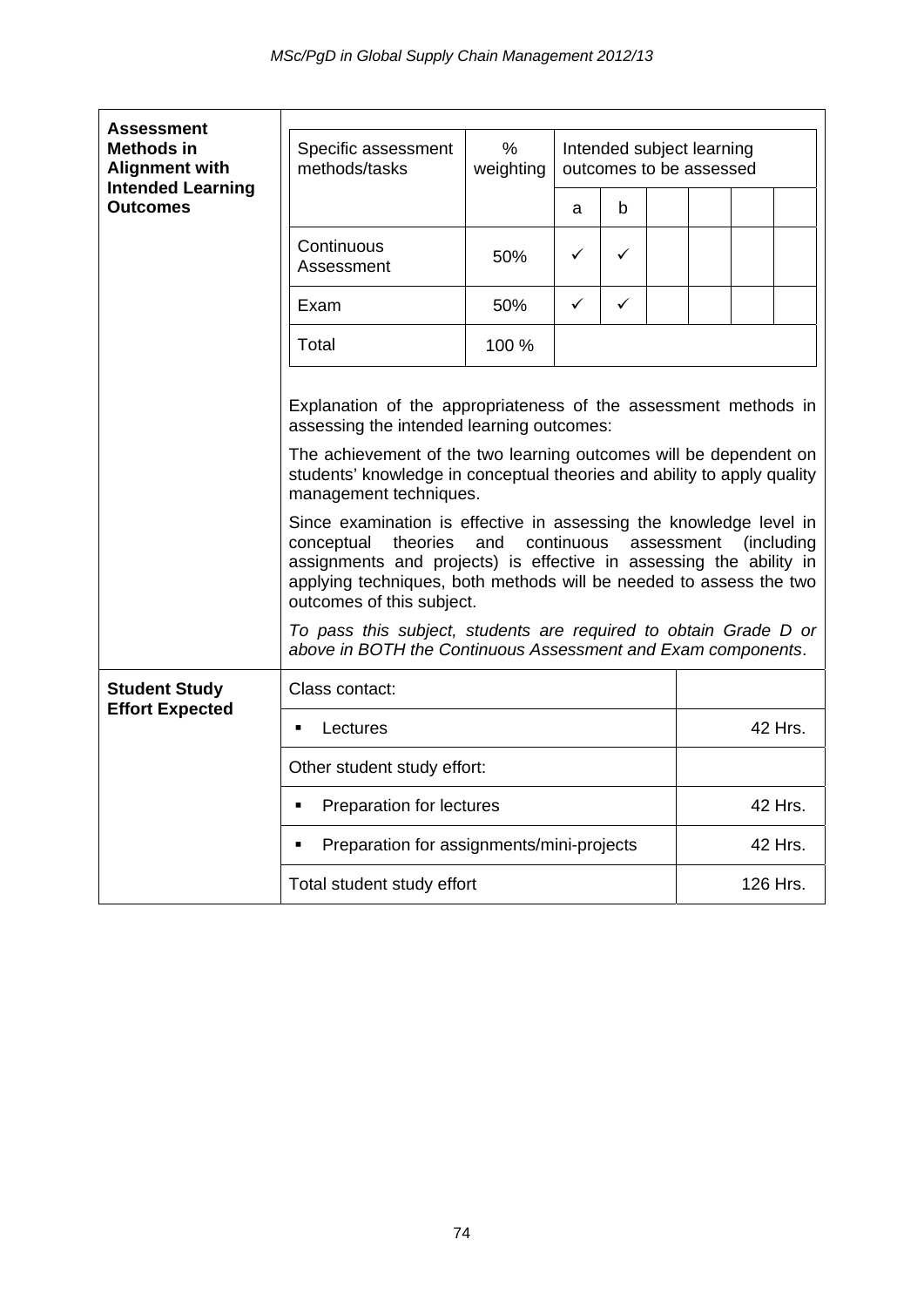| <b>Reading List and</b><br><b>References</b> | Books                                                                                                                                                                    |
|----------------------------------------------|--------------------------------------------------------------------------------------------------------------------------------------------------------------------------|
|                                              | Foster, S.T. (the latest edition), Managing Quality: Integrating The<br>Supply Chain, Pearson Education.                                                                 |
|                                              | Besterfield, D.H., Besterfield-Michna, C., Besterfield, G.H. and<br>Besterfield-Sacre, M. (the latest edition), Total Quality Management,<br>Prentice-Hall.              |
|                                              | Goetsch, D.L. and Davis, S.B. (the latest edition), Quality<br>Management: Introduction to Quality Management for Production,<br>Processing and Services, Prentice Hall. |
|                                              | <b>Journals</b>                                                                                                                                                          |
|                                              | Asia-Pacific Journal of Quality Management                                                                                                                               |
|                                              | International Journal of Quality and Reliability Management                                                                                                              |
|                                              | International Journal of Service Industry Management                                                                                                                     |
|                                              | Journal of Operations Management                                                                                                                                         |
|                                              | <b>Managing Service Quality</b>                                                                                                                                          |
|                                              | <b>Total Quality Management &amp; Business Excellence</b>                                                                                                                |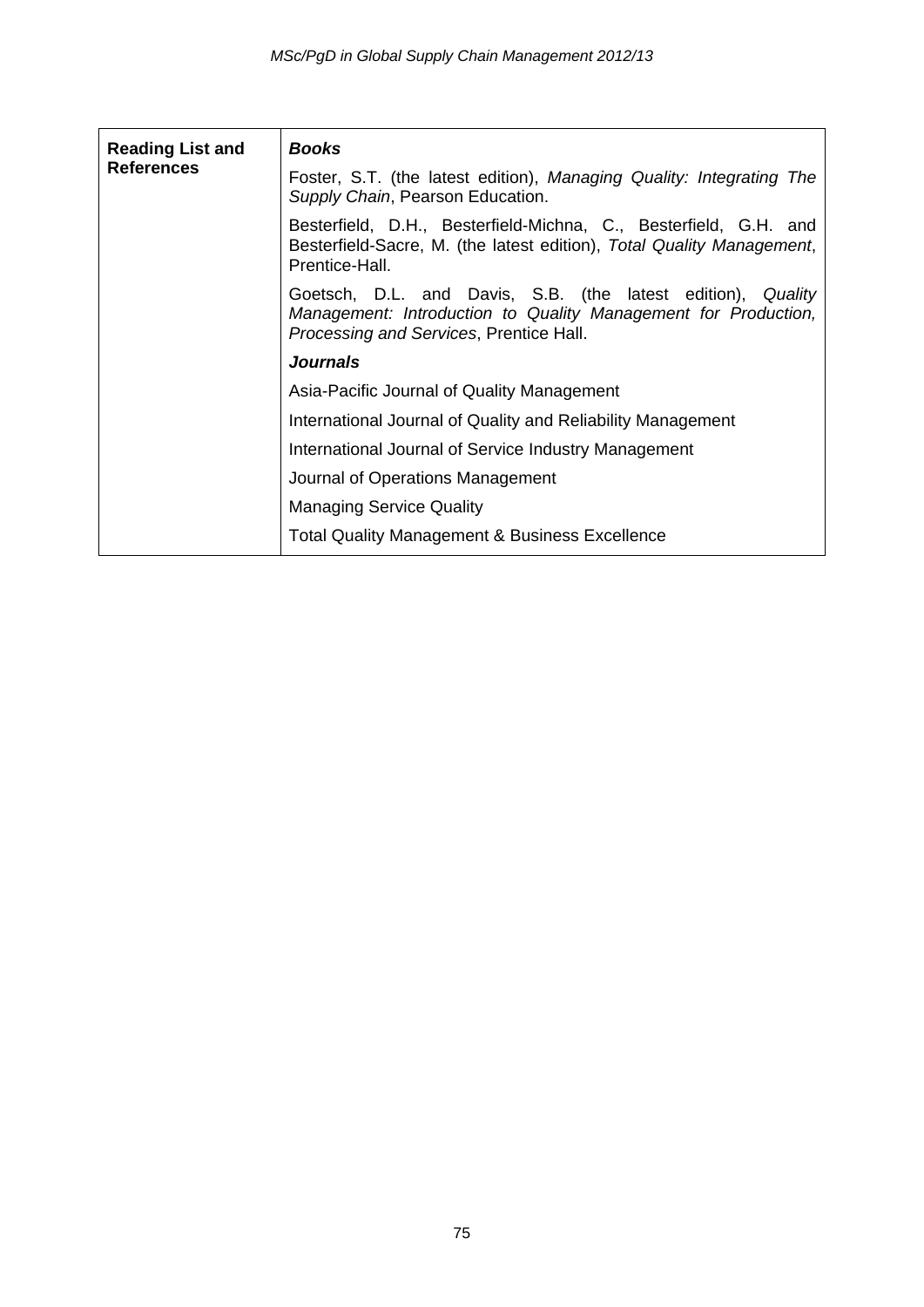| <b>Subject Code</b>      | LGT5108                                                                                                                                                                                                                                                                                                                                                                                                                                                                                                                                                                                                                                                                                                                                                                                                                                                                                                                                                                                                                                                                                                                                                                                                                                                                                            |
|--------------------------|----------------------------------------------------------------------------------------------------------------------------------------------------------------------------------------------------------------------------------------------------------------------------------------------------------------------------------------------------------------------------------------------------------------------------------------------------------------------------------------------------------------------------------------------------------------------------------------------------------------------------------------------------------------------------------------------------------------------------------------------------------------------------------------------------------------------------------------------------------------------------------------------------------------------------------------------------------------------------------------------------------------------------------------------------------------------------------------------------------------------------------------------------------------------------------------------------------------------------------------------------------------------------------------------------|
| <b>Subject Title</b>     | <b>Service Operations Management</b>                                                                                                                                                                                                                                                                                                                                                                                                                                                                                                                                                                                                                                                                                                                                                                                                                                                                                                                                                                                                                                                                                                                                                                                                                                                               |
| <b>Credit Value</b>      | 3                                                                                                                                                                                                                                                                                                                                                                                                                                                                                                                                                                                                                                                                                                                                                                                                                                                                                                                                                                                                                                                                                                                                                                                                                                                                                                  |
| Level                    | 5                                                                                                                                                                                                                                                                                                                                                                                                                                                                                                                                                                                                                                                                                                                                                                                                                                                                                                                                                                                                                                                                                                                                                                                                                                                                                                  |
| <b>Normal Duration</b>   | 1-semester                                                                                                                                                                                                                                                                                                                                                                                                                                                                                                                                                                                                                                                                                                                                                                                                                                                                                                                                                                                                                                                                                                                                                                                                                                                                                         |
| <b>Pre-requisite</b>     | Deterministic operations research knowledge, such as linear<br>programming, networks, dynamic programming, is a must. Stochastic<br>modeling knowledge is a plus, but not compulsory.                                                                                                                                                                                                                                                                                                                                                                                                                                                                                                                                                                                                                                                                                                                                                                                                                                                                                                                                                                                                                                                                                                              |
| <b>Role and Purposes</b> | This elective subject will look at the operations in a service<br>organization and will consider decisions that managers have to make<br>to increase profit. These decisions range from strategic (where to<br>locate, what to sell, etc) to operational (how to schedule the workforce<br>on a weekly basis, how to reduce the waiting time of the customers,<br>etc.). This subject will emphasise realistic business projects by use of<br>case studies. It will also provide a basis to discuss problems<br>encountered in the organizations that students work in. In general, the<br>subject is intended to enable students to better anticipate, recognise,<br>analyse, and improve some of the more influential characteristics and<br>decision making processes of service operations they are likely to<br>encounter. Fundamental to these skills is the ability to observe and<br>understand systems.                                                                                                                                                                                                                                                                                                                                                                                   |
|                          | These objectives may be summarised as follows:<br>Apply fundamental concepts of operations management to<br>service operations;<br>Analyse service operations to identify key processes, critical<br>success factors, limitations and opportunities;<br>Synthesise effective and achievable plans of action to maximise<br>achievement of the organization's goals.<br>By the end of this elective subject, students will have:<br>developed their understanding of those aspects of management<br>particularly important to service-providing as opposed to goods-<br>producing organizations;<br>been encouraged to think analytically about services;<br>acquired a number of conceptual and empirical tools for<br>٠<br>enhancing the performance of service-providing organizations;<br>an understanding of the nature of service quality and how<br>organizations might go about improving the quality of their<br>service.<br>Apart from the main aim of the course, which is content-related, the<br>course is also designed to give students an opportunity to practice<br>and develop their skills in a number of important areas. These areas<br>are report writing, presentation technique, teamwork, and the ability to<br>communicate ideas clearly, logically and enthusiastically. |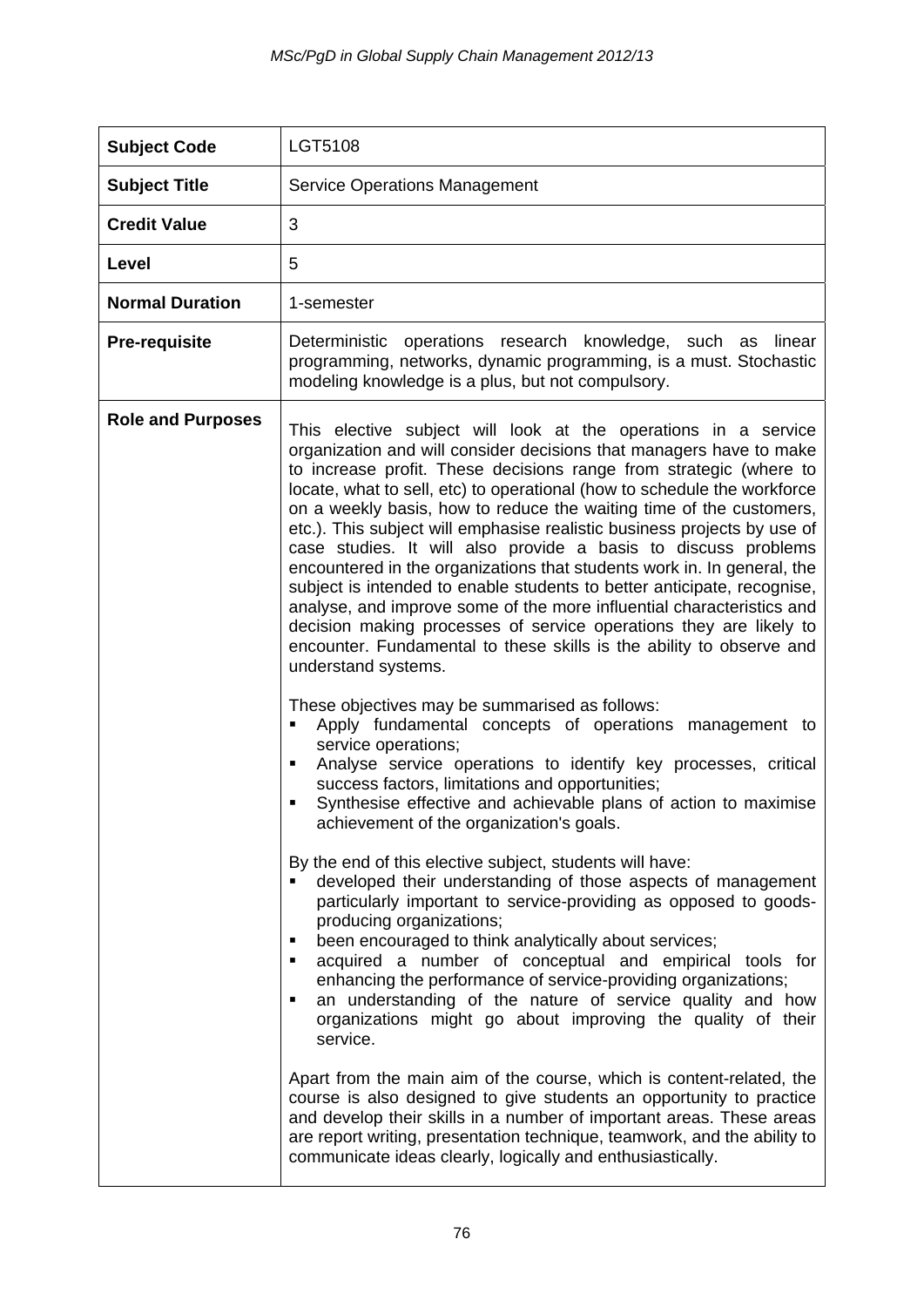| <b>Subject Learning</b><br><b>Outcomes</b>                           |                                                                                                                                                                                                                                                                                                                                                                                                                                                                                                                                                                                                                                                                                                                        |           | Upon completion of the subject, students will be able to: |                              |  |  |  |  |
|----------------------------------------------------------------------|------------------------------------------------------------------------------------------------------------------------------------------------------------------------------------------------------------------------------------------------------------------------------------------------------------------------------------------------------------------------------------------------------------------------------------------------------------------------------------------------------------------------------------------------------------------------------------------------------------------------------------------------------------------------------------------------------------------------|-----------|-----------------------------------------------------------|------------------------------|--|--|--|--|
|                                                                      | a. Able to understand the nature of service operations<br>b. Able to improve Service Operational efficiency by applying<br>OM theories                                                                                                                                                                                                                                                                                                                                                                                                                                                                                                                                                                                 |           |                                                           |                              |  |  |  |  |
| <b>Subject Synopsis/</b><br><b>Indicative Syllabus</b>               | <b>Understanding Services</b><br>The role of services; service quality; service strategy.                                                                                                                                                                                                                                                                                                                                                                                                                                                                                                                                                                                                                              |           |                                                           |                              |  |  |  |  |
|                                                                      | <b>Understanding Customers</b><br>Customer satisfaction; customer relationship management.                                                                                                                                                                                                                                                                                                                                                                                                                                                                                                                                                                                                                             |           |                                                           |                              |  |  |  |  |
|                                                                      | <b>Designing the Service Enterprise</b><br>Design of the service process; supporting facility; service facility<br>location; service encounter.                                                                                                                                                                                                                                                                                                                                                                                                                                                                                                                                                                        |           |                                                           |                              |  |  |  |  |
|                                                                      | <b>Managing Service Operations</b><br>Forecasting demand; managing waiting lines; capacity planning;<br>managing facilitating goods; service supply chain management.                                                                                                                                                                                                                                                                                                                                                                                                                                                                                                                                                  |           |                                                           |                              |  |  |  |  |
|                                                                      | <b>Toward World-Class Service</b><br>Growth and expansion.                                                                                                                                                                                                                                                                                                                                                                                                                                                                                                                                                                                                                                                             |           |                                                           |                              |  |  |  |  |
|                                                                      | <b>Case Studies</b>                                                                                                                                                                                                                                                                                                                                                                                                                                                                                                                                                                                                                                                                                                    |           |                                                           |                              |  |  |  |  |
| <b>Teaching/Learning</b><br><b>Methodology</b>                       | Contact hours: 3 hours per week                                                                                                                                                                                                                                                                                                                                                                                                                                                                                                                                                                                                                                                                                        |           |                                                           |                              |  |  |  |  |
|                                                                      | This elective subject provides an opportunity for students trained in<br>Operations Management to apply their knowledge in service<br>organizations. The subject is heavily based on discussion, group<br>work, cases, a variety of exercises and other materials. The basic<br>knowledge necessary for these activities will be previewed during the<br>first couple of weeks during the lectures. Students are expected to<br>have the necessary background for this preview (please see the pre-<br>requisite subject knowledge above). For the rest of the lectures, a<br>student-centred, independent approach to learning will be adopted so<br>that students accept some responsibility for their own learning. |           |                                                           |                              |  |  |  |  |
| <b>Assessment</b><br><b>Methods in</b>                               | Specific assessment                                                                                                                                                                                                                                                                                                                                                                                                                                                                                                                                                                                                                                                                                                    | $\%$      |                                                           | Intended subject learning    |  |  |  |  |
| <b>Alignment with</b><br><b>Intended Learning</b><br><b>Outcomes</b> | methods/tasks                                                                                                                                                                                                                                                                                                                                                                                                                                                                                                                                                                                                                                                                                                          | weighting | a                                                         | outcomes to be assessed<br>b |  |  |  |  |
|                                                                      | <b>Case Studies</b>                                                                                                                                                                                                                                                                                                                                                                                                                                                                                                                                                                                                                                                                                                    | 30%       | ✓                                                         | ✓                            |  |  |  |  |
|                                                                      | <b>Test</b>                                                                                                                                                                                                                                                                                                                                                                                                                                                                                                                                                                                                                                                                                                            | 30%       | ✓                                                         |                              |  |  |  |  |
|                                                                      | <b>Project Assignments</b>                                                                                                                                                                                                                                                                                                                                                                                                                                                                                                                                                                                                                                                                                             | 40%       |                                                           | $\checkmark$                 |  |  |  |  |
|                                                                      | Total                                                                                                                                                                                                                                                                                                                                                                                                                                                                                                                                                                                                                                                                                                                  | 100 %     |                                                           |                              |  |  |  |  |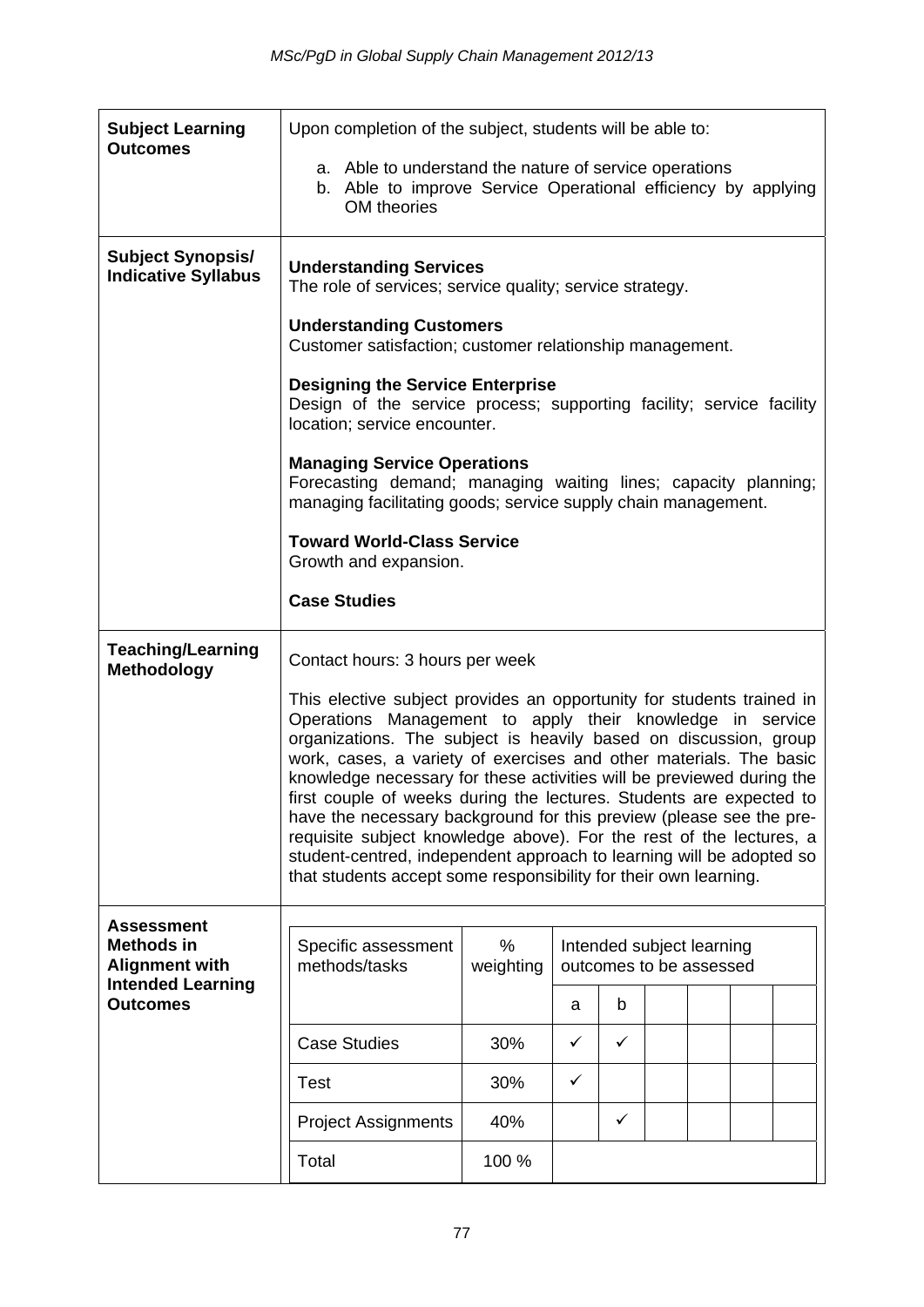|                                                | Explanation of the appropriateness of the assessment methods in<br>assessing the intended learning outcomes: The assessments are<br>mainly based on case studies and project assignments. However, a<br>test is needed to ensure a basic understanding of the key topics of<br>students.<br>To pass this subject, students are required to obtain Grade D or<br>above in the Continuous Assessment. |          |  |  |  |
|------------------------------------------------|-----------------------------------------------------------------------------------------------------------------------------------------------------------------------------------------------------------------------------------------------------------------------------------------------------------------------------------------------------------------------------------------------------|----------|--|--|--|
| <b>Student Study</b><br><b>Effort Expected</b> | Class contact:                                                                                                                                                                                                                                                                                                                                                                                      |          |  |  |  |
|                                                | Lectures<br>٠                                                                                                                                                                                                                                                                                                                                                                                       | 42 Hrs.  |  |  |  |
|                                                | Other student study effort:                                                                                                                                                                                                                                                                                                                                                                         |          |  |  |  |
|                                                | Self Study<br>٠                                                                                                                                                                                                                                                                                                                                                                                     | 84 Hrs.  |  |  |  |
|                                                | Total student study effort                                                                                                                                                                                                                                                                                                                                                                          | 126 Hrs. |  |  |  |
| <b>Reading List and</b>                        | <b>Books</b>                                                                                                                                                                                                                                                                                                                                                                                        |          |  |  |  |
| <b>References</b>                              | Fitzsimmons, J.A. and M.J. Fitzsimmons, Service Management:<br>Operations, Strategy, and Information Technology, 4 <sup>th</sup> Edition,<br>McGraw Hill, 2008.                                                                                                                                                                                                                                     |          |  |  |  |
|                                                | Glynn, W.J. and J.G. Barnes, Understanding Service Management,<br>John Wiley, 1995.                                                                                                                                                                                                                                                                                                                 |          |  |  |  |
|                                                | Haksever, C., B.Render, R.S. Russell and R.G. Murdick, Service<br>Management and Operations, 2nd Edition, Prentice Hall, 2000.                                                                                                                                                                                                                                                                      |          |  |  |  |
|                                                | Johnston, R. and G. Clark, Service Operations Management, Prentice<br>Hall, 2001.                                                                                                                                                                                                                                                                                                                   |          |  |  |  |
|                                                | Schmenner, R.W., Service Operations Management, Prentice Hall,<br>1995.                                                                                                                                                                                                                                                                                                                             |          |  |  |  |
|                                                | Schroeder, R.G., Operations Management: Decision Making in the<br>Operations Function, 4th edition, McGraw-Hill, 2007.                                                                                                                                                                                                                                                                              |          |  |  |  |
|                                                | <b>Journals</b>                                                                                                                                                                                                                                                                                                                                                                                     |          |  |  |  |
|                                                | European Journal of Operational Research                                                                                                                                                                                                                                                                                                                                                            |          |  |  |  |
|                                                | Interfaces                                                                                                                                                                                                                                                                                                                                                                                          |          |  |  |  |
|                                                | Journal of the Operational Research Society                                                                                                                                                                                                                                                                                                                                                         |          |  |  |  |
|                                                | <b>Management Science</b>                                                                                                                                                                                                                                                                                                                                                                           |          |  |  |  |
|                                                | Manufacturing and Service Operations Management                                                                                                                                                                                                                                                                                                                                                     |          |  |  |  |
|                                                | <b>Operations Research</b>                                                                                                                                                                                                                                                                                                                                                                          |          |  |  |  |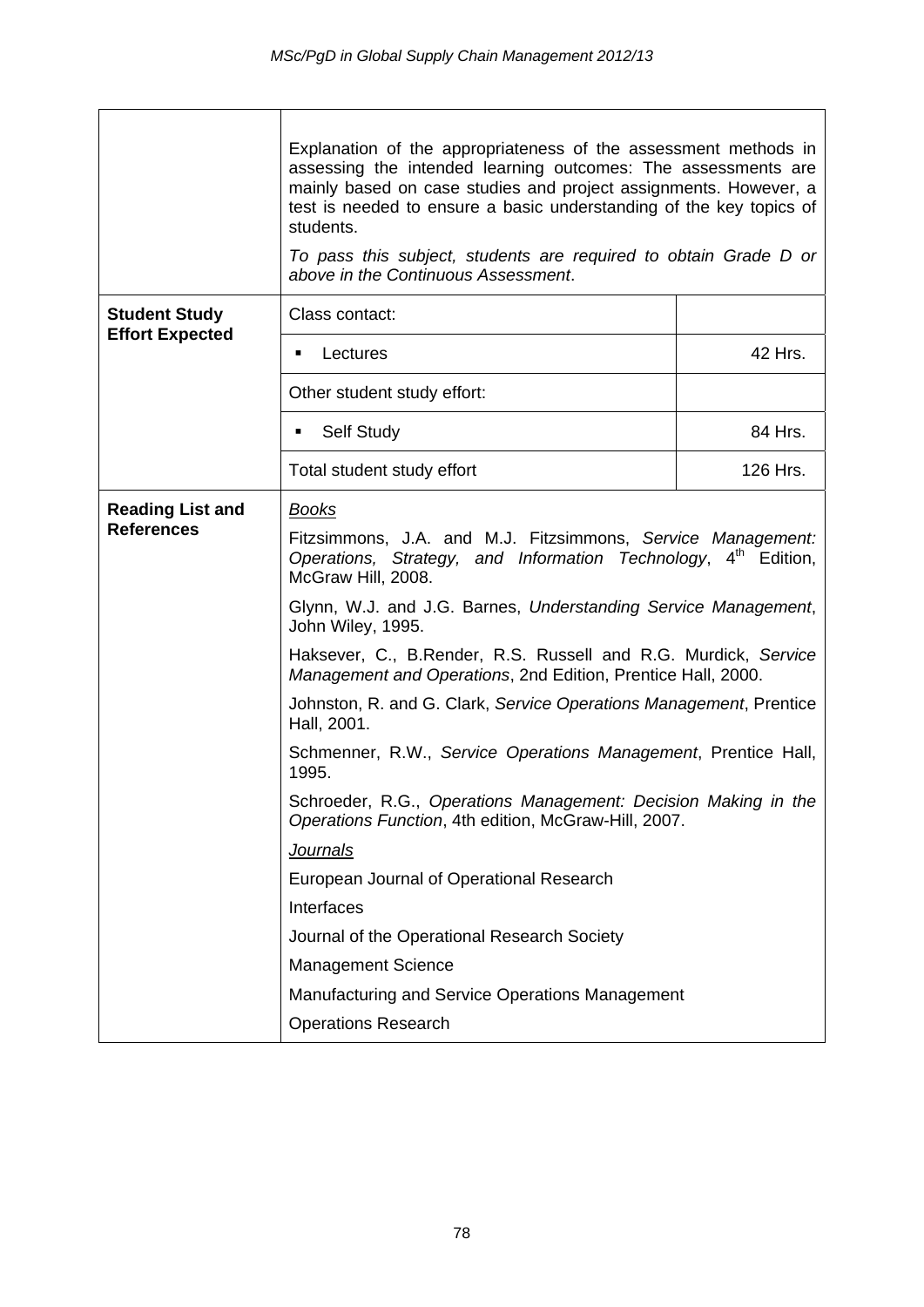| <b>Subject Code</b>                                  | LGT5113                                                                                                                                                                                                                                                                                                                                       |
|------------------------------------------------------|-----------------------------------------------------------------------------------------------------------------------------------------------------------------------------------------------------------------------------------------------------------------------------------------------------------------------------------------------|
| <b>Subject Title</b>                                 | <b>Enterprise Resource Planning</b>                                                                                                                                                                                                                                                                                                           |
| <b>Credit Value</b>                                  | 3                                                                                                                                                                                                                                                                                                                                             |
| Level                                                | 5                                                                                                                                                                                                                                                                                                                                             |
| <b>Normal Duration</b>                               | 1-semester                                                                                                                                                                                                                                                                                                                                    |
| Pre-requisite /<br>Co-requisite/<br><b>Exclusion</b> | Nil                                                                                                                                                                                                                                                                                                                                           |
| <b>Role and Purposes</b>                             | To enable students to:<br>Understand the basic concepts and issues of ERP systems;<br>be able to discuss issues in the current IT environment for ERP<br>systems; and<br>• Develop students' ability and confidence in planning and<br>executing ERP projects.<br>Be familiar with the basic usage of ERP systems                             |
| <b>Subject Learning</b><br><b>Outcomes</b>           | Upon completion of the subject, students will be able to:<br>a. A grasp of basic concepts and issues of ERP systems<br>b. A basic understanding of the adoption of ERP systems to<br>enhance operational efficiency<br>c. A basic understanding of ERP planning and implementation<br>d. A grasp of basic functions and usages of ERP systems |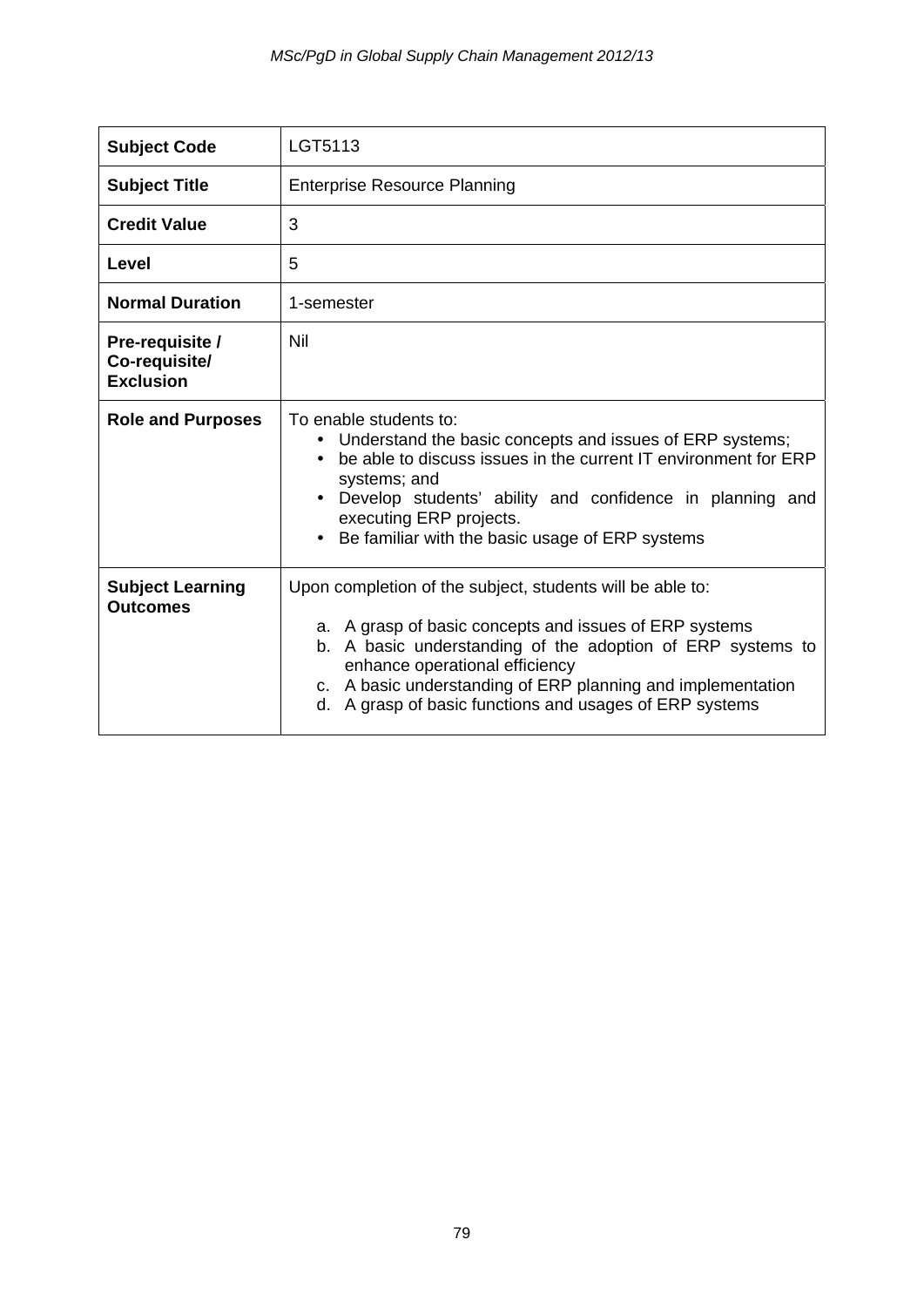| <b>Subject Synopsis/</b>                       |                                   |                                                                                                                   |                             |  |  |  |  |  |
|------------------------------------------------|-----------------------------------|-------------------------------------------------------------------------------------------------------------------|-----------------------------|--|--|--|--|--|
| <b>Indicative Syllabus</b>                     | Topics                            | Sub-topics                                                                                                        | <b>Tutorial Topics</b>      |  |  |  |  |  |
|                                                |                                   | Introduction to the                                                                                               | Tutorial 1:                 |  |  |  |  |  |
|                                                |                                   | course                                                                                                            | <b>SAP</b>                  |  |  |  |  |  |
|                                                | Introduction to                   | Introduction to ERP                                                                                               | Demonstration,              |  |  |  |  |  |
|                                                | ERP, and System                   | and ERP Life Cycle                                                                                                | <b>UAC Registration,</b>    |  |  |  |  |  |
|                                                | and Technology                    |                                                                                                                   | <b>Opening Survey</b>       |  |  |  |  |  |
|                                                | Background                        | <b>ERP Market</b>                                                                                                 | Tutorial 3: SAP             |  |  |  |  |  |
|                                                |                                   | Awareness-History,                                                                                                | Startup and                 |  |  |  |  |  |
|                                                |                                   | Present, and Future                                                                                               | Navigation<br>Tutorial 2:   |  |  |  |  |  |
|                                                | <b>Business Process</b>           | <b>Business Functions</b><br>and Business Process                                                                 | <b>Business Process</b>     |  |  |  |  |  |
|                                                | Management and                    | <b>Business Process</b>                                                                                           | Modeling                    |  |  |  |  |  |
|                                                | <b>ERP</b>                        | Modelling                                                                                                         |                             |  |  |  |  |  |
|                                                |                                   | <b>Business Data</b>                                                                                              | Tutorial 4: Master          |  |  |  |  |  |
|                                                |                                   | Management in ERP                                                                                                 | Data in SAP                 |  |  |  |  |  |
|                                                |                                   | Sales and marketing                                                                                               | Tutorials 5&6:              |  |  |  |  |  |
|                                                | Management with                   | management with                                                                                                   | Sales and                   |  |  |  |  |  |
|                                                | <b>ERP</b> systems                | <b>ERP</b>                                                                                                        | Distribution in             |  |  |  |  |  |
|                                                | (Part 1)                          |                                                                                                                   | SAP (1)(2)                  |  |  |  |  |  |
|                                                |                                   | Accounting and                                                                                                    | Tutorial 6:                 |  |  |  |  |  |
|                                                |                                   | finance management<br>with ERP                                                                                    | Accounting and              |  |  |  |  |  |
|                                                |                                   |                                                                                                                   | Controlling in SAP          |  |  |  |  |  |
|                                                | <b>ERP Life Cycle</b><br>(Part 1) | <b>ERP</b> Initiatives                                                                                            |                             |  |  |  |  |  |
|                                                |                                   | <b>ERP Selection</b>                                                                                              |                             |  |  |  |  |  |
|                                                |                                   | Procurement                                                                                                       | <b>Tutorial 7: Material</b> |  |  |  |  |  |
|                                                | Management with                   | Management in                                                                                                     |                             |  |  |  |  |  |
|                                                | <b>ERP</b> systems                | <b>ERP</b>                                                                                                        | <b>SAP</b>                  |  |  |  |  |  |
|                                                | (Part 2)                          | Production                                                                                                        | Tutorial 8:                 |  |  |  |  |  |
|                                                |                                   | Management with                                                                                                   | Production                  |  |  |  |  |  |
|                                                |                                   | <b>ERP</b>                                                                                                        | Planning in SAP             |  |  |  |  |  |
|                                                | <b>ERP Life Cycle</b><br>(Part 2) | <b>ERP</b> Implementation                                                                                         |                             |  |  |  |  |  |
|                                                | Project                           | <b>ERP After-</b>                                                                                                 |                             |  |  |  |  |  |
|                                                | Presentation and                  | Implementation                                                                                                    |                             |  |  |  |  |  |
|                                                | <b>Course Review</b>              | <b>Course Review</b>                                                                                              |                             |  |  |  |  |  |
|                                                |                                   |                                                                                                                   |                             |  |  |  |  |  |
|                                                |                                   |                                                                                                                   |                             |  |  |  |  |  |
| <b>Teaching/Learning</b><br><b>Methodology</b> |                                   | During lectures, basic concepts of ERP and ERP systems will<br>be introduced, and case studies will be discussed. |                             |  |  |  |  |  |
|                                                | During<br>٠                       | tutorials, students will be guided to practice                                                                    |                             |  |  |  |  |  |
|                                                |                                   | applications and usages of ERP systems in a computer lab.                                                         |                             |  |  |  |  |  |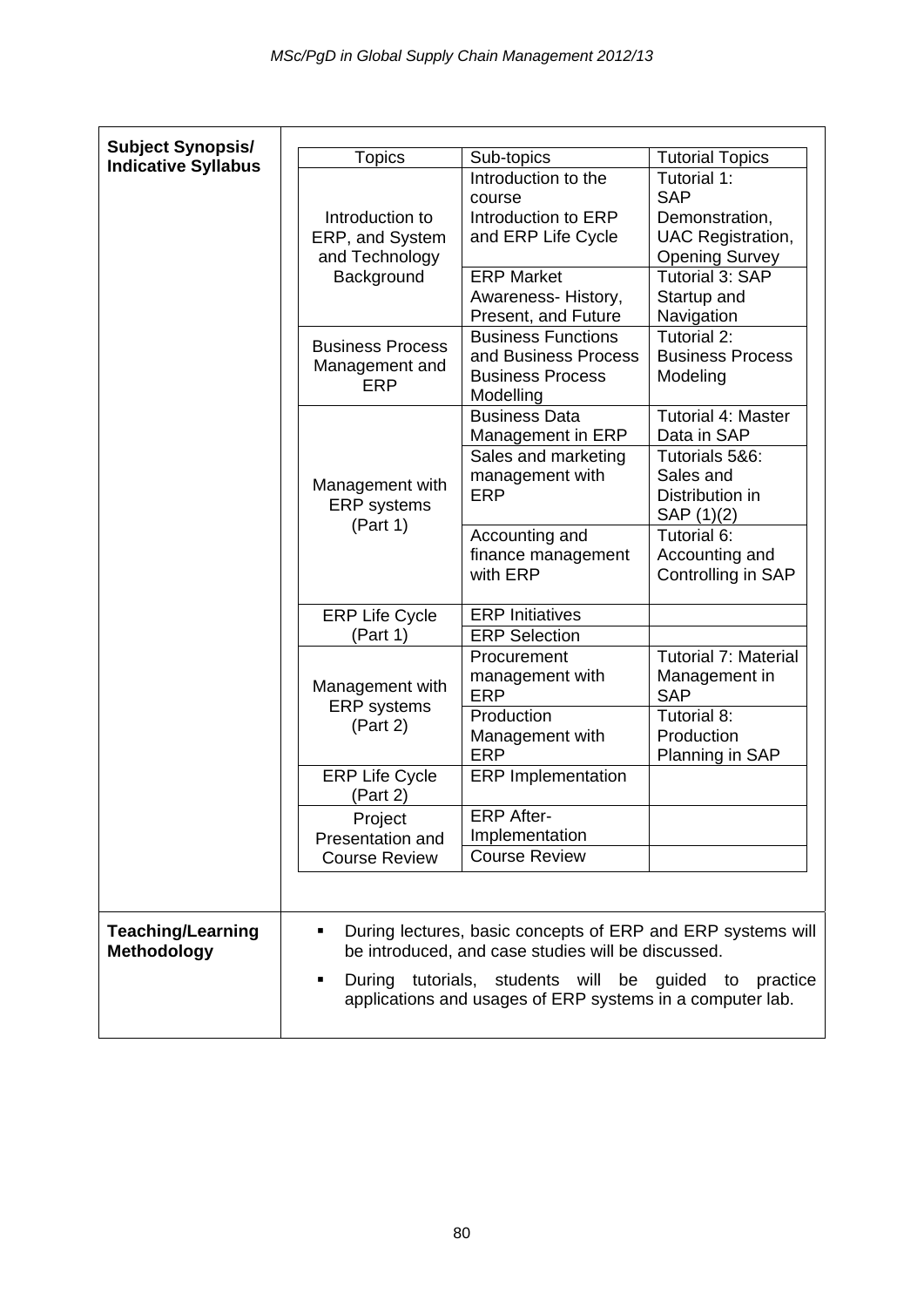| <b>Assessment</b>                                                      |                                                                                                                                                                                                                                                                                                                                                                                                            |                   |   |                                                      |              |              |  |  |  |
|------------------------------------------------------------------------|------------------------------------------------------------------------------------------------------------------------------------------------------------------------------------------------------------------------------------------------------------------------------------------------------------------------------------------------------------------------------------------------------------|-------------------|---|------------------------------------------------------|--------------|--------------|--|--|--|
| <b>Methods in</b><br><b>Alignment with</b><br><b>Intended Learning</b> | Specific assessment<br>methods/tasks                                                                                                                                                                                                                                                                                                                                                                       | $\%$<br>weighting |   | Intended subject learning<br>outcomes to be assessed |              |              |  |  |  |
| <b>Outcomes</b>                                                        |                                                                                                                                                                                                                                                                                                                                                                                                            |                   | a | b                                                    | C            | d            |  |  |  |
|                                                                        | 1. Coursework                                                                                                                                                                                                                                                                                                                                                                                              | 50%               |   | ✓                                                    | ✓            | $\checkmark$ |  |  |  |
|                                                                        | 2. Examination                                                                                                                                                                                                                                                                                                                                                                                             | 50%               | ✓ | $\checkmark$                                         | $\checkmark$ |              |  |  |  |
|                                                                        | Total                                                                                                                                                                                                                                                                                                                                                                                                      | 100 %             |   |                                                      |              |              |  |  |  |
|                                                                        | Explanation of the appropriateness of the assessment methods in<br>assessing the intended learning outcomes:                                                                                                                                                                                                                                                                                               |                   |   |                                                      |              |              |  |  |  |
|                                                                        | The coursework includes a series of tutorial exercises of using ERP<br>systems, assignments and case studies, and a group project about<br>ERP implementation in real business. They are used to assess the<br>intended outcomes 1-4. The final exam is based on questions<br>relevant to basic concepts of ERP and a case study about the ERP<br>life cycle, which are relevant to intended outcomes 1-3. |                   |   |                                                      |              |              |  |  |  |
|                                                                        | To pass this subject, students are required to obtain Grade D or<br>above in BOTH the Continuous Assessment and Exam components.                                                                                                                                                                                                                                                                           |                   |   |                                                      |              |              |  |  |  |
| <b>Student Study</b><br><b>Effort Expected</b>                         | Class contact:                                                                                                                                                                                                                                                                                                                                                                                             |                   |   |                                                      |              |              |  |  |  |
|                                                                        | Lecture<br>٠                                                                                                                                                                                                                                                                                                                                                                                               |                   |   |                                                      |              | 28 Hrs.      |  |  |  |
|                                                                        | <b>Tutorials</b><br>٠                                                                                                                                                                                                                                                                                                                                                                                      |                   |   |                                                      |              | 14 Hrs.      |  |  |  |
|                                                                        | Other student study effort:                                                                                                                                                                                                                                                                                                                                                                                |                   |   |                                                      |              |              |  |  |  |
|                                                                        | <b>Group Project</b><br>٠                                                                                                                                                                                                                                                                                                                                                                                  |                   |   |                                                      |              | 42 Hrs.      |  |  |  |
|                                                                        | Self-Study<br>$\blacksquare$                                                                                                                                                                                                                                                                                                                                                                               |                   |   |                                                      |              | 42 Hrs.      |  |  |  |
|                                                                        | Total student study effort                                                                                                                                                                                                                                                                                                                                                                                 |                   |   |                                                      |              | 126 Hrs.     |  |  |  |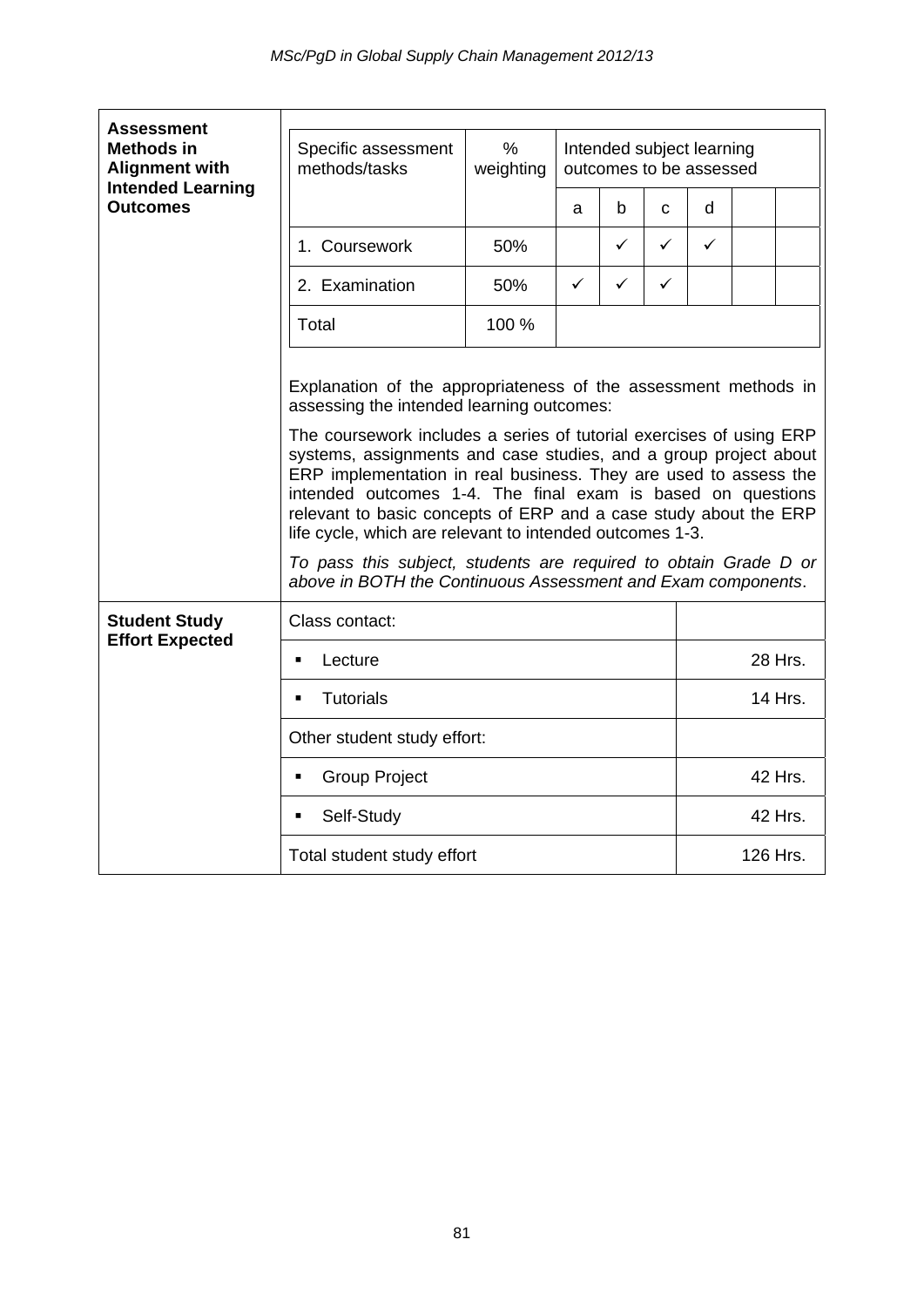| <b>Reading List and</b><br><b>References</b> | Monk, Ellen and Wagner, Bret J., Concepts in Enterprise Resource<br>Planning, 3 <sup>rd</sup> Edition, Course Technology Cengage Learning, 2009              |
|----------------------------------------------|--------------------------------------------------------------------------------------------------------------------------------------------------------------|
|                                              | O'Leary, Daniel E., <i>Enterprise Resource Planning Systems: Systems</i> ,<br>Life cycle, Electronic Commerce, and Risk, Cambridge University<br>Press, 2000 |
|                                              | Buck-Emden, R., The SAP R/3 System, An Introduction to ERP and<br>Business Software Technology, Addison-Wesley, 2000.                                        |
|                                              | Curran, T. A. Ladd, A., Business Blueprint: Understanding Enterprise<br>Supply Chain Management, Prentice Hall, 2000.                                        |
|                                              | Curran, T. A., Ladd, A. and Ladd, D., SAP R/3, Reporting<br>&<br>eBusiness Intelligence, Prentice Hall, 2000.                                                |
|                                              | Norris G., Hurley, J., Hartley, K. Dunleavy, J. Balls, J., E-Business<br>and ERP: Transforming the Enterprise, New York: John Wiley, 2000.                   |
|                                              | Wyzalek, J., Enterprise Systems Integration, Auerbach Publications,<br>2000.                                                                                 |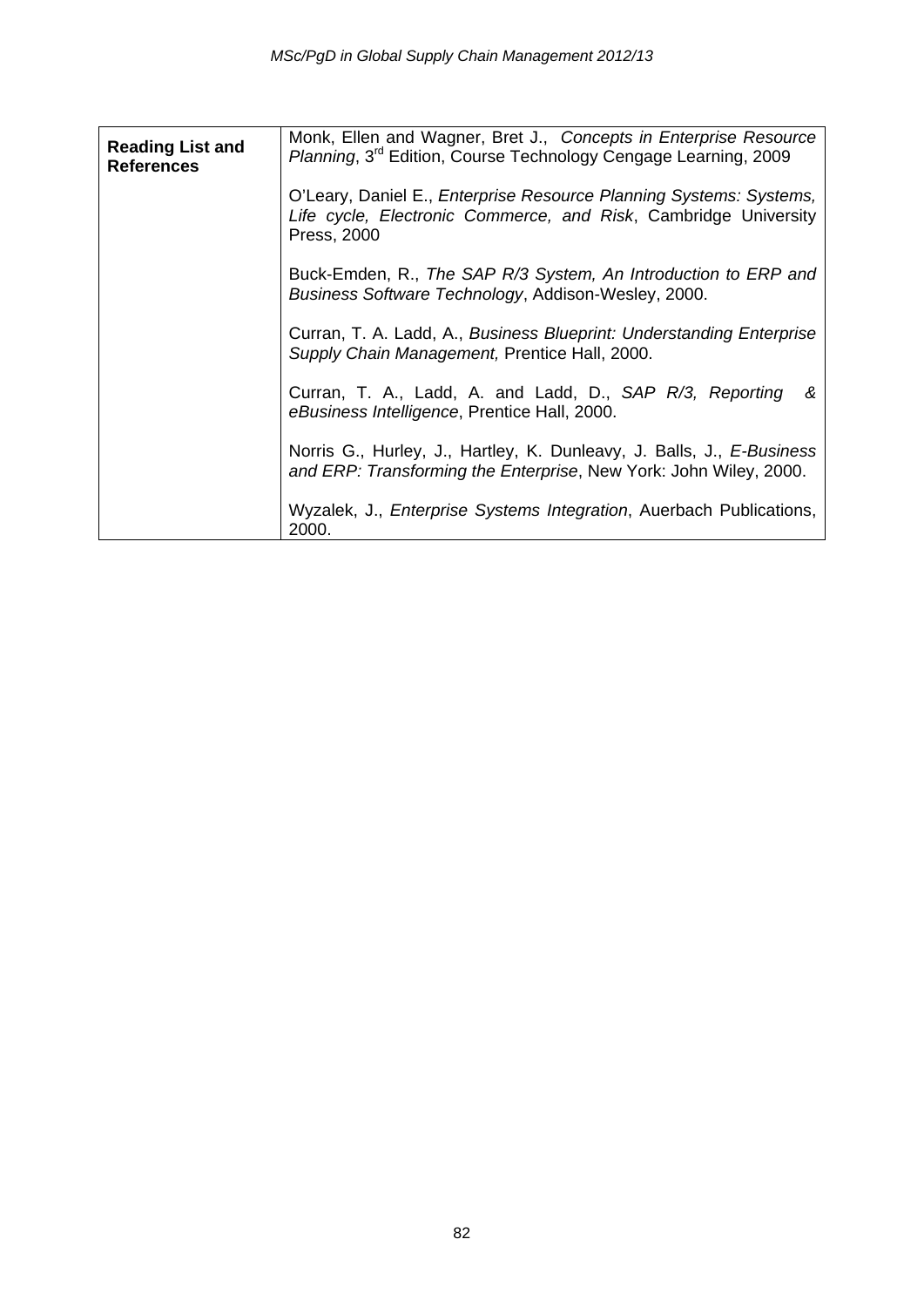| <b>Subject Code</b>                            | LGT5122                                                                                                                                                                                     |
|------------------------------------------------|---------------------------------------------------------------------------------------------------------------------------------------------------------------------------------------------|
| <b>Subject Title</b>                           | Applications of Decision Making Models                                                                                                                                                      |
| <b>Credit Value</b>                            | 3                                                                                                                                                                                           |
| Level                                          | 5                                                                                                                                                                                           |
| <b>Normal Duration</b>                         | 1-semester                                                                                                                                                                                  |
| <b>Co-requisite</b>                            | Models for Decision Making (LGT5102)                                                                                                                                                        |
| <b>Role and Purposes</b>                       | To impart on students the skills in applying the concepts, theories and<br>techniques of a variety of management science methods.                                                           |
|                                                | To develop students' ability and confidence in solving management<br>decision problems, particularly paying attention to the practical<br>considerations.                                   |
| <b>Subject Learning</b>                        | Upon completion of the subject, students will be able to:                                                                                                                                   |
| <b>Outcomes</b>                                | Understand the range of practical application of management<br>a.<br>decision analysis techniques, the characteristics of successful<br>application, and the limitations of the techniques. |
|                                                | Develop skills in analyzing complex operations problems, using<br>b.<br>quantitative techniques as appropriate.                                                                             |
|                                                | Tackle a management decision situation from different angles of<br>C.<br>view, hence develop the creative thinking and be more critical to<br>evaluate the outcomes of different decisions. |
| <b>Subject Synopsis/</b>                       | Decision scope: find out a clear scope of decision required.                                                                                                                                |
| <b>Indicative Syllabus</b>                     | How to evaluate different decisions: identify the objectives; there may<br>be conflicting objectives.                                                                                       |
|                                                | Model the situation: search for appropriate analytical or heuristic<br>methods to solve the problem; understand the limitations of each<br>method.                                          |
|                                                | Analysis of results: cost and benefits analysis; sensitivity analysis.                                                                                                                      |
| <b>Teaching/Learning</b><br><b>Methodology</b> | Mainly through small group discussions. Students will be guided<br>throughout the discussion process, particularly addressing on the<br>following issues:                                   |
|                                                | 1. How to start to tackle a complicated situation?                                                                                                                                          |
|                                                | 2. How to understand the data given and link up the relationship<br>among data?                                                                                                             |
|                                                | 3. Point out mistakes when applying different methods.                                                                                                                                      |
|                                                | 4. How to apply what they have learnt in other subjects to a real<br>situation?                                                                                                             |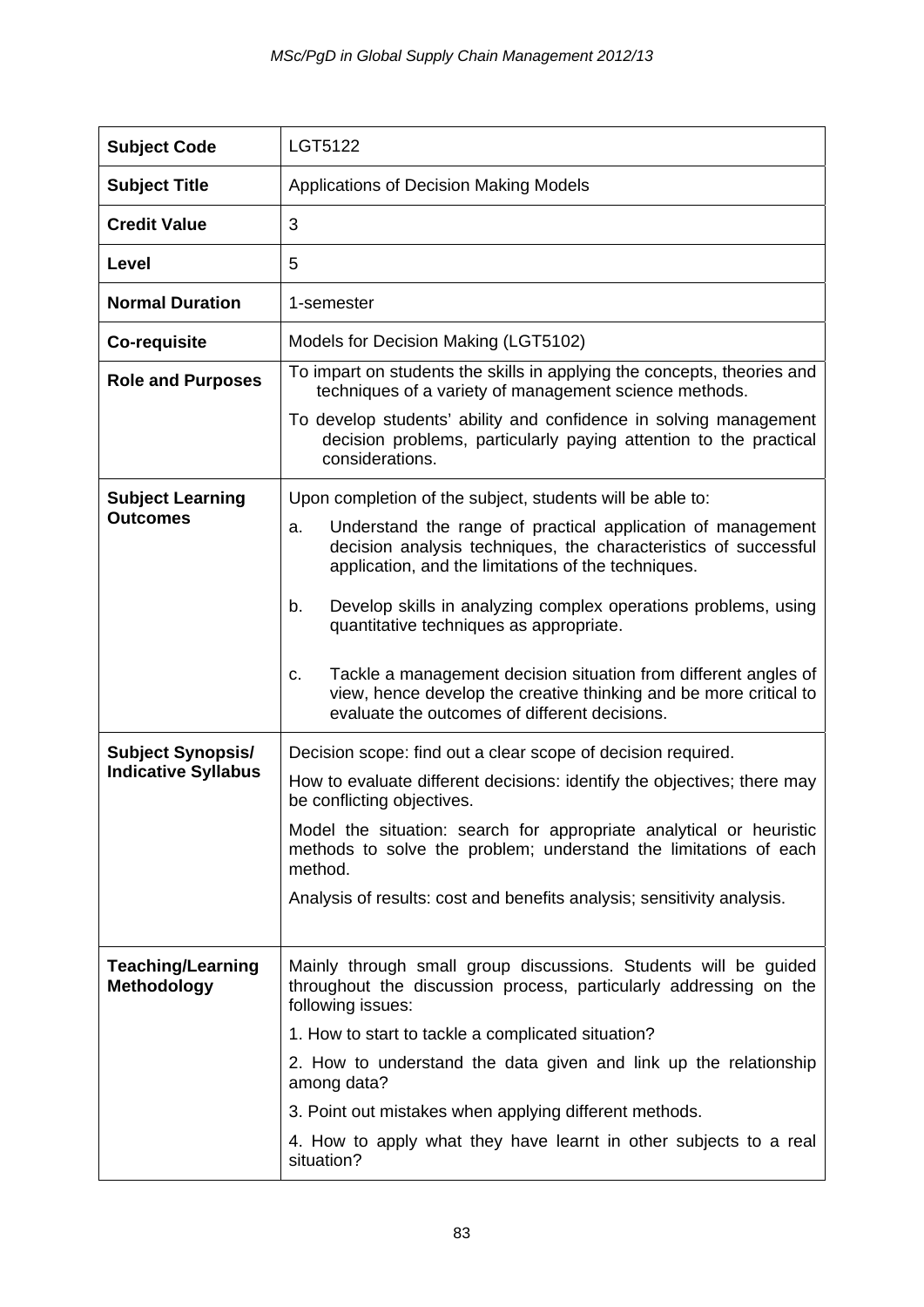| <b>Assessment</b>                                                      |                                                                                                                                                                                                                                                                                                                                                                                                                                                                                                                                                                                                                                                                                                                                                                                                                                                           |                   |                                                      |              |         |          |  |         |  |
|------------------------------------------------------------------------|-----------------------------------------------------------------------------------------------------------------------------------------------------------------------------------------------------------------------------------------------------------------------------------------------------------------------------------------------------------------------------------------------------------------------------------------------------------------------------------------------------------------------------------------------------------------------------------------------------------------------------------------------------------------------------------------------------------------------------------------------------------------------------------------------------------------------------------------------------------|-------------------|------------------------------------------------------|--------------|---------|----------|--|---------|--|
| <b>Methods in</b><br><b>Alignment with</b><br><b>Intended Learning</b> | Specific<br>assessment<br>methods/tasks                                                                                                                                                                                                                                                                                                                                                                                                                                                                                                                                                                                                                                                                                                                                                                                                                   | $\%$<br>weighting | Intended subject learning<br>outcomes to be assessed |              |         |          |  |         |  |
| <b>Outcomes</b>                                                        |                                                                                                                                                                                                                                                                                                                                                                                                                                                                                                                                                                                                                                                                                                                                                                                                                                                           |                   | a                                                    | b            | C       |          |  |         |  |
| (Note 4)                                                               | <b>Continuous</b><br>Assessment*                                                                                                                                                                                                                                                                                                                                                                                                                                                                                                                                                                                                                                                                                                                                                                                                                          | 100%              |                                                      |              |         |          |  |         |  |
|                                                                        | 2 Group cases                                                                                                                                                                                                                                                                                                                                                                                                                                                                                                                                                                                                                                                                                                                                                                                                                                             | 40%               | ✓                                                    | $\checkmark$ | ✓       |          |  |         |  |
|                                                                        | 1 Individual case                                                                                                                                                                                                                                                                                                                                                                                                                                                                                                                                                                                                                                                                                                                                                                                                                                         | 30%               | ✓                                                    | ✓            | ✓       |          |  |         |  |
|                                                                        | Class participation                                                                                                                                                                                                                                                                                                                                                                                                                                                                                                                                                                                                                                                                                                                                                                                                                                       | 30%               | ✓                                                    | ✓            | ✓       |          |  |         |  |
|                                                                        | Total                                                                                                                                                                                                                                                                                                                                                                                                                                                                                                                                                                                                                                                                                                                                                                                                                                                     | 100 %             |                                                      |              |         |          |  |         |  |
|                                                                        | *Weighting of assessment methods/tasks in continuous assessment<br>may be different, subject to each subject lecturer.<br>To pass this subject, students are required to obtain Grade D or<br>above in the Continuous Assessment components.<br>Explanation of the appropriateness of the assessment methods<br>in assessing the intended learning outcomes:<br>This subject will be dealing with cases in every session and students<br>will learn through undergoing this process. There is no examination in<br>this subject. Therefore performance in class through participating in<br>discussion is most important and is allocated with the most major part<br>in the assessment. There will also be 2 group case studies to be<br>assessed. But in order to distinguish more on the individual effort,<br>there is another individual case study. |                   |                                                      |              |         |          |  |         |  |
| <b>Student Study</b><br><b>Effort Expected</b>                         | Class contact:                                                                                                                                                                                                                                                                                                                                                                                                                                                                                                                                                                                                                                                                                                                                                                                                                                            |                   |                                                      |              |         |          |  |         |  |
|                                                                        | Small group discussions<br>Е                                                                                                                                                                                                                                                                                                                                                                                                                                                                                                                                                                                                                                                                                                                                                                                                                              |                   |                                                      |              | 28 Hrs. |          |  |         |  |
|                                                                        | Lectures<br>П                                                                                                                                                                                                                                                                                                                                                                                                                                                                                                                                                                                                                                                                                                                                                                                                                                             |                   |                                                      |              |         |          |  | 14 Hrs. |  |
|                                                                        | Other student study effort:                                                                                                                                                                                                                                                                                                                                                                                                                                                                                                                                                                                                                                                                                                                                                                                                                               |                   |                                                      |              |         |          |  |         |  |
|                                                                        | Preparation for lectures<br>٠                                                                                                                                                                                                                                                                                                                                                                                                                                                                                                                                                                                                                                                                                                                                                                                                                             |                   |                                                      |              |         |          |  | 42 Hrs. |  |
|                                                                        | Preparation for assignment / group project<br>п<br>and presentation                                                                                                                                                                                                                                                                                                                                                                                                                                                                                                                                                                                                                                                                                                                                                                                       |                   |                                                      |              |         | 42 Hrs.  |  |         |  |
|                                                                        | Total student study effort                                                                                                                                                                                                                                                                                                                                                                                                                                                                                                                                                                                                                                                                                                                                                                                                                                |                   |                                                      |              |         | 126 Hrs. |  |         |  |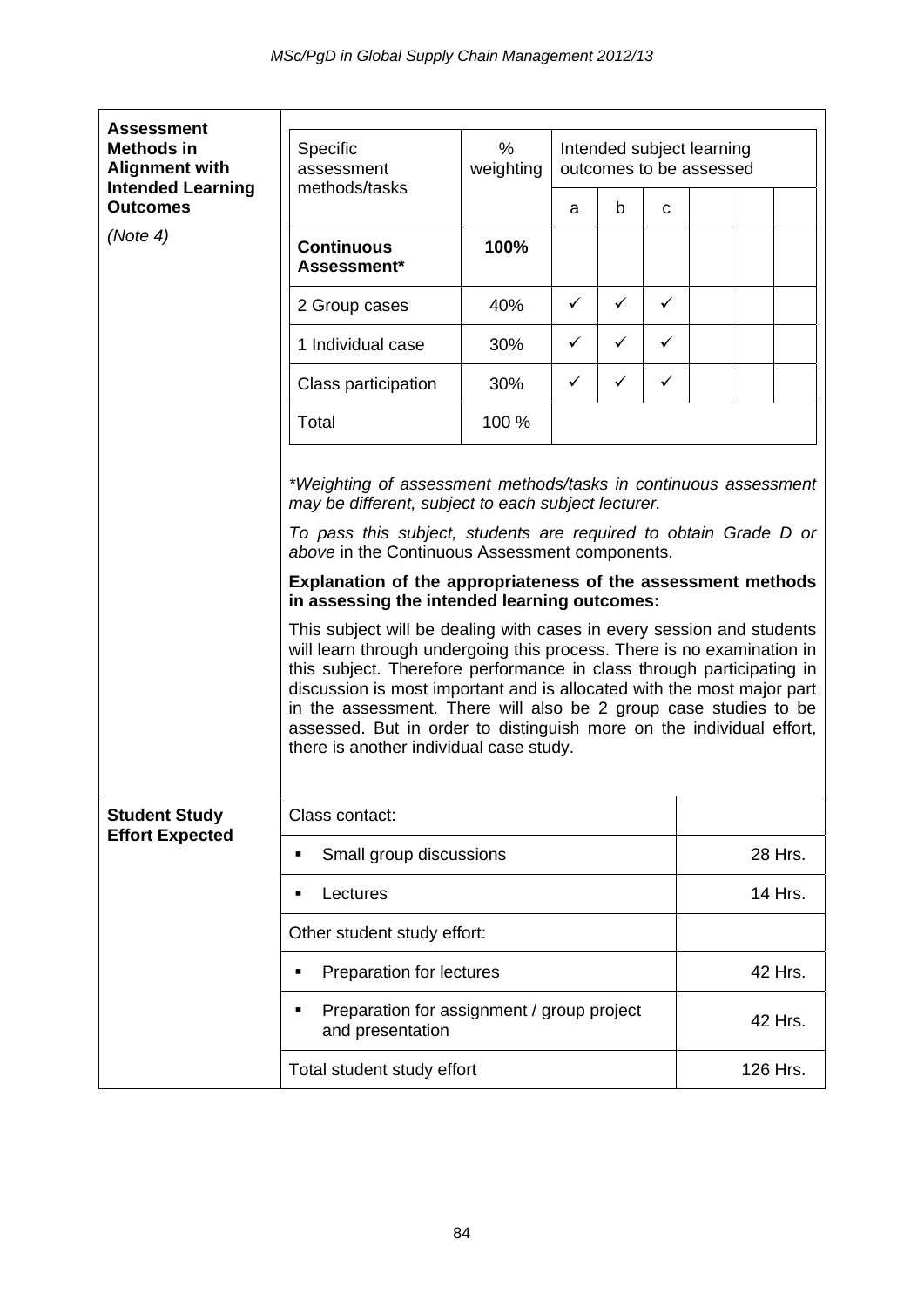| <b>Reading List and</b><br><b>References</b> | Hillier F.S. & Hillier M.S., Introduction to Management Science: A<br>Modeling And Case Studies Approach With Spreadsheets, latest ed.                                                                                                                                                                                                                                                                                   |  |  |  |  |  |  |  |  |  |
|----------------------------------------------|--------------------------------------------------------------------------------------------------------------------------------------------------------------------------------------------------------------------------------------------------------------------------------------------------------------------------------------------------------------------------------------------------------------------------|--|--|--|--|--|--|--|--|--|
|                                              | Klassen, R. D., Menor, L. J., Cases in Operations Management, Sage<br>publication, 2006                                                                                                                                                                                                                                                                                                                                  |  |  |  |  |  |  |  |  |  |
|                                              | Lapin L.L. and Whisler W.D., Cases in Management Science,<br>Duxbury, 1996                                                                                                                                                                                                                                                                                                                                               |  |  |  |  |  |  |  |  |  |
|                                              | <b>Journals</b><br>Asia Pacific Journal of Operational Research<br><b>Decision Sciences</b><br>European Journal of Operational Research<br><b>IIE Transactions</b><br>Interfaces<br>Journal of the Operational Research Society<br><b>Management Science</b><br><b>Naval Research Logistics</b><br>Omega - International Journal of Management Science<br><b>Operations Research</b><br>OR Insight<br><b>OR/MS Today</b> |  |  |  |  |  |  |  |  |  |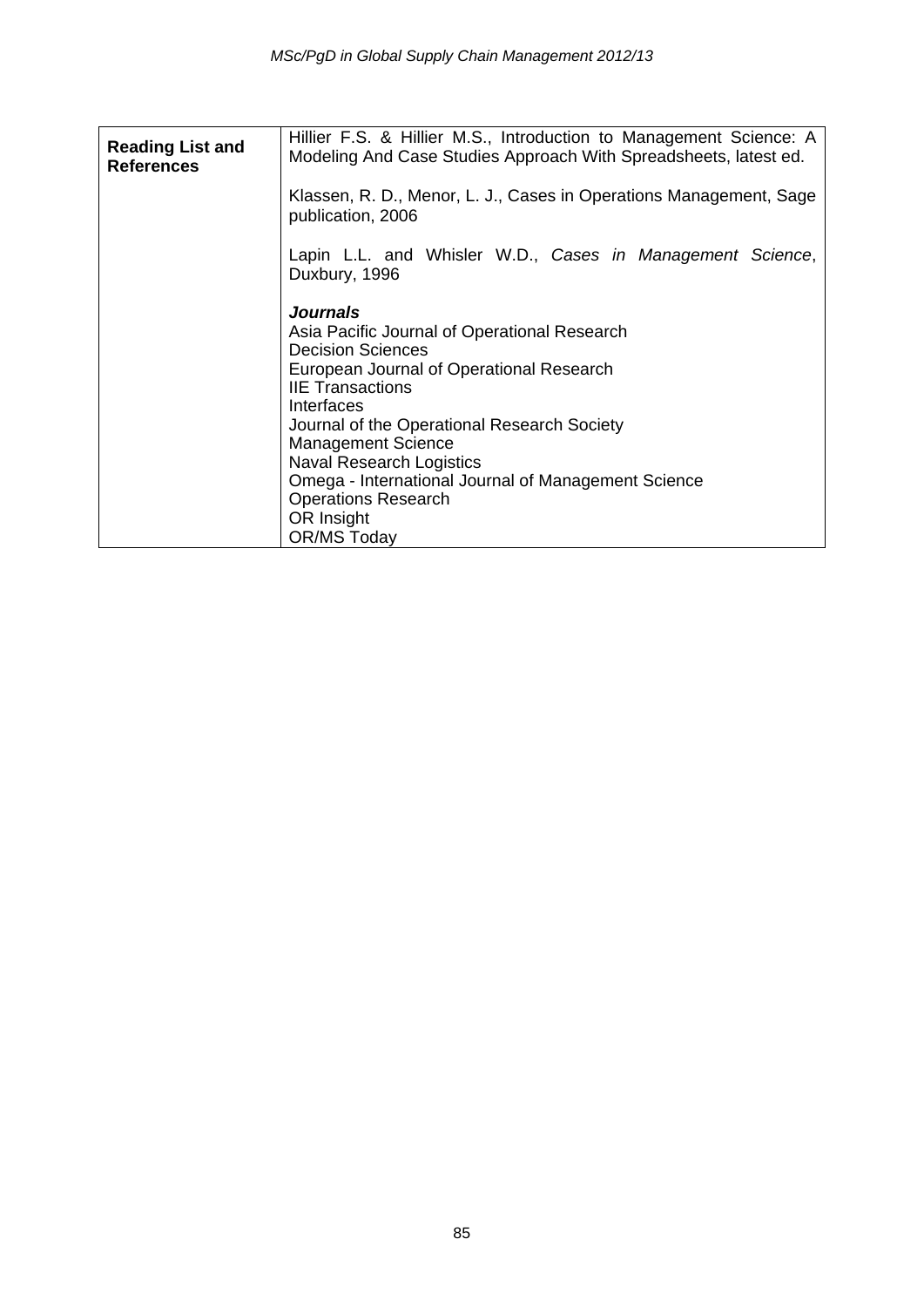| <b>Subject Code</b>                                    | LGT5131                                                                                                                                                                                                                                                                                                                                                                                                                                                                                                                                                                                                                                                                                                                                                                                                                                                                                                                                                                 |
|--------------------------------------------------------|-------------------------------------------------------------------------------------------------------------------------------------------------------------------------------------------------------------------------------------------------------------------------------------------------------------------------------------------------------------------------------------------------------------------------------------------------------------------------------------------------------------------------------------------------------------------------------------------------------------------------------------------------------------------------------------------------------------------------------------------------------------------------------------------------------------------------------------------------------------------------------------------------------------------------------------------------------------------------|
| <b>Subject Title</b>                                   | Warehousing and Materials Management                                                                                                                                                                                                                                                                                                                                                                                                                                                                                                                                                                                                                                                                                                                                                                                                                                                                                                                                    |
| <b>Credit Value</b>                                    | 3                                                                                                                                                                                                                                                                                                                                                                                                                                                                                                                                                                                                                                                                                                                                                                                                                                                                                                                                                                       |
| Level                                                  | 5                                                                                                                                                                                                                                                                                                                                                                                                                                                                                                                                                                                                                                                                                                                                                                                                                                                                                                                                                                       |
| <b>Normal Duration</b>                                 | 1-semester                                                                                                                                                                                                                                                                                                                                                                                                                                                                                                                                                                                                                                                                                                                                                                                                                                                                                                                                                              |
| <b>Exclusion</b>                                       | <b>ISE512 Warehousing and Material Handling Systems</b>                                                                                                                                                                                                                                                                                                                                                                                                                                                                                                                                                                                                                                                                                                                                                                                                                                                                                                                 |
| <b>Role and Purposes</b>                               | To provide students with the methods and tools necessary for the<br>design and management of warehousing, materials handling<br>systems, and inventory control. In particular, this subject emphasizes<br>aspects of logistics and supply chain management in warehousing,<br>the handling of products, and control of inventories. On completion<br>students will be able to both analyze existing systems and<br>recommend improvement solutions.                                                                                                                                                                                                                                                                                                                                                                                                                                                                                                                     |
| <b>Subject Learning</b><br><b>Outcomes</b>             | Upon completion of the subject, students will be able to:<br>a. Design and manage warehousing, material handling and<br>inventory control systems.<br>b. Improve existing warehousing,<br>material<br>handling<br>and<br>inventory control systems.                                                                                                                                                                                                                                                                                                                                                                                                                                                                                                                                                                                                                                                                                                                     |
| <b>Subject Synopsis/</b><br><b>Indicative Syllabus</b> | Materials handling systems and their objectives: cost reduction,<br>increased productive capacity and better working conditions. Types of<br>handling equipment in manufacturing and warehousing: conveyors,<br>cranes, hoists, and trucks. Their advantages and limitations.<br>Automatic guided vehicles (AGV), Automatic storage and retrieval<br>systems (AS/RS); Critical analysis and measuring the efficiency of<br>existing systems. The unit load concept. Selection of the most<br>appropriate equipment in particular situations. Integration with<br>warehousing systems. Economic analysis of different systems.<br>Planning, layout and design of different types of warehouses.<br>Automation and IT systems in warehouses and materials handling<br>computer systems. Inventory planning and control. Advanced EOQ<br>models and safety stock. Fixed order quantity inventory control. Fixed<br>order cycle inventory control. Just-in-time scheduling. |
| <b>Teaching/Learning</b><br><b>Methodology</b>         | Concepts, theories and key issues will be introduced to students in<br>lectures. Case studies will be used to illustrate some application<br>aspects and to stimulate discussions leading to context-specific<br>knowledge. Students are required to apply the knowledge to analyze<br>some contemporary issues.                                                                                                                                                                                                                                                                                                                                                                                                                                                                                                                                                                                                                                                        |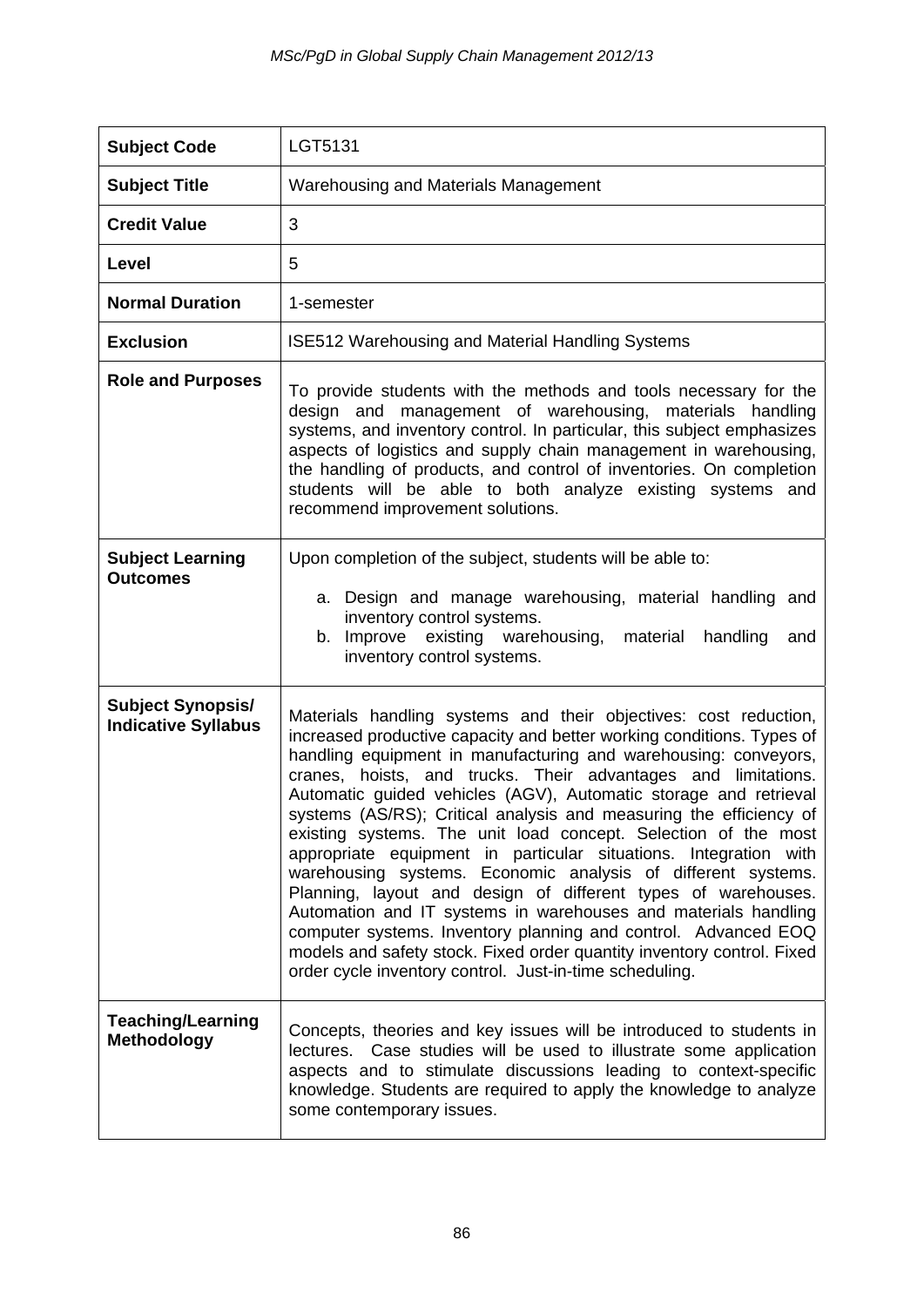| <b>Assessment</b>                           |                                                                                                                                                                                                                                                                                                                        |                                                                        |              |   |  |          |  |         |  |
|---------------------------------------------|------------------------------------------------------------------------------------------------------------------------------------------------------------------------------------------------------------------------------------------------------------------------------------------------------------------------|------------------------------------------------------------------------|--------------|---|--|----------|--|---------|--|
| <b>Methods in</b><br><b>Alignment with</b>  | Specific assessment<br>methods/tasks                                                                                                                                                                                                                                                                                   | %<br>Intended subject learning<br>weighting<br>outcomes to be assessed |              |   |  |          |  |         |  |
| <b>Intended Learning</b><br><b>Outcomes</b> |                                                                                                                                                                                                                                                                                                                        |                                                                        | a            | b |  |          |  |         |  |
|                                             | Continuous<br>Assessment                                                                                                                                                                                                                                                                                               | 50%                                                                    | $\checkmark$ | ✓ |  |          |  |         |  |
|                                             | Examination                                                                                                                                                                                                                                                                                                            | 50%                                                                    | $\checkmark$ | ✓ |  |          |  |         |  |
|                                             | Total                                                                                                                                                                                                                                                                                                                  | 100 %                                                                  |              |   |  |          |  |         |  |
|                                             | Explanation of the appropriateness of the assessment methods in<br>assessing the intended learning outcomes:                                                                                                                                                                                                           |                                                                        |              |   |  |          |  |         |  |
|                                             | The achievement of the two learning outcomes will be dependent on<br>students' knowledge in conceptual theories and ability to apply certain<br>quantitative techniques.                                                                                                                                               |                                                                        |              |   |  |          |  |         |  |
|                                             | Since examination is effective in assessing the knowledge level in<br>theories<br>and<br>continuous<br>conceptual<br>assessment<br>(including<br>assignments and projects) is effective in assessing the ability in<br>applying techniques, both methods will be needed to assess the two<br>outcomes of this subject. |                                                                        |              |   |  |          |  |         |  |
|                                             | To pass this subject, students are required to obtain Grade D or<br>above in BOTH the Continuous Assessment and Exam components.                                                                                                                                                                                       |                                                                        |              |   |  |          |  |         |  |
| <b>Student Study</b>                        | Class contact:                                                                                                                                                                                                                                                                                                         |                                                                        |              |   |  |          |  |         |  |
| <b>Effort Expected</b>                      | Lectures<br>٠                                                                                                                                                                                                                                                                                                          |                                                                        |              |   |  | 28 Hrs.  |  |         |  |
|                                             | Seminars<br>$\blacksquare$                                                                                                                                                                                                                                                                                             |                                                                        |              |   |  |          |  | 14 Hrs. |  |
|                                             | Other student study effort:                                                                                                                                                                                                                                                                                            |                                                                        |              |   |  |          |  |         |  |
|                                             | Preparation for lectures and seminars<br>٠                                                                                                                                                                                                                                                                             |                                                                        |              |   |  | 42 Hrs.  |  |         |  |
|                                             | Preparation for assignments/projects<br>٠                                                                                                                                                                                                                                                                              |                                                                        |              |   |  | 42 Hrs.  |  |         |  |
|                                             | Total student study effort                                                                                                                                                                                                                                                                                             |                                                                        |              |   |  | 126 Hrs. |  |         |  |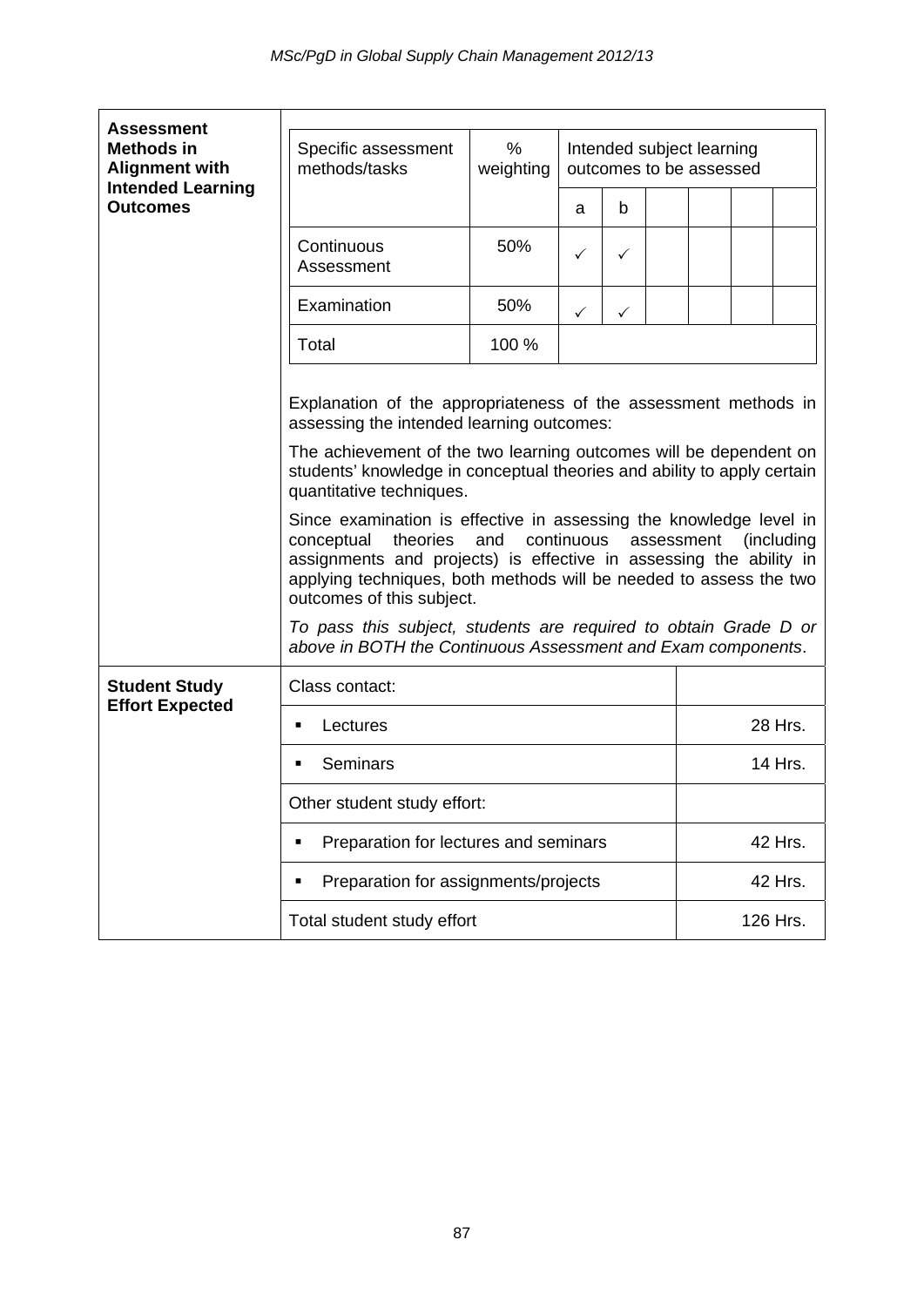| <b>Reading List and</b><br><b>References</b> | Wood, D.F., Wardlow, D.L., Murphy, P.R., Johnson, J.C., (the latest<br>edition) Contemporary Logistics, Prentice Hall, Upper Saddle River,<br>N.J.                  |  |  |  |  |  |
|----------------------------------------------|---------------------------------------------------------------------------------------------------------------------------------------------------------------------|--|--|--|--|--|
|                                              | Frazelle, E., (the latest edition) World-Class Warehousing and<br>Material Handling, McGraw-Hill, Boston.                                                           |  |  |  |  |  |
|                                              | Render, B., Stair, R.M. Jr., (the latest edition) Quantitative Analysis<br>for Management, Prentice-Hall.                                                           |  |  |  |  |  |
|                                              | Francis, R.L., McGinnis, L., and White, J.A., (the latest edition)<br>Facility Layout and Location: An analytical Approach, Prentice-Hall,<br>Englewood Cliffs, NJ. |  |  |  |  |  |
|                                              | Mulcahy, D., (the latest edition) Warehouse Distribution & Operations<br>Handbook, McGraw-Hill, Boston.                                                             |  |  |  |  |  |
|                                              | Ackerman, K.B., (the latest edition) Practical Handbook of<br>Warehousing, Chapman & Hall, New York                                                                 |  |  |  |  |  |
|                                              | Stephens, M.P., Meyers, F.E., (the latest edition) Manufacturing<br>Facilities Design and Material Handling, Prentice Hall.                                         |  |  |  |  |  |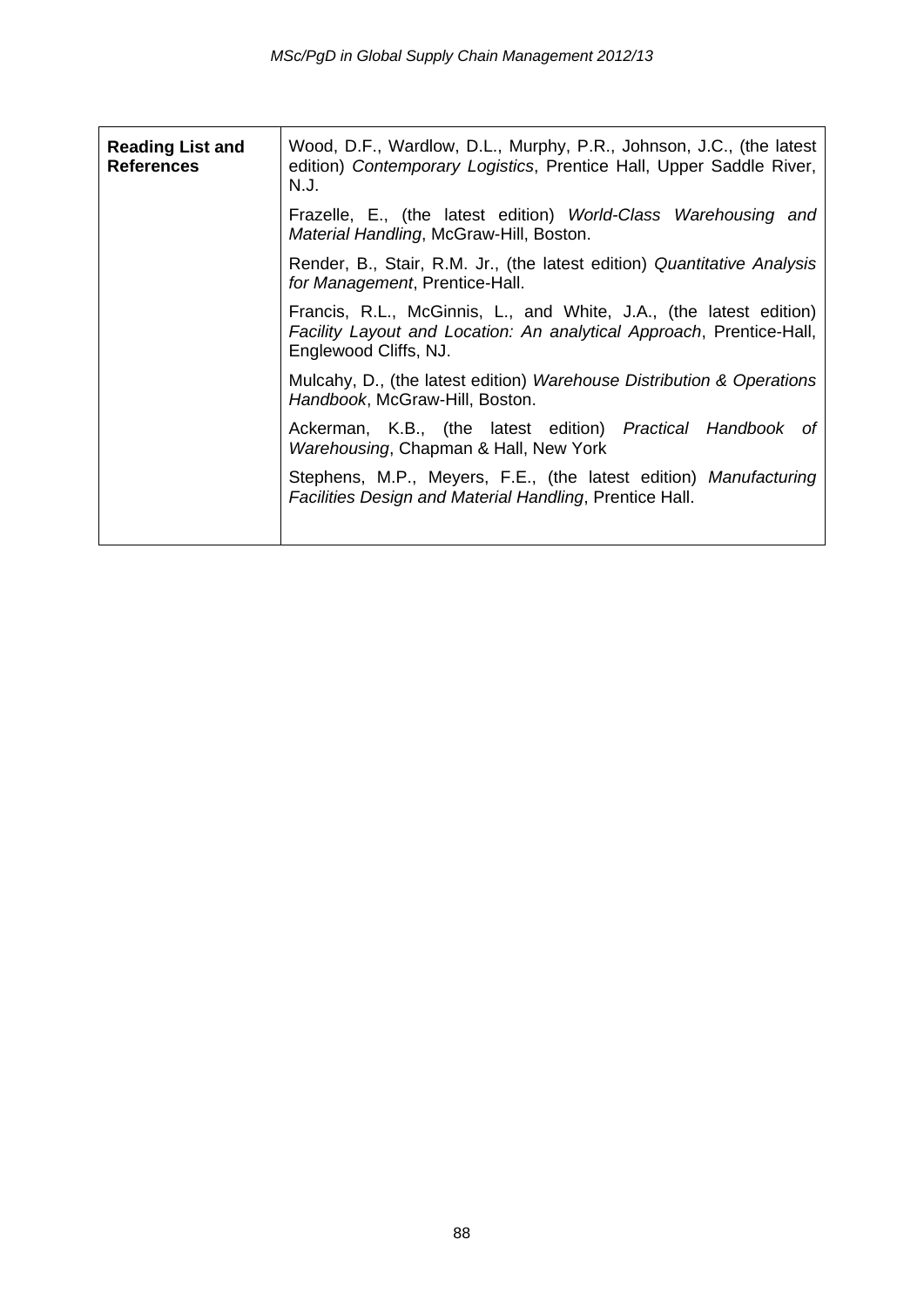| <b>Subject Code</b>                        | LGT5152                                                                                                                                                                                                                                                                                                                                                                                                                                                                                                                                                                                                                                                                                     |
|--------------------------------------------|---------------------------------------------------------------------------------------------------------------------------------------------------------------------------------------------------------------------------------------------------------------------------------------------------------------------------------------------------------------------------------------------------------------------------------------------------------------------------------------------------------------------------------------------------------------------------------------------------------------------------------------------------------------------------------------------|
| <b>Subject Title</b>                       | Information Systems for Supply Chain Management                                                                                                                                                                                                                                                                                                                                                                                                                                                                                                                                                                                                                                             |
| <b>Credit Value</b>                        | 3                                                                                                                                                                                                                                                                                                                                                                                                                                                                                                                                                                                                                                                                                           |
| Level                                      | 5                                                                                                                                                                                                                                                                                                                                                                                                                                                                                                                                                                                                                                                                                           |
| <b>Normal Duration</b>                     | 1-semester                                                                                                                                                                                                                                                                                                                                                                                                                                                                                                                                                                                                                                                                                  |
| <b>Exclusion</b>                           | <b>ISE527 Logistics Information Systems</b>                                                                                                                                                                                                                                                                                                                                                                                                                                                                                                                                                                                                                                                 |
| <b>Role and Purposes</b>                   | The objective of this subject is to better prepare the student to meet<br>the following challenges:<br>• Understand the managerial issues concerning the integration<br>of information systems and supply chain management.<br>Provide solutions to the issues which are relevant to the                                                                                                                                                                                                                                                                                                                                                                                                    |
|                                            | design, management and improvement of IT-enabled supply<br>chain systems.<br>Exploit the inherent capabilities of operations, supply chain<br>and information systems, and weave them into an integrated<br>strategy capable of providing competitive advantage for the<br>enterprise.                                                                                                                                                                                                                                                                                                                                                                                                      |
| <b>Subject Learning</b><br><b>Outcomes</b> | Upon completion of the subject, students will be able to:<br>1. To demonstrate a clear and relevant understanding of the<br>definitions, importance, potential benefits, and structures of<br>information technology and systems not only from a technical<br>point of view, but also from organizational and management<br>perspectives.<br>2. Being able to illustrate how the management of supply chains<br>can be enhanced through the use of a number of information<br>technologies and systems.<br>3.<br>To put together the concepts and tools studied in class to<br>develop best practices of information technology and systems<br>in managing supply chains for real business. |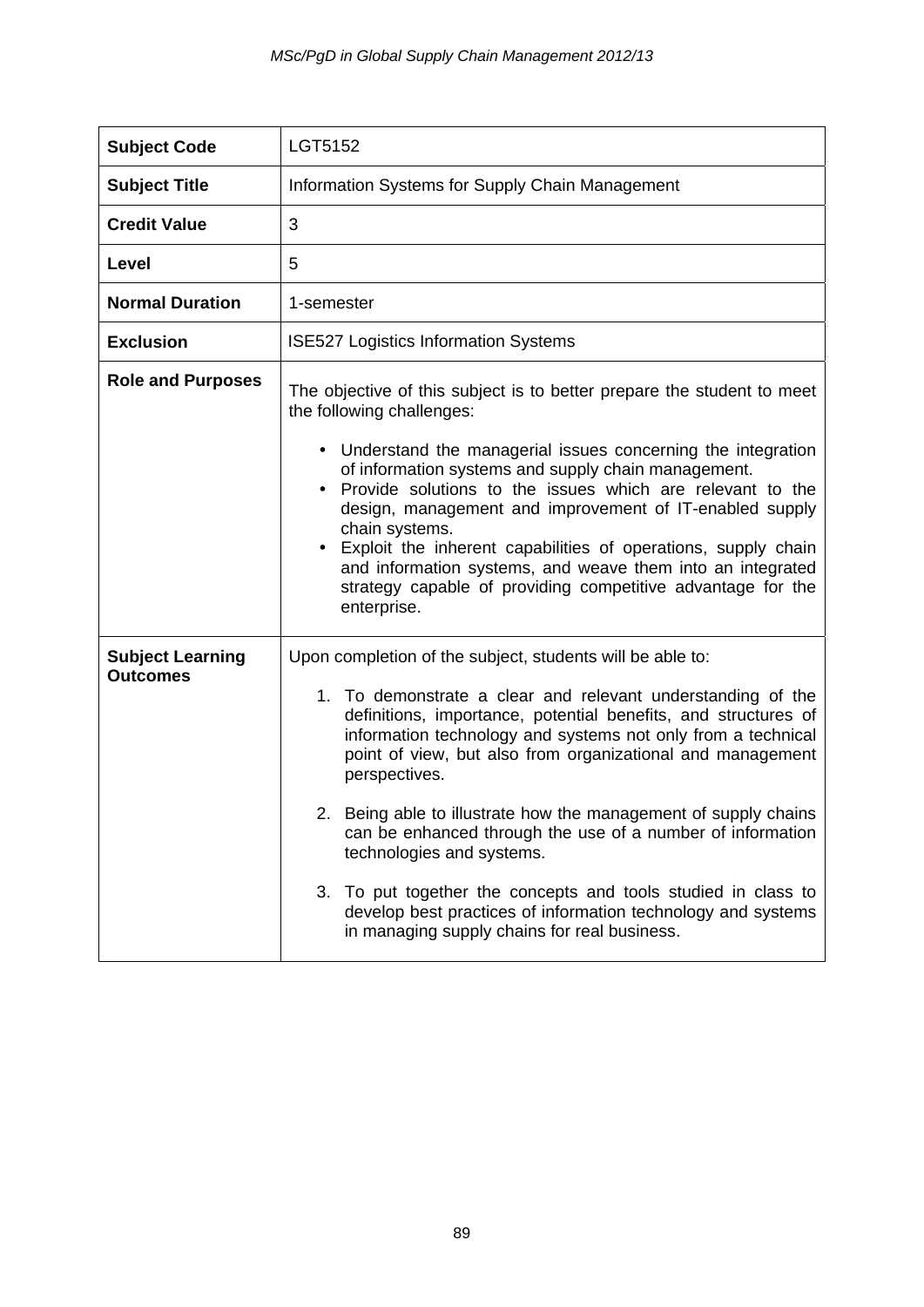| <b>Subject Synopsis/</b>                       |                                                                                                                                                             |                                                                                                                                                      |  |  |  |  |
|------------------------------------------------|-------------------------------------------------------------------------------------------------------------------------------------------------------------|------------------------------------------------------------------------------------------------------------------------------------------------------|--|--|--|--|
| <b>Indicative Syllabus</b>                     | Topics                                                                                                                                                      | Sub-topics                                                                                                                                           |  |  |  |  |
|                                                | Basic Concepts on Information                                                                                                                               | Course Introduction                                                                                                                                  |  |  |  |  |
|                                                | <b>Systems and Supply Chain</b><br>Management                                                                                                               | Information systems for global<br>business                                                                                                           |  |  |  |  |
|                                                | <b>Information Technology</b><br>Infrastructure of Information<br><b>Systems for Supply Chain</b><br>Management                                             | IT Fundamentals on hardware<br>and software, networks, and<br>database                                                                               |  |  |  |  |
|                                                | Strategic impact of information<br>systems                                                                                                                  | Information Resources,<br>Strategic value of IS: Porter's<br>Generic Model, Five Force's<br>Model,<br>Value Chain Model, IS for<br>Hyper-competition |  |  |  |  |
|                                                | Key Applications of Information<br>Technology & Information<br><b>Systems for Supply Chain</b>                                                              | Data Processing for Supply<br>Chain Management: RFID,<br>EDI, Data Management<br><b>Achieving Operational</b>                                        |  |  |  |  |
|                                                | Management (1)                                                                                                                                              | Excellence: SRM, ERP, CRM<br>E-Commerce: Digital Markets,<br><b>Digital Goods</b>                                                                    |  |  |  |  |
|                                                | Information Systems Project:<br>Development and Management                                                                                                  | Designing and Building<br><b>Information Systems</b><br><b>IS Project Management</b>                                                                 |  |  |  |  |
|                                                | Key Applications of Information<br><b>Technology &amp; Information Systems</b><br>for Supply Chain Management (2)<br><b>Project Presentation and Course</b> | <b>Enhancing Decision Making:</b><br>Business Intelligence and<br><b>Decision Support System</b>                                                     |  |  |  |  |
|                                                | <b>Review</b>                                                                                                                                               |                                                                                                                                                      |  |  |  |  |
| <b>Teaching/Learning</b><br><b>Methodology</b> | ٠<br>introduced.<br>٠<br>will be discussed.                                                                                                                 | During lectures, basic concepts of ERP and ERP systems will be<br>During tutorials, students will be guided to discuss case studies                  |  |  |  |  |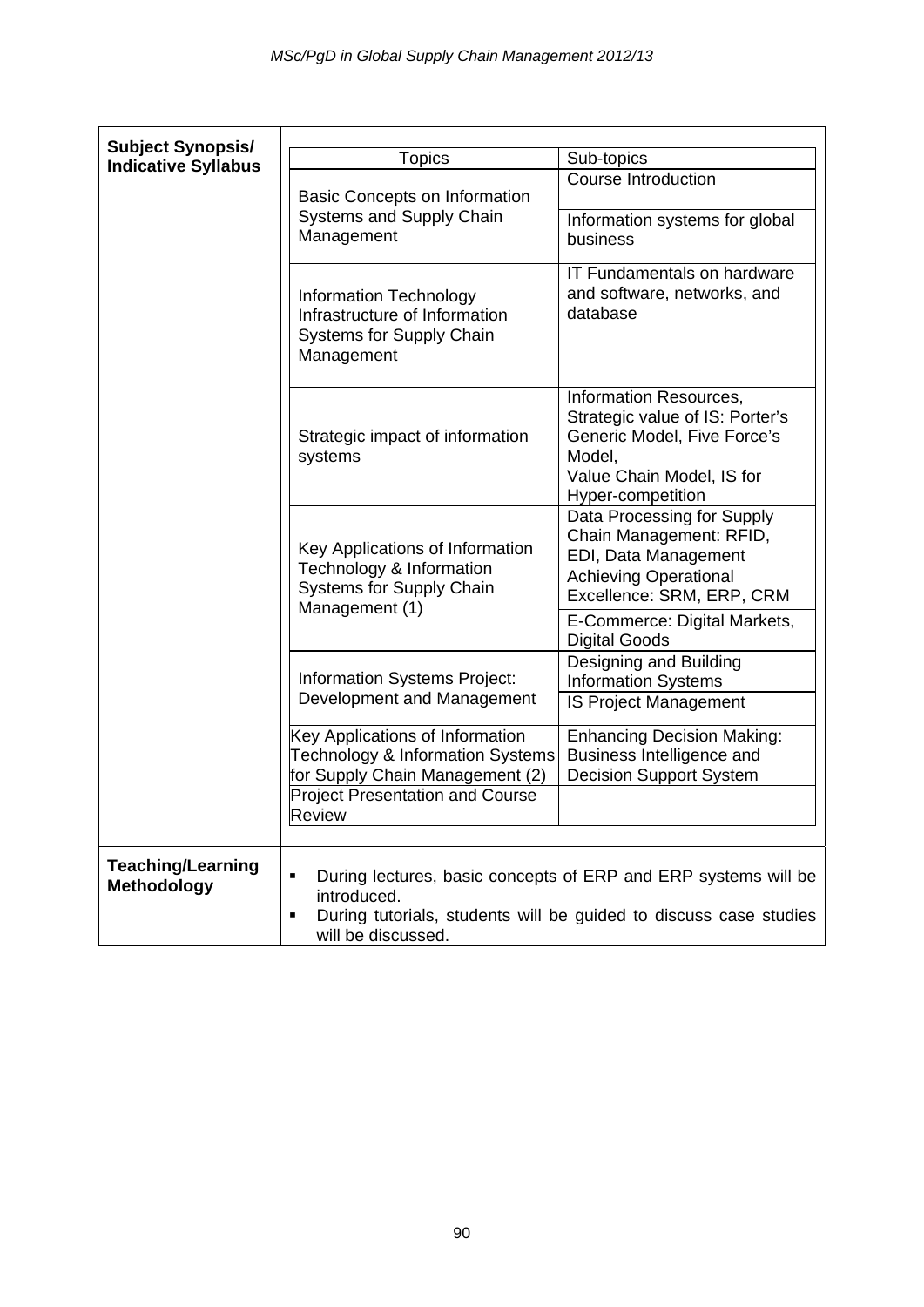| <b>Assessment</b><br>Methods in<br><b>Alignment with</b> | %<br>Intended subject learning<br>Specific assessment<br>methods/tasks<br>weighting<br>outcomes to be assessed                                                                                                                                                                                                                          |       |                                                                                                                                  |              |              |  |  |  |  |
|----------------------------------------------------------|-----------------------------------------------------------------------------------------------------------------------------------------------------------------------------------------------------------------------------------------------------------------------------------------------------------------------------------------|-------|----------------------------------------------------------------------------------------------------------------------------------|--------------|--------------|--|--|--|--|
| <b>Intended Learning</b>                                 |                                                                                                                                                                                                                                                                                                                                         |       |                                                                                                                                  |              |              |  |  |  |  |
| <b>Outcomes</b>                                          |                                                                                                                                                                                                                                                                                                                                         |       | a                                                                                                                                | b            | C            |  |  |  |  |
|                                                          | Coursework                                                                                                                                                                                                                                                                                                                              | 50%   |                                                                                                                                  | $\checkmark$ | $\checkmark$ |  |  |  |  |
|                                                          | Examination                                                                                                                                                                                                                                                                                                                             | 50%   | ✓                                                                                                                                | $\checkmark$ |              |  |  |  |  |
|                                                          | Total                                                                                                                                                                                                                                                                                                                                   | 100 % |                                                                                                                                  |              |              |  |  |  |  |
|                                                          | Explanation of the appropriateness of the assessment methods in<br>assessing the intended learning outcomes:                                                                                                                                                                                                                            |       |                                                                                                                                  |              |              |  |  |  |  |
|                                                          | The coursework includes assignments of case studies, and a group<br>project. They are used to assess the intended outcomes 2 and 3<br>respectively. The final exam is based on questions relevant to basic<br>concepts of ERP and a case study about information system<br>management, which are relevant to intended outcomes 1 and 2. |       |                                                                                                                                  |              |              |  |  |  |  |
|                                                          |                                                                                                                                                                                                                                                                                                                                         |       | To pass this subject, students are required to obtain Grade D or above<br>in BOTH the Continuous Assessment and Exam components. |              |              |  |  |  |  |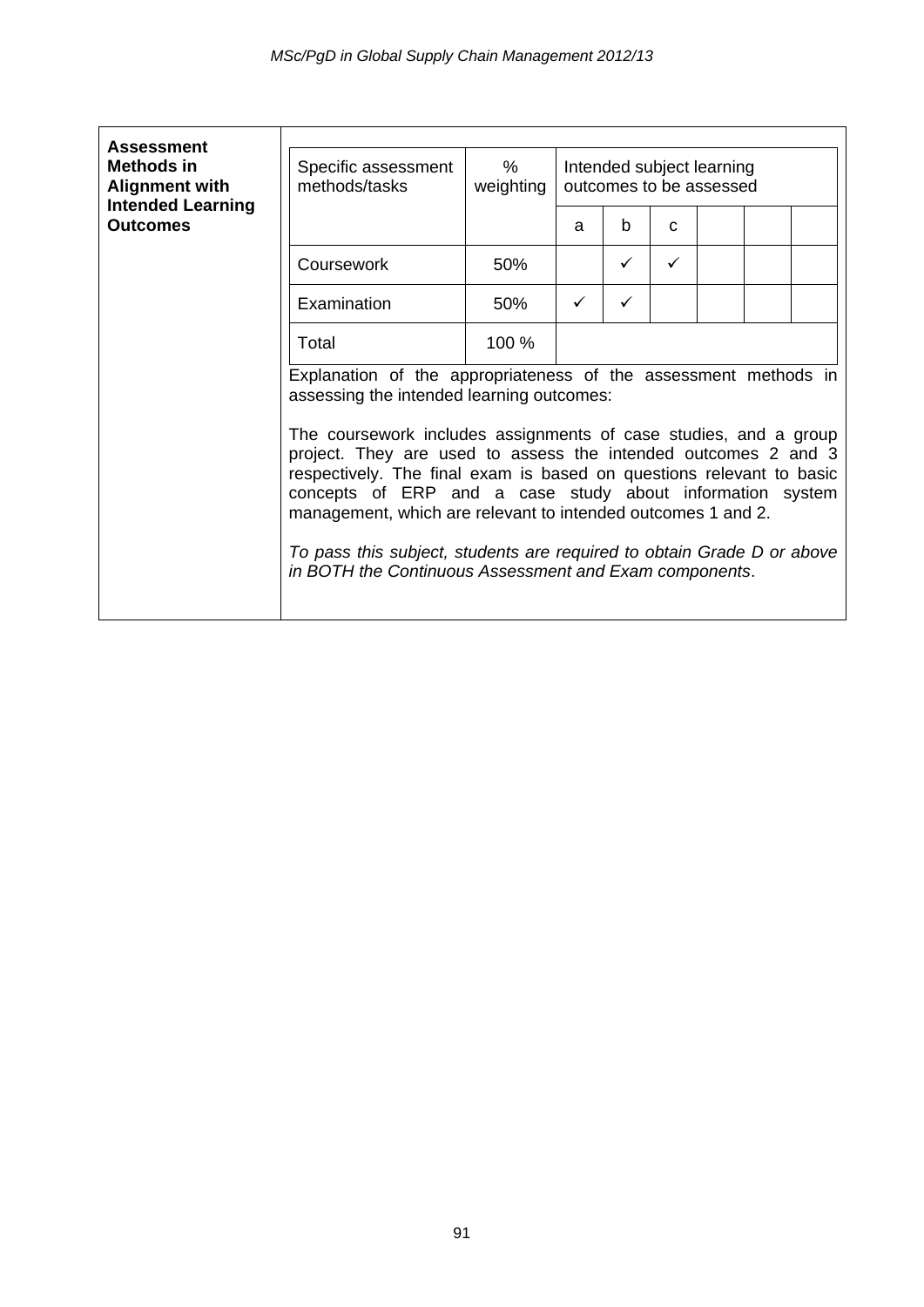| <b>Student Study</b>                         | Class contact:                                                                                                                                                                                                                                                                                                                                                                                                                                                                                                                                                                                                                                                                                                                                                                                                                                                                                                                                                                                                                                        |          |  |  |  |
|----------------------------------------------|-------------------------------------------------------------------------------------------------------------------------------------------------------------------------------------------------------------------------------------------------------------------------------------------------------------------------------------------------------------------------------------------------------------------------------------------------------------------------------------------------------------------------------------------------------------------------------------------------------------------------------------------------------------------------------------------------------------------------------------------------------------------------------------------------------------------------------------------------------------------------------------------------------------------------------------------------------------------------------------------------------------------------------------------------------|----------|--|--|--|
| <b>Effort Expected</b>                       | 28 Hrs.<br>٠<br>Lecture                                                                                                                                                                                                                                                                                                                                                                                                                                                                                                                                                                                                                                                                                                                                                                                                                                                                                                                                                                                                                               |          |  |  |  |
|                                              | Tutorial<br>٠                                                                                                                                                                                                                                                                                                                                                                                                                                                                                                                                                                                                                                                                                                                                                                                                                                                                                                                                                                                                                                         | 14 Hrs.  |  |  |  |
|                                              | Other student study effort:                                                                                                                                                                                                                                                                                                                                                                                                                                                                                                                                                                                                                                                                                                                                                                                                                                                                                                                                                                                                                           |          |  |  |  |
|                                              | <b>Assignment and Self Study</b><br>٠                                                                                                                                                                                                                                                                                                                                                                                                                                                                                                                                                                                                                                                                                                                                                                                                                                                                                                                                                                                                                 | 42 Hrs.  |  |  |  |
|                                              | <b>Group Project</b><br>$\blacksquare$                                                                                                                                                                                                                                                                                                                                                                                                                                                                                                                                                                                                                                                                                                                                                                                                                                                                                                                                                                                                                | 42 Hrs.  |  |  |  |
|                                              | Total student study effort                                                                                                                                                                                                                                                                                                                                                                                                                                                                                                                                                                                                                                                                                                                                                                                                                                                                                                                                                                                                                            | 126 Hrs. |  |  |  |
| <b>Reading List and</b><br><b>References</b> | Laudon, K.C., and Laudon, J.P., Management Information Systems:<br>Managing the Digital Firm, 12th Edition, Pearson/Prentice Hall, 2012<br>Technology Forecast: 2002-2004, Volume 1 Navigating the Future of<br>Software, PriceWaterhouseCoopers, 2002.<br>Handbook of Quantitative Supply Chain Analysis: Modeling in the E-<br>Business Era (International Series in Operations Research &<br>Management<br>by David Simchi-Levi (Editor), et al. 2004.<br>Managing the Supply Chain: The Definitive Guide for the Business<br>Professional by David Simchi-Levi, et al., (2003).<br>Manufacturing planning and control systems for supply chain<br>management: The Definitive Guide for Professionals by Thomas E<br>Vollmann, et al, 2004.<br>New Directions in Supply-Chain Management: Technology, Strategy,<br>and Implementation by Tonya Boone (Editor), Ram Ganeshan<br>(Editor) 2002.<br>ERP: Making It Happen: The Implementers' Guide to Success with<br>Enterprise Resource Planning by Thomas F. Wallace, Michael H.<br>Kremzar, 2001. | Science) |  |  |  |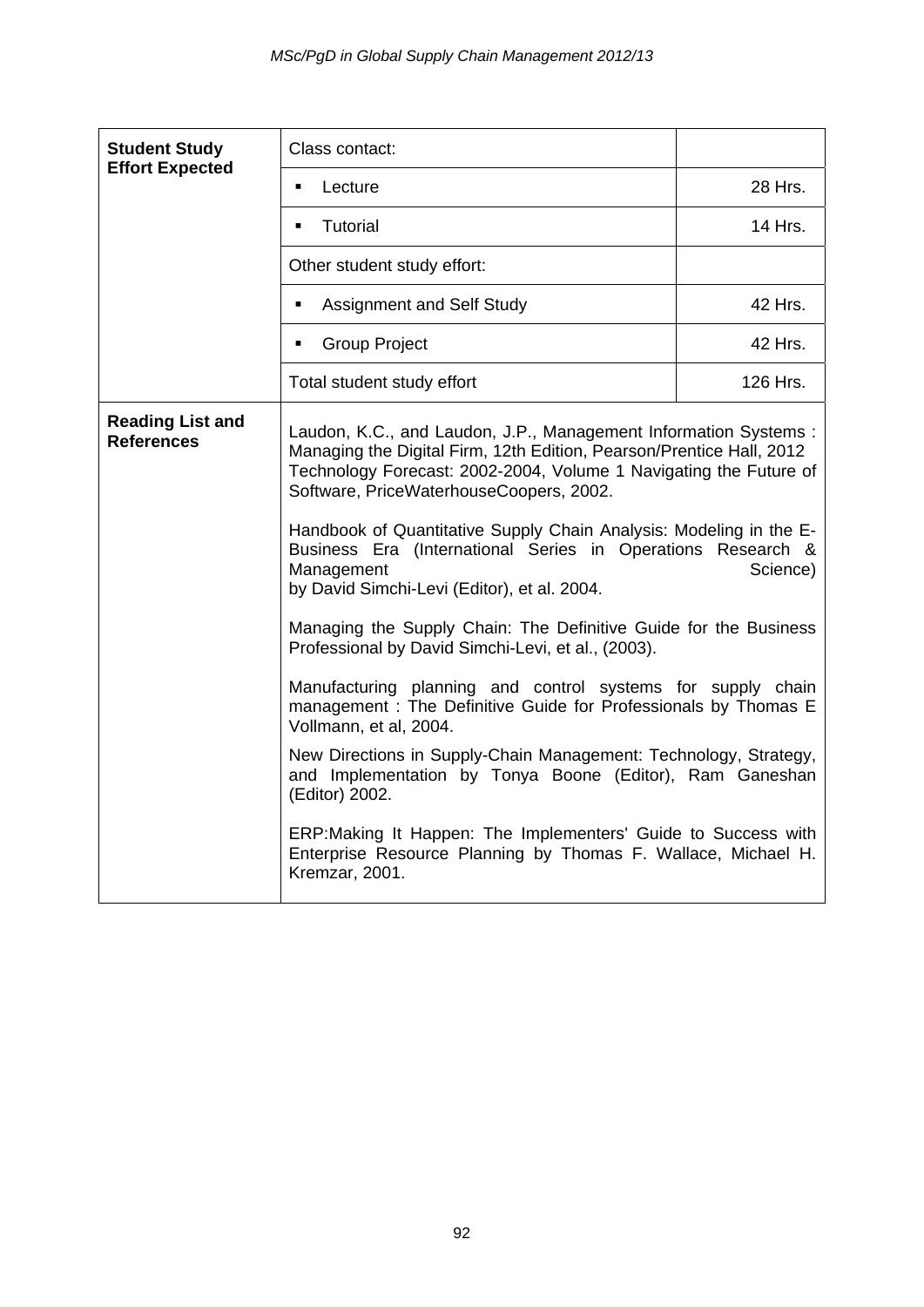| <b>Subject Code</b>                        | LGT5211                                                                                                                                                                                                                                                                                                                                                                                                                                                                                                                                                                                                                                                                                                                                    |
|--------------------------------------------|--------------------------------------------------------------------------------------------------------------------------------------------------------------------------------------------------------------------------------------------------------------------------------------------------------------------------------------------------------------------------------------------------------------------------------------------------------------------------------------------------------------------------------------------------------------------------------------------------------------------------------------------------------------------------------------------------------------------------------------------|
| <b>Subject Title</b>                       | <b>GSCM Project</b>                                                                                                                                                                                                                                                                                                                                                                                                                                                                                                                                                                                                                                                                                                                        |
| <b>Credit Value</b>                        | 6                                                                                                                                                                                                                                                                                                                                                                                                                                                                                                                                                                                                                                                                                                                                          |
| Level                                      | 5                                                                                                                                                                                                                                                                                                                                                                                                                                                                                                                                                                                                                                                                                                                                          |
| <b>Normal Duration</b>                     | 1 academic year<br>(two 14-week semesters and one 6-week summer term)*                                                                                                                                                                                                                                                                                                                                                                                                                                                                                                                                                                                                                                                                     |
| <b>Pre-requisite</b>                       | LGT5015 Supply Chain Management                                                                                                                                                                                                                                                                                                                                                                                                                                                                                                                                                                                                                                                                                                            |
| <b>Exclusion</b>                           | LGT5215 Practice of Global Supply Chain Management                                                                                                                                                                                                                                                                                                                                                                                                                                                                                                                                                                                                                                                                                         |
| <b>Role and Purposes</b>                   | Examine critically and in-depth a focused topic of interest arising,<br>٠<br>ideally, from the work done within the programme and/or in the<br>student's employment and to make integrative linkages between<br>classroom learning and work experience;<br>Demonstrate the use of relevant scientific and analytical methods<br>$\blacksquare$<br>and practical skills, including those acquired during the<br>programme, in the treatment of the chosen topic;<br>Demonstrate an understanding of relevant research literature in<br>٠<br>the project topic area;<br>Demonstrate an ability to set the chosen topic in its wider context,<br>٠<br>to sustain an argument, and to present conclusions related to<br>policies or practices. |
| <b>Subject Learning</b><br><b>Outcomes</b> | Upon completion of the subject, students will be able to:<br>Identify a research problem in real world and write research<br>1.<br>proposals.<br>2. Conduct literature review on issues related to the problem areas.<br>3.<br>Apply appropriate research methodologies with sound academic<br>rigor in data collection, analysis and interpretation of the research<br>findings.<br>Deduce the solutions to the identified problems scientifically and<br>4.<br>understand the limitations.<br>Communicate the research results effectively.<br>5.                                                                                                                                                                                        |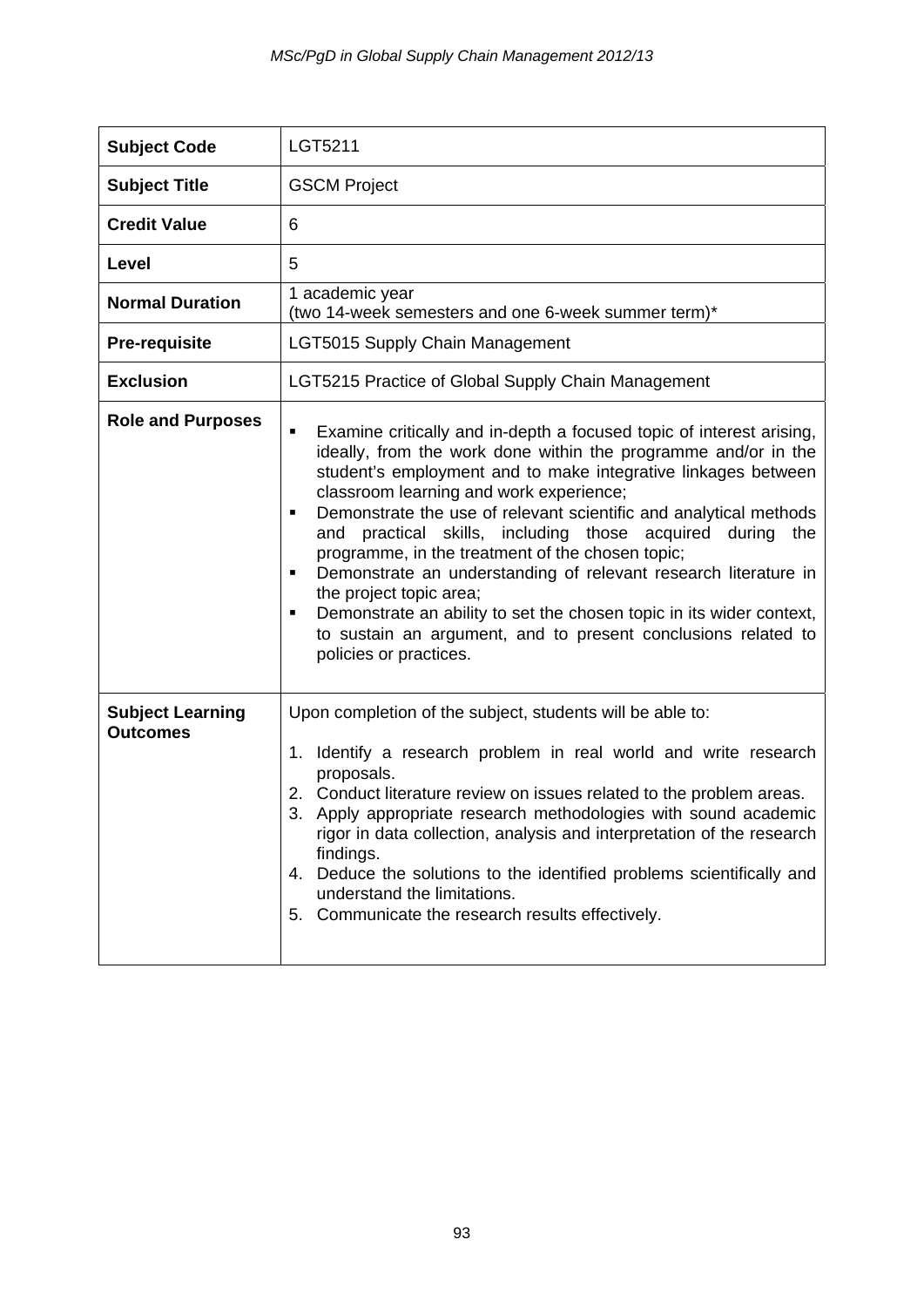| <b>Subject Synopsis/</b><br><b>Indicative Syllabus</b>          | Why do research? What is good research? Scientific thinking – styles<br>of thinking, the thought process, the scientific attitude; What makes<br>an investigation scientific? What can empirical research do? The<br>necessity of knowing the purpose of research; The ethics of research;<br>Qualitative and quantitative approaches; Variable, Parameter,<br>Assumption, Theory, Model, Hypothesis, Ideal causal-study design;<br>descriptive<br>research;<br>Classification<br>Case-study<br>research;<br>Measurement and estimation; Comparison; Research trying to find<br>relationships; Investigating cause and effect; Mapping structures;<br>Evaluation research; Questionnaire design;<br>Interview; Survey;<br>Sampling methods; Some principles of measurement - reliability and<br>validity; Data analysis and interpretation; Writing Scientific Reports:<br>Research report components and structure; Presentation of statistics;<br>Plagiarism. |       |              |              |   |         |              |          |  |
|-----------------------------------------------------------------|-----------------------------------------------------------------------------------------------------------------------------------------------------------------------------------------------------------------------------------------------------------------------------------------------------------------------------------------------------------------------------------------------------------------------------------------------------------------------------------------------------------------------------------------------------------------------------------------------------------------------------------------------------------------------------------------------------------------------------------------------------------------------------------------------------------------------------------------------------------------------------------------------------------------------------------------------------------------|-------|--------------|--------------|---|---------|--------------|----------|--|
| <b>Teaching/Learning</b><br><b>Methodology</b>                  | Guided study on research methodology, more on student-centred<br>activities.                                                                                                                                                                                                                                                                                                                                                                                                                                                                                                                                                                                                                                                                                                                                                                                                                                                                                    |       |              |              |   |         |              |          |  |
| <b>Assessment</b><br><b>Methods in</b><br><b>Alignment with</b> | $\%$<br>Specific assessment<br>Intended subject learning<br>methods/tasks<br>weighting<br>outcomes to be assessed                                                                                                                                                                                                                                                                                                                                                                                                                                                                                                                                                                                                                                                                                                                                                                                                                                               |       |              |              |   |         |              |          |  |
| <b>Intended Learning</b><br><b>Outcomes</b>                     |                                                                                                                                                                                                                                                                                                                                                                                                                                                                                                                                                                                                                                                                                                                                                                                                                                                                                                                                                                 |       | a            | b            | C | d       | e            |          |  |
|                                                                 | Coursework                                                                                                                                                                                                                                                                                                                                                                                                                                                                                                                                                                                                                                                                                                                                                                                                                                                                                                                                                      | 100 % | $\checkmark$ | $\checkmark$ | ✓ | ✓       | $\checkmark$ |          |  |
|                                                                 | Total<br>100 %                                                                                                                                                                                                                                                                                                                                                                                                                                                                                                                                                                                                                                                                                                                                                                                                                                                                                                                                                  |       |              |              |   |         |              |          |  |
|                                                                 | Explanation of the appropriateness of the assessment methods in<br>assessing the intended learning outcomes:<br>Students need to go through a learning process by studying in depth<br>a particular problem. They will seek guidance and stimulation from<br>the supervisor. At the end, a dissertation needs to be produced to<br>describe the findings of the study.<br>To pass this subject, students are required to obtain Grade D or<br>above in the Continuous Assessment.                                                                                                                                                                                                                                                                                                                                                                                                                                                                               |       |              |              |   |         |              |          |  |
| <b>Student Study</b><br><b>Effort Expected</b>                  | Class contact:                                                                                                                                                                                                                                                                                                                                                                                                                                                                                                                                                                                                                                                                                                                                                                                                                                                                                                                                                  |       |              |              |   |         |              |          |  |
|                                                                 | Discussions with supervisor<br>٠                                                                                                                                                                                                                                                                                                                                                                                                                                                                                                                                                                                                                                                                                                                                                                                                                                                                                                                                |       |              |              |   | 10 Hrs. |              |          |  |
|                                                                 | Other student study effort:<br>Self-study                                                                                                                                                                                                                                                                                                                                                                                                                                                                                                                                                                                                                                                                                                                                                                                                                                                                                                                       |       |              |              |   |         |              |          |  |
|                                                                 |                                                                                                                                                                                                                                                                                                                                                                                                                                                                                                                                                                                                                                                                                                                                                                                                                                                                                                                                                                 |       |              |              |   |         |              | 150 Hrs. |  |
|                                                                 | Writing up the thesis                                                                                                                                                                                                                                                                                                                                                                                                                                                                                                                                                                                                                                                                                                                                                                                                                                                                                                                                           |       |              |              |   |         |              | 120 Hrs. |  |
|                                                                 | 280 Hrs.<br>Total student study effort                                                                                                                                                                                                                                                                                                                                                                                                                                                                                                                                                                                                                                                                                                                                                                                                                                                                                                                          |       |              |              |   |         |              |          |  |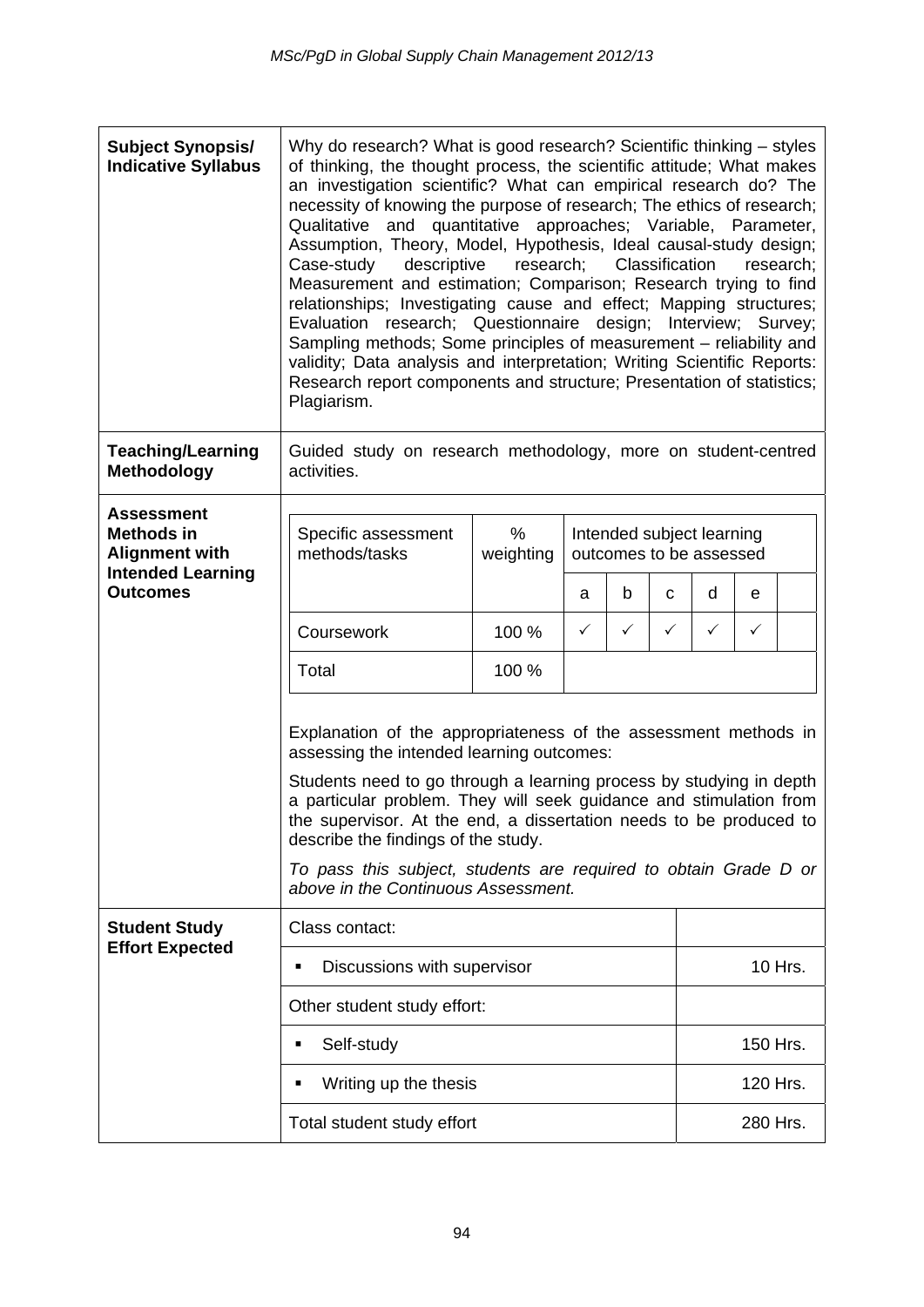| <b>Reading List and</b><br><b>References</b> | Cooper, D. And Schindler, P., Business Research Methods, latest<br>ed., McGraw-Hill, New York.                                           |
|----------------------------------------------|------------------------------------------------------------------------------------------------------------------------------------------|
|                                              | Jankowicz, A.D.: Business Research Projects, latest ed., Business<br>Press Thomson Learning, London.                                     |
|                                              | Judd, C. M., Smith, E. R. and Kidder, L. H., Research Methods in<br>Social Relations, latest ed., Harcourt Brace Jovanovich, Fort Worth. |
|                                              | Lang, G., A Practical Guide to Research Methods, latest ed.,<br>University Press of America, Lanham.                                     |
|                                              | Nation, J. (1997), Research Methods, Prentice Hall, N.J.                                                                                 |
|                                              | Tewksbury, Richard (2006), Research methods: a qualitative reader,<br>Pearson/Prentice Hall, 2006.                                       |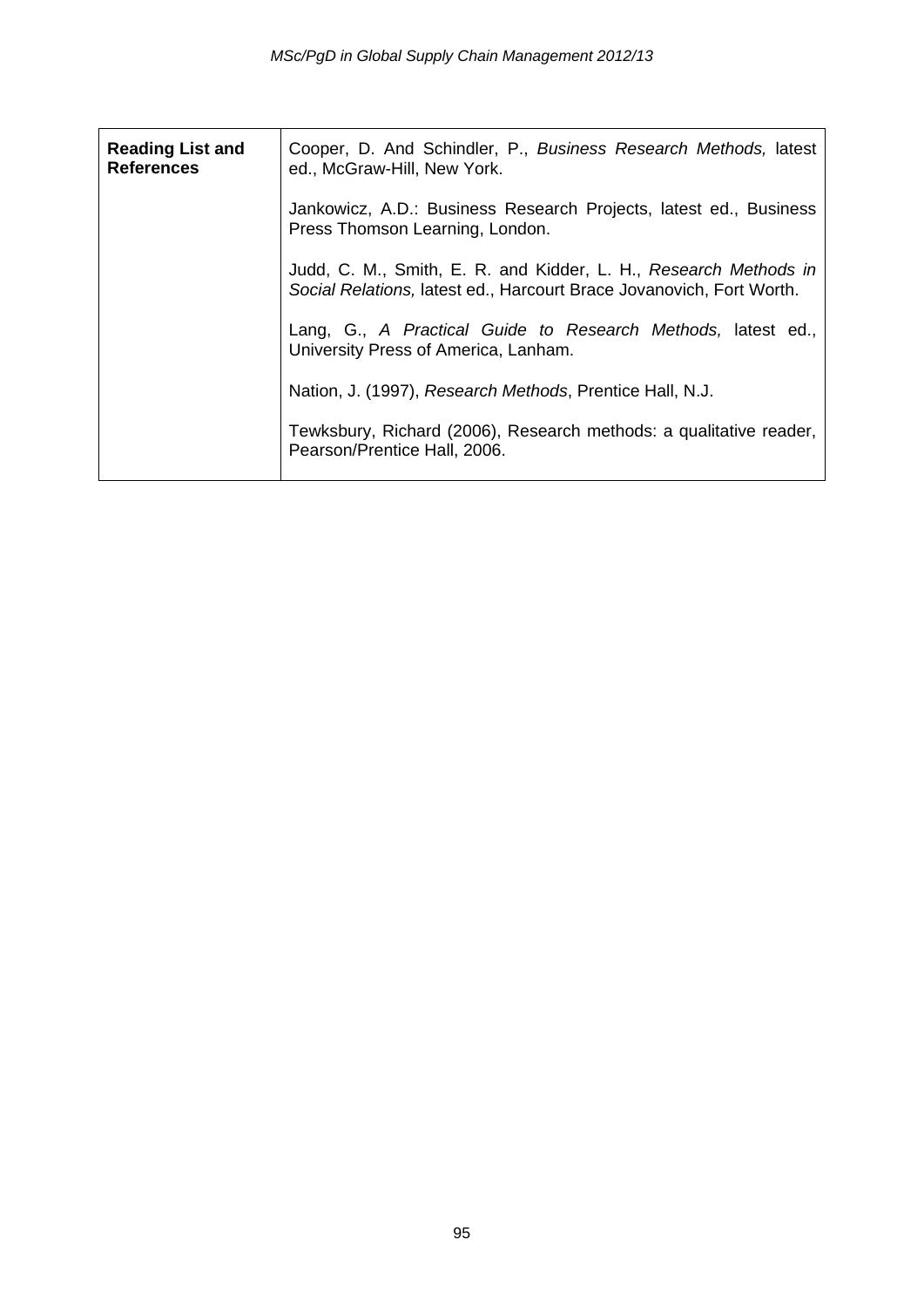| <b>Subject Code</b>                                    | LGT5215                                                                                                                                                                                                                                                                                                                                                                |  |  |  |
|--------------------------------------------------------|------------------------------------------------------------------------------------------------------------------------------------------------------------------------------------------------------------------------------------------------------------------------------------------------------------------------------------------------------------------------|--|--|--|
| <b>Subject Title</b>                                   | Practice of Global Supply Chain Management                                                                                                                                                                                                                                                                                                                             |  |  |  |
| <b>Credit Value</b>                                    | 3                                                                                                                                                                                                                                                                                                                                                                      |  |  |  |
| Level                                                  | 5                                                                                                                                                                                                                                                                                                                                                                      |  |  |  |
| <b>Normal Duration</b>                                 | 1-semester                                                                                                                                                                                                                                                                                                                                                             |  |  |  |
| <b>Pre-requisite</b>                                   | LGT5015 Supply Chain Management                                                                                                                                                                                                                                                                                                                                        |  |  |  |
| <b>Exclusion</b>                                       | LGT5211 GSCM Project                                                                                                                                                                                                                                                                                                                                                   |  |  |  |
| <b>Role and Purposes</b>                               | To enable students to identify and solve global supply chain<br>management related issues. Students are expected to collect and<br>evaluate information from difference sources, take theoretical<br>knowledge and apply it in a real-life setting. The required skills<br>include problem solving, organizing and analyzing, time management<br>and presentation.     |  |  |  |
| <b>Subject Learning</b><br><b>Outcomes</b>             | Upon completion of the subject, students will be able to:<br>a. Experience the process of conducting a study on a supply<br>chain issue.<br>b. Learned how to go through all the procedure, starting from<br>clearly defining the objectives of a study, getting valid data,<br>analyzing and preparing the final report.<br>c. Learn about time management.           |  |  |  |
| <b>Subject Synopsis/</b><br><b>Indicative Syllabus</b> | Each student will complete a proposal and identify a suitable<br>supervisor. The student will meet the supervisor frequently to discuss<br>directions and report on progress. Towards the end of the project, the<br>student will collate and analyse the data, and will write and submit a<br>final report. There will also be an oral presentation on the work done. |  |  |  |
| <b>Teaching/Learning</b><br>Methodology                | Guided study on research methodology, more on student-centred<br>activities                                                                                                                                                                                                                                                                                            |  |  |  |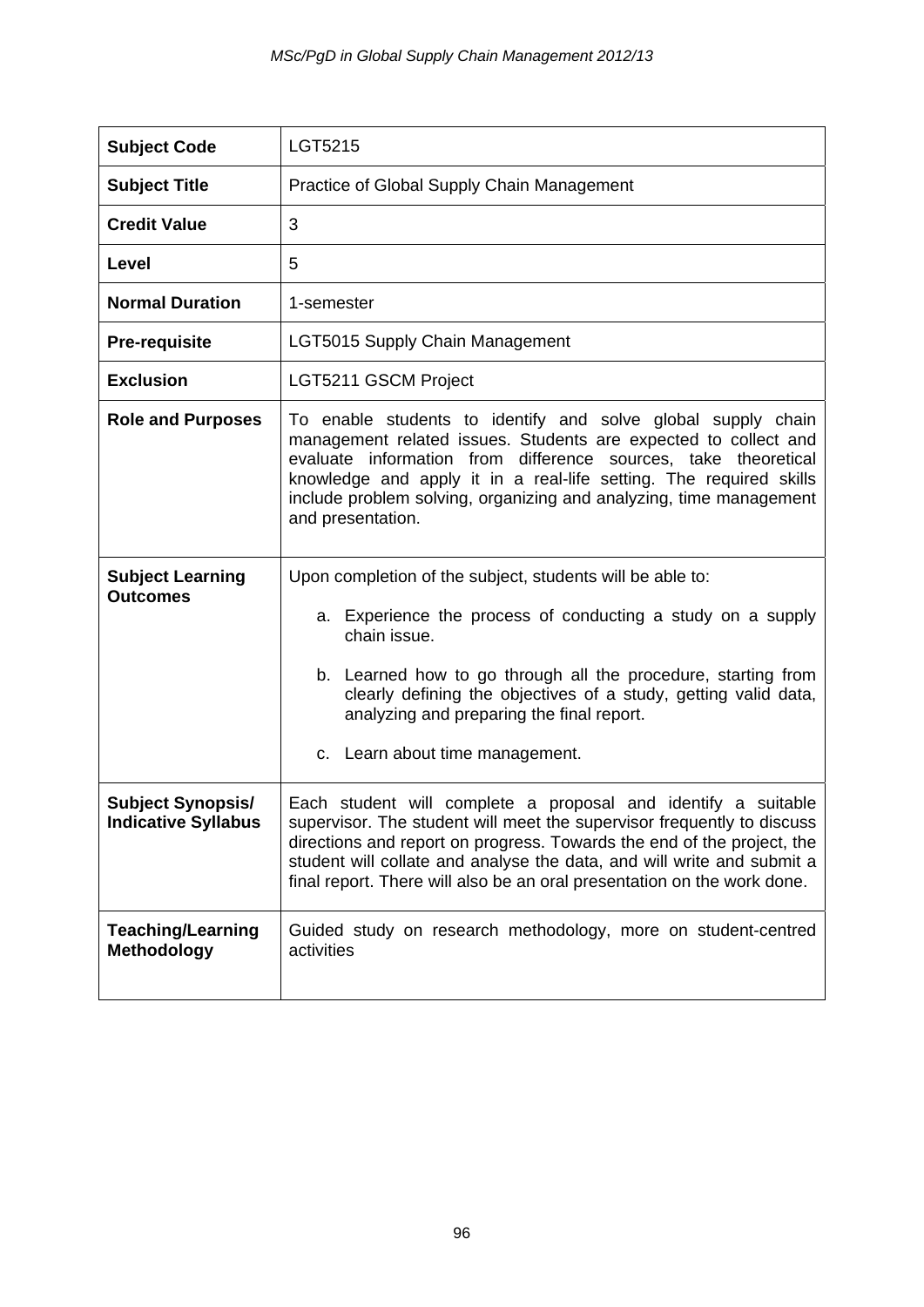| Assessment                                                             |                                                                                                                                                                                                                                                                                                                                                                                                                                                                                     |                                                                                    |   |   |              |         |          |         |
|------------------------------------------------------------------------|-------------------------------------------------------------------------------------------------------------------------------------------------------------------------------------------------------------------------------------------------------------------------------------------------------------------------------------------------------------------------------------------------------------------------------------------------------------------------------------|------------------------------------------------------------------------------------|---|---|--------------|---------|----------|---------|
| <b>Methods in</b><br><b>Alignment with</b><br><b>Intended Learning</b> | Specific<br>assessment<br>methods/tasks                                                                                                                                                                                                                                                                                                                                                                                                                                             | $\frac{0}{0}$<br>Intended subject learning<br>weighting<br>outcomes to be assessed |   |   |              |         |          |         |
| <b>Outcomes</b>                                                        |                                                                                                                                                                                                                                                                                                                                                                                                                                                                                     |                                                                                    | a | b | $\mathbf{C}$ | d       | e        |         |
|                                                                        | Coursework                                                                                                                                                                                                                                                                                                                                                                                                                                                                          | 100 %                                                                              | ✓ | ✓ | ✓            |         |          |         |
|                                                                        | Total                                                                                                                                                                                                                                                                                                                                                                                                                                                                               | 100 %                                                                              |   |   |              |         |          |         |
|                                                                        | Explanation of the appropriateness of the assessment methods in<br>assessing the intended learning outcomes:<br>Students need to go through a learning process by studying in depth<br>a particular problem. They will seek guidance and stimulation from<br>the supervisor. At the end, a project report needs to be produced to<br>describe the findings of the study.<br>To pass this subject, students are required to obtain Grade D or<br>above in the Continuous Assessment. |                                                                                    |   |   |              |         |          |         |
|                                                                        |                                                                                                                                                                                                                                                                                                                                                                                                                                                                                     |                                                                                    |   |   |              |         |          |         |
|                                                                        |                                                                                                                                                                                                                                                                                                                                                                                                                                                                                     |                                                                                    |   |   |              |         |          |         |
| <b>Student Study</b><br><b>Effort Expected</b>                         | Class contact:                                                                                                                                                                                                                                                                                                                                                                                                                                                                      |                                                                                    |   |   |              |         |          |         |
|                                                                        | Discussions with supervisor<br>٠                                                                                                                                                                                                                                                                                                                                                                                                                                                    |                                                                                    |   |   |              |         | 10 Hrs.  |         |
|                                                                        | Other student study effort:                                                                                                                                                                                                                                                                                                                                                                                                                                                         |                                                                                    |   |   |              |         |          |         |
|                                                                        | Self-study<br>$\blacksquare$                                                                                                                                                                                                                                                                                                                                                                                                                                                        |                                                                                    |   |   |              | 80 Hrs. |          |         |
|                                                                        | Writing up the thesis                                                                                                                                                                                                                                                                                                                                                                                                                                                               |                                                                                    |   |   |              |         |          | 70 Hrs. |
|                                                                        | Total student study effort                                                                                                                                                                                                                                                                                                                                                                                                                                                          |                                                                                    |   |   |              |         | 160 Hrs. |         |
| <b>Reading List and</b><br><b>References</b>                           | Jankowicz, A.D. (2000), Business research projects, Business Press<br>Thomson Learning.                                                                                                                                                                                                                                                                                                                                                                                             |                                                                                    |   |   |              |         |          |         |
|                                                                        | Lang, G. (1998), A practical guide to research methods, University<br>Press of America.                                                                                                                                                                                                                                                                                                                                                                                             |                                                                                    |   |   |              |         |          |         |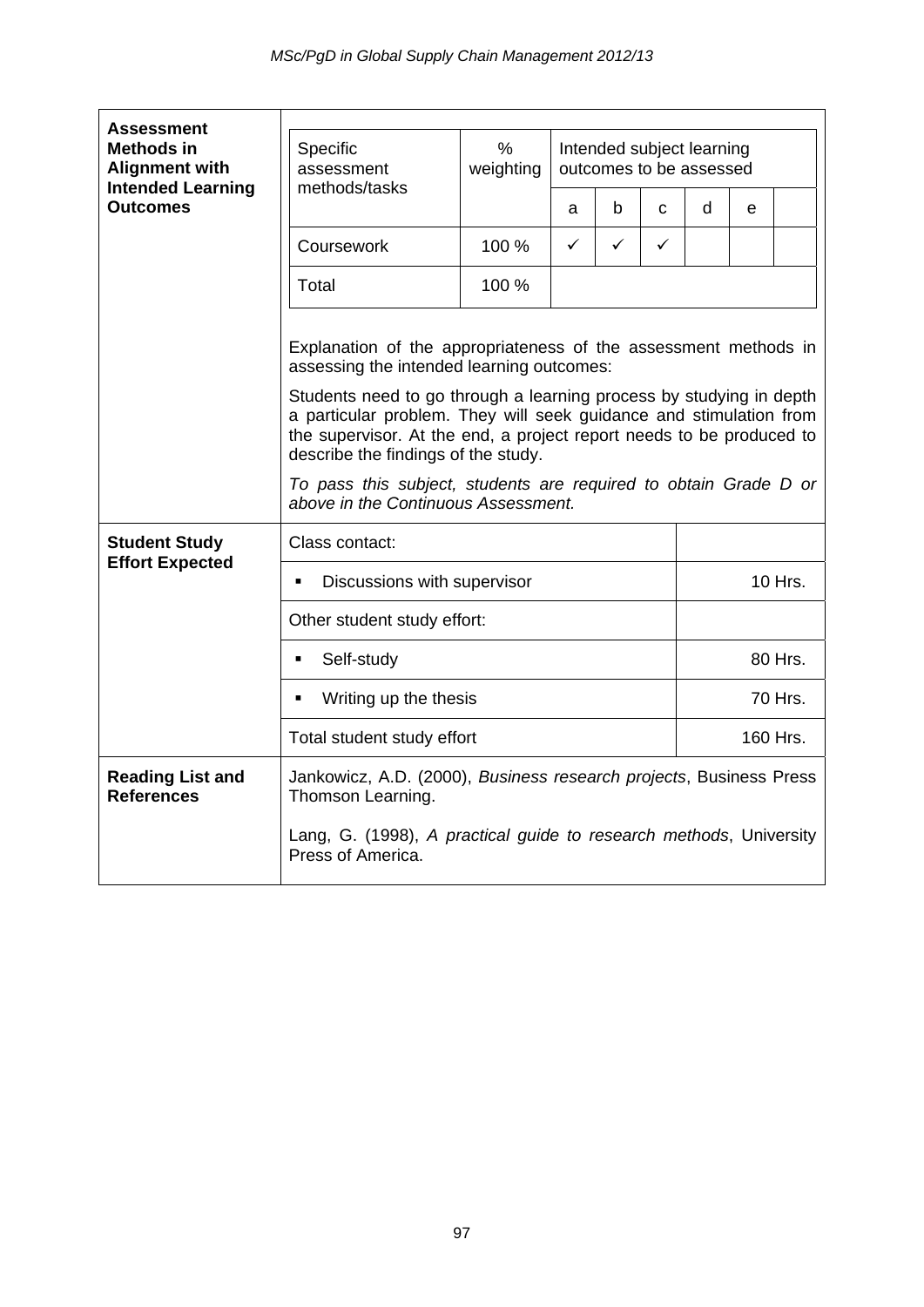| <b>Subject Code</b>                                          | <b>MM544</b>                                                                                                                                                                                                                                                                                                                                                                                                                                                                                                                                                                                                                                                                                                                                                                                                                             |
|--------------------------------------------------------------|------------------------------------------------------------------------------------------------------------------------------------------------------------------------------------------------------------------------------------------------------------------------------------------------------------------------------------------------------------------------------------------------------------------------------------------------------------------------------------------------------------------------------------------------------------------------------------------------------------------------------------------------------------------------------------------------------------------------------------------------------------------------------------------------------------------------------------------|
| <b>Subject Title</b>                                         | E-Commerce                                                                                                                                                                                                                                                                                                                                                                                                                                                                                                                                                                                                                                                                                                                                                                                                                               |
| <b>Credit Value</b>                                          | 3                                                                                                                                                                                                                                                                                                                                                                                                                                                                                                                                                                                                                                                                                                                                                                                                                                        |
| Level                                                        | 5                                                                                                                                                                                                                                                                                                                                                                                                                                                                                                                                                                                                                                                                                                                                                                                                                                        |
| <b>Normal Duration</b>                                       | 1-semester                                                                                                                                                                                                                                                                                                                                                                                                                                                                                                                                                                                                                                                                                                                                                                                                                               |
| Pre-requisite/<br>Co-<br>requisite/<br><b>Exclusion</b>      | None                                                                                                                                                                                                                                                                                                                                                                                                                                                                                                                                                                                                                                                                                                                                                                                                                                     |
| <b>Role and Purposes</b>                                     | The central goal of this course is to develop an integrative knowledge<br>of the digital economy. It focuses on the information superhighway as<br>the technological enabler that has dramatically changed the way in<br>which companies orchestrate their value creation. This course, with a<br>strategic perspective in mind, looks into the knowledge-enabled<br>enterprises and the influence of electronic commerce in shaping the<br>rules of modern business environments. From a managerial point of<br>view, the course will delineate the skills and knowledge required in<br>the digital world. Finally, this course also offers a technology<br>perspective that touches upon the underlying IT mechanisms for<br>electronic commerce.                                                                                      |
| <b>Subject Learning</b><br><b>Outcomes</b>                   | Upon completion of the subject, students will be able to:<br>a. comprehend the underlying economic mechanisms and driving<br>forces of E-Commerce;<br>b. understand the critical building blocks of E-Commerce and<br>different types of prevailing business models employed by leading<br>industrial leaders;<br>c. appraise the opportunities and potential to apply and synthesize a<br>variety of E-Commerce concepts and solutions to create business<br>value for organizations, customers, and business partners;<br>formulate E-Commerce strategies that lever firms'<br>core<br>d.<br>competencies, facilitate organizational transformation, and foster<br>innovation;<br>e. undertake<br>planning, organizing, and implementing<br>of E-<br>Commerce initiatives to effectively respond to of dynamic market<br>environments. |
| <b>Subject Synopsis/</b><br>Indicative Syllabus <sup>#</sup> | Introduction of e-Commerce<br><b>E-commerce Framework</b><br>B2C, B2B, C2C, G2C, G2B<br>E-commerce Supply Chain Management<br>Payment System, Internet Banking and Supporting Systems<br>• E-Government<br><b>Mobile Commerce</b><br>Legal, ethical and societal issues of e-Commerce<br>• E-commerce strategy<br>• Social Media and e-Commerce<br>"The above syllabus may be modified and updated by each subject<br>lecturer without prior notice.                                                                                                                                                                                                                                                                                                                                                                                     |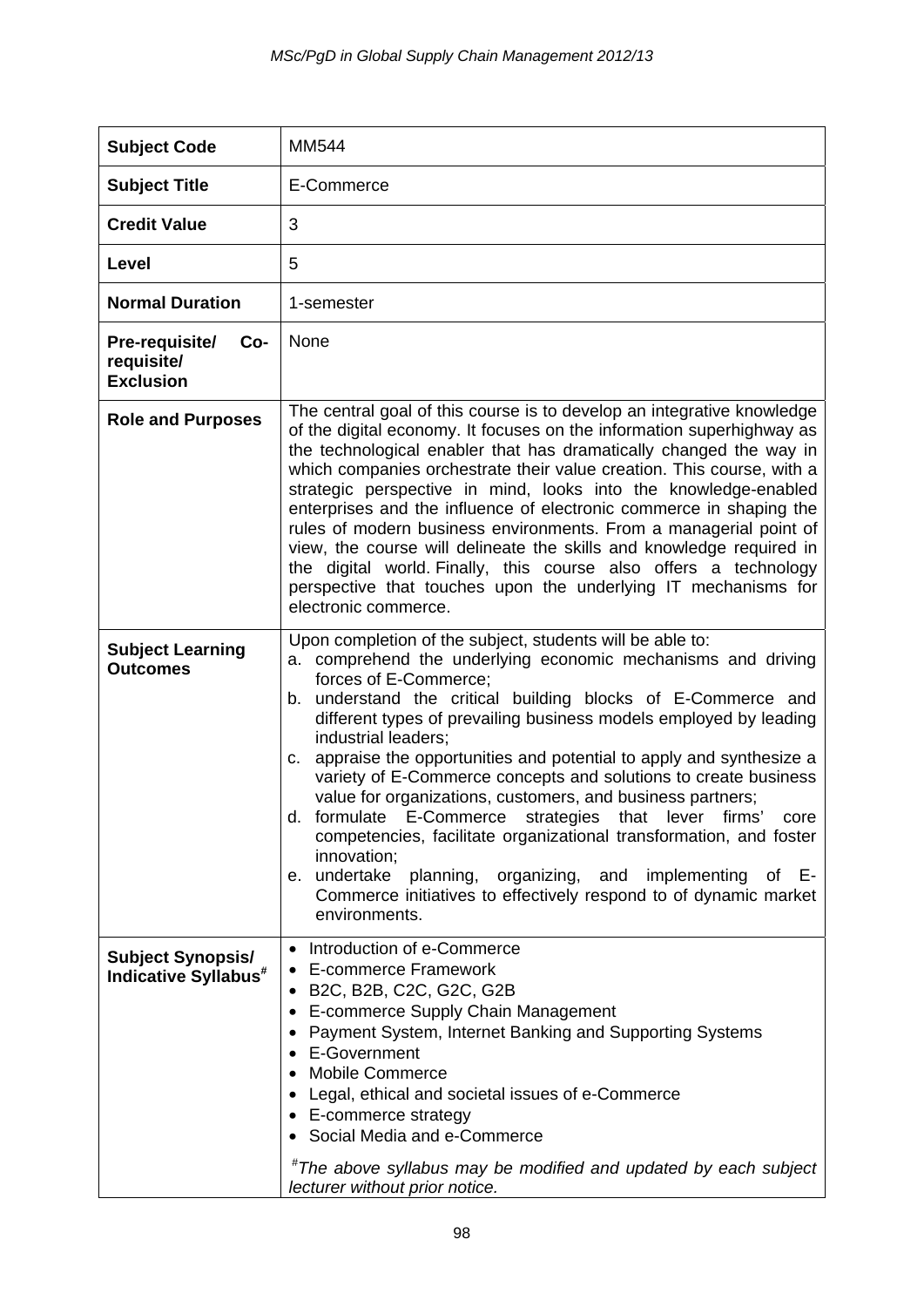| <b>Teaching/Learning</b><br><b>Methodology</b>                                                                                                                                                                                              | The course will use a variety of methods as its pedagogy to help<br>students achieve the above learning outcomes. Each class will<br>roughly take the following format:<br>1. General announcement and an opportunity for students to ask<br>question to address any unfinished thoughts from the previous<br>class;<br>2. Overview of the current class agenda and its relationships to past<br>discussion;<br>Extended period of students- or instructor-lead discussion of the<br>3.<br>key issues in the assigned case or readings. Collaborative<br>learning strategies (learning via discussion in a small group) may<br>be employed during part of this time. |                |    |    |                                                      |    |              |     |
|---------------------------------------------------------------------------------------------------------------------------------------------------------------------------------------------------------------------------------------------|----------------------------------------------------------------------------------------------------------------------------------------------------------------------------------------------------------------------------------------------------------------------------------------------------------------------------------------------------------------------------------------------------------------------------------------------------------------------------------------------------------------------------------------------------------------------------------------------------------------------------------------------------------------------|----------------|----|----|------------------------------------------------------|----|--------------|-----|
| <b>Assessment</b><br><b>Methods in</b><br><b>Alignment with</b>                                                                                                                                                                             | Specific assessment<br>methods/tasks                                                                                                                                                                                                                                                                                                                                                                                                                                                                                                                                                                                                                                 | %<br>weighting |    |    | Intended subject learning<br>outcomes to be assessed |    |              |     |
| <b>Intended Learning</b><br><b>Outcomes</b>                                                                                                                                                                                                 |                                                                                                                                                                                                                                                                                                                                                                                                                                                                                                                                                                                                                                                                      |                | a. | b. | c.                                                   | d. | е.           |     |
|                                                                                                                                                                                                                                             | <b>Continuous</b><br>Assessment*                                                                                                                                                                                                                                                                                                                                                                                                                                                                                                                                                                                                                                     | 50%            |    |    |                                                      |    |              |     |
|                                                                                                                                                                                                                                             | 1. Attendance and<br>class participation                                                                                                                                                                                                                                                                                                                                                                                                                                                                                                                                                                                                                             | 15%            | ✓  | ✓  | ✓                                                    | ✓  | $\checkmark$ |     |
|                                                                                                                                                                                                                                             | 2. Individual<br>assignment                                                                                                                                                                                                                                                                                                                                                                                                                                                                                                                                                                                                                                          | 15%            | ✓  | ✓  | ✓                                                    | ✓  | ✓            |     |
|                                                                                                                                                                                                                                             | 3. Group<br>assignment                                                                                                                                                                                                                                                                                                                                                                                                                                                                                                                                                                                                                                               | 20%            | ✓  | ✓  | ✓                                                    | ✓  | ✓            |     |
|                                                                                                                                                                                                                                             | <b>Examination</b>                                                                                                                                                                                                                                                                                                                                                                                                                                                                                                                                                                                                                                                   | 50%            | ✓  | ✓  | ✓                                                    | ✓  | ✓            |     |
|                                                                                                                                                                                                                                             | Total                                                                                                                                                                                                                                                                                                                                                                                                                                                                                                                                                                                                                                                                | 100 %          |    |    |                                                      |    |              |     |
|                                                                                                                                                                                                                                             | Weighting of assessment methods/tasks in continuous assessment<br>may be different, subject to each subject lecturer.                                                                                                                                                                                                                                                                                                                                                                                                                                                                                                                                                |                |    |    |                                                      |    |              |     |
|                                                                                                                                                                                                                                             | To pass this subject, students are required to obtain Grade D or<br>above in <b>both</b> the Continuous Assessment and Examination<br>components.                                                                                                                                                                                                                                                                                                                                                                                                                                                                                                                    |                |    |    |                                                      |    |              |     |
| Explanation of the appropriateness of the assessment methods<br>in assessing the intended learning outcomes: the various<br>methods are designed to ensure that all students taking this subject<br>to have a balanced learning experience. |                                                                                                                                                                                                                                                                                                                                                                                                                                                                                                                                                                                                                                                                      |                |    |    |                                                      |    |              |     |
| Feedback is<br>given to students immediately following<br>presentations and all students are invited to join this discussion.                                                                                                               |                                                                                                                                                                                                                                                                                                                                                                                                                                                                                                                                                                                                                                                                      |                |    |    |                                                      |    |              | the |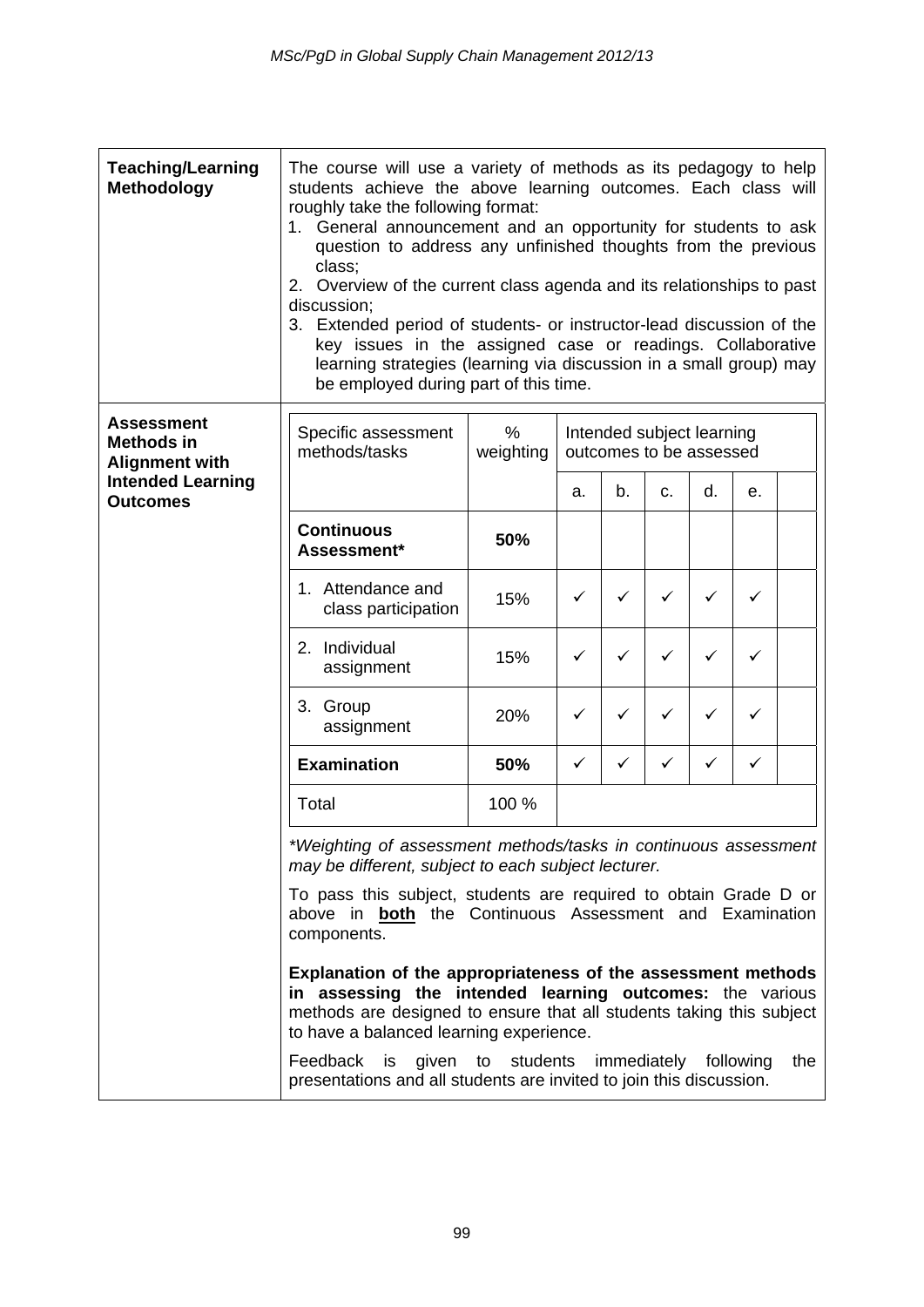| <b>Effort Expected</b><br>42 Hrs.<br>Lectures<br>٠<br>Other student study effort:<br>42 Hrs.<br>Preparation for lectures<br>п<br>Preparation for assignment / group project<br>٠<br>84 Hrs.<br>and presentation / examination<br>168 Hrs.<br>Total student study effort<br><b>Textbook</b><br><b>Reading List and</b><br><b>References</b><br>Turban E., King, D., Viehland, D., and Lee, J. (2010) Electronic<br>Commerce: A Managerial Perspective, Upper Saddle River, New<br>Jersey, Person Prentice Hall. (6 <sup>th</sup> ed.)<br><b>References</b><br>Freakonomics: A Rogue Economist Explores the Hidden Side of<br>Everything (P.S.) by Steven D. Levittand Stephen J. Dubner (Aug 25,<br>2009)<br><b>Outliers: The Story of Success by Malcolm Gladwell 2008.</b><br>A Whole New Mind: Moving From the Information Age to the<br>Conceptual Age, by Pink, Daniel H. Publisher: Putnam Pub Group<br>2005.<br>The Profit Zone: How Strategic Business Design Will Lead You to<br>Tomorrow's Profits, by Adrian Slywotzky, David J. Morrison, Bob<br>Andelman, Publisher: Three Rivers Press (2002)<br>The Search: How Google and Its Rivals Rewrote the Rules of |
|--------------------------------------------------------------------------------------------------------------------------------------------------------------------------------------------------------------------------------------------------------------------------------------------------------------------------------------------------------------------------------------------------------------------------------------------------------------------------------------------------------------------------------------------------------------------------------------------------------------------------------------------------------------------------------------------------------------------------------------------------------------------------------------------------------------------------------------------------------------------------------------------------------------------------------------------------------------------------------------------------------------------------------------------------------------------------------------------------------------------------------------------------------------------------|
|                                                                                                                                                                                                                                                                                                                                                                                                                                                                                                                                                                                                                                                                                                                                                                                                                                                                                                                                                                                                                                                                                                                                                                          |
|                                                                                                                                                                                                                                                                                                                                                                                                                                                                                                                                                                                                                                                                                                                                                                                                                                                                                                                                                                                                                                                                                                                                                                          |
|                                                                                                                                                                                                                                                                                                                                                                                                                                                                                                                                                                                                                                                                                                                                                                                                                                                                                                                                                                                                                                                                                                                                                                          |
|                                                                                                                                                                                                                                                                                                                                                                                                                                                                                                                                                                                                                                                                                                                                                                                                                                                                                                                                                                                                                                                                                                                                                                          |
|                                                                                                                                                                                                                                                                                                                                                                                                                                                                                                                                                                                                                                                                                                                                                                                                                                                                                                                                                                                                                                                                                                                                                                          |
| Business and Transformed Our Culture, by John Battelle, Publisher:<br>Portfolio Hardcover (2005)<br>Chen, S. (2004) Strategic Management of E-Buisness, 2 <sup>nd</sup> ed.<br>Chichester, England: John Wiley & Sons.<br>Holden. (1999) Starting an Online Business for Dummies, IDG.<br>Kalakota & Robinson. (1999) E-Business: Roadmap for Success,<br>Addison-Wesley.<br>Laudon, K. C. and Traver, C. G., (2006) E-commerce: Business,                                                                                                                                                                                                                                                                                                                                                                                                                                                                                                                                                                                                                                                                                                                               |
| Technology and Society, Upper Saddle River, New Jersey, Person<br>Prentice Hall.<br>Schneider, Gary P. & Perry, James T. (2000) Electronic Commerce,<br>Thomson Learning.                                                                                                                                                                                                                                                                                                                                                                                                                                                                                                                                                                                                                                                                                                                                                                                                                                                                                                                                                                                                |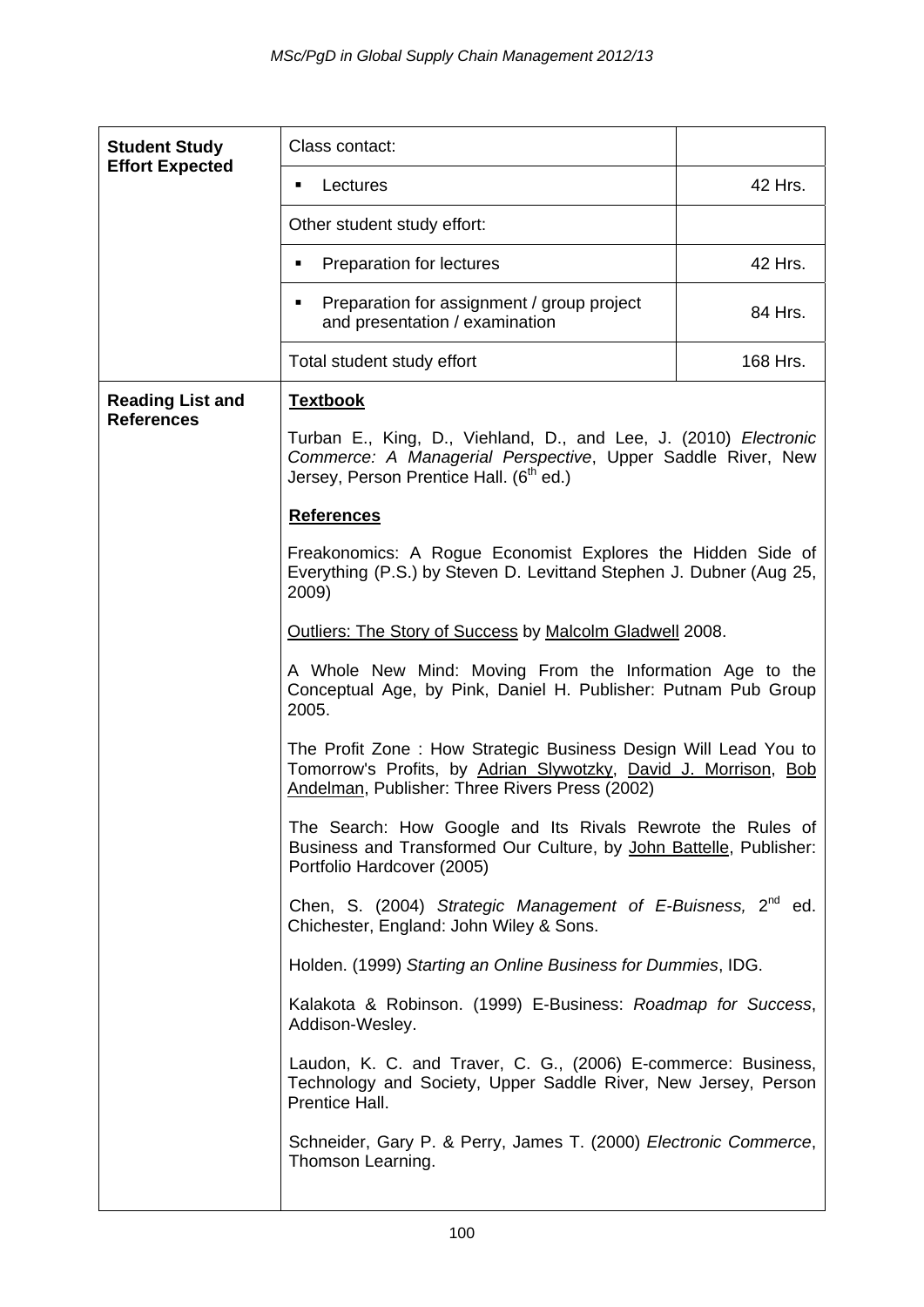| Westland, Chris & Clark, Ted, (1999) Global Electronic Commerce,<br><b>MIT Press.</b>                                                                                                                                                                                                                                                                                                                                 |
|-----------------------------------------------------------------------------------------------------------------------------------------------------------------------------------------------------------------------------------------------------------------------------------------------------------------------------------------------------------------------------------------------------------------------|
| Recent articles from Journal of Management Information Systems,<br>Harvard Business Review, Internet Research, MIS Quarterly,<br>Marketing Intelligence and Planning, Decision Support Systems, MIT<br>Sloan Management Review, California Management Review, MISQ<br>Executive, Academy of Management Perspectives, Long Range<br>Planning, Gartner Research, Forrester Research, McKinsey<br>Quarterly, and others. |